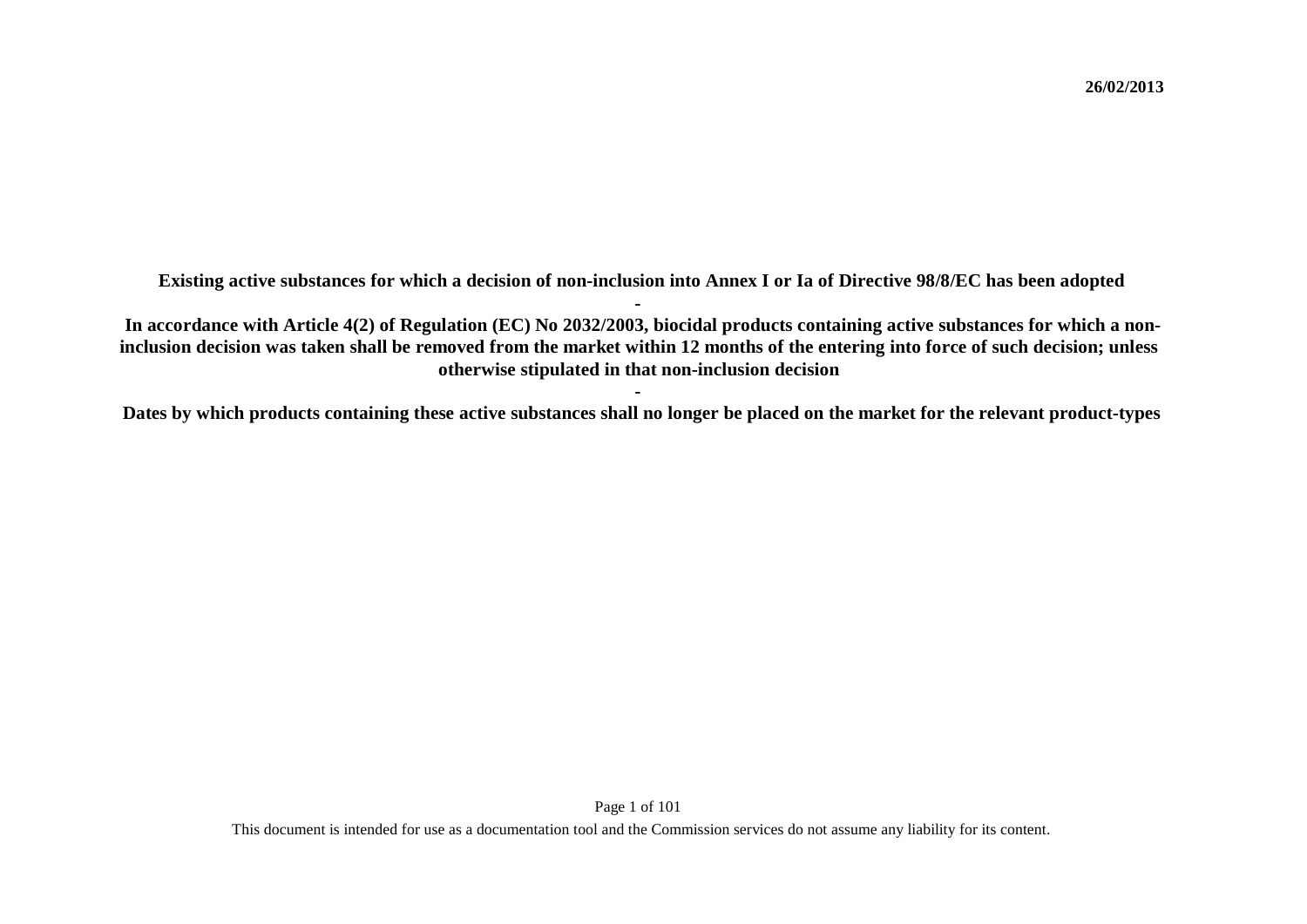Dates by which products containing these active substances shall no longer be placed on the market for the relevant product-types

# **PT 1 Human hygiene biocidal products**

| Name (EINECS and/or others)         | EC number       | CAS number     | Products to be<br>phased-out by | Decision reference                     |
|-------------------------------------|-----------------|----------------|---------------------------------|----------------------------------------|
| Formaldehyde                        | $200 - 001 - 8$ | $50-00-0$      | 01/07/2012                      | <b>Commission Decision 2011/391/EU</b> |
| <b>Bronopol</b>                     | $200 - 143 - 0$ | $52 - 51 - 7$  | 25/10/2009                      | <b>Commission Decision 2008/809/EC</b> |
| Formic acid                         | 200-579-1       | $64-18-6$      | 25/10/2009                      | <b>Commission Decision 2008/809/EC</b> |
| Benzoic acid                        | 200-618-2       | $65 - 85 - 0$  | 25/10/2009                      | <b>Commission Decision 2008/809/EC</b> |
| Salicylic acid                      | 200-712-3       | $69 - 72 - 7$  | 01/02/2014                      |                                        |
| $L-(+)$ -lactic acid                | 201-196-2       | 79-33-4        | 22/08/2008                      | <b>Commission Decision 2007/565/EC</b> |
| Chloroxylenol                       | 201-793-8       | $88-04-0$      | 25/10/2009                      | <b>Commission Decision 2008/809/EC</b> |
| Triclocarban                        | 202-924-1       | $101 - 20 - 2$ | 25/10/2009                      | <b>Commission Decision 2008/809/EC</b> |
| Hexa-2,4-dienoic acid / Sorbic acid | 203-768-7       | $110-44-1$     | 25/10/2009                      | <b>Commission Decision 2008/809/EC</b> |
| Clorophene                          | 204-385-8       | $120 - 32 - 1$ | 25/10/2009                      | <b>Commission Decision 2008/809/EC</b> |
| Benzethonium chloride               | 204-479-9       | $121 - 54 - 0$ | 25/10/2009                      | <b>Commission Decision 2008/809/EC</b> |
| Cetylpyridinium chloride            | 204-593-9       | 123-03-5       | 25/10/2009                      | <b>Commission Decision 2008/809/EC</b> |
| Tosylchloramide sodium              | 204-854-7       | $127 - 65 - 1$ | 25/10/2009                      | <b>Commission Decision 2008/809/EC</b> |
| Sodium hydrogencarbonate            | $205 - 633 - 8$ | 144-55-8       | 03/01/2008                      | Commission Regulation (EC) 1849/2006   |
| Sodium benzoate                     | 208-534-8       | 532-32-1       | 25/10/2009                      | <b>Commission Decision 2008/809/EC</b> |

Page 2 of 101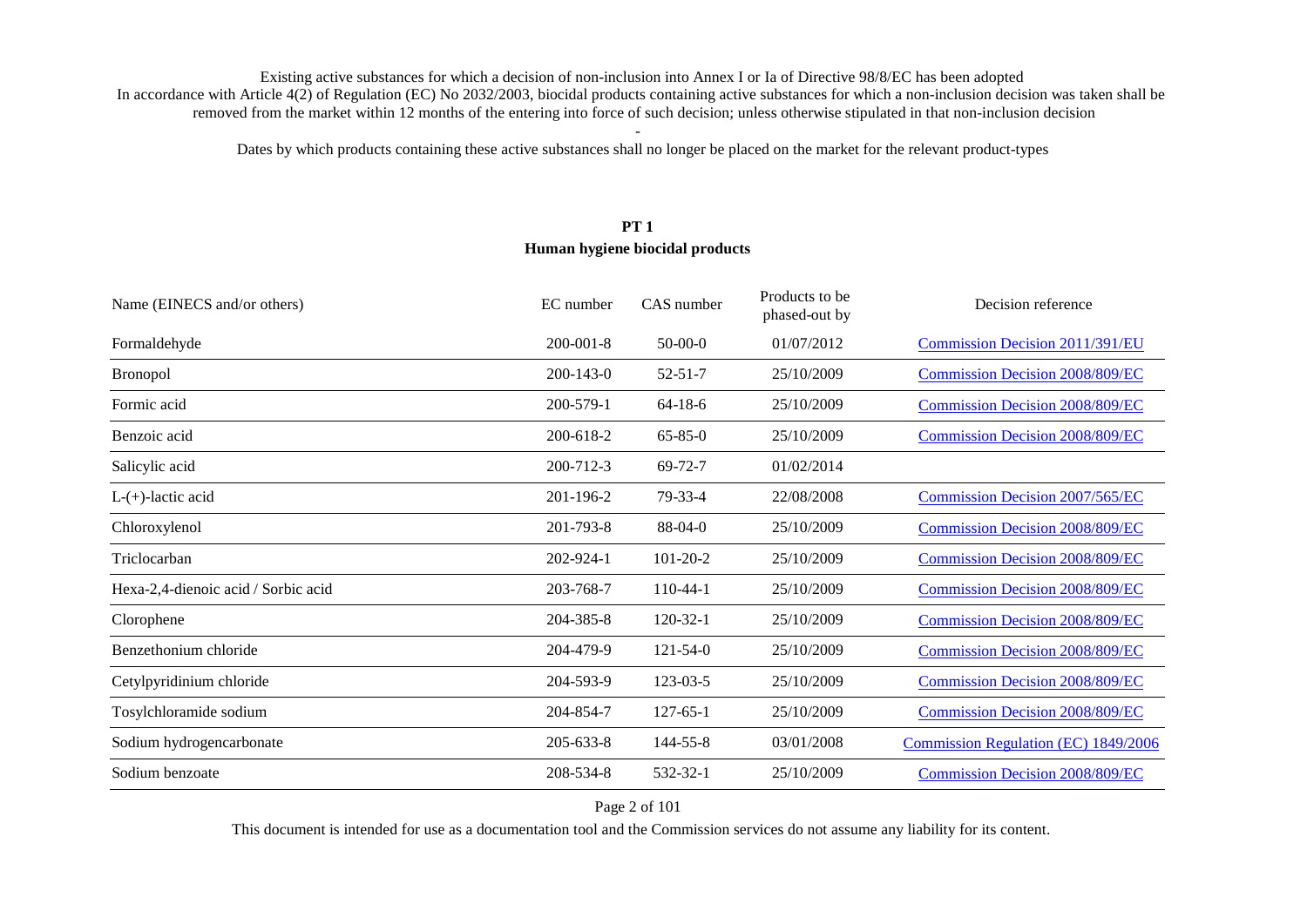Dates by which products containing these active substances shall no longer be placed on the market for the relevant product-types

# **PT 1 Human hygiene biocidal products**

| Name (EINECS and/or others)                    | EC number       | CAS number      | Products to be<br>phased-out by | Decision reference                     |
|------------------------------------------------|-----------------|-----------------|---------------------------------|----------------------------------------|
| Phthalaldehyde                                 | 211-402-2       | 643-79-8        | 03/01/2008                      | Commission Regulation (EC) 1849/2006   |
| Tetradonium bromide                            | 214-291-9       | 1119-97-7       | 25/10/2009                      | <b>Commission Decision 2008/809/EC</b> |
| Disodium tetraborate, anhydrous                | 215-540-4       | 1330-43-4       | 25/10/2009                      | <b>Commission Decision 2008/809/EC</b> |
| N-(3-aminopropyl)-N-dodecylpropane-1,3-diamine | 219-145-8       | 2372-82-9       | 25/10/2009                      | <b>Commission Decision 2008/809/EC</b> |
| Troclosene sodium                              | 220-767-7       | 2893-78-9       | 25/10/2009                      | <b>Commission Decision 2008/809/EC</b> |
| Sodium dichloroisocyanurate dihydrate          | 220-767-7       | 51580-86-0      | 25/10/2009                      | <b>Commission Decision 2008/809/EC</b> |
| Sulphur dioxide                                | 231-195-2       | 7446-09-5       | 01/07/2012                      | <b>Commission Decision 2011/391/EU</b> |
| Calcium dihexa-2,4-dienoate                    | 231-321-6       | 7492-55-9       | 25/10/2009                      | <b>Commission Decision 2008/809/EC</b> |
| Sodium hydrogensulphite                        | 231-548-0       | 7631-90-5       | 25/10/2009                      | <b>Commission Decision 2008/809/EC</b> |
| Disodium disulphite                            | $231 - 673 - 0$ | 7681-57-4       | 25/10/2009                      | <b>Commission Decision 2008/809/EC</b> |
| Sodium sulphite                                | 231-821-4       | 7757-83-7       | 25/10/2009                      | <b>Commission Decision 2008/809/EC</b> |
| Copper sulphate                                | 231-847-6       | 7758-98-7       | 01/02/2013                      | <b>Commission Decision 2012/78/EU</b>  |
| Calcium hypochlorite                           | 231-908-7       | 7778-54-3       | 01/02/2013                      | <b>Commission Decision 2012/78/EU</b>  |
| Lignin                                         | 232-682-2       | $9005 - 53 - 2$ | 28/02/2010                      | <b>Commission Decision 2009/322/EC</b> |
| Boric acid                                     | 233-139-2       | 10043-35-3      | 25/10/2009                      | <b>Commission Decision 2008/809/EC</b> |

Page 3 of 101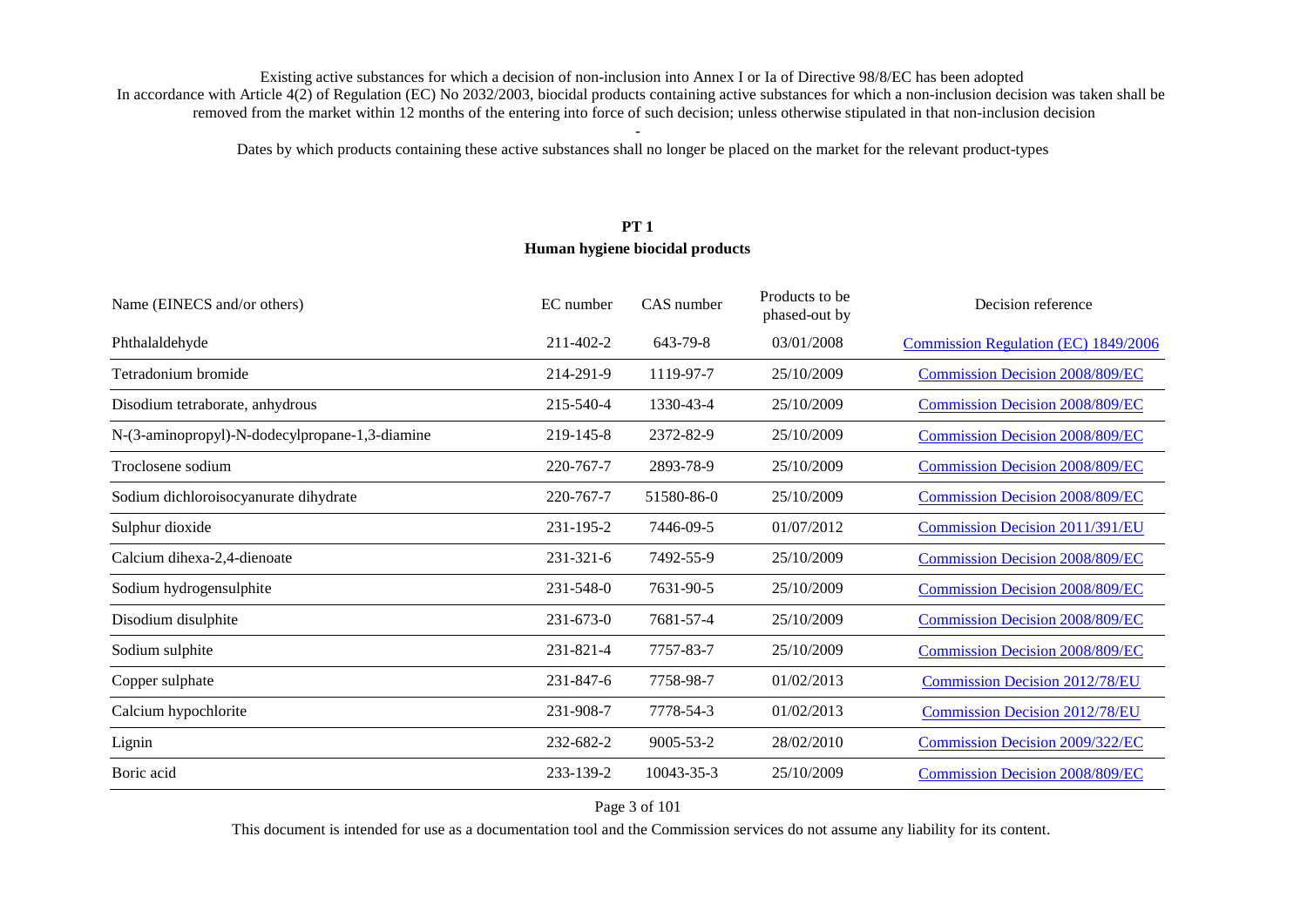Dates by which products containing these active substances shall no longer be placed on the market for the relevant product-types

# **PT 1 Human hygiene biocidal products**

| Name (EINECS and/or others)                                                                         | EC number       | CAS number | Products to be<br>phased-out by | Decision reference                     |
|-----------------------------------------------------------------------------------------------------|-----------------|------------|---------------------------------|----------------------------------------|
| Potassium sulphite                                                                                  | $233 - 321 - 1$ | 10117-38-1 | 25/10/2009                      | <b>Commission Decision 2008/809/EC</b> |
| 2,2-dibromo-2-cyanoacetamide                                                                        | 233-539-7       | 10222-01-2 | 25/10/2009                      | <b>Commission Decision 2008/809/EC</b> |
| Disodium octaborate tetrahydrate                                                                    | $234 - 541 - 0$ | 12280-03-4 | 25/10/2009                      | <b>Commission Decision 2008/809/EC</b> |
| Dodecylguanidine monohydrochloride                                                                  | 237-030-0       | 13590-97-1 | 25/10/2009                      | <b>Commission Decision 2008/809/EC</b> |
| Dipotassium disulphite                                                                              | 240-795-3       | 16731-55-8 | 25/10/2009                      | <b>Commission Decision 2008/809/EC</b> |
| Benzoxonium chloride                                                                                | 243-008-1       | 19379-90-9 | 25/10/2009                      | <b>Commission Decision 2008/809/EC</b> |
| Potassium (E,E)-hexa-2,4-dienoate                                                                   | 246-376-1       | 24634-61-5 | 25/10/2009                      | <b>Commission Decision 2008/809/EC</b> |
| Mixture of cis- and trans-p-menthane-3,8 diol / Citriodiol                                          | 255-953-7       | 42822-86-6 | 01/11/2011                      | Commission Decision 2010/675/EU        |
| 1-[[2-(2,4-dichlorophenyl)-4-propyl-1,3-dioxolan-2-<br>yl]methyl]-1H-1,2,4-triazole / Propiconazole | $262 - 104 - 4$ | 60207-90-1 | 25/10/2009                      | <b>Commission Decision 2008/809/EC</b> |
| Amines, C10-16-alkyldimethyl, N-oxides                                                              | 274-687-2       | 70592-80-2 | 25/10/2009                      | <b>Commission Decision 2008/809/EC</b> |
| Pentapotassium bis(peroxymonosulphate) bis(sulphate)                                                | 274-778-7       | 70693-62-8 | 25/10/2009                      | <b>Commission Decision 2008/809/EC</b> |
| N, N'-(decane-1, 10-diyldi-1(4H)-pyridyl-4-<br>ylidene)bis(octylammonium) dichloride                | 274-861-8       | 70775-75-6 | 01/02/2014                      |                                        |
| Margosa ext.                                                                                        | 283-644-7       | 84696-25-3 | 01/09/2006                      | Commission Regulation (EC) 1048/2005   |
| Melaleuca alternifolia, ext. / Australian Tea Tree Oil                                              | 285-377-1       | 85085-48-9 | 25/10/2009                      | <b>Commission Decision 2008/809/EC</b> |

Page 4 of 101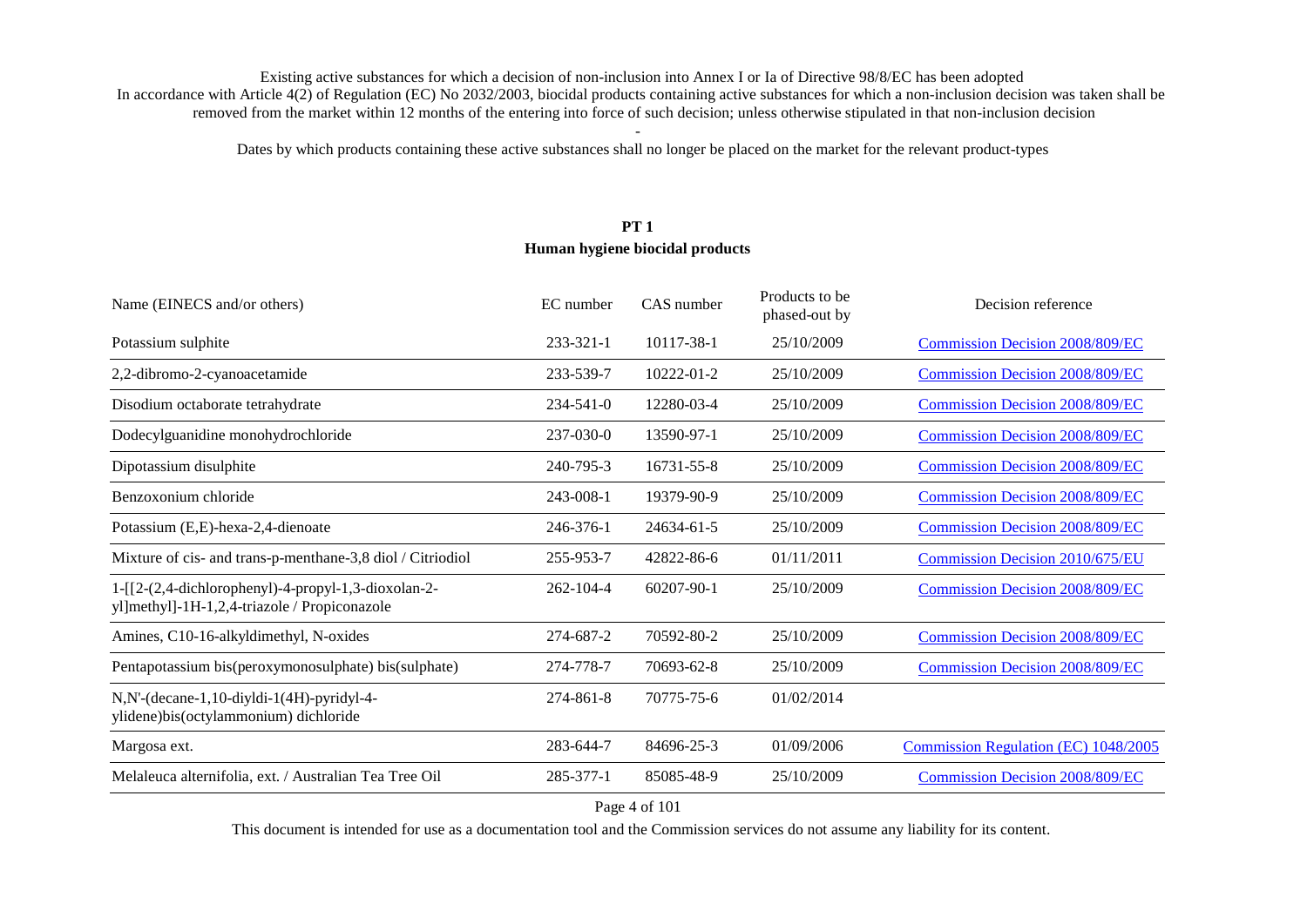Dates by which products containing these active substances shall no longer be placed on the market for the relevant product-types

# **PT 1 Human hygiene biocidal products**

| Name (EINECS and/or others)                                                                                                                              | EC number            | CAS number    | Products to be<br>phased-out by | Decision reference                     |
|----------------------------------------------------------------------------------------------------------------------------------------------------------|----------------------|---------------|---------------------------------|----------------------------------------|
| 2,4,8,10-tetra(tert-butyl)-6-hydroxy-12H-<br>dibenzo[d,g][1,3,2]dioxaphosphocin 6-oxide, sodium salt                                                     | 286-344-4            | 85209-91-2    | 22/08/2008                      | <b>Commission Decision 2007/565/EC</b> |
| Quaternary ammonium compounds, [2-[[2-[(2-<br>carboxyethyl)(2-hydroxyethyl)amino]ethyl]amino]-2-<br>oxoethyl]coco alkyldimethyl, hydroxides, inner salts | $309 - 206 - 8$      | 100085-64-1   | 25/10/2009                      | <b>Commission Decision 2008/809/EC</b> |
| Reaction products of: glutamic acid and N-(C12-14-<br>alkyl)propylenediamine                                                                             | 403-950-8            | 164907-72-6   | 25/10/2009                      | <b>Commission Decision 2008/809/EC</b> |
| Reaction product of dimethyl adipate, dimethyl glutarate,<br>dimethyl succinate with hydrogen peroxide / Perestane                                       | 432-790-1            |               | 25/10/2009                      | <b>Commission Decision 2008/809/EC</b> |
| Mixture of 1-phenoxypropan-2-ol (EINECS 212-222-7) and 2-<br>phenoxypropanol (EINECS 224-027-4)                                                          | Mixture              |               | 25/10/2009                      | <b>Commission Decision 2008/809/EC</b> |
| Amines, n-C10-16-alkyltrimethylenedi-, reaction products<br>with chloroacetic acid                                                                       | Mixture              | 139734-65-9   | 25/10/2009                      | <b>Commission Decision 2008/809/EC</b> |
| Quaternary ammonium iodides                                                                                                                              | Mixture              | 308074-50-2   | 25/10/2009                      | <b>Commission Decision 2008/809/EC</b> |
| Silver phosphate glass (initially notified under 'Silver-zinc-<br>aluminium-boronphosphate glass / Glass oxide, silver- and<br>zinc-containing'          | Not yet<br>allocated | 47-9 and 3080 | 25/10/2009                      | <b>Commission Decision 2008/809/EC</b> |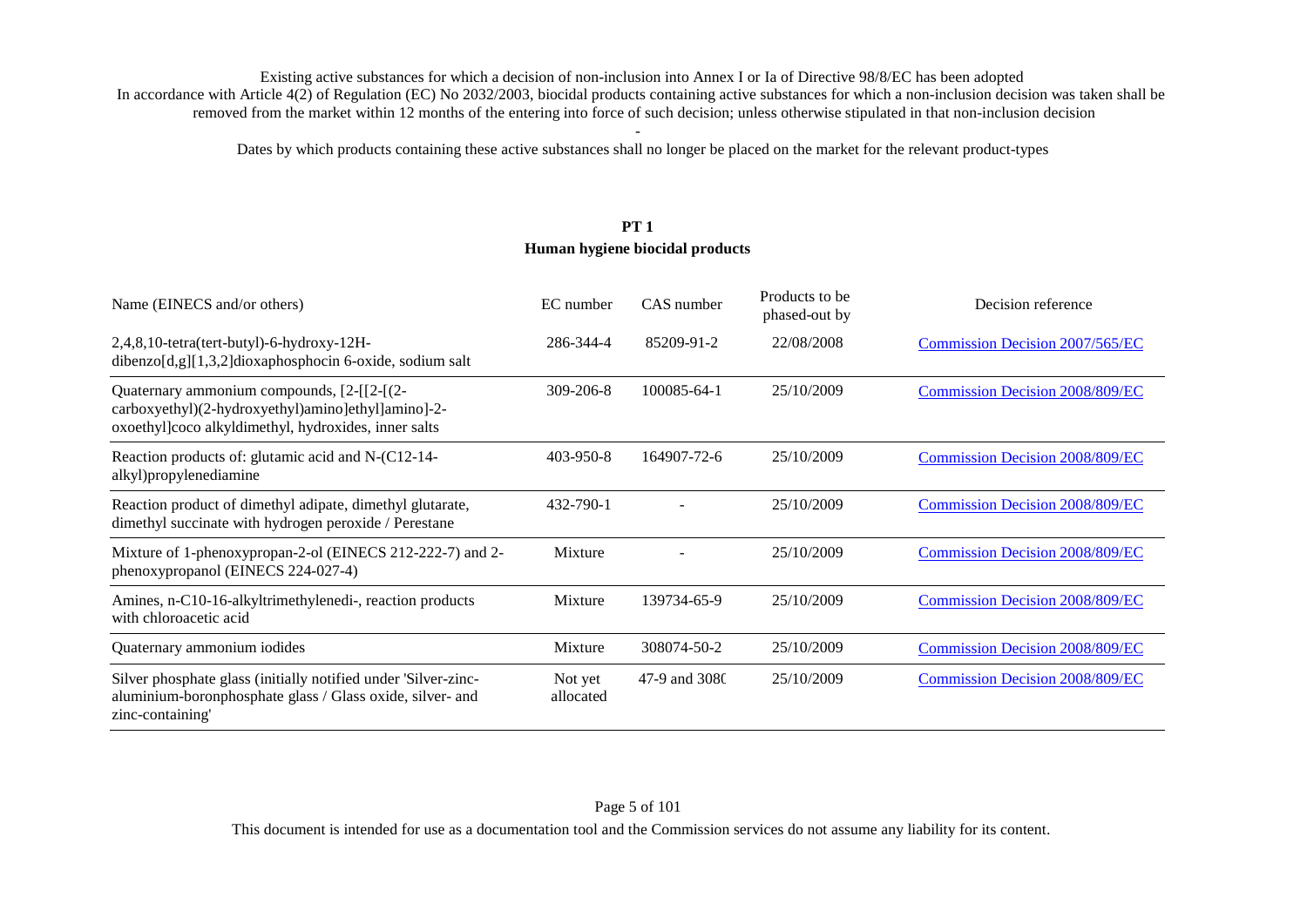Dates by which products containing these active substances shall no longer be placed on the market for the relevant product-types

# **PT 1 Human hygiene biocidal products**

| Name (EINECS and/or others)                                             | EC number                      | CAS number  | Products to be<br>phased-out by | Decision reference                     |
|-------------------------------------------------------------------------|--------------------------------|-------------|---------------------------------|----------------------------------------|
| Aluminium sodium silicate-silver zinc complex / Silver-Zinc-<br>Zeolite | Plant<br>protection<br>Product | 130328-20-0 | 25/10/2009                      | <b>Commission Decision 2008/809/EC</b> |
| $Oligo(2-(2-ethoxy)ethoxyethylguanidinium chloride)$                    | Polymer                        | 374572-91-5 | 01/07/2012                      | Commission Decision 2011/391/EU        |
| Poly(hexamethylendiamine guanidinium chloride)                          | Polymer                        | 57028-96-3  | 01/07/2012                      | Commission Decision 2011/391/EU        |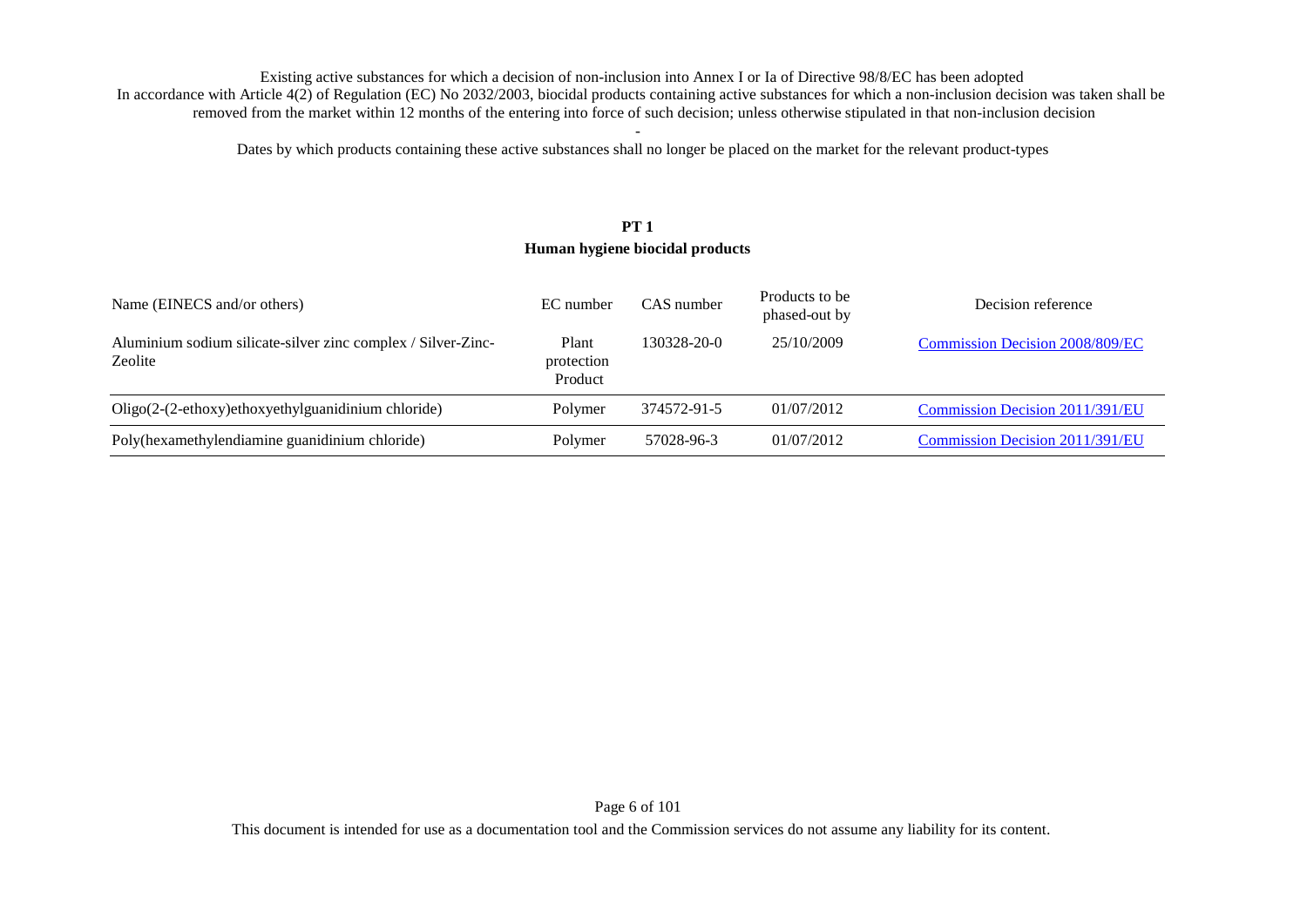Dates by which products containing these active substances shall no longer be placed on the market for the relevant product-types

#### **PT 2Private area and public health area disinfectants and other biocidal products**

| Name (EINECS and/or others)                                           | EC number       | CAS number     | Products to be<br>phased-out by | Decision reference                     |
|-----------------------------------------------------------------------|-----------------|----------------|---------------------------------|----------------------------------------|
| Bis[1-cyclohexyl-1,2-di(hydroxy-.kappa.O)diazeniumato(2-)]-<br>copper |                 | 312600-89-8    | 25/10/2009                      | <b>Commission Decision 2008/809/EC</b> |
| Benzoic acid                                                          | $200 - 618 - 2$ | $65 - 85 - 0$  | 25/10/2009                      | <b>Commission Decision 2008/809/EC</b> |
| 1,3-dibromo-5,5-dimethylhydantoin                                     | 201-030-9       | $77 - 48 - 5$  | 21/08/2009                      | <b>Commission Decision 2008/681/EC</b> |
| Citric acid                                                           | $201 - 069 - 1$ | 77-92-9        | 25/10/2009                      | <b>Commission Decision 2008/809/EC</b> |
| Chloroxylenol                                                         | 201-793-8       | 88-04-0        | 25/10/2009                      | <b>Commission Decision 2008/809/EC</b> |
| Dichlorophen                                                          | $202 - 567 - 1$ | $97 - 23 - 4$  | 25/10/2009                      | <b>Commission Decision 2008/809/EC</b> |
| Triclocarban                                                          | 202-924-1       | $101 - 20 - 2$ | 25/10/2009                      | <b>Commission Decision 2008/809/EC</b> |
| m-Cresol                                                              | 203-577-9       | 108-39-4       | 21/08/2009                      | <b>Commission Decision 2008/681/EC</b> |
| Hexa-2,4-dienoic acid / Sorbic acid                                   | 203-768-7       | $110-44-1$     | 25/10/2009                      | <b>Commission Decision 2008/809/EC</b> |
| 1,3-dichloro-5,5-dimethylhydantoin                                    | 204-258-7       | 118-52-5       | 25/10/2009                      | <b>Commission Decision 2008/809/EC</b> |
| Benzyl benzoate                                                       | 204-402-9       | $120 - 51 - 4$ | 25/10/2009                      | <b>Commission Decision 2008/809/EC</b> |
| Nitromethylidynetrimethanol                                           | 204-769-5       | $126 - 11 - 4$ | 25/10/2009                      | <b>Commission Decision 2008/809/EC</b> |
| Potassium dimethyldithiocarbamate                                     | 204-875-1       | $128 - 03 - 0$ | 25/10/2009                      | <b>Commission Decision 2008/809/EC</b> |
| Sodium dimethyldithiocarbamate                                        | 204-876-7       | 128-04-1       | 25/10/2009                      | <b>Commission Decision 2008/809/EC</b> |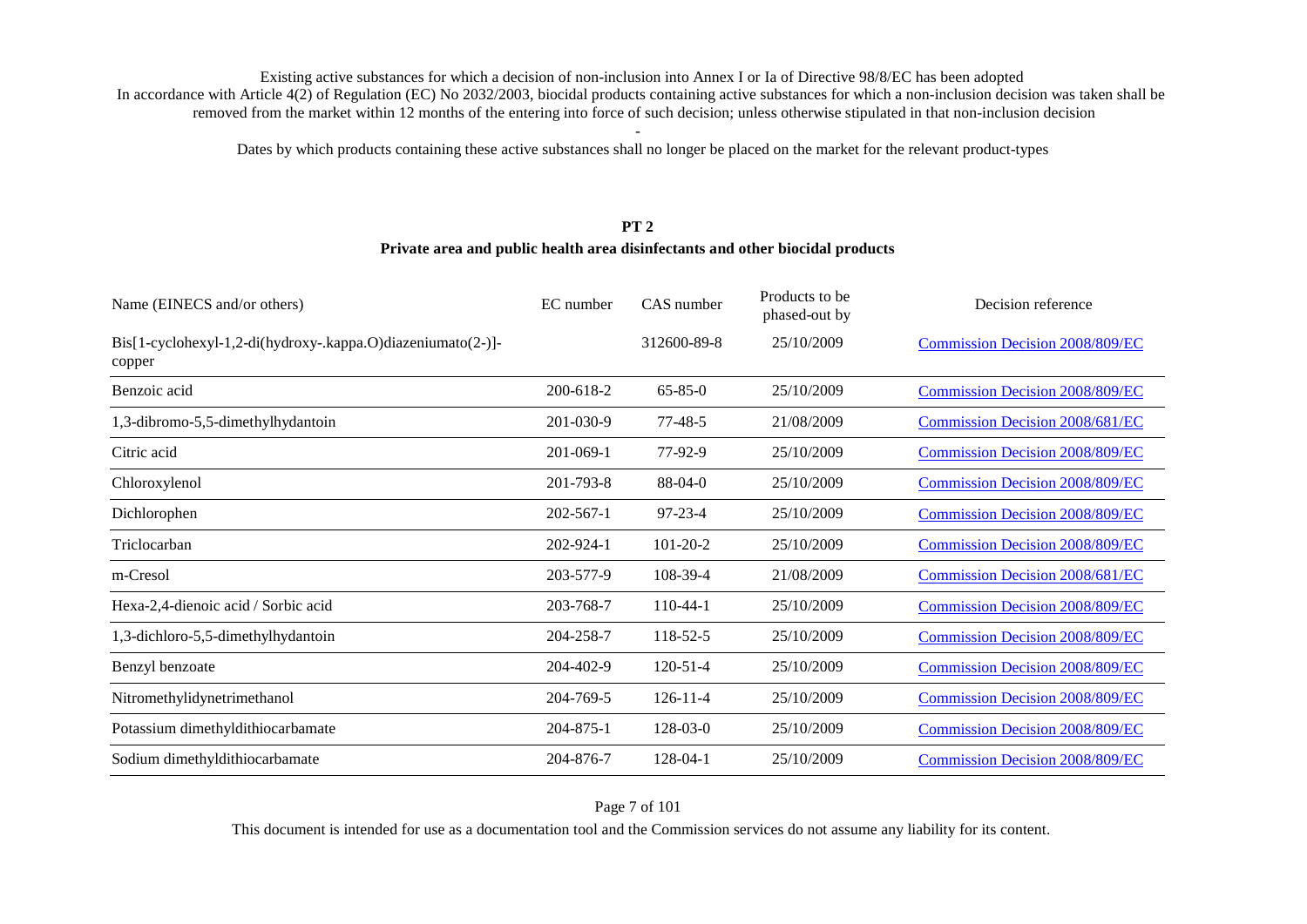Dates by which products containing these active substances shall no longer be placed on the market for the relevant product-types

# **PT 2**

#### **Private area and public health area disinfectants and other biocidal products**

| Name (EINECS and/or others)          | EC number       | CAS number | Products to be<br>phased-out by | Decision reference                     |
|--------------------------------------|-----------------|------------|---------------------------------|----------------------------------------|
| Thiram                               | 205-286-2       | 137-26-8   | 25/10/2009                      | <b>Commission Decision 2008/809/EC</b> |
| Ziram                                | 205-288-3       | 137-30-4   | 25/10/2009                      | <b>Commission Decision 2008/809/EC</b> |
| Potassium methyldithiocarbamate      | 205-292-5       | 137-41-7   | 25/10/2009                      | <b>Commission Decision 2008/809/EC</b> |
| Metam-sodium                         | 205-293-0       | 137-42-8   | 25/10/2009                      | <b>Commission Decision 2008/809/EC</b> |
| Disodium cyanodithiocarbamate        | 205-346-8       | 138-93-2   | 25/10/2009                      | <b>Commission Decision 2008/809/EC</b> |
| 1,3-bis(hydroxymethyl)urea           | $205 - 444 - 0$ | 140-95-4   | 25/10/2009                      | <b>Commission Decision 2008/809/EC</b> |
| Nabam                                | 205-547-0       | 142-59-6   | 25/10/2009                      | <b>Commission Decision 2008/809/EC</b> |
| Thiabendazole                        | 205-725-8       | 148-79-8   | 01/07/2012                      | <b>Commission Decision 2011/391/EU</b> |
| Benzothiazole-2-thiol                | 205-736-8       | 149-30-4   | 21/08/2009                      | <b>Commission Decision 2008/681/EC</b> |
| Sodium benzoate                      | 208-534-8       | 532-32-1   | 25/10/2009                      | <b>Commission Decision 2008/809/EC</b> |
| Phthalaldehyde                       | 211-402-2       | 643-79-8   | 03/01/2008                      | Commission Regulation (EC) 1849/2006   |
| Hydroxyl-2-pyridone                  | 212-506-0       | 822-89-9   | 25/10/2009                      | <b>Commission Decision 2008/809/EC</b> |
| 2,6-dimethyl-1,3-dioxan-4-yl acetate | 212-579-9       | 828-00-2   | 25/10/2009                      | <b>Commission Decision 2008/809/EC</b> |
| 4,5-dichloro-3H-1,2-dithiol-3-one    | 214-754-5       | 1192-52-5  | 25/10/2009                      | <b>Commission Decision 2008/809/EC</b> |
| Disodium tetraborate, anhydrous      | 215-540-4       | 1330-43-4  | 25/10/2009                      | <b>Commission Decision 2008/809/EC</b> |
|                                      |                 |            |                                 |                                        |

#### Page 8 of 101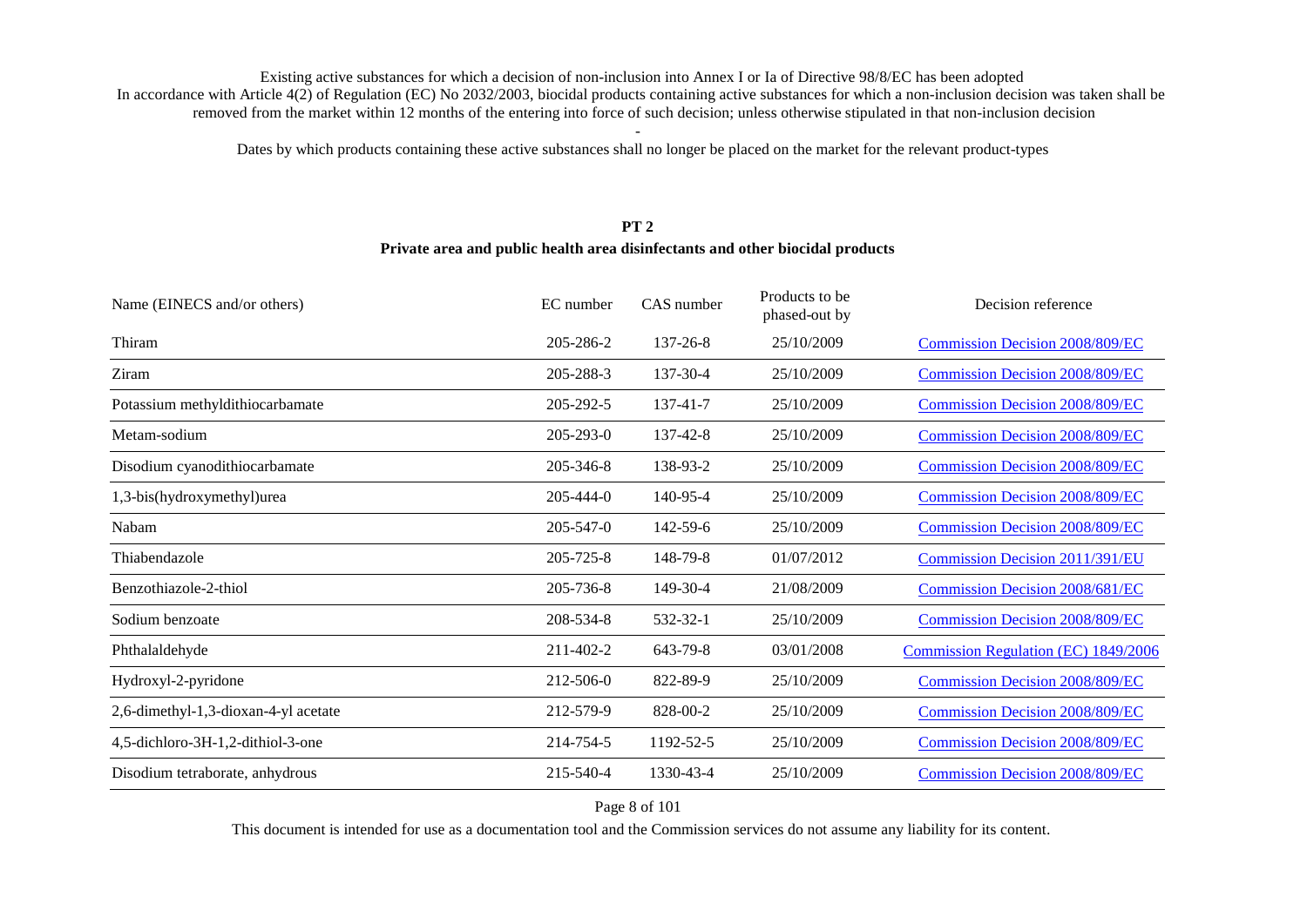Dates by which products containing these active substances shall no longer be placed on the market for the relevant product-types

#### **PT 2**

#### **Private area and public health area disinfectants and other biocidal products**

| EC number | CAS number      | Products to be<br>phased-out by | Decision reference                     |
|-----------|-----------------|---------------------------------|----------------------------------------|
| 217-210-5 | 1777-82-8       | 25/10/2009                      | <b>Commission Decision 2008/809/EC</b> |
| 219-655-0 | 2491-38-5       | 01/09/2006                      | Commission Regulation (EC) 1048/2005   |
| 220-239-6 | 2682-20-4       | 25/10/2009                      | <b>Commission Decision 2008/809/EC</b> |
| 221-106-5 | $3006 - 10 - 8$ | 25/10/2009                      | <b>Commission Decision 2008/809/EC</b> |
| 223-246-2 | 3784-03-0       | 25/10/2009                      | <b>Commission Decision 2008/809/EC</b> |
| 225-208-0 | 4719-04-4       | 25/10/2009                      | <b>Commission Decision 2008/809/EC</b> |
| 227-637-9 | 5915-41-3       | 25/10/2009                      | <b>Commission Decision 2008/809/EC</b> |
| 228-652-3 | 6317-18-6       | 01/09/2006                      | Commission Regulation (EC) 1048/2005   |
| 229-222-8 | 6440-58-0       | 25/10/2009                      | <b>Commission Decision 2008/809/EC</b> |
| 231-159-6 | 7440-50-8       | 01/02/2013                      | <b>Commission Decision 2012/78/EU</b>  |
| 231-159-6 | 7440-50-8       | 01/02/2013                      | <b>Commission Decision 2012/78/EU</b>  |
| 231-195-2 | 7446-09-5       | 01/07/2012                      | <b>Commission Decision 2011/391/EU</b> |
| 231-442-4 | 7553-56-2       | 25/10/2009                      | <b>Commission Decision 2008/809/EC</b> |
| 231-548-0 | 7631-90-5       | 25/10/2009                      | <b>Commission Decision 2008/809/EC</b> |
| 231-673-0 | 7681-57-4       | 25/10/2009                      | <b>Commission Decision 2008/809/EC</b> |
|           |                 |                                 |                                        |

Page 9 of 101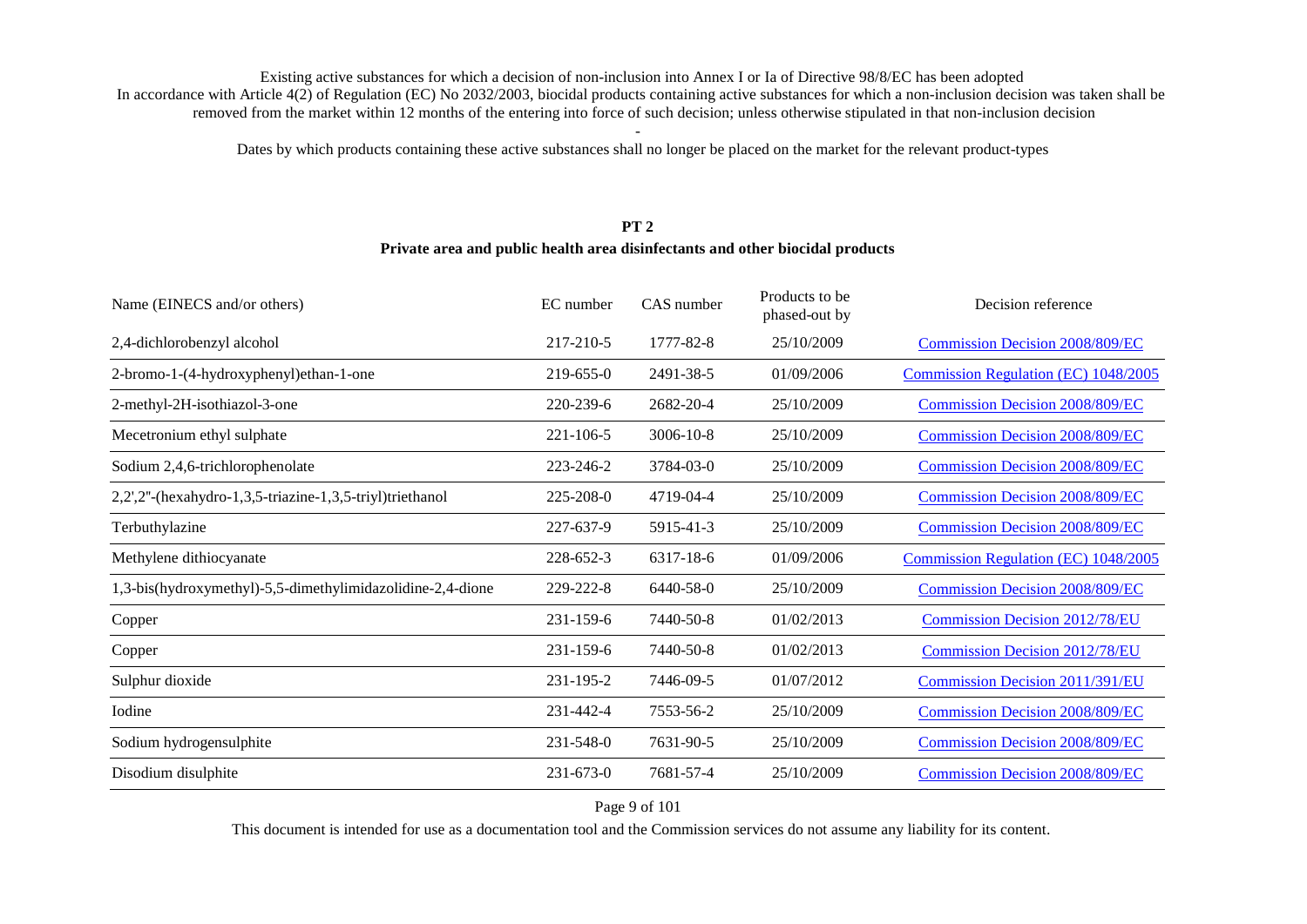Dates by which products containing these active substances shall no longer be placed on the market for the relevant product-types

#### **PT 2**

#### **Private area and public health area disinfectants and other biocidal products**

| Name (EINECS and/or others)                         | EC number | CAS number      | Products to be<br>phased-out by | Decision reference                     |
|-----------------------------------------------------|-----------|-----------------|---------------------------------|----------------------------------------|
| Sodium sulphite                                     | 231-821-4 | 7757-83-7       | 25/10/2009                      | <b>Commission Decision 2008/809/EC</b> |
| Sodium chlorite                                     | 231-836-6 | 7758-19-2       | 25/10/2009                      | <b>Commission Decision 2008/809/EC</b> |
| Sodium chlorate                                     | 231-887-4 | 7775-09-9       | 25/10/2009                      | <b>Commission Decision 2008/809/EC</b> |
| Lignin                                              | 232-682-2 | $9005 - 53 - 2$ | 28/02/2010                      | <b>Commission Decision 2009/322/EC</b> |
| Boric acid                                          | 233-139-2 | 10043-35-3      | 25/10/2009                      | <b>Commission Decision 2008/809/EC</b> |
| Potassium sulphite                                  | 233-321-1 | 10117-38-1      | 25/10/2009                      | <b>Commission Decision 2008/809/EC</b> |
| Sodium hydrogen 2,2'methylenebis[4-chlorophenolate] | 233-457-1 | 10187-52-7      | 25/10/2009                      | <b>Commission Decision 2008/809/EC</b> |
| Disodium octaborate tetrahydrate                    | 234-541-0 | 12280-03-4      | 25/10/2009                      | <b>Commission Decision 2008/809/EC</b> |
| Ammonium bromide                                    | 235-183-8 | 12124-97-9      | 21/08/2009                      | <b>Commission Decision 2008/681/EC</b> |
| Dodecylguanidine monohydrochloride                  | 237-030-0 | 13590-97-1      | 25/10/2009                      | <b>Commission Decision 2008/809/EC</b> |
| Bromine chloride                                    | 237-601-4 | 13863-41-7      | 25/10/2009                      | <b>Commission Decision 2008/809/EC</b> |
| (benzyloxy)methanol                                 | 238-588-8 | 14548-60-8      | 25/10/2009                      | <b>Commission Decision 2008/809/EC</b> |
| Dipotassium disulphite                              | 240-795-3 | 16731-55-8      | 25/10/2009                      | <b>Commission Decision 2008/809/EC</b> |
| (benzothiazol-2-ylthio)methyl thiocyanate           | 244-445-0 | 21564-17-0      | 25/10/2009                      | <b>Commission Decision 2008/809/EC</b> |
| Potassium (E,E)-hexa-2,4-dienoate                   | 246-376-1 | 24634-61-5      | 25/10/2009                      | <b>Commission Decision 2008/809/EC</b> |

#### Page 10 of 101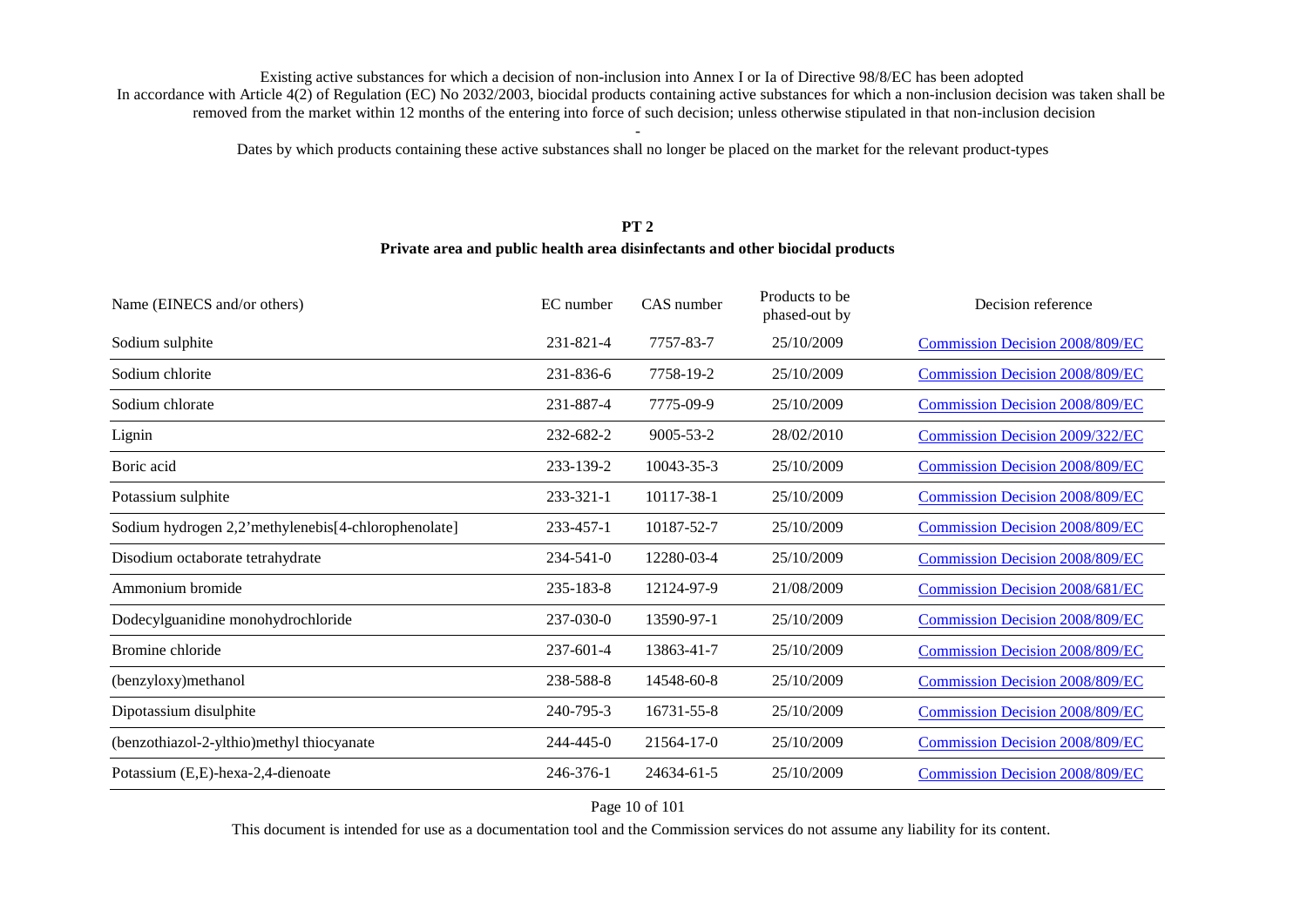Dates by which products containing these active substances shall no longer be placed on the market for the relevant product-types

#### **PT 2Private area and public health area disinfectants and other biocidal products**

| Name (EINECS and/or others)                                                                                                                              | EC number       | CAS number       | Products to be<br>phased-out by | Decision reference                     |
|----------------------------------------------------------------------------------------------------------------------------------------------------------|-----------------|------------------|---------------------------------|----------------------------------------|
| 1-[2-(allyloxy)-2-(2,4-dichlorophenyl)ethyl]-1H-imidazole /<br>Imazalil                                                                                  | $252 - 615 - 0$ | 35554-44-0       | 25/10/2009                      | <b>Commission Decision 2008/809/EC</b> |
| Mixture of cis- and trans-p-menthane-3,8 diol / Citriodiol                                                                                               | 255-953-7       | 42822-86-6       | 01/11/2011                      | Commission Decision 2010/675/EU        |
| m-phenoxybenzyl 3-(2,2-dichlorovinyl)-2,2-<br>dimethylcyclopropanecarboxylate / Permethrin                                                               | 258-067-9       | 52645-53-1       | 25/10/2009                      | <b>Commission Decision 2008/809/EC</b> |
| $1 - [[2-(2,4-dichloropheny)] - 4-propy] - 1,3-dioxolan-2-$<br>yl]methyl]-1H-1,2,4-triazole / Propiconazole                                              | 262-104-4       | $60207 - 90 - 1$ | 25/10/2009                      | <b>Commission Decision 2008/809/EC</b> |
| N-cyclopropyl-1,3,5-triazine-2,4,6-triamine                                                                                                              | 266-257-8       | 66215-27-8       | 01/09/2006                      | Commission Regulation (EC) 1048/2005   |
| 1,3-didecyl-2-methyl-1H-imidazolium chloride                                                                                                             | 274-948-0       | 70862-65-6       | 25/10/2009                      | <b>Commission Decision 2008/809/EC</b> |
| Tributyltetradecylphosphonium chloride                                                                                                                   | 279-808-2       | 81741-28-8       | 25/10/2009                      | <b>Commission Decision 2008/809/EC</b> |
| Tar acids, polyalkylphenol fraction                                                                                                                      | 284-893-4       | 84989-05-9       | 25/10/2009                      | <b>Commission Decision 2008/809/EC</b> |
| Melaleuca alternifolia, ext. / Australian Tea Tree Oil                                                                                                   | 285-377-1       | 85085-48-9       | 25/10/2009                      | <b>Commission Decision 2008/809/EC</b> |
| Urea, N,N'-bis(hydroxymethyl)-, reaction products with 2-(2-<br>butoxyethoxy) ethanol, ethylene glycol and formaldehyde                                  | 292-348-7       | 90604-54-9       | 25/10/2009                      | <b>Commission Decision 2008/809/EC</b> |
| Quaternary ammonium compounds, [2-[[2-[(2-<br>carboxyethyl)(2-hydroxyethyl)amino]ethyl]amino]-2-<br>oxoethyl]coco alkyldimethyl, hydroxides, inner salts | 309-206-8       | 100085-64-1      | 25/10/2009                      | <b>Commission Decision 2008/809/EC</b> |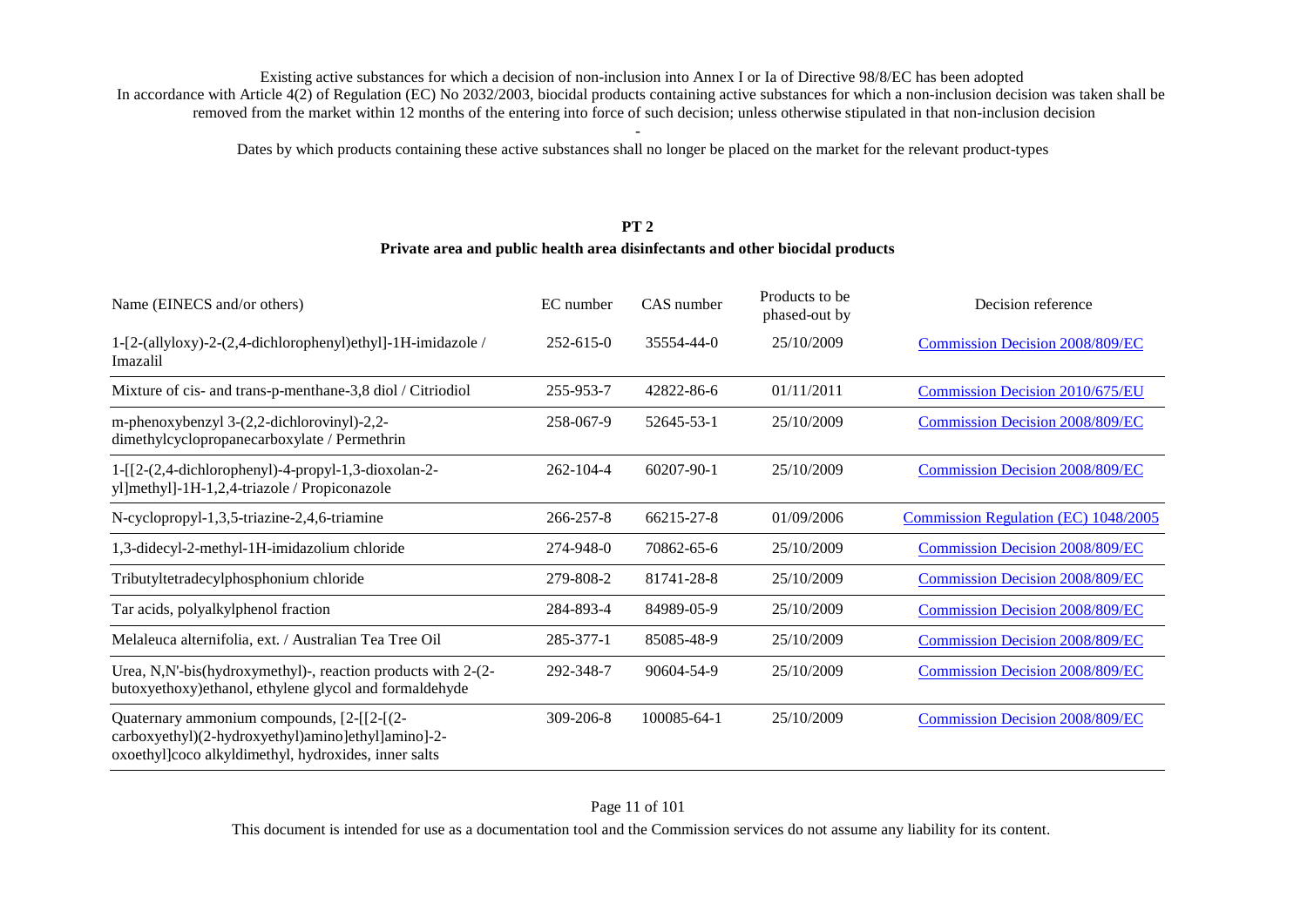Dates by which products containing these active substances shall no longer be placed on the market for the relevant product-types

#### **PT 2Private area and public health area disinfectants and other biocidal products**

| Name (EINECS and/or others)                                                                     | EC number                      | CAS number  | Products to be<br>phased-out by | Decision reference                     |
|-------------------------------------------------------------------------------------------------|--------------------------------|-------------|---------------------------------|----------------------------------------|
| 1,3-dichloro-5-ethyl-5-methylimidazolidine-2,4-dione                                            | 401-570-7                      | 89415-87-2  | 25/10/2009                      | Commission Decision 2008/809/EC        |
| 3-phenoxybenzyl-2-(4-ethoxyphenyl)-2-methylpropylether /<br>Etofenprox                          | 407-980-2                      | 80844-07-1  | 21/08/2009                      | Commission Decision 2008/681/EC        |
| Bis(3-aminopropyl)octylamine                                                                    | 433-340-7                      | 86423-37-2  | 25/10/2009                      | <b>Commission Decision 2008/809/EC</b> |
| Bacillus thuringiensis subsp. Israelensis Serotype H14                                          | Micro-<br>organism             |             | 25/10/2009                      | <b>Commission Decision 2008/809/EC</b> |
| Bacillus sphaericus                                                                             | Micro-<br>organism             | 143447-72-7 | 25/10/2009                      | <b>Commission Decision 2008/809/EC</b> |
| Potassium salts of fatty acids (C15-21)                                                         | Mixture                        |             | 25/10/2009                      | <b>Commission Decision 2008/809/EC</b> |
| Mixture of 1-phenoxypropan-2-ol (EINECS 212-222-7) and 2-<br>phenoxypropanol (EINECS 224-027-4) | Mixture                        |             | 25/10/2009                      | <b>Commission Decision 2008/809/EC</b> |
| Quaternary ammonium iodides                                                                     | Mixture                        | 308074-50-2 | 25/10/2009                      | <b>Commission Decision 2008/809/EC</b> |
| Pine oil                                                                                        | Natural oil                    | 8002-09-3   | 01/09/2006                      | Commission Regulation (EC) 1048/2005   |
| Guazatine triacetate                                                                            | Plant<br>protection<br>product | 115044-19-4 | 25/10/2009                      | <b>Commission Decision 2008/809/EC</b> |

This document is intended for use as a documentation tool and the Commission services do not assume any liability for its content.

#### Page 12 of 101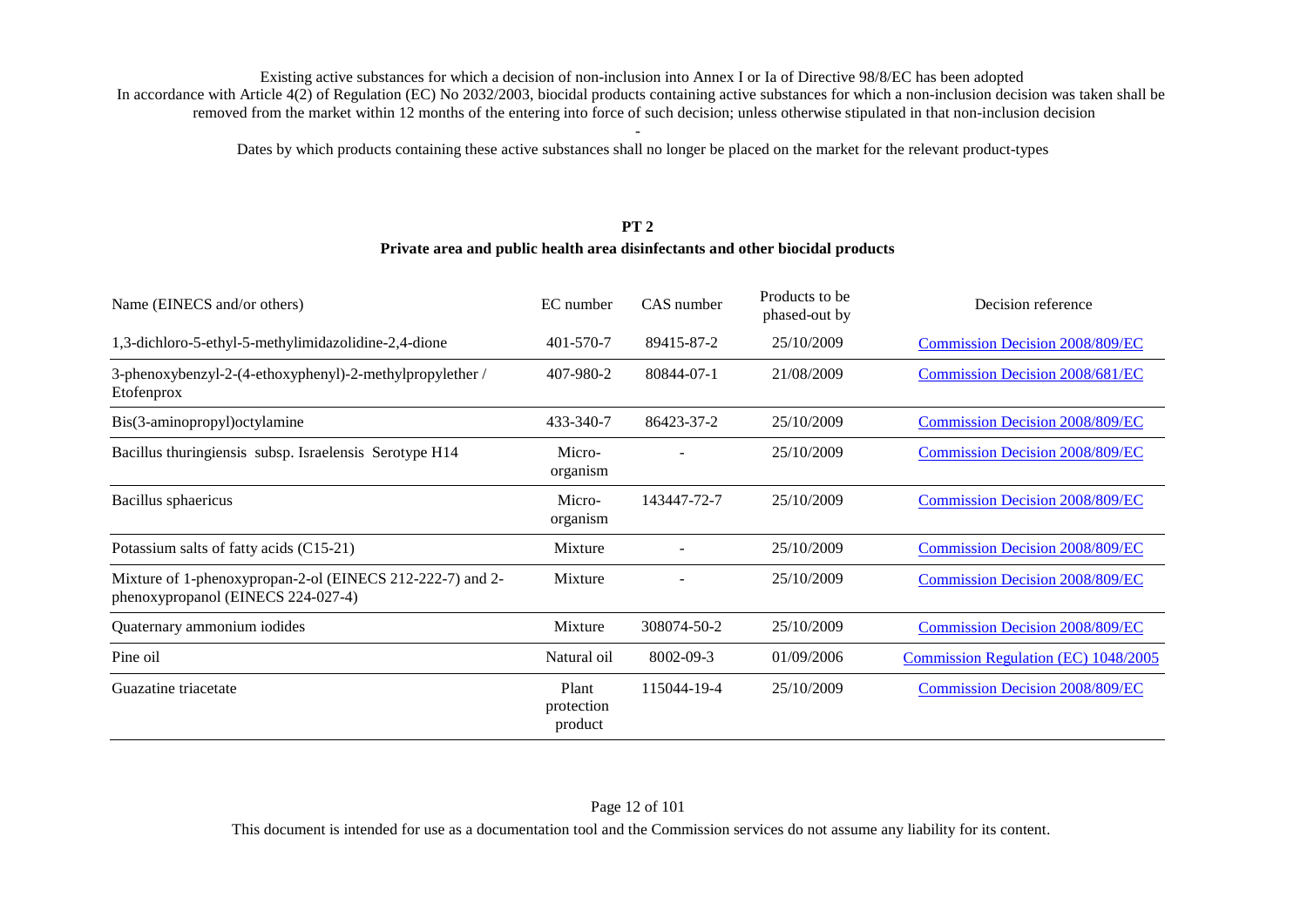Dates by which products containing these active substances shall no longer be placed on the market for the relevant product-types

#### **PT 2Private area and public health area disinfectants and other biocidal products**

| Name (EINECS and/or others)                                                                                   | EC number                      | CAS number  | Products to be.<br>phased-out by | Decision reference                     |
|---------------------------------------------------------------------------------------------------------------|--------------------------------|-------------|----------------------------------|----------------------------------------|
| 3-phenoxybenzyl (1R)-cis,trans-2,2-dimethyl-3-(2-methylprop-<br>1-enyl)cyclopropanecarboxylate / d-Phenothrin | Plant<br>protection<br>product | 188023-86-1 | 01/09/2006                       | Commission Regulation (EC) 1048/2005   |
| $(\pm)$ -1-(.beta.-allyloxy-2,4-dichlorophenylethyl)imidazole /<br>Technical grade imazalil                   | Plant<br>protection<br>product | 73790-28-0  | 25/10/2009                       | <b>Commission Decision 2008/809/EC</b> |
| N-Didecyl-N-dipolyethoxyammonium borate /<br>Didecylpolyoxethylammonium borate                                | Polymer                        | 214710-34-6 | 28/02/2010                       | Commission Decision 2009/322/EC        |
| Polyvinylpyrrolidone iodine                                                                                   | Polymer                        | 25655-41-8  | 28/02/2010                       | Commission Decision 2009/322/EC        |
| Homopolymer of 2-tert-butylaminoethyl methacrylate<br>(EINECS 223-228-4)                                      | Polymer                        | 26716-20-1  | 03/01/2008                       | Commission Regulation (EC) 1849/2006   |
| N,N,N',N'-Tetramethylethylenediaminebis(2-chloroethyl)ether<br>copolymer                                      | Polymer                        | 31075-24-8  | 25/10/2009                       | <b>Commission Decision 2008/809/EC</b> |
| Oligo(2-(2-ethoxy)ethoxyethylguanidinium chloride)                                                            | Polymer                        | 374572-91-5 | 01/02/2013                       | <b>Commission Decision 2012/78/EU</b>  |
| Poly(hexamethylendiamine guanidinium chloride)                                                                | Polymer                        | 57028-96-3  | 01/02/2013                       | <b>Commission Decision 2012/78/EU</b>  |

This document is intended for use as a documentation tool and the Commission services do not assume any liability for its content.

#### Page 13 of 101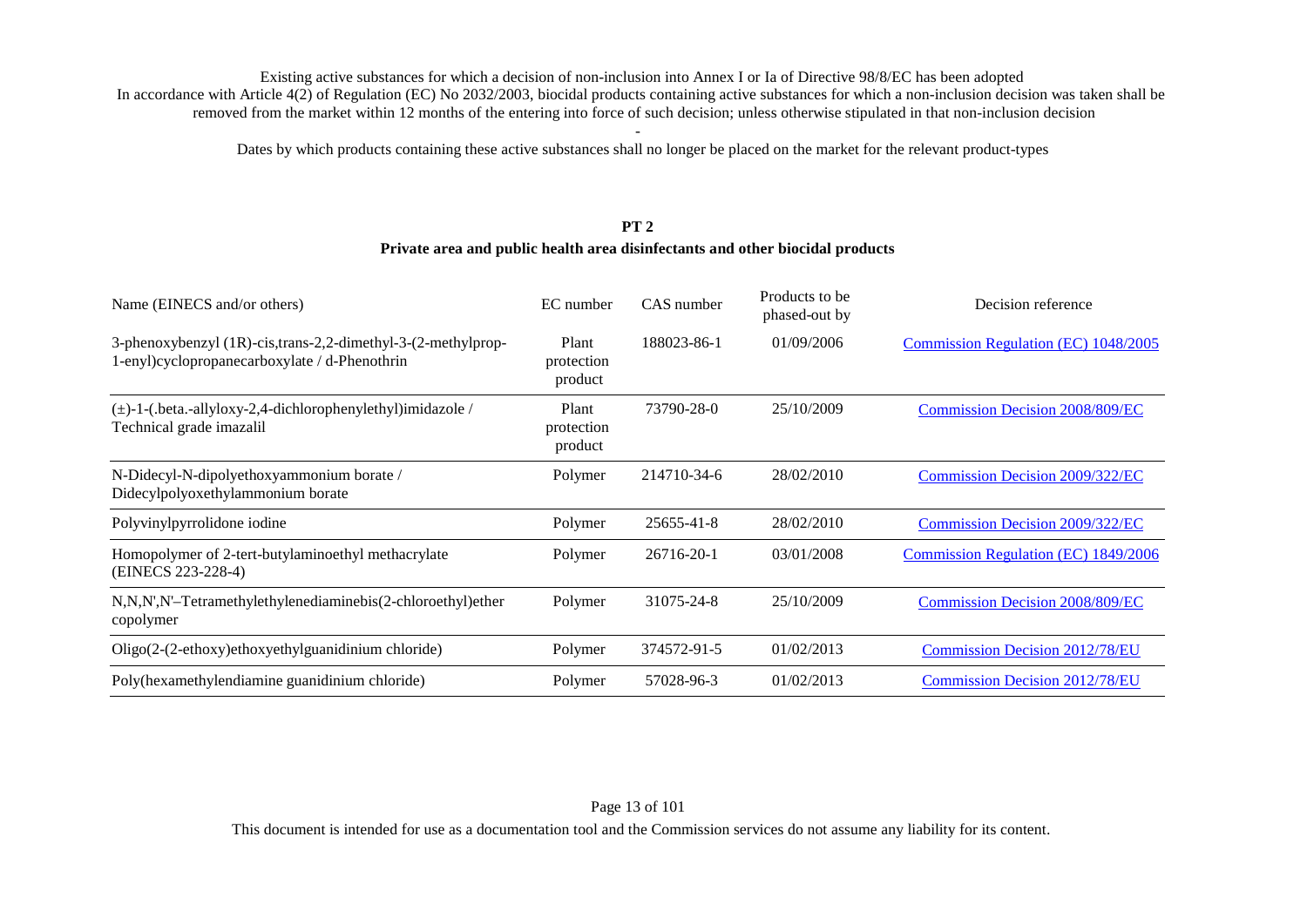Dates by which products containing these active substances shall no longer be placed on the market for the relevant product-types

# **PT 3 Veterinary hygiene biocidal products**

| Name (EINECS and/or others)                                              | EC number       | CAS number     | Products to be<br>phased-out by | Decision reference                     |
|--------------------------------------------------------------------------|-----------------|----------------|---------------------------------|----------------------------------------|
| <b>Bronopol</b>                                                          | $200 - 143 - 0$ | $52 - 51 - 7$  | 25/10/2009                      | <b>Commission Decision 2008/809/EC</b> |
| Gamma-HCH or Gamma-BHC / Lindane / 1,2,3,4,5,6-<br>hexachlorocyclohexane | $200 - 401 - 2$ | 58-89-9        | 01/09/2006                      | Commission Regulation (EC) 1048/2005   |
| Ethanol                                                                  | 200-578-6       | $64-17-5$      | 28/02/2010                      | <b>Commission Decision 2009/322/EC</b> |
| Propan-2-ol                                                              | 200-661-7       | $67 - 63 - 0$  | 25/10/2009                      | <b>Commission Decision 2008/809/EC</b> |
| Propan-1-ol                                                              | 200-746-9       | $71 - 23 - 8$  | 25/10/2009                      | <b>Commission Decision 2008/809/EC</b> |
| Citric acid                                                              | $201 - 069 - 1$ | 77-92-9        | 25/10/2009                      | <b>Commission Decision 2008/809/EC</b> |
| 2-chloroacetamide                                                        | $201 - 174 - 2$ | $79-07-2$      | 01/07/2012                      | <b>Commission Decision 2011/391/EU</b> |
| Chloroxylenol                                                            | 201-793-8       | 88-04-0        | 25/10/2009                      | <b>Commission Decision 2008/809/EC</b> |
| Dichlorophen                                                             | $202 - 567 - 1$ | $97 - 23 - 4$  | 25/10/2009                      | <b>Commission Decision 2008/809/EC</b> |
| m-Cresol                                                                 | 203-577-9       | 108-39-4       | 21/08/2009                      | <b>Commission Decision 2008/681/EC</b> |
| Hexa-2,4-dienoic acid / Sorbic acid                                      | 203-768-7       | $110-44-1$     | 25/10/2009                      | <b>Commission Decision 2008/809/EC</b> |
| Fenitrothion                                                             | 204-524-2       | $122 - 14 - 5$ | 01/09/2006                      | Commission Regulation (EC) 1048/2005   |
| Cetylpyridinium chloride                                                 | 204-593-9       | $123 - 03 - 5$ | 25/10/2009                      | <b>Commission Decision 2008/809/EC</b> |
| Nitromethylidynetrimethanol                                              | 204-769-5       | $126 - 11 - 4$ | 25/10/2009                      | <b>Commission Decision 2008/809/EC</b> |

Page 14 of 101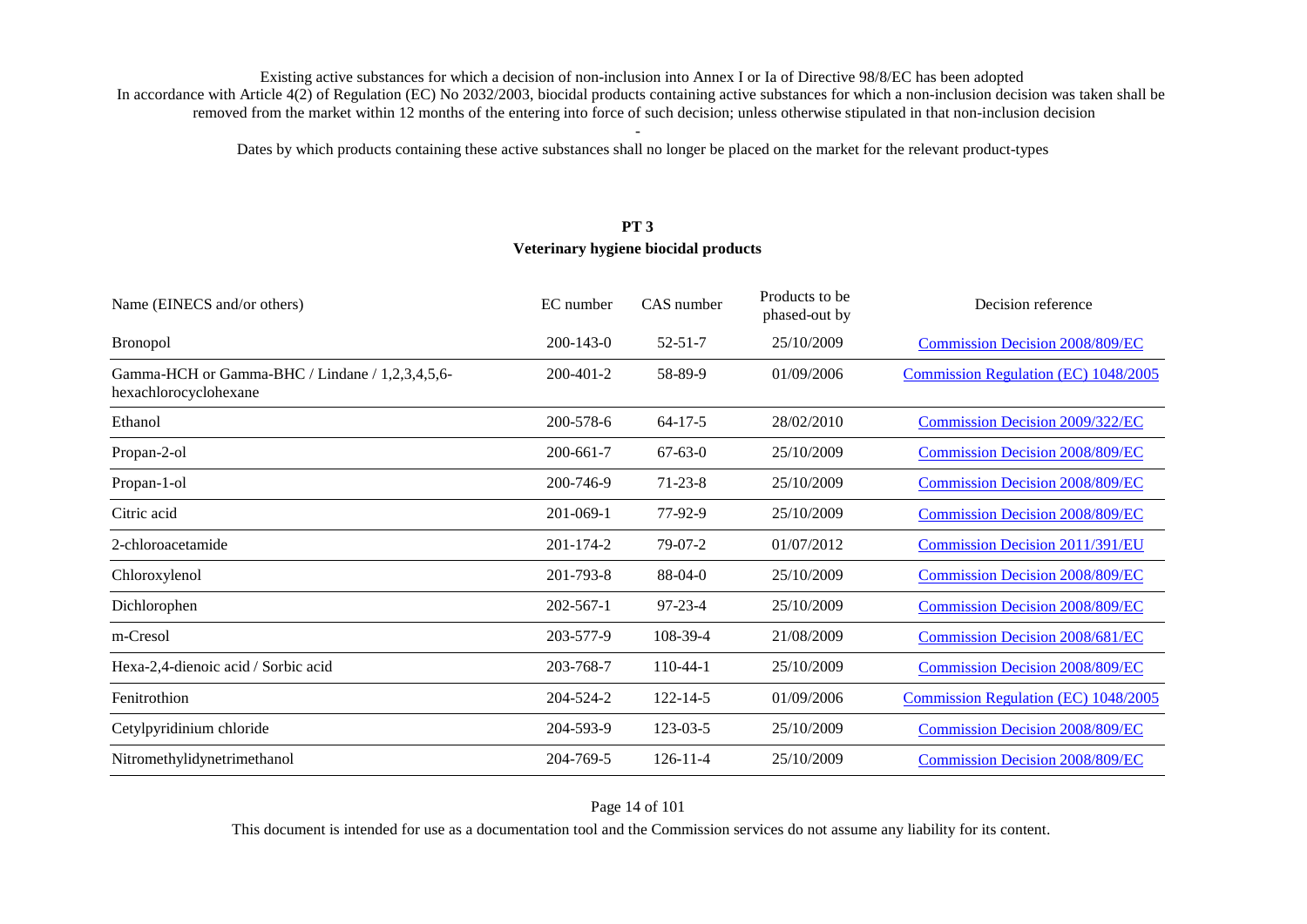Dates by which products containing these active substances shall no longer be placed on the market for the relevant product-types

# **PT 3 Veterinary hygiene biocidal products**

| Name (EINECS and/or others)                                                            | EC number | CAS number      | Products to be<br>phased-out by | Decision reference                     |
|----------------------------------------------------------------------------------------|-----------|-----------------|---------------------------------|----------------------------------------|
| Sodium dimethyldithiocarbamate                                                         | 204-876-7 | $128-04-1$      | 25/10/2009                      | <b>Commission Decision 2008/809/EC</b> |
| Sodium hydrogencarbonate                                                               | 205-633-8 | 144-55-8        | 03/01/2008                      | Commission Regulation (EC) 1849/2006   |
| Phthalaldehyde                                                                         | 211-402-2 | 643-79-8        | 03/01/2008                      | Commission Regulation (EC) 1849/2006   |
| Triclosan                                                                              | 222-182-2 | 3380-34-5       | 01/11/2011                      | <b>Commission Decision 2010/675/EU</b> |
| (ethylenedioxy)dimethanol                                                              | 222-720-6 | 3586-55-8       | 25/10/2009                      | <b>Commission Decision 2008/809/EC</b> |
| Sodium 2,4,6-trichlorophenolate                                                        | 223-246-2 | 3784-03-0       | 25/10/2009                      | <b>Commission Decision 2008/809/EC</b> |
| 2,2',2"-(hexahydro-1,3,5-triazine-1,3,5-triyl)triethanol                               | 225-208-0 | 4719-04-4       | 25/10/2009                      | <b>Commission Decision 2008/809/EC</b> |
| Tetrahydro-1,3,4,6-tetrakis(hydroxymethyl)imidazo[4,5-<br>d]imidazole-2,5(1H,3H)-dione | 226-408-0 | 5395-50-6       | 25/10/2009                      | <b>Commission Decision 2008/809/EC</b> |
| Calcium dihexa-2,4-dienoate                                                            | 231-321-6 | 7492-55-9       | 25/10/2009                      | Commission Decision 2008/809/EC        |
| Silicon dioxide – amorphous                                                            | 231-545-4 | 7631-86-9       | 01/11/2011                      | Commission Decision 2010/675/EU        |
| Sodium chlorite                                                                        | 231-836-6 | 7758-19-2       | 25/10/2009                      | <b>Commission Decision 2008/809/EC</b> |
| Garlic ext.                                                                            | 232-371-1 | 8008-99-9       | 25/10/2009                      | <b>Commission Decision 2008/809/EC</b> |
| Lignin                                                                                 | 232-682-2 | $9005 - 53 - 2$ | 28/02/2010                      | Commission Decision 2009/322/EC        |
| Boric acid                                                                             | 233-139-2 | 10043-35-3      | 25/10/2009                      | <b>Commission Decision 2008/809/EC</b> |

Page 15 of 101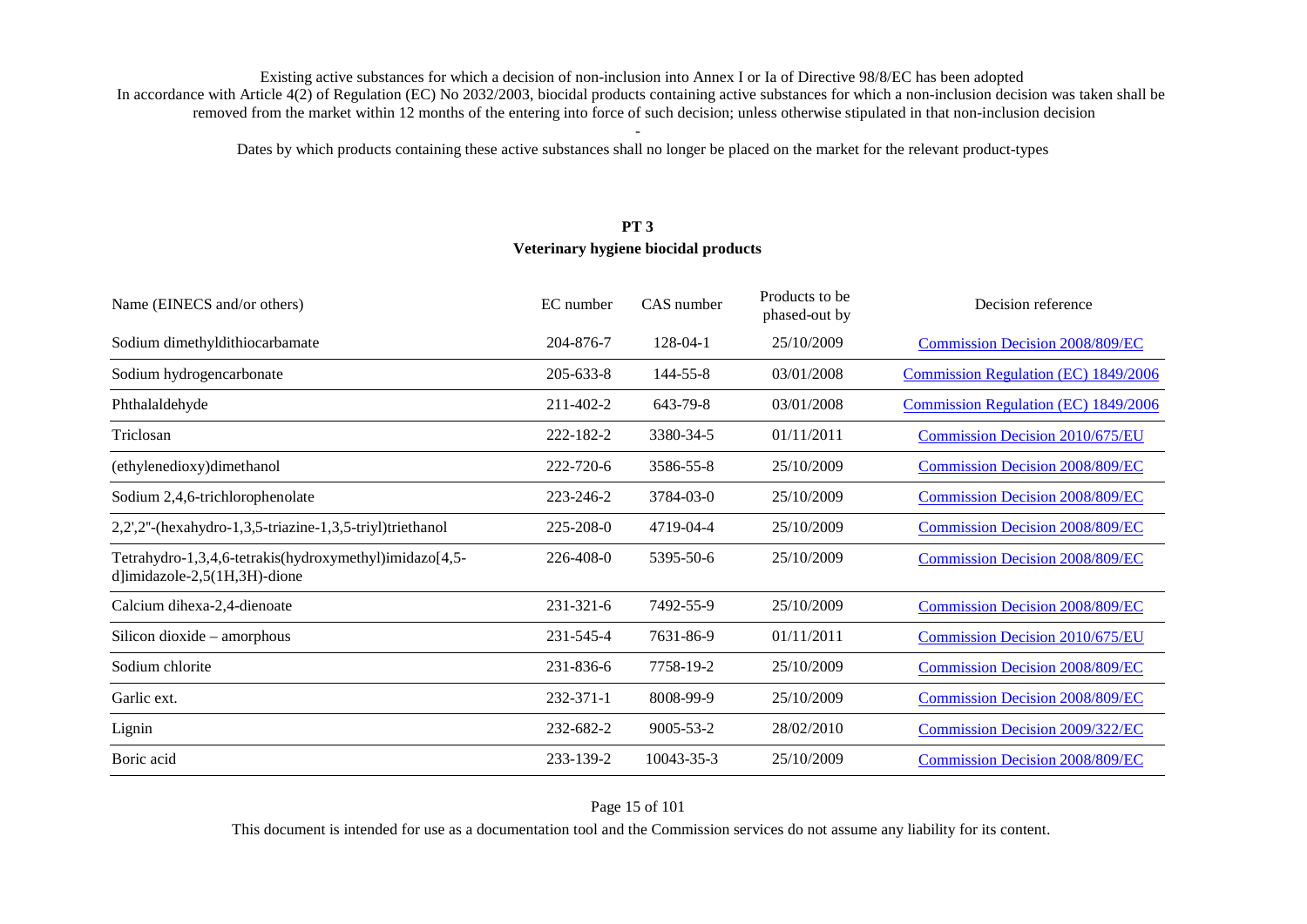Dates by which products containing these active substances shall no longer be placed on the market for the relevant product-types

# **PT 3 Veterinary hygiene biocidal products**

| Name (EINECS and/or others)                                                                           | EC number       | CAS number     | Products to be<br>phased-out by | Decision reference                     |
|-------------------------------------------------------------------------------------------------------|-----------------|----------------|---------------------------------|----------------------------------------|
| Sodium hydrogen 2,2'methylenebis[4-chlorophenolate]                                                   | 233-457-1       | 10187-52-7     | 25/10/2009                      | <b>Commission Decision 2008/809/EC</b> |
| 2,2-dibromo-2-cyanoacetamide                                                                          | 233-539-7       | 10222-01-2     | 09/02/2011                      | <b>Commission Decision 2010/72/EU</b>  |
| Disodium octaborate tetrahydrate                                                                      | $234 - 541 - 0$ | 12280-03-4     | 25/10/2009                      | <b>Commission Decision 2008/809/EC</b> |
| Potassium (E,E)-hexa-2,4-dienoate                                                                     | 246-376-1       | 24634-61-5     | 25/10/2009                      | <b>Commission Decision 2008/809/EC</b> |
| Bromochloro-5,5-dimethylimidazolidine-2,4-dione                                                       | 251-171-5       | 32718-18-6     | 25/10/2009                      | <b>Commission Decision 2008/809/EC</b> |
| S-[(6-chloro-2-oxooxazolo[4,5-b]pyridin-3(2H)-yl)methyl]<br>O,O-dimethyl thiophosphate / Azamethiphos | 252-626-0       | 35575-96-3     | 01/09/2006                      | Commission Regulation (EC) 1048/2005   |
| m-phenoxybenzyl 3-(2,2-dichlorovinyl)-2,2-<br>dimethylcyclopropanecarboxylate / Permethrin            | 258-067-9       | 52645-53-1     | 25/10/2009                      | <b>Commission Decision 2008/809/EC</b> |
| N-cyclopropyl-1,3,5-triazine-2,4,6-triamine                                                           | 266-257-8       | 66215-27-8     | 01/09/2006                      | Commission Regulation (EC) 1048/2005   |
| Fatty acids, coco, reaction products with diethanolamine                                              | 270-430-3       | 68440-04-0     | 25/10/2009                      | <b>Commission Decision 2008/809/EC</b> |
| 1,3-didecyl-2-methyl-1H-imidazolium chloride                                                          | 274-948-0       | 70862-65-6     | 25/10/2009                      | <b>Commission Decision 2008/809/EC</b> |
| Magnesium monoperoxyphthalate hexahydrate                                                             | 279-013-0       | 66-7 (ex 1491: | 25/10/2009                      | <b>Commission Decision 2008/809/EC</b> |
| Margosa ext.                                                                                          | 283-644-7       | 84696-25-3     | 01/09/2006                      | Commission Regulation (EC) 1048/2005   |
| Tar acids, polyalkylphenol fraction                                                                   | 284-893-4       | 84989-05-9     | 25/10/2009                      | <b>Commission Decision 2008/809/EC</b> |
| Melaleuca alternifolia, ext. / Australian Tea Tree Oil                                                | 285-377-1       | 85085-48-9     | 25/10/2009                      | <b>Commission Decision 2008/809/EC</b> |

Page 16 of 101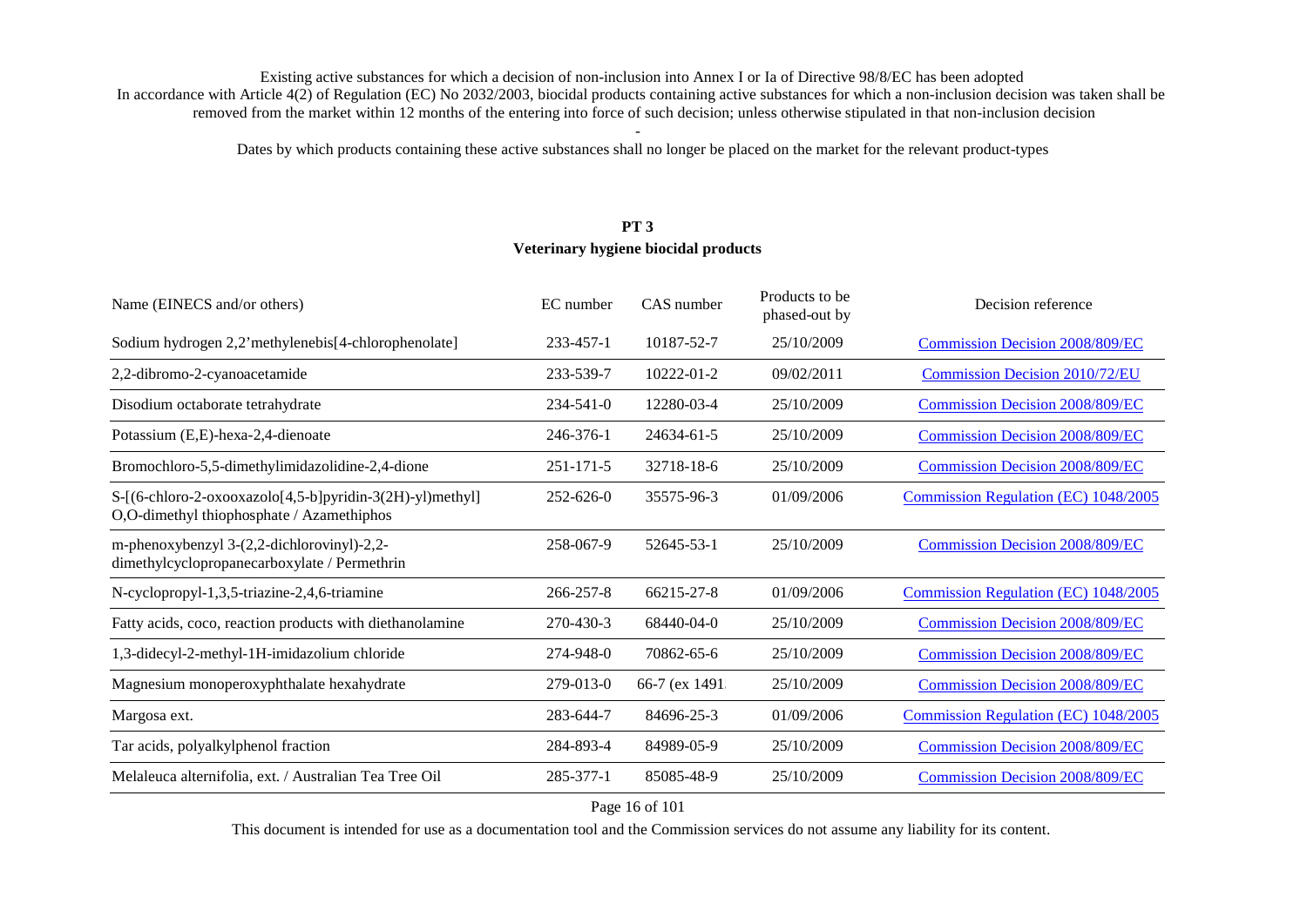Dates by which products containing these active substances shall no longer be placed on the market for the relevant product-types

# **PT 3 Veterinary hygiene biocidal products**

| Name (EINECS and/or others)                                                                                                                                    | EC number       | CAS number  | Products to be<br>phased-out by | Decision reference                     |
|----------------------------------------------------------------------------------------------------------------------------------------------------------------|-----------------|-------------|---------------------------------|----------------------------------------|
| Quaternary ammonium compounds, [2-1][2-1][2-2-1]<br>carboxyethyl)(2-hydroxyethyl)amino]ethyl]amino]-2-<br>oxoethyl]coco alkyldimethyl, hydroxides, inner salts | 309-206-8       | 100085-64-1 | 25/10/2009                      | <b>Commission Decision 2008/809/EC</b> |
| Reaction products of: glutamic acid and N-(C12-14-<br>alkyl)propylenediamine                                                                                   | 403-950-8       | 164907-72-6 | 25/10/2009                      | <b>Commission Decision 2008/809/EC</b> |
| 3-phenoxybenzyl-2-(4-ethoxyphenyl)-2-methylpropylether /<br>Etofenprox                                                                                         | 407-980-2       | 80844-07-1  | 21/08/2009                      | Commission Decision 2008/681/EC        |
| Tetrachlorodecaoxide complex                                                                                                                                   | 420-970-2       | 92047-76-2  | 09/02/2011                      | <b>Commission Decision 2010/72/EU</b>  |
| Silver sodium hydrogen zirconium phosphate                                                                                                                     | $422 - 570 - 3$ |             | 25/10/2009                      | <b>Commission Decision 2008/809/EC</b> |
| Thiamethoxam                                                                                                                                                   | 428-650-4       | 153719-23-4 | 01/09/2006                      | Commission Regulation (EC) 1048/2005   |
| 2-(1-methyl-2-(4-phenoxy-phenoxy)-ethoxy)-pyridine /<br>Pyriproxyfen                                                                                           | 429-800-1       | 95737-68-1  | 01/09/2006                      | Commission Regulation (EC) 1048/2005   |
| Reaction product of dimethyl adipate, dimethyl glutarate,<br>dimethyl succinate with hydrogen peroxide / Perestane                                             | 432-790-1       |             | 28/02/2010                      | Commission Decision 2009/322/EC        |
| Bis(3-aminopropyl)octylamine                                                                                                                                   | 433-340-7       | 86423-37-2  | 25/10/2009                      | <b>Commission Decision 2008/809/EC</b> |
| (E)-1-(2-Chloro-1,3-thiazol-5-ylmethyl)-3-methyl-2-<br>nitroguanidine / Chlothianidin                                                                          | $433 - 460 - 1$ | 210880-92-5 | 25/10/2009                      | <b>Commission Decision 2008/809/EC</b> |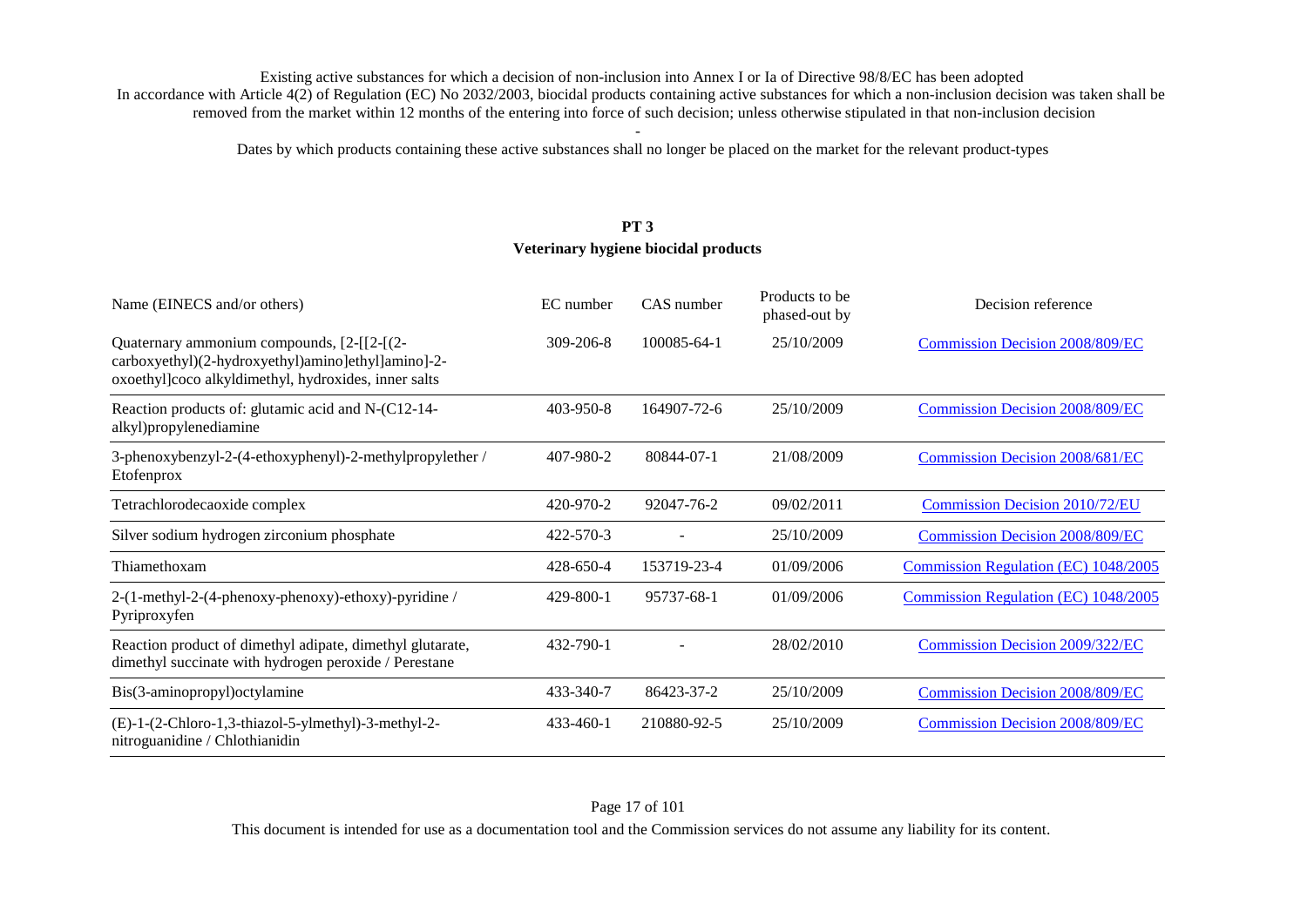Dates by which products containing these active substances shall no longer be placed on the market for the relevant product-types

# **PT 3 Veterinary hygiene biocidal products**

| Name (EINECS and/or others)                                                                                                     | EC number                      | CAS number  | Products to be<br>phased-out by | Decision reference                     |
|---------------------------------------------------------------------------------------------------------------------------------|--------------------------------|-------------|---------------------------------|----------------------------------------|
| Spinosad: fermentation product of soil micro-organisms<br>containing Spinosyn A and Spinosyn D                                  | 434-300-1                      | 168316-95-8 | 21/08/2009                      | Commission Decision 2008/681/EC        |
| Mixture of 1-phenoxypropan-2-ol (EINECS 212-222-7) and 2-<br>phenoxypropanol (EINECS 224-027-4)                                 | Mixture                        |             | 25/10/2009                      | <b>Commission Decision 2008/809/EC</b> |
| Quaternary ammonium iodides                                                                                                     | Mixture                        | 308074-50-2 | 25/10/2009                      | <b>Commission Decision 2008/809/EC</b> |
| Mixture of 5-chloro-2-methyl-2H-isothiazol-3-one (EINECS<br>247-500-7) and 2-methyl-2H-isothiazol-3-one (EINECS 220-<br>$239-6$ | Mixture                        | 55965-84-9  | 25/10/2009                      | <b>Commission Decision 2008/809/EC</b> |
| Esfenvalerate / (S)-.alpha.-Cyano-3-phenoxybenzyl (S)-2-(4-<br>chlorophenyl)-3-methylbutyrate                                   | Plant<br>protection<br>product | 66230-04-4  | 01/09/2006                      | Commission Regulation (EC) 1048/2005   |
| Oligo(2-(2-ethoxy)ethoxyethylguanidinium chloride)                                                                              | Polymer                        | 374572-91-5 | 01/02/2013                      | <b>Commission Decision 2012/78/EU</b>  |
| Poly(hexamethylendiamine guanidinium chloride)                                                                                  | Polymer                        | 57028-96-3  | 01/02/2013                      | <b>Commission Decision 2012/78/EU</b>  |
| Poly(oxy-1,2-ethanediyl), .alpha.-[2-<br>(didecylmethylammonio)ethyl]- .omega.-hydroxy-, propanoate<br>(salt)                   | Polymer                        | 94667-33-1  | 25/10/2009                      | <b>Commission Decision 2008/809/EC</b> |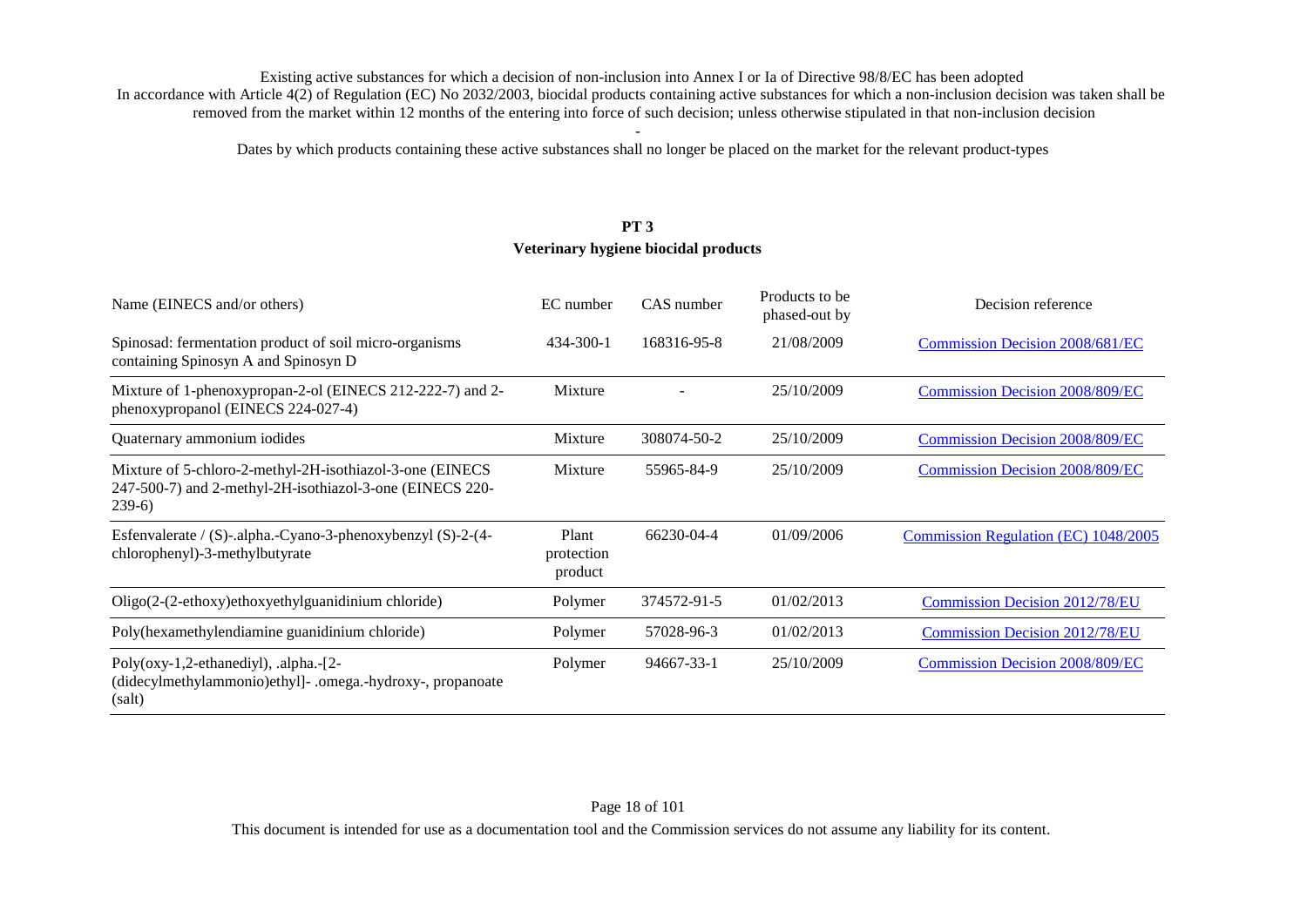Dates by which products containing these active substances shall no longer be placed on the market for the relevant product-types

## **PT 4 Food and feed area disinfectants**

| Name (EINECS and/or others)         | EC number       | CAS number     | Products to be<br>phased-out by | Decision reference                     |
|-------------------------------------|-----------------|----------------|---------------------------------|----------------------------------------|
| Formaldehyde                        | $200 - 001 - 8$ | $50-00-0$      | 01/11/2011                      | <b>Commission Decision 2010/675/EU</b> |
| <b>Bronopol</b>                     | $200 - 143 - 0$ | $52 - 51 - 7$  | 25/10/2009                      | <b>Commission Decision 2008/809/EC</b> |
| Chlorocresol                        | 200-431-6       | 59-50-7        | 25/10/2009                      | <b>Commission Decision 2008/809/EC</b> |
| Chloroxylenol                       | 201-793-8       | $88-04-0$      | 25/10/2009                      | <b>Commission Decision 2008/809/EC</b> |
| Dichlorophen                        | $202 - 567 - 1$ | $97 - 23 - 4$  | 25/10/2009                      | <b>Commission Decision 2008/809/EC</b> |
| Triclocarban                        | 202-924-1       | $101 - 20 - 2$ | 25/10/2009                      | <b>Commission Decision 2008/809/EC</b> |
| Hexa-2,4-dienoic acid / Sorbic acid | 203-768-7       | $110-44-1$     | 25/10/2009                      | <b>Commission Decision 2008/809/EC</b> |
| Clorophene                          | 204-385-8       | $120 - 32 - 1$ | 25/10/2009                      | <b>Commission Decision 2008/809/EC</b> |
| Cetylpyridinium chloride            | 204-593-9       | 123-03-5       | 25/10/2009                      | <b>Commission Decision 2008/809/EC</b> |
| Potassium dimethyldithiocarbamate   | 204-875-1       | 128-03-0       | 25/10/2009                      | <b>Commission Decision 2008/809/EC</b> |
| Sodium dimethyldithiocarbamate      | 204-876-7       | 128-04-1       | 25/10/2009                      | <b>Commission Decision 2008/809/EC</b> |
| Metam-sodium                        | 205-293-0       | 137-42-8       | 25/10/2009                      | <b>Commission Decision 2008/809/EC</b> |
| Nabam                               | 205-547-0       | 142-59-6       | 25/10/2009                      | <b>Commission Decision 2008/809/EC</b> |
| Phthalaldehyde                      | 211-402-2       | 643-79-8       | 03/01/2008                      | Commission Regulation (EC) 1849/2006   |
| 2-methyl-2H-isothiazol-3-one        | 220-239-6       | 2682-20-4      | 25/10/2009                      | <b>Commission Decision 2008/809/EC</b> |

Page 19 of 101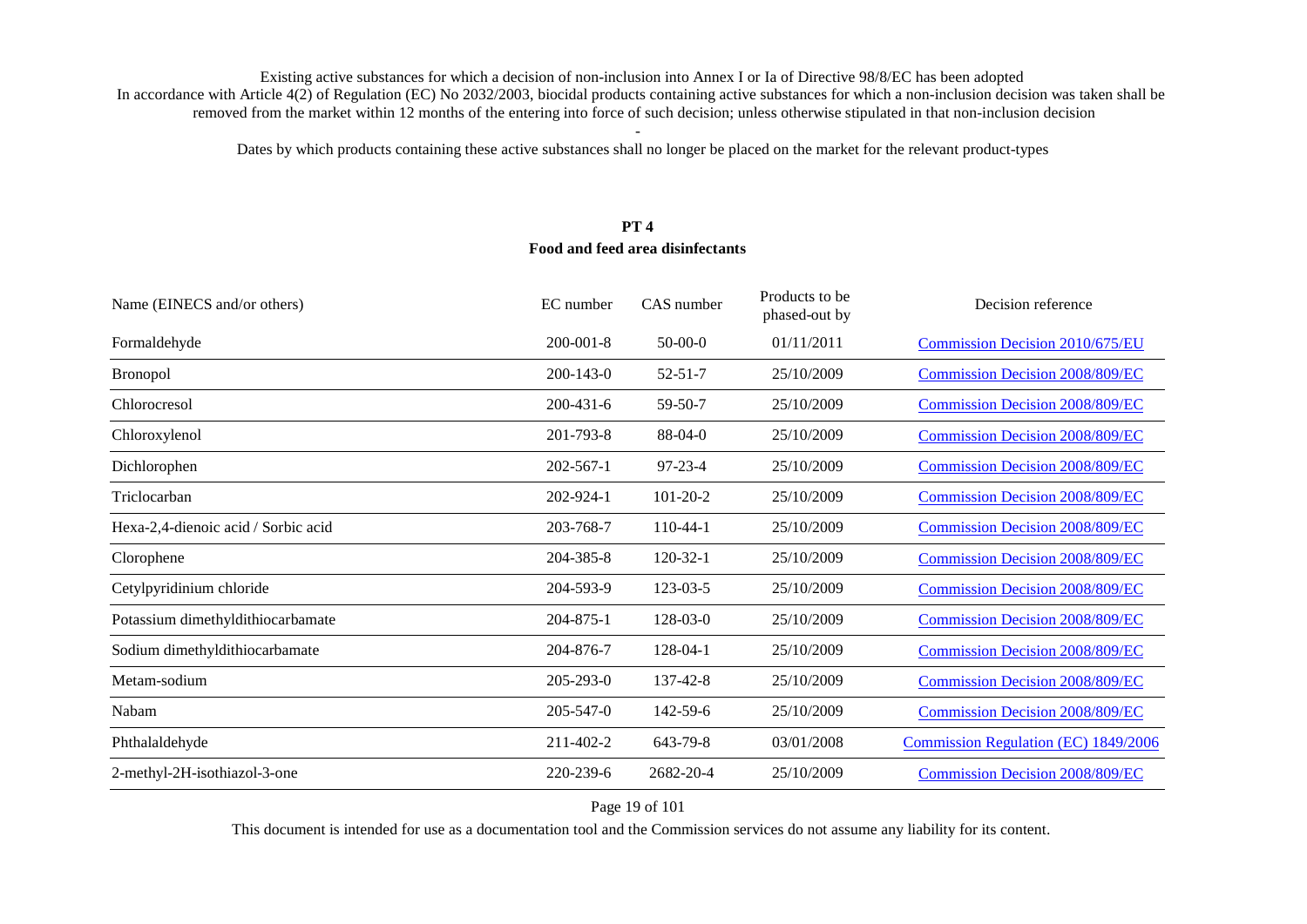Dates by which products containing these active substances shall no longer be placed on the market for the relevant product-types

### **PT 4 Food and feed area disinfectants**

| Name (EINECS and/or others)                                                                | EC number       | CAS number | Products to be<br>phased-out by | Decision reference                     |
|--------------------------------------------------------------------------------------------|-----------------|------------|---------------------------------|----------------------------------------|
| (ethylenedioxy)dimethanol                                                                  | 222-720-6       | 3586-55-8  | 25/10/2009                      | <b>Commission Decision 2008/809/EC</b> |
| Pyridine-2-thiol 1-oxide, sodium salt                                                      | 223-296-5       | 3811-73-2  | 25/10/2009                      | <b>Commission Decision 2008/809/EC</b> |
| 2,2',2"-(hexahydro-1,3,5-triazine-1,3,5-triyl)triethanol                                   | 225-208-0       | 4719-04-4  | 25/10/2009                      | <b>Commission Decision 2008/809/EC</b> |
| Tetrahydro-1,3,4,6-tetrakis(hydroxymethyl)imidazo[4,5-<br>d]imidazole- $2,5(1H,3H)$ -dione | $226 - 408 - 0$ | 5395-50-6  | 25/10/2009                      | <b>Commission Decision 2008/809/EC</b> |
| Copper                                                                                     | 231-159-6       | 7440-50-8  | 01/02/2013                      | <b>Commission Decision 2012/78/EU</b>  |
| Copper                                                                                     | 231-159-6       | 7440-50-8  | 01/02/2013                      | <b>Commission Decision 2012/78/EU</b>  |
| Iodine                                                                                     | 231-442-4       | 7553-56-2  | 25/10/2009                      | <b>Commission Decision 2008/809/EC</b> |
| Sodium hydrogensulphite                                                                    | 231-548-0       | 7631-90-5  | 25/10/2009                      | <b>Commission Decision 2008/809/EC</b> |
| Sodium bromide                                                                             | 231-599-9       | 7647-15-6  | 21/08/2009                      | <b>Commission Decision 2008/681/EC</b> |
| Orthophosphoric acid                                                                       | 231-633-2       | 7664-38-2  | 25/10/2009                      | <b>Commission Decision 2008/809/EC</b> |
| Disodium disulphite                                                                        | 231-673-0       | 7681-57-4  | 25/10/2009                      | <b>Commission Decision 2008/809/EC</b> |
| Sodium sulphite                                                                            | 231-821-4       | 7757-83-7  | 25/10/2009                      | <b>Commission Decision 2008/809/EC</b> |
| Sodium chlorite                                                                            | 231-836-6       | 7758-19-2  | 25/10/2009                      | <b>Commission Decision 2008/809/EC</b> |
| Copper sulphate                                                                            | 231-847-6       | 7758-98-7  | 01/02/2013                      | <b>Commission Decision 2012/78/EU</b>  |

Page 20 of 101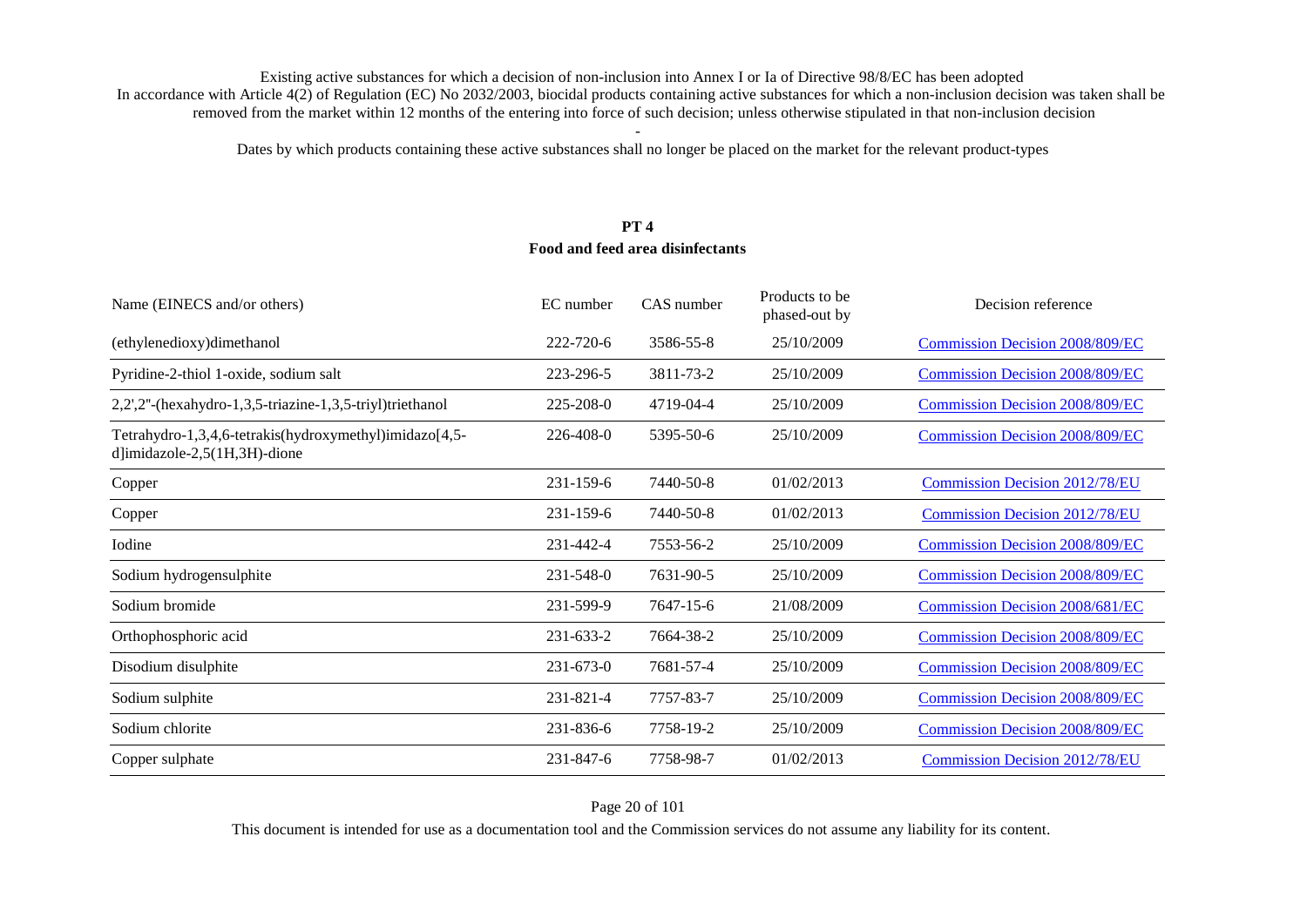Dates by which products containing these active substances shall no longer be placed on the market for the relevant product-types

### **PT 4 Food and feed area disinfectants**

| Name (EINECS and/or others)                                                                                           | EC number       | CAS number       | Products to be<br>phased-out by | Decision reference                     |
|-----------------------------------------------------------------------------------------------------------------------|-----------------|------------------|---------------------------------|----------------------------------------|
| Garlic ext.                                                                                                           | 232-371-1       | 8008-99-9        | 25/10/2009                      | <b>Commission Decision 2008/809/EC</b> |
| Lignin                                                                                                                | 232-682-2       | $9005 - 53 - 2$  | 28/02/2010                      | Commission Decision 2009/322/EC        |
| Potassium sulphite                                                                                                    | $233 - 321 - 1$ | 10117-38-1       | 25/10/2009                      | <b>Commission Decision 2008/809/EC</b> |
| Sodium hydrogen 2,2'methylenebis[4-chlorophenolate]                                                                   | 233-457-1       | 10187-52-7       | 25/10/2009                      | <b>Commission Decision 2008/809/EC</b> |
| Ammonium bromide                                                                                                      | 235-183-8       | 12124-97-9       | 21/08/2009                      | <b>Commission Decision 2008/681/EC</b> |
| Sodium p-chloro-m-cresolate                                                                                           | 239-825-8       | 15733-22-9       | 25/10/2009                      | <b>Commission Decision 2008/809/EC</b> |
| Dipotassium disulphite                                                                                                | 240-795-3       | 16731-55-8       | 25/10/2009                      | <b>Commission Decision 2008/809/EC</b> |
| D-gluconic acid, compound with N,N"-bis(4-chlorophenyl)-<br>3,12-diimino-2,4,11,13-tetraazatetradecanediamidine (2:1) | 242-354-0       | 18472-51-0       | 25/10/2009                      | <b>Commission Decision 2008/809/EC</b> |
| (benzothiazol-2-ylthio)methyl thiocyanate                                                                             | $244 - 445 - 0$ | $21564 - 17 - 0$ | 25/10/2009                      | <b>Commission Decision 2008/809/EC</b> |
| Potassium (E,E)-hexa-2,4-dienoate                                                                                     | 246-376-1       | 24634-61-5       | 25/10/2009                      | <b>Commission Decision 2008/809/EC</b> |
| 2-octyl-2H-isothiazol-3-one                                                                                           | 247-761-7       | 26530-20-1       | 25/10/2009                      | <b>Commission Decision 2008/809/EC</b> |
| Bromochloro-5,5-dimethylimidazolidine-2,4-dione                                                                       | $251 - 171 - 5$ | 32718-18-6       | 25/10/2009                      | <b>Commission Decision 2008/809/EC</b> |
| 1-[2-(allyloxy)-2-(2,4-dichlorophenyl)ethyl]-1H-imidazole /<br>Imazalil                                               | 252-615-0       | 35554-44-0       | 25/10/2009                      | <b>Commission Decision 2008/809/EC</b> |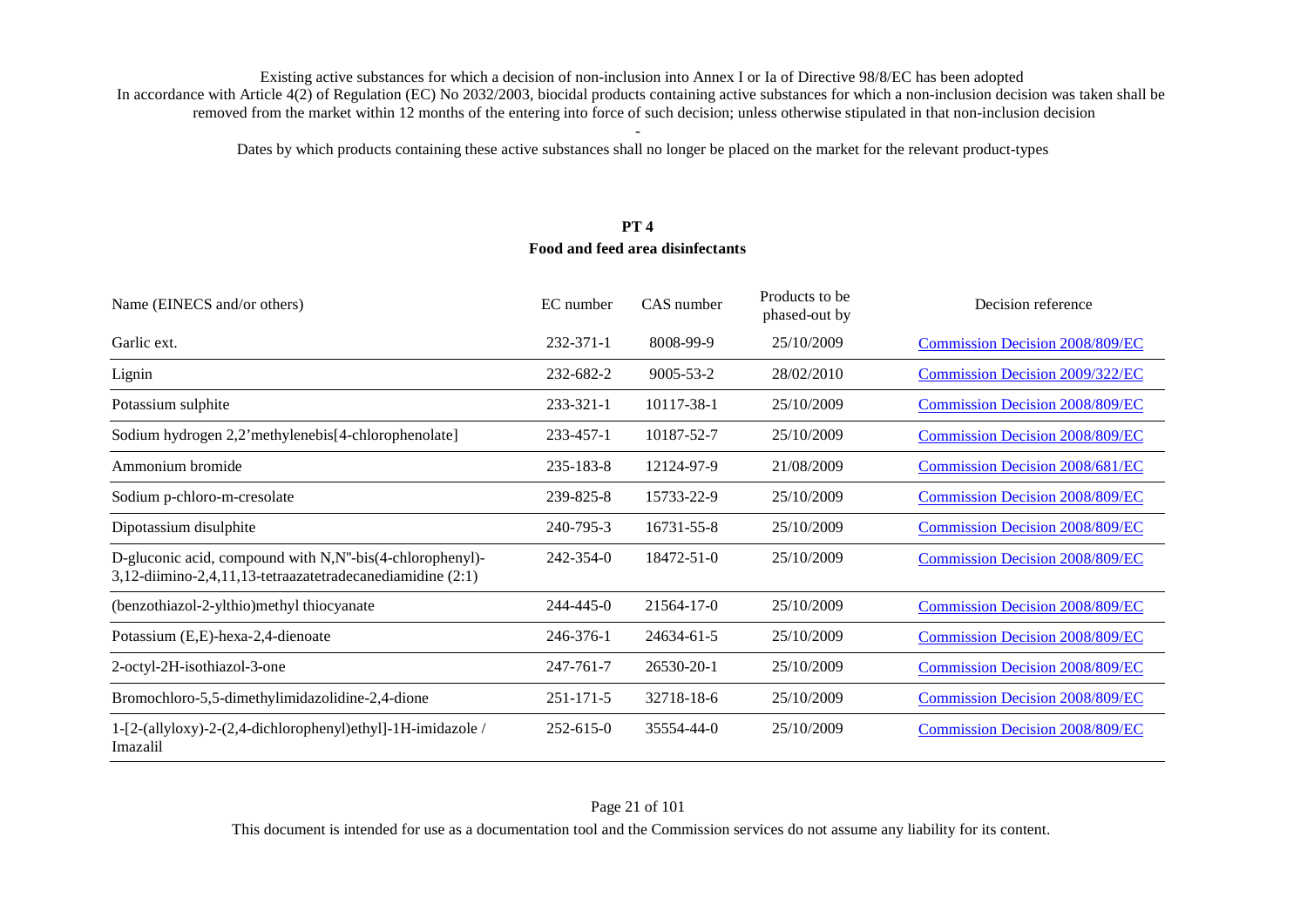Dates by which products containing these active substances shall no longer be placed on the market for the relevant product-types

# **PT 4 Food and feed area disinfectants**

| Name (EINECS and/or others)                                                                                                                              | EC number                      | CAS number     | Products to be<br>phased-out by | Decision reference                     |
|----------------------------------------------------------------------------------------------------------------------------------------------------------|--------------------------------|----------------|---------------------------------|----------------------------------------|
| $1 - [[2-(2,4-dichloropheny)] - 4-propy] - 1,3-dioxolan-2-$<br>yl]methyl]-1H-1,2,4-triazole / Propiconazole                                              | 262-104-4                      | 60207-90-1     | 25/10/2009                      | <b>Commission Decision 2008/809/EC</b> |
| 1,3-didecyl-2-methyl-1H-imidazolium chloride                                                                                                             | 274-948-0                      | 70862-65-6     | 25/10/2009                      | <b>Commission Decision 2008/809/EC</b> |
| Magnesium monoperoxyphthalate hexahydrate                                                                                                                | 279-013-0                      | 66-7 (ex 1491. | 25/10/2009                      | <b>Commission Decision 2008/809/EC</b> |
| Tributyltetradecylphosphonium chloride                                                                                                                   | 279-808-2                      | 81741-28-8     | 25/10/2009                      | <b>Commission Decision 2008/809/EC</b> |
| Quaternary ammonium compounds, [2-[[2-[(2-<br>carboxyethyl)(2-hydroxyethyl)amino]ethyl]amino]-2-<br>oxoethyl]coco alkyldimethyl, hydroxides, inner salts | 309-206-8                      | 100085-64-1    | 25/10/2009                      | <b>Commission Decision 2008/809/EC</b> |
| 3-benzo(b)thien-2-yl-5,6-dihydro-1,4,2-oxathiazine,4-oxide                                                                                               | $431 - 030 - 6$                | 163269-30-5    | 25/10/2009                      | <b>Commission Decision 2008/809/EC</b> |
| Reaction product of dimethyl adipate, dimethyl glutarate,<br>dimethyl succinate with hydrogen peroxide / Perestane                                       | 432-790-1                      |                | 01/07/2012                      | <b>Commission Decision 2011/391/EU</b> |
| Bis(3-aminopropyl)octylamine                                                                                                                             | 433-340-7                      | 86423-37-2     | 25/10/2009                      | <b>Commission Decision 2008/809/EC</b> |
| Mixture of 1-phenoxypropan-2-ol (EINECS 212-222-7) and 2-<br>phenoxypropanol (EINECS 224-027-4)                                                          | Mixture                        |                | 25/10/2009                      | <b>Commission Decision 2008/809/EC</b> |
| Quaternary ammonium iodides                                                                                                                              | Mixture                        | 308074-50-2    | 25/10/2009                      | <b>Commission Decision 2008/809/EC</b> |
| $(\pm)$ -1-(.beta.-allyloxy-2,4-dichlorophenylethyl)imidazole /<br>Technical grade imazalil                                                              | Plant<br>protection<br>product | 73790-28-0     | 25/10/2009                      | <b>Commission Decision 2008/809/EC</b> |

Page 22 of 101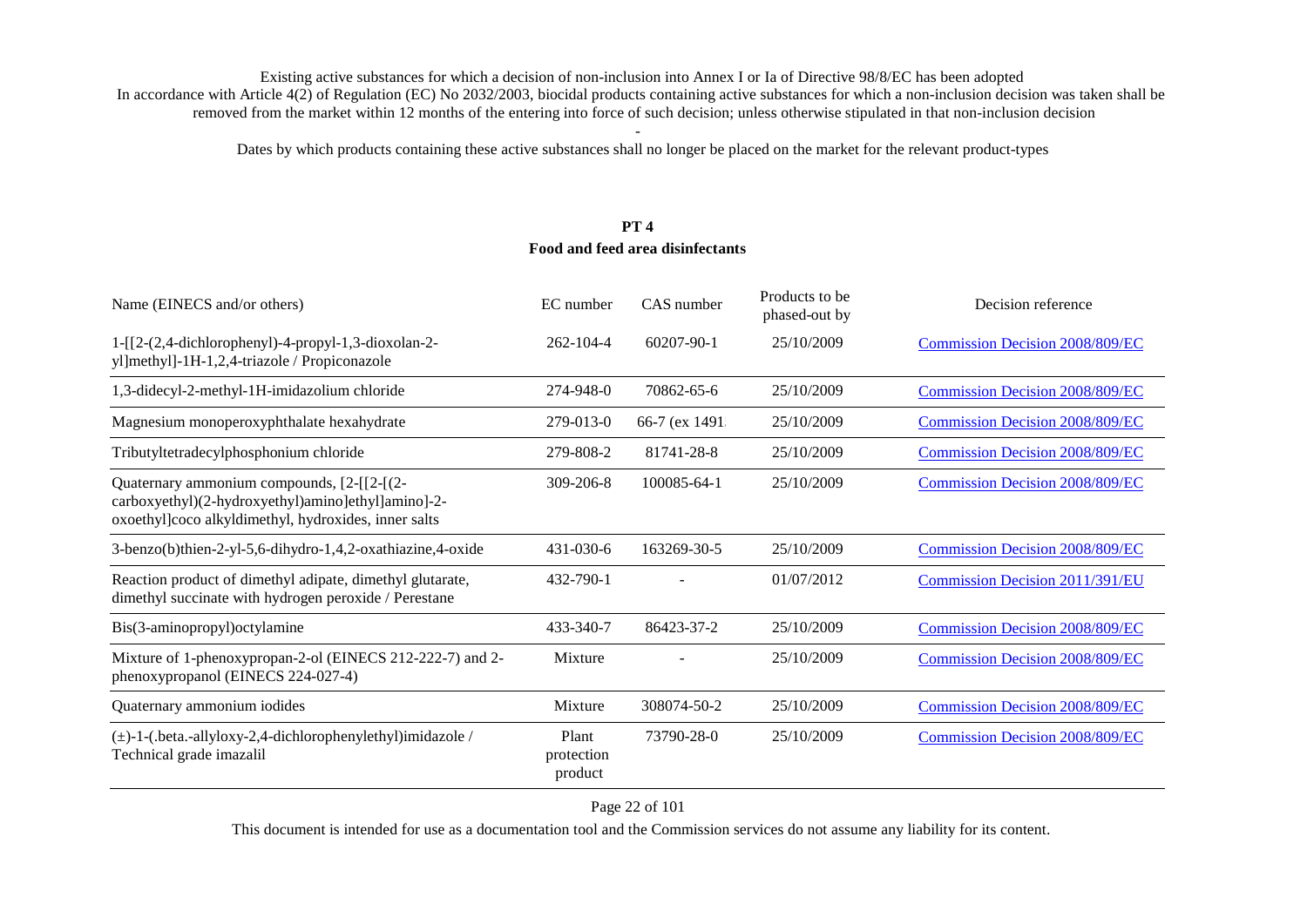Dates by which products containing these active substances shall no longer be placed on the market for the relevant product-types

#### **PT 4 Food and feed area disinfectants**

| Name (EINECS and/or others)                                              | EC number | CAS number  | Products to be<br>phased-out by | Decision reference                    |
|--------------------------------------------------------------------------|-----------|-------------|---------------------------------|---------------------------------------|
| Polyvinylpyrrolidone iodine                                              | Polymer   | 25655-41-8  | 28/02/2010                      | Commission Decision 2009/322/EC       |
| Homopolymer of 2-tert-butylaminoethyl methacrylate<br>(EINECS 223-228-4) | Polymer   | 26716-20-1  | 03/01/2008                      | Commission Regulation (EC) 1849/2006  |
| Oligo(2-(2-ethoxy)ethoxyethylguanidinium chloride)                       | Polymer   | 374572-91-5 | 01/02/2013                      | <b>Commission Decision 2012/78/EU</b> |
| Poly(hexamethylendiamine guanidinium chloride)                           | Polymer   | 57028-96-3  | 01/02/2013                      | <b>Commission Decision 2012/78/EU</b> |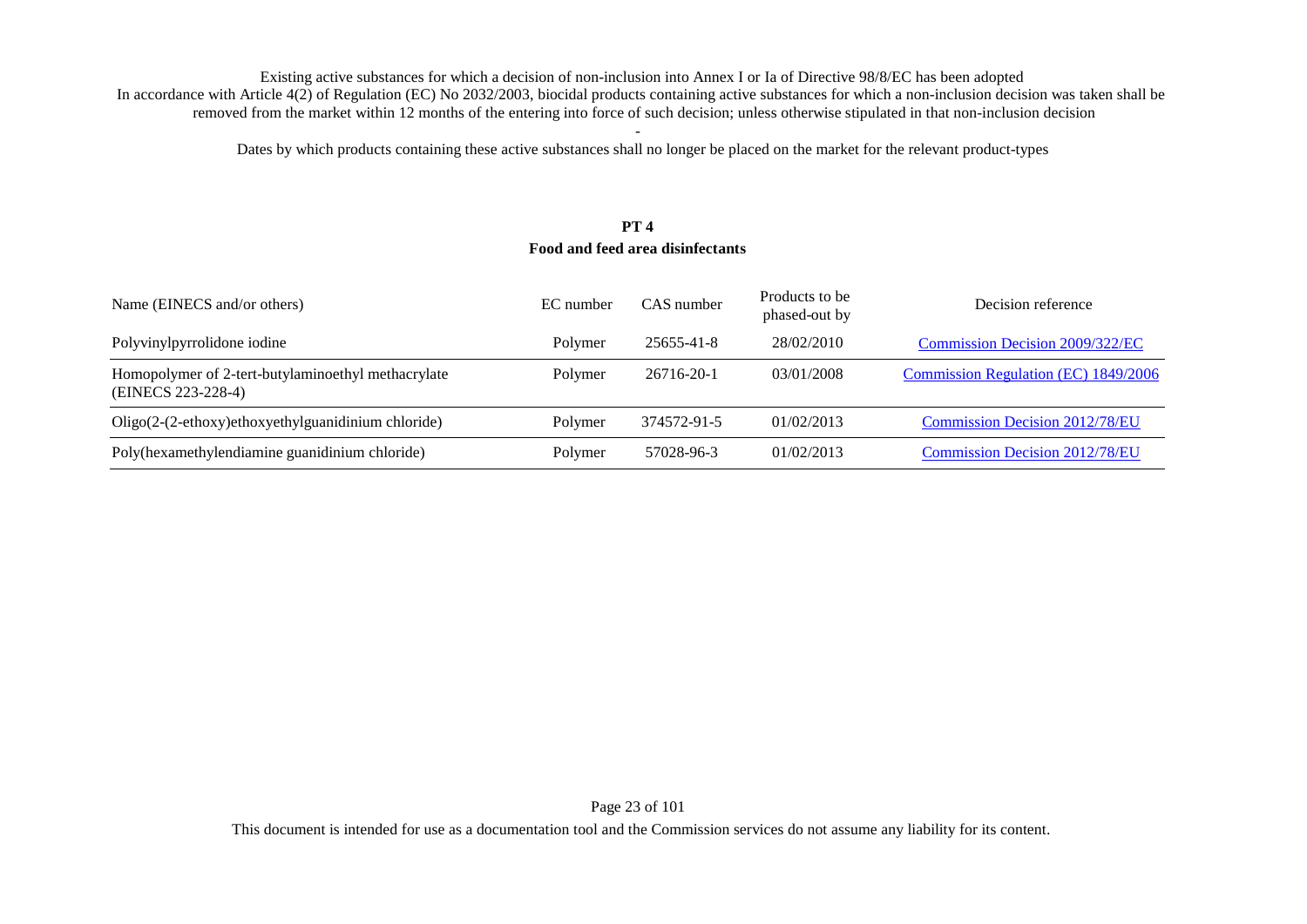Dates by which products containing these active substances shall no longer be placed on the market for the relevant product-types

# **PT 5 Drinking water disinfectants**

| Name (EINECS and/or others)         | EC number       | CAS number     | Products to be<br>phased-out by | Decision reference                     |
|-------------------------------------|-----------------|----------------|---------------------------------|----------------------------------------|
| Formaldehyde                        | $200 - 001 - 8$ | $50-00-0$      | 01/07/2012                      | Commission Decision 2011/391/EU        |
| Ethanol                             | 200-578-6       | $64 - 17 - 5$  | 01/09/2006                      | Commission Regulation (EC) 1048/2005   |
| Propan-2-ol                         | 200-661-7       | $67 - 63 - 0$  | 25/10/2009                      | <b>Commission Decision 2008/809/EC</b> |
| Chloroxylenol                       | 201-793-8       | $88-04-0$      | 25/10/2009                      | <b>Commission Decision 2008/809/EC</b> |
| Hexa-2,4-dienoic acid / Sorbic acid | 203-768-7       | $110-44-1$     | 25/10/2009                      | <b>Commission Decision 2008/809/EC</b> |
| Glutaral                            | 203-856-5       | $111 - 30 - 8$ | 01/02/2014                      |                                        |
| Cetylpyridinium chloride            | 204-593-9       | 123-03-5       | 25/10/2009                      | <b>Commission Decision 2008/809/EC</b> |
| Sodium dimethyldithiocarbamate      | 204-876-7       | 128-04-1       | 25/10/2009                      | <b>Commission Decision 2008/809/EC</b> |
| Copper                              | 231-159-6       | 7440-50-8      | 01/02/2013                      | <b>Commission Decision 2012/78/EU</b>  |
| Copper                              | 231-159-6       | 7440-50-8      | 01/02/2013                      | <b>Commission Decision 2012/78/EU</b>  |
| Sulphur dioxide                     | 231-195-2       | 7446-09-5      | 01/07/2012                      | <b>Commission Decision 2011/391/EU</b> |
| Iodine                              | 231-442-4       | 7553-56-2      | 25/10/2009                      | <b>Commission Decision 2008/809/EC</b> |
| Sodium hydrogensulphite             | 231-548-0       | 7631-90-5      | 25/10/2009                      | <b>Commission Decision 2008/809/EC</b> |
| Sodium chloride                     | 231-598-3       | 7647-14-5      | 25/10/2009                      | <b>Commission Decision 2008/809/EC</b> |
| Disodium disulphite                 | 231-673-0       | 7681-57-4      | 25/10/2009                      | <b>Commission Decision 2008/809/EC</b> |

Page 24 of 101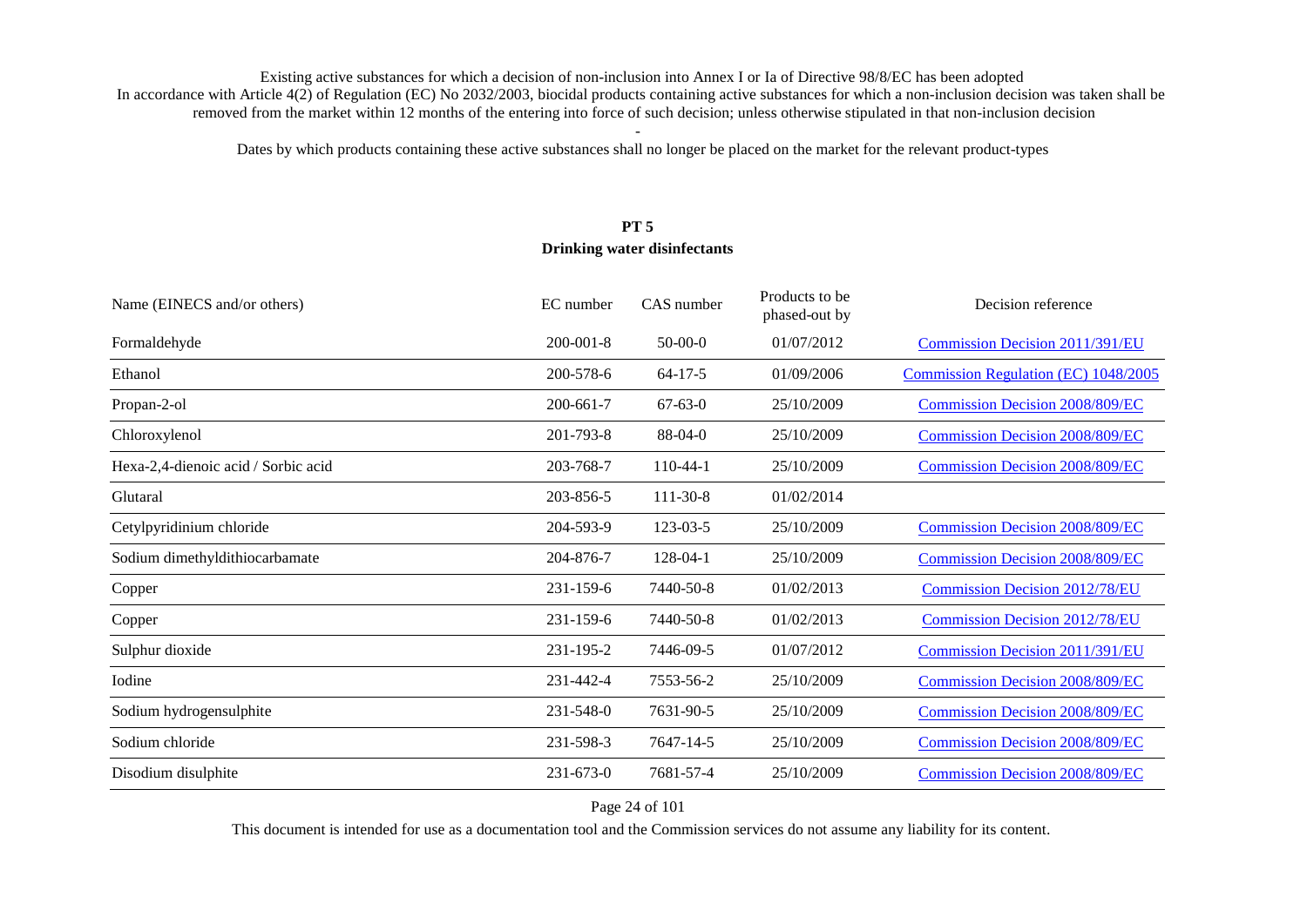Dates by which products containing these active substances shall no longer be placed on the market for the relevant product-types

## **PT 5 Drinking water disinfectants**

| Name (EINECS and/or others)                                                                | EC number       | CAS number | Products to be<br>phased-out by | Decision reference                     |
|--------------------------------------------------------------------------------------------|-----------------|------------|---------------------------------|----------------------------------------|
| Potassium permanganate                                                                     | $231 - 760 - 3$ | 7722-64-7  | 25/10/2009                      | <b>Commission Decision 2008/809/EC</b> |
| Sodium sulphite                                                                            | 231-821-4       | 7757-83-7  | 25/10/2009                      | <b>Commission Decision 2008/809/EC</b> |
| Sodium chlorite                                                                            | 231-836-6       | 7758-19-2  | 25/10/2009                      | <b>Commission Decision 2008/809/EC</b> |
| Sodium chlorate                                                                            | 231-887-4       | 7775-09-9  | 25/10/2009                      | <b>Commission Decision 2008/809/EC</b> |
| Garlic ext.                                                                                | 232-371-1       | 8008-99-9  | 25/10/2009                      | <b>Commission Decision 2008/809/EC</b> |
| Potassium sulphite                                                                         | $233 - 321 - 1$ | 10117-38-1 | 25/10/2009                      | <b>Commission Decision 2008/809/EC</b> |
| 2,2-dibromo-2-cyanoacetamide                                                               | 233-539-7       | 10222-01-2 | 25/10/2009                      | <b>Commission Decision 2008/809/EC</b> |
| Dipotassium disulphite                                                                     | 240-795-3       | 16731-55-8 | 25/10/2009                      | <b>Commission Decision 2008/809/EC</b> |
| Potassium (E,E)-hexa-2,4-dienoate                                                          | 246-376-1       | 24634-61-5 | 25/10/2009                      | <b>Commission Decision 2008/809/EC</b> |
| Bromochloro-5,5-dimethylimidazolidine-2,4-dione                                            | $251 - 171 - 5$ | 32718-18-6 | 25/10/2009                      | <b>Commission Decision 2008/809/EC</b> |
| m-phenoxybenzyl 3-(2,2-dichlorovinyl)-2,2-<br>dimethylcyclopropanecarboxylate / Permethrin | 258-067-9       | 52645-53-1 | 25/10/2009                      | <b>Commission Decision 2008/809/EC</b> |
| Quaternary ammonium compounds, benzyl-C12-18-<br>alkyldimethyl, chlorides                  | 269-919-4       | 68391-01-5 | 25/10/2009                      | <b>Commission Decision 2008/809/EC</b> |
| Quaternary ammonium compounds, benzyl-C12-14-<br>alkyldimethyl, chlorides                  | 287-089-1       | 85409-22-9 | 25/10/2009                      | <b>Commission Decision 2008/809/EC</b> |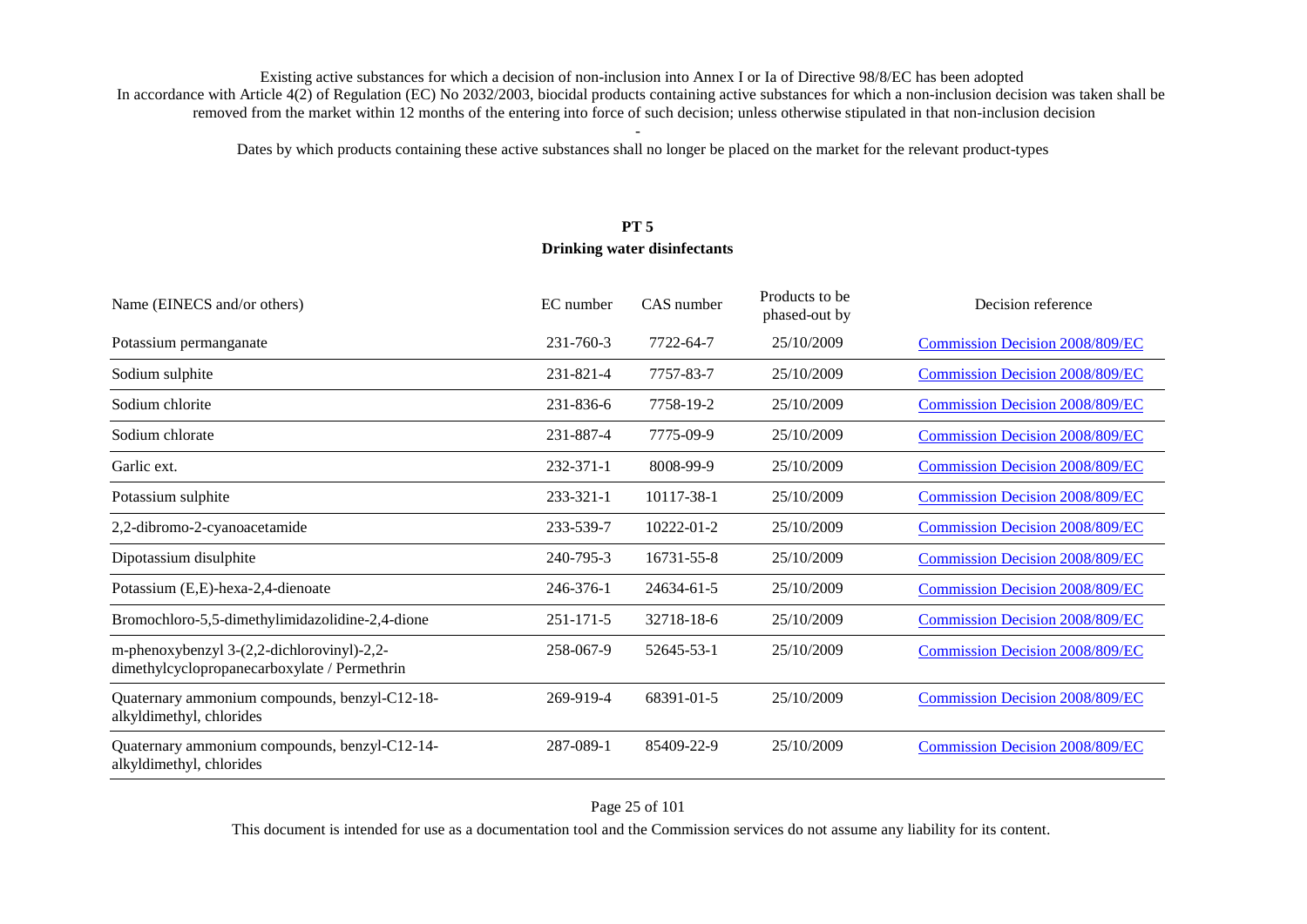Dates by which products containing these active substances shall no longer be placed on the market for the relevant product-types

# **PT 5 Drinking water disinfectants**

| Name (EINECS and/or others)                                                                                        | EC number          | CAS number  | Products to be.<br>phased-out by | Decision reference                     |
|--------------------------------------------------------------------------------------------------------------------|--------------------|-------------|----------------------------------|----------------------------------------|
| Quaternary ammonium compounds, C12-14-<br>alkyl[(ethylphenyl)methyl]dimethyl, chlorides                            | 287-090-7          | 85409-23-0  | 25/10/2009                       | <b>Commission Decision 2008/809/EC</b> |
| Tetrachlorodecaoxide complex                                                                                       | 420-970-2          | 92047-76-2  | 01/02/2013                       | <b>Commission Decision 2012/78/EU</b>  |
| Reaction product of dimethyl adipate, dimethyl glutarate,<br>dimethyl succinate with hydrogen peroxide / Perestane | 432-790-1          |             | 25/10/2009                       | <b>Commission Decision 2008/809/EC</b> |
| Bacillus thuringiensis subsp. Israelensis Serotype H14                                                             | Micro-<br>organism |             | 25/10/2009                       | <b>Commission Decision 2008/809/EC</b> |
| Quaternary ammonium iodides                                                                                        | Mixture            | 308074-50-2 | 25/10/2009                       | <b>Commission Decision 2008/809/EC</b> |
| Polyvinylpyrrolidone iodine                                                                                        | Polymer            | 25655-41-8  | 28/02/2010                       | <b>Commission Decision 2009/322/EC</b> |
| Homopolymer of 2-tert-butylaminoethyl methacrylate<br>(EINECS 223-228-4)                                           | Polymer            | 26716-20-1  | 03/01/2008                       | Commission Regulation (EC) 1849/2006   |
| Oligo(2-(2-ethoxy)ethoxyethylguanidinium chloride)                                                                 | Polymer            | 374572-91-5 | 01/07/2012                       | Commission Decision 2011/391/EU        |
| Poly(hexamethylendiamine guanidinium chloride)                                                                     | Polymer            | 57028-96-3  | 01/07/2012                       | Commission Decision 2011/391/EU        |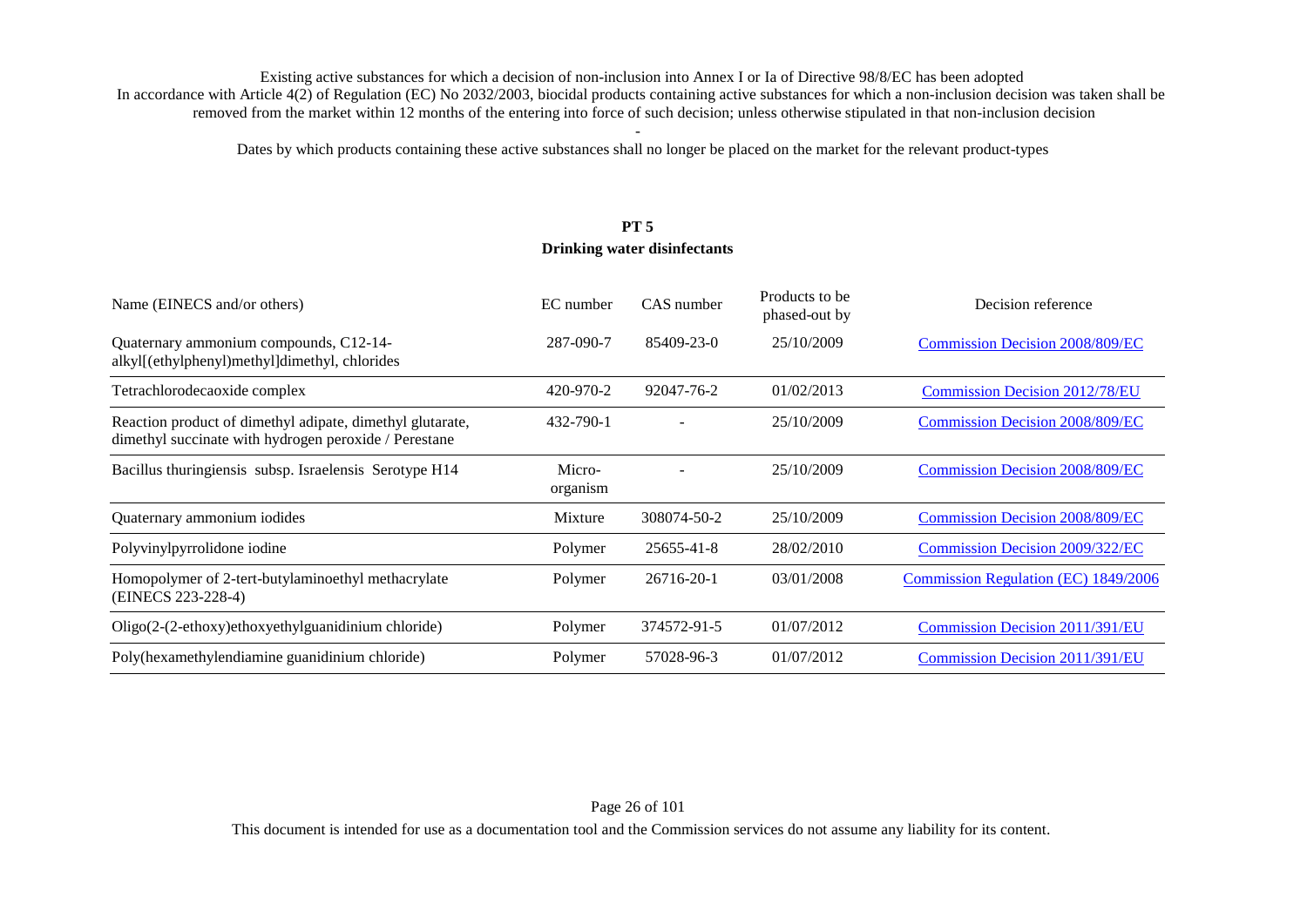Dates by which products containing these active substances shall no longer be placed on the market for the relevant product-types

#### **PT 6 In-can preservatives**

| Name (EINECS and/or others)                                           | EC number       | CAS number     | Products to be<br>phased-out by | Decision reference                     |
|-----------------------------------------------------------------------|-----------------|----------------|---------------------------------|----------------------------------------|
| Bis[1-cyclohexyl-1,2-di(hydroxy-.kappa.O)diazeniumato(2-)]-<br>copper |                 | 312600-89-8    | 25/10/2009                      | <b>Commission Decision 2008/809/EC</b> |
| Cyclohexylhydroxydiazene 1-oxide, potassium salt                      |                 | 66603-10-9     | 01/02/2013                      | <b>Commission Decision 2012/78/EU</b>  |
| Formaldehyde                                                          | $200 - 001 - 8$ | $50-00-0$      | 01/11/2011                      | <b>Commission Decision 2010/675/EU</b> |
| Ethanol                                                               | 200-578-6       | $64-17-5$      | 01/09/2006                      | Commission Regulation (EC) 1048/2005   |
| Benzoic acid                                                          | 200-618-2       | $65 - 85 - 0$  | 25/10/2009                      | <b>Commission Decision 2008/809/EC</b> |
| Propan-2-ol                                                           | 200-661-7       | $67 - 63 - 0$  | 25/10/2009                      | <b>Commission Decision 2008/809/EC</b> |
| Salicylic acid                                                        | 200-712-3       | $69 - 72 - 7$  | 25/10/2009                      | <b>Commission Decision 2008/809/EC</b> |
| 2-chloroacetamide                                                     | 201-174-2       | 79-07-2        | 01/07/2012                      | <b>Commission Decision 2011/391/EU</b> |
| Symclosene                                                            | 201-782-8       | $87-90-1$      | 25/10/2009                      | <b>Commission Decision 2008/809/EC</b> |
| Chloroxylenol                                                         | 201-793-8       | $88-04-0$      | 25/10/2009                      | <b>Commission Decision 2008/809/EC</b> |
| Dichlorophen                                                          | $202 - 567 - 1$ | $97 - 23 - 4$  | 25/10/2009                      | <b>Commission Decision 2008/809/EC</b> |
| Glyoxal                                                               | 203-474-9       | $107 - 22 - 2$ | 25/10/2009                      | <b>Commission Decision 2008/809/EC</b> |
| Clorophene                                                            | 204-385-8       | $120 - 32 - 1$ | 25/10/2009                      | <b>Commission Decision 2008/809/EC</b> |
| Cetylpyridinium chloride                                              | 204-593-9       | 123-03-5       | 09/02/2011                      | <b>Commission Decision 2010/72/EU</b>  |

#### Page 27 of 101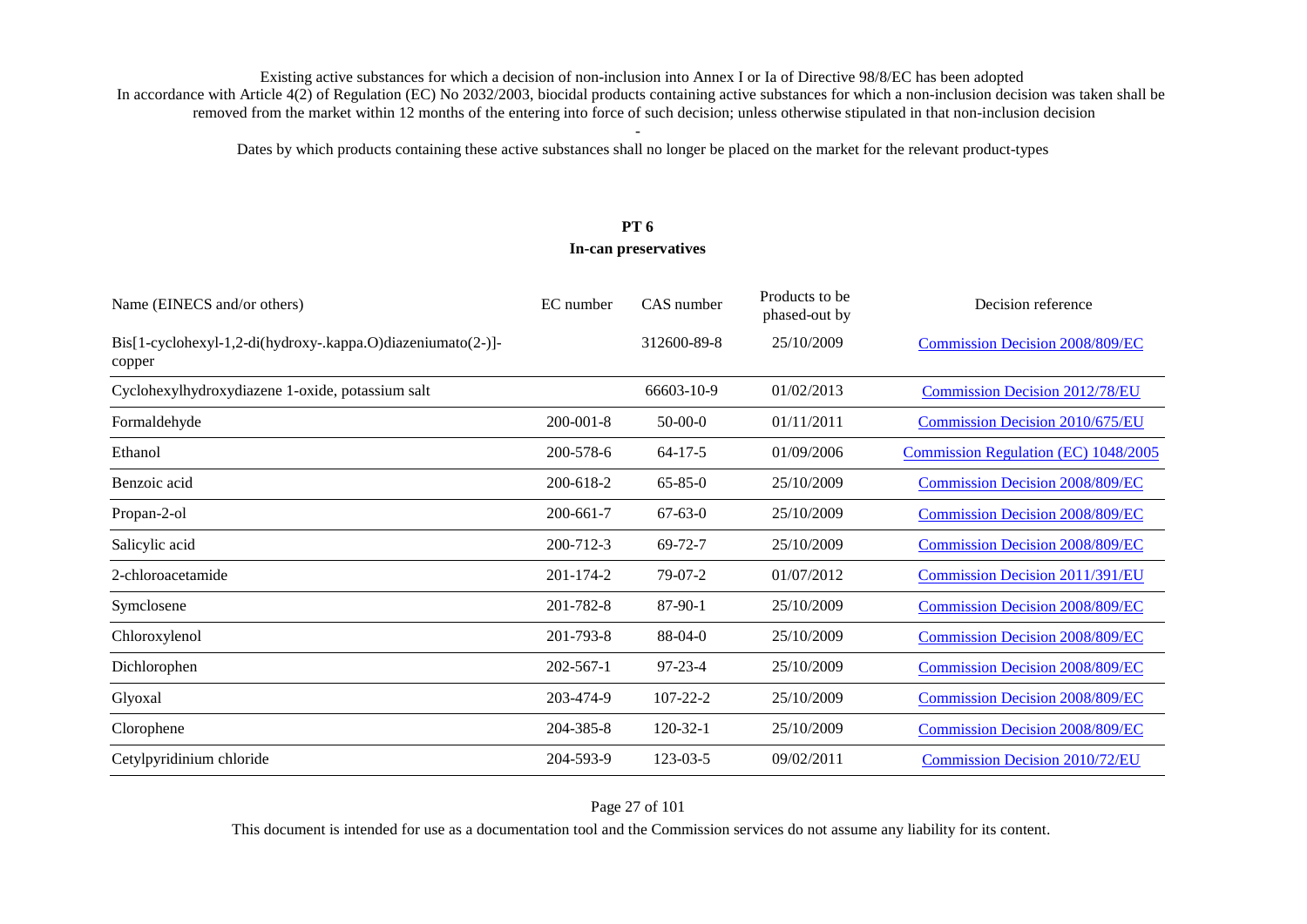Dates by which products containing these active substances shall no longer be placed on the market for the relevant product-types

# **PT 6**

#### **In-can preservatives**

| Name (EINECS and/or others)                 | EC number | CAS number     | Products to be<br>phased-out by | Decision reference                     |
|---------------------------------------------|-----------|----------------|---------------------------------|----------------------------------------|
| Nitromethylidynetrimethanol                 | 204-769-5 | $126 - 11 - 4$ | 25/10/2009                      | <b>Commission Decision 2008/809/EC</b> |
| Tosylchloramide sodium                      | 204-854-7 | $127 - 65 - 1$ | 25/10/2009                      | <b>Commission Decision 2008/809/EC</b> |
| Potassium dimethyldithiocarbamate           | 204-875-1 | $128-03-0$     | 25/10/2009                      | <b>Commission Decision 2008/809/EC</b> |
| Sodium dimethyldithiocarbamate              | 204-876-7 | 128-04-1       | 25/10/2009                      | <b>Commission Decision 2008/809/EC</b> |
| Captan                                      | 205-087-0 | 133-06-2       | 25/10/2009                      | <b>Commission Decision 2008/809/EC</b> |
| N-(trichloromethylthio)phthalimide / Folpet | 205-088-6 | 133-07-3       | 28/02/2010                      | Commission Decision 2009/322/EC        |
| Thiram                                      | 205-286-2 | 137-26-8       | 25/10/2009                      | <b>Commission Decision 2008/809/EC</b> |
| Ziram                                       | 205-288-3 | 137-30-4       | 25/10/2009                      | <b>Commission Decision 2008/809/EC</b> |
| Metam-sodium                                | 205-293-0 | 137-42-8       | 25/10/2009                      | <b>Commission Decision 2008/809/EC</b> |
| 1,3-bis(hydroxymethyl)urea                  | 205-444-0 | 140-95-4       | 25/10/2009                      | <b>Commission Decision 2008/809/EC</b> |
| Nabam                                       | 205-547-0 | 142-59-6       | 25/10/2009                      | <b>Commission Decision 2008/809/EC</b> |
| Thiabendazole                               | 205-725-8 | 148-79-8       | 25/10/2009                      | <b>Commission Decision 2008/809/EC</b> |
| Diuron                                      | 206-354-4 | 330-54-1       | 25/10/2009                      | <b>Commission Decision 2008/809/EC</b> |
| Sodium benzoate                             | 208-534-8 | 532-32-1       | 25/10/2009                      | <b>Commission Decision 2008/809/EC</b> |
| Phthalaldehyde                              | 211-402-2 | 643-79-8       | 03/01/2008                      | Commission Regulation (EC) 1849/2006   |

#### Page 28 of 101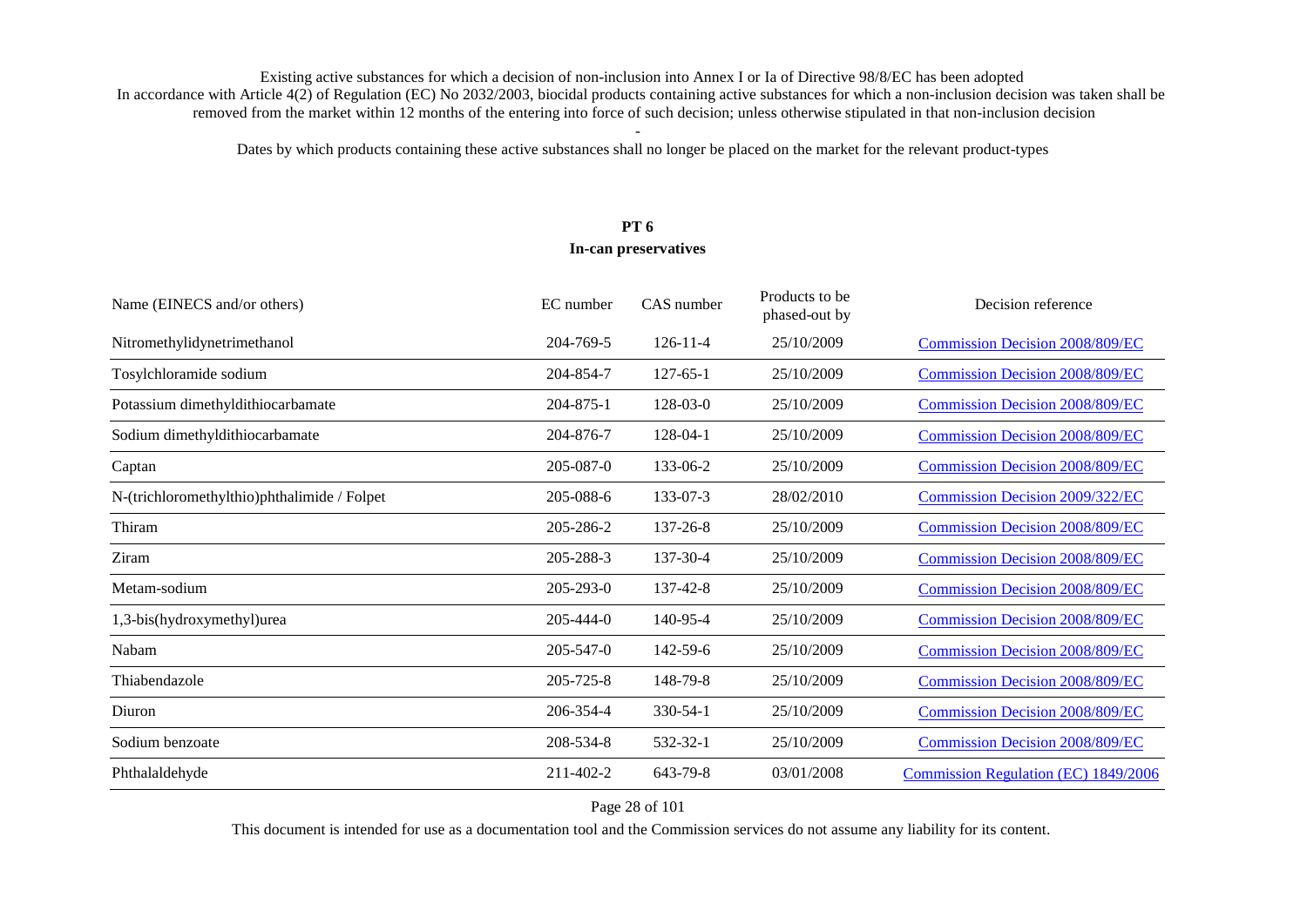Dates by which products containing these active substances shall no longer be placed on the market for the relevant product-types

# **PT 6**

#### **In-can preservatives**

| Name (EINECS and/or others)            | EC number | CAS number | Products to be<br>phased-out by | Decision reference                     |
|----------------------------------------|-----------|------------|---------------------------------|----------------------------------------|
| Hydroxyl-2-pyridone                    | 212-506-0 | 822-89-9   | 25/10/2009                      | <b>Commission Decision 2008/809/EC</b> |
| 2,6-dimethyl-1,3-dioxan-4-yl acetate   | 212-579-9 | 828-00-2   | 25/10/2009                      | <b>Commission Decision 2008/809/EC</b> |
| 4,5-dichloro-3H-1,2-dithiol-3-one      | 214-754-5 | 1192-52-5  | 25/10/2009                      | <b>Commission Decision 2008/809/EC</b> |
| 2,4-dichlorobenzyl alcohol             | 217-210-5 | 1777-82-8  | 25/10/2009                      | <b>Commission Decision 2008/809/EC</b> |
| Chlorothalonil                         | 217-588-1 | 1897-45-6  | 25/10/2009                      | <b>Commission Decision 2008/809/EC</b> |
| Fluometuron                            | 218-500-4 | 2164-17-2  | 28/02/2010                      | Commission Decision 2009/322/EC        |
| 4-(2-nitrobutyl)morpholine             | 218-748-3 | 2224-44-4  | 01/02/2014                      |                                        |
| 2-bromo-1-(4-hydroxyphenyl)ethan-1-one | 219-655-0 | 2491-38-5  | 01/09/2006                      | Commission Regulation (EC) 1048/2005   |
| Troclosene sodium                      | 220-767-7 | 2893-78-9  | 25/10/2009                      | <b>Commission Decision 2008/809/EC</b> |
| Sodium dichloroisocyanurate dihydrate  | 220-767-7 | 51580-86-0 | 25/10/2009                      | <b>Commission Decision 2008/809/EC</b> |
| Bis(trichloromethyl) sulphone          | 221-310-4 | 3064-70-8  | 25/10/2009                      | <b>Commission Decision 2008/809/EC</b> |
| Sodium 2,4,6-trichlorophenolate        | 223-246-2 | 3784-03-0  | 25/10/2009                      | <b>Commission Decision 2008/809/EC</b> |
| Methylene dithiocyanate                | 228-652-3 | 6317-18-6  | 25/10/2009                      | <b>Commission Decision 2008/809/EC</b> |
| (2-bromo-2-nitrovinyl) benzene         | 230-515-8 | 7166-19-0  | 25/10/2009                      | <b>Commission Decision 2008/809/EC</b> |
| Prometryn                              | 230-711-3 | 7287-19-6  | 25/10/2009                      | <b>Commission Decision 2008/809/EC</b> |

#### Page 29 of 101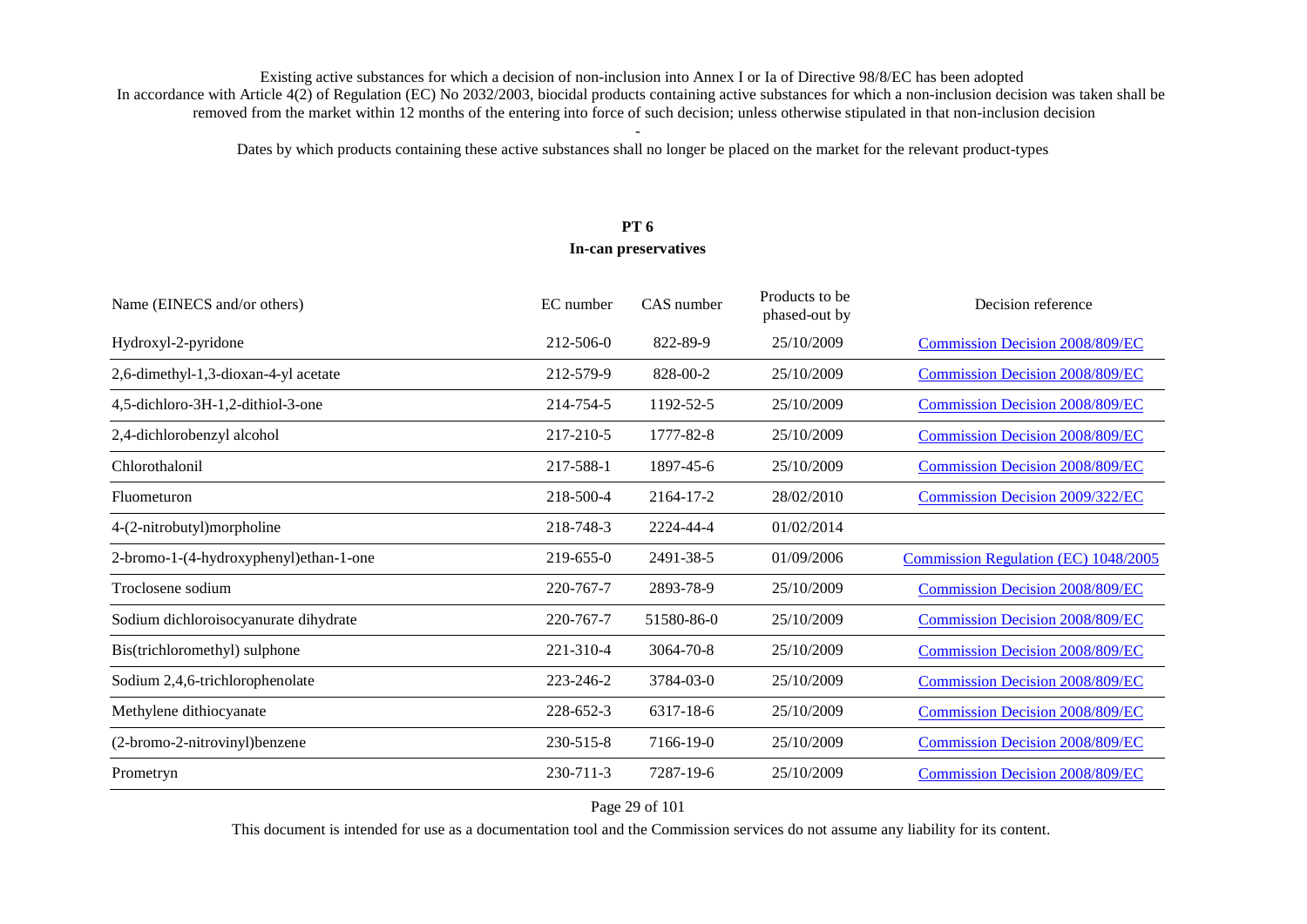Dates by which products containing these active substances shall no longer be placed on the market for the relevant product-types

# **PT 6**

#### **In-can preservatives**

| EC number       | CAS number | Products to be<br>phased-out by | Decision reference                     |
|-----------------|------------|---------------------------------|----------------------------------------|
| 231-195-2       | 7446-09-5  | 01/07/2012                      | Commission Decision 2011/391/EU        |
| 231-321-6       | 7492-55-9  | 25/10/2009                      | <b>Commission Decision 2008/809/EC</b> |
| 231-442-4       | 7553-56-2  | 25/10/2009                      | <b>Commission Decision 2008/809/EC</b> |
| 231-548-0       | 7631-90-5  | 25/10/2009                      | <b>Commission Decision 2008/809/EC</b> |
| 231-599-9       | 7647-15-6  | 21/08/2009                      | <b>Commission Decision 2008/681/EC</b> |
| 231-668-3       | 7681-52-9  | 25/10/2009                      | <b>Commission Decision 2008/809/EC</b> |
| $231 - 673 - 0$ | 7681-57-4  | 25/10/2009                      | <b>Commission Decision 2008/809/EC</b> |
| 231-821-4       | 7757-83-7  | 25/10/2009                      | <b>Commission Decision 2008/809/EC</b> |
| 232-682-2       | 9005-53-2  | 28/02/2010                      | <b>Commission Decision 2009/322/EC</b> |
| 233-139-2       | 10043-35-3 | 25/10/2009                      | <b>Commission Decision 2008/809/EC</b> |
| 233-321-1       | 10117-38-1 | 25/10/2009                      | <b>Commission Decision 2008/809/EC</b> |
| 233-457-1       | 10187-52-7 | 25/10/2009                      | <b>Commission Decision 2008/809/EC</b> |
| 234-232-0       | 10605-21-7 | 25/10/2009                      | <b>Commission Decision 2008/809/EC</b> |
| $234 - 541 - 0$ | 12280-03-4 | 25/10/2009                      | <b>Commission Decision 2008/809/EC</b> |
| 235-183-8       | 12124-97-9 | 21/08/2009                      | <b>Commission Decision 2008/681/EC</b> |
|                 |            |                                 |                                        |

Page 30 of 101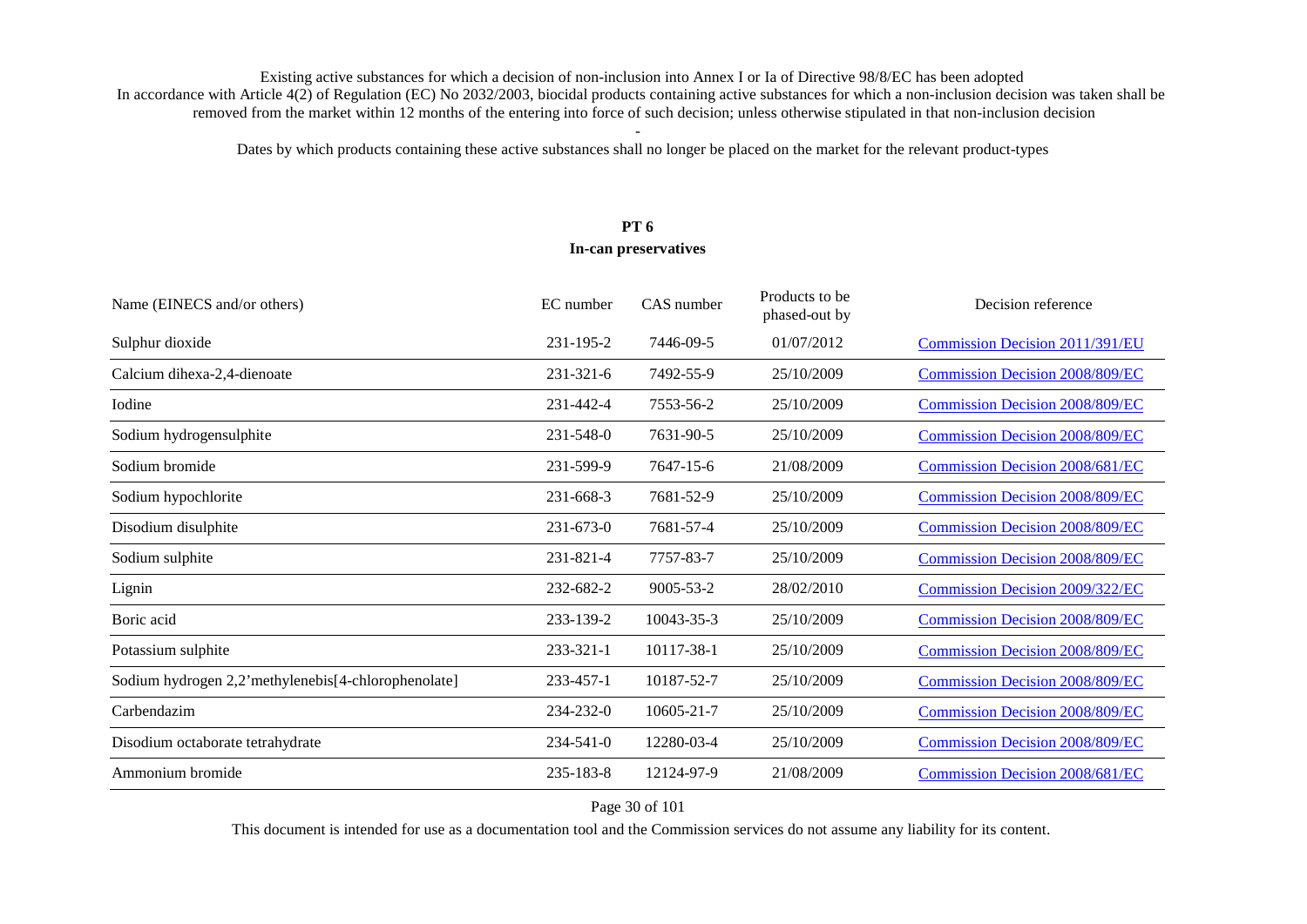Dates by which products containing these active substances shall no longer be placed on the market for the relevant product-types

# **PT 6**

| Name (EINECS and/or others)                                                                                           | EC number       | CAS number       | Products to be<br>phased-out by | Decision reference                     |
|-----------------------------------------------------------------------------------------------------------------------|-----------------|------------------|---------------------------------|----------------------------------------|
| Chlorotoluron                                                                                                         | 239-592-2       | 15545-48-9       | 25/10/2009                      | <b>Commission Decision 2008/809/EC</b> |
| Dipotassium disulphite                                                                                                | 240-795-3       | 16731-55-8       | 25/10/2009                      | <b>Commission Decision 2008/809/EC</b> |
| D-gluconic acid, compound with N,N"-bis(4-chlorophenyl)-<br>3,12-diimino-2,4,11,13-tetraazatetradecanediamidine (2:1) | $242 - 354 - 0$ | $18472 - 51 - 0$ | 25/10/2009                      | <b>Commission Decision 2008/809/EC</b> |
| (benzothiazol-2-ylthio)methyl thiocyanate                                                                             | $244 - 445 - 0$ | $21564 - 17 - 0$ | 25/10/2009                      | <b>Commission Decision 2008/809/EC</b> |
| Bromochloro-5,5-dimethylimidazolidine-2,4-dione                                                                       | $251 - 171 - 5$ | 32718-18-6       | 25/10/2009                      | <b>Commission Decision 2008/809/EC</b> |
| 3-(4-isopropylphenyl)-1,1-dimethylurea / Isoproturon                                                                  | 251-835-4       | 34123-59-6       | 25/10/2009                      | <b>Commission Decision 2008/809/EC</b> |
| 4,5-dichloro-2-octyl-2H-isothiazol-3-one                                                                              | 264-843-8       | 64359-81-5       | 25/10/2009                      | <b>Commission Decision 2008/809/EC</b> |
| Cis-4-[3-(p-tert-butylphenyl)-2-methylpropyl]-2,6-<br>dimethylmorpholine / Fenpropimorph                              | 266-719-9       | 67564-91-4       | 25/10/2009                      | <b>Commission Decision 2008/809/EC</b> |
| Quaternary ammonium compounds, benzyl-C12-18-<br>alkyldimethyl, chlorides                                             | 269-919-4       | 68391-01-5       | 25/10/2009                      | <b>Commission Decision 2008/809/EC</b> |
| Quaternary ammonium compounds, benzyl-C12-16-<br>alkyldimethyl, chlorides                                             | 270-325-2       | 68424-85-1       | 25/10/2009                      | <b>Commission Decision 2008/809/EC</b> |
| 1,3-didecyl-2-methyl-1H-imidazolium chloride                                                                          | 274-948-0       | 70862-65-6       | 25/10/2009                      | <b>Commission Decision 2008/809/EC</b> |
| 1-[1,3-bis(hydroxymethyl)-2,5-dioxoimidazolidin-4-yl]-1,3-<br>bis(hydroxymethyl)urea / Diazolidinylurea               | 278-928-2       | 78491-02-8       | 25/10/2009                      | <b>Commission Decision 2008/809/EC</b> |

#### Page 31 of 101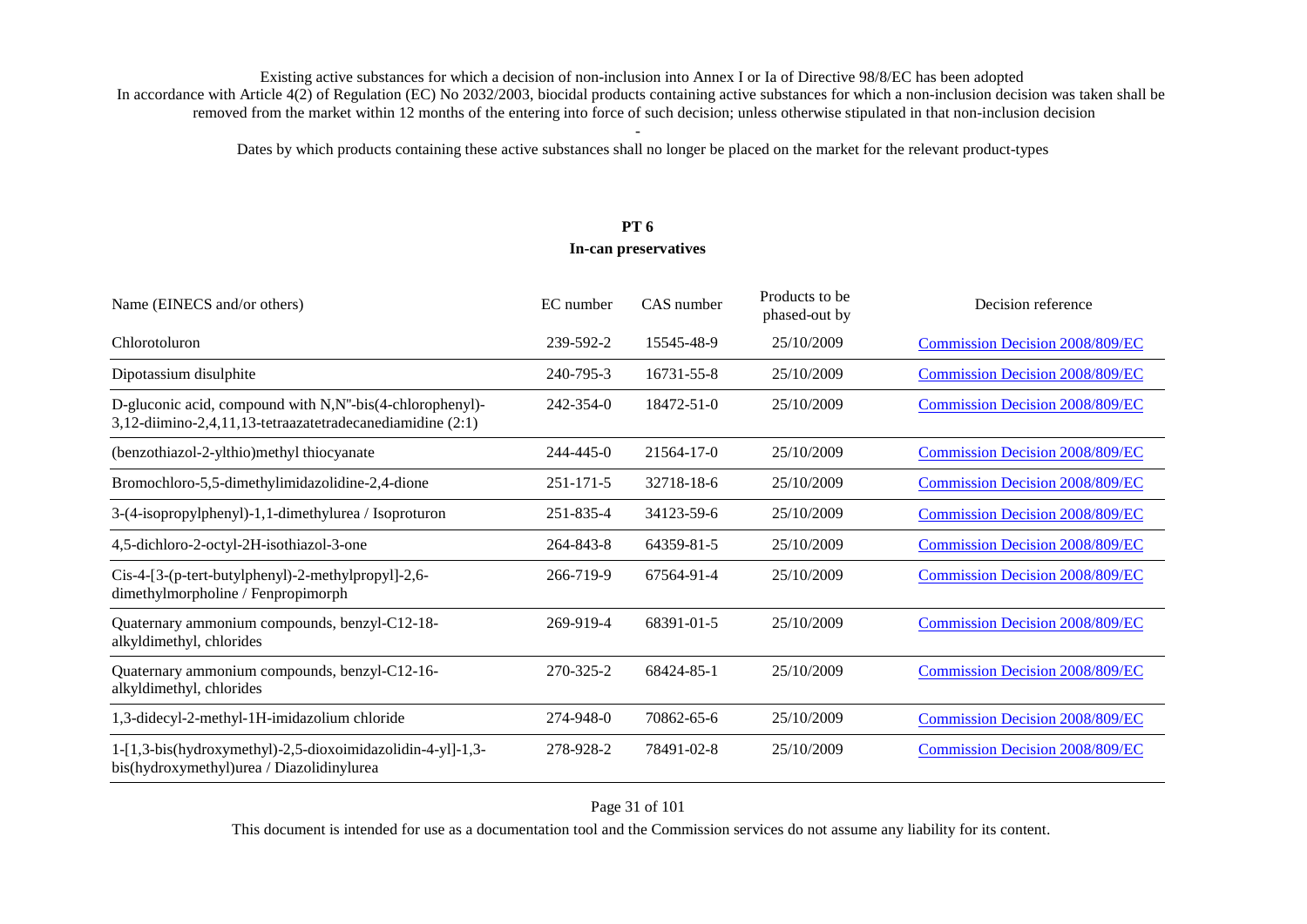Dates by which products containing these active substances shall no longer be placed on the market for the relevant product-types

# **PT 6**

#### **In-can preservatives**

| Name (EINECS and/or others)                                                                                                                                  | EC number       | CAS number  | Products to be<br>phased-out by | Decision reference                     |
|--------------------------------------------------------------------------------------------------------------------------------------------------------------|-----------------|-------------|---------------------------------|----------------------------------------|
| Quaternary ammonium compounds, benzyl-C12-14-<br>alkyldimethyl, chlorides                                                                                    | 287-089-1       | 85409-22-9  | 25/10/2009                      | <b>Commission Decision 2008/809/EC</b> |
| Quaternary ammonium compounds, C12-14-<br>alkyl[(ethylphenyl)methyl]dimethyl, chlorides                                                                      | 287-090-7       | 85409-23-0  | 25/10/2009                      | <b>Commission Decision 2008/809/EC</b> |
| Urea, N,N'-bis(hydroxymethyl)-, reaction products with 2-(2-<br>butoxyethoxy) ethanol, ethylene glycol and formaldehyde                                      | 292-348-7       | 90604-54-9  | 25/10/2009                      | <b>Commission Decision 2008/809/EC</b> |
| Quaternary ammonium compounds, [2-[[2-[(2-<br>carboxyethyl)(2-hydroxyethyl)amino]ethyl]amino]-2-<br>oxoethyl]coco alkyldimethyl, hydroxides, inner salts     | $309 - 206 - 8$ | 100085-64-1 | 25/10/2009                      | <b>Commission Decision 2008/809/EC</b> |
| Mixture of: (C8-18)alkylbis(2-hydroxyethyl)ammonium bis(2-<br>ethylhexyl)phosphate;(C8-18)alkylbis(2-<br>hydroxyethyl)ammonium 2-ethylhexylhydrogenphosphate | $404 - 690 - 8$ | 68132-19-4  | 25/10/2009                      | <b>Commission Decision 2008/809/EC</b> |
| 5-chloro-2-(4-chlorphenoxy)phenol                                                                                                                            | $429 - 290 - 0$ | 3380-30-1   | 25/10/2009                      | <b>Commission Decision 2008/809/EC</b> |
| 3-benzo(b)thien-2-yl-5,6-dihydro-1,4,2-oxathiazine,4-oxide                                                                                                   | 431-030-6       | 163269-30-5 | 25/10/2009                      | <b>Commission Decision 2008/809/EC</b> |
| Reaction products of diisopropanolamine with<br>formaldehyde $(1:4)$                                                                                         | $432 - 440 - 8$ | 220444-73-5 | 25/10/2009                      | <b>Commission Decision 2008/809/EC</b> |
| Mixture of 1-phenoxypropan-2-ol (EINECS 212-222-7) and 2-<br>phenoxypropanol (EINECS 224-027-4)                                                              | Mixture         |             | 25/10/2009                      | <b>Commission Decision 2008/809/EC</b> |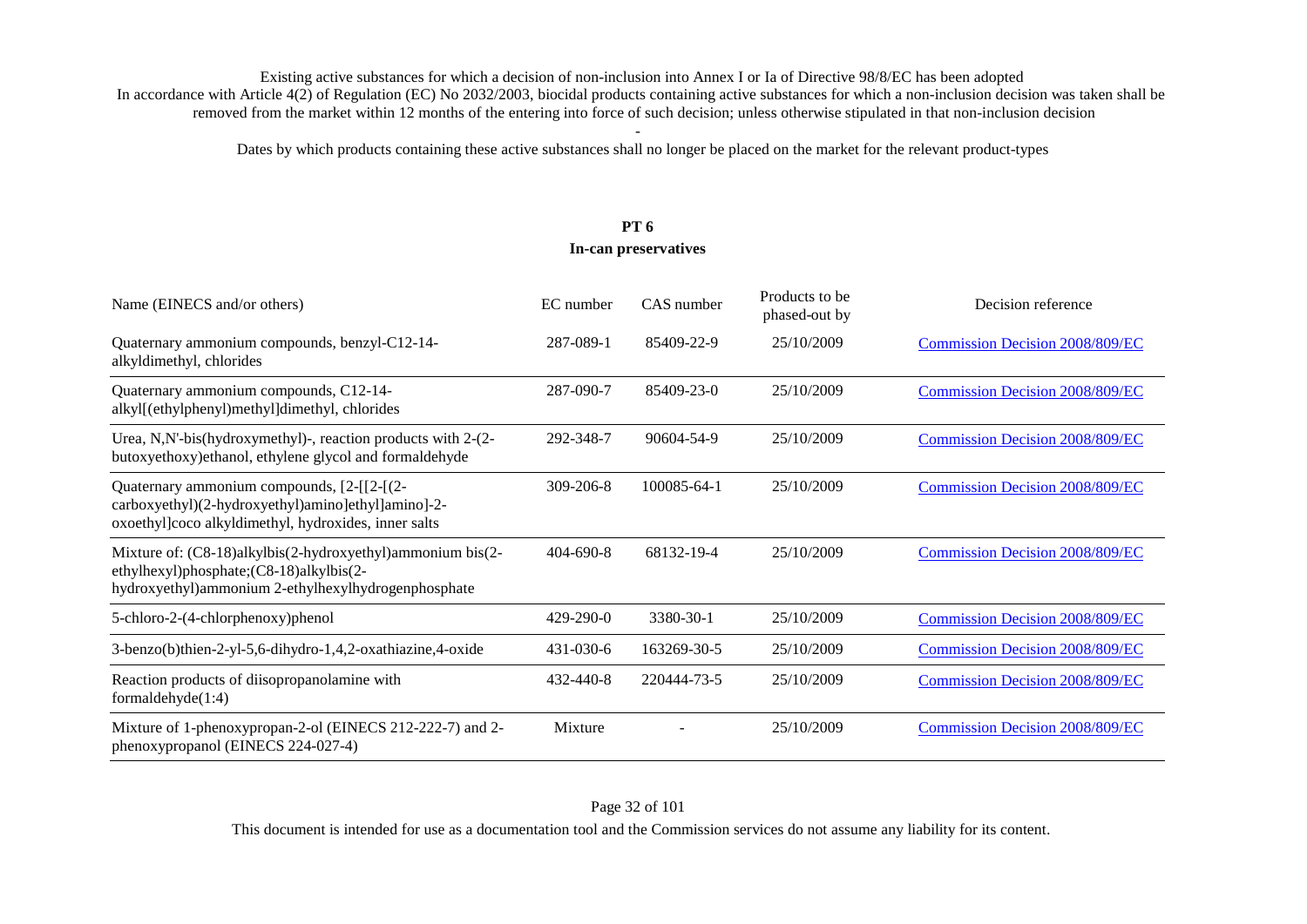Dates by which products containing these active substances shall no longer be placed on the market for the relevant product-types

#### **PT 6 In-can preservatives**

| Name (EINECS and/or others)                                                                                                                                                                                                                                                        | EC number                                           | CAS number    | Products to be<br>phased-out by | Decision reference                     |
|------------------------------------------------------------------------------------------------------------------------------------------------------------------------------------------------------------------------------------------------------------------------------------|-----------------------------------------------------|---------------|---------------------------------|----------------------------------------|
| Amines, n-C10-16-alkyltrimethylenedi-, reaction products<br>with chloroacetic acid                                                                                                                                                                                                 | Mixture                                             | 139734-65-9   | 25/10/2009                      | <b>Commission Decision 2008/809/EC</b> |
| Quaternary ammonium iodides                                                                                                                                                                                                                                                        | Mixture                                             | 308074-50-2   | 25/10/2009                      | Commission Decision 2008/809/EC        |
| Quaternary ammonium compounds (benzylalkyldimethyl<br>(alkyl from C8-C22, saturated and unsaturated, tallow alkyl,<br>coco alkyl, and soya alkyl) chlorides, bromides, or<br>hydroxides) / BKC                                                                                     | Mixture of<br><b>EINECS</b><br>listed<br>substances |               | 25/10/2009                      | <b>Commission Decision 2008/809/EC</b> |
| Quaternary ammonium compounds (dialkyldimethyl (alkyl<br>from C6-C18, saturated and unsaturated, and tallow alkyl,<br>coco alkyl, and soya alkyl) chlorides, bromides, or<br>methylsulphates) / DDAC                                                                               | Mixture of<br><b>EINECS</b><br>listed<br>substances |               | 25/10/2009                      | Commission Decision 2008/809/EC        |
| Silver phosphate glass (initially notified under 'Silver-zinc-<br>aluminium-boronphosphate glass / Glass oxide, silver- and<br>zinc-containing'                                                                                                                                    | Not yet<br>allocated                                | 47-9 and 3080 | 25/10/2009                      | <b>Commission Decision 2008/809/EC</b> |
| Mixture of 5-Hydroxymethoxymethyl-1-aza-3,7-<br>dioxabicyclo(3.3.0) octane (CAS 59720-42-2, 16.0 %) and 5-<br>Hydroxy-1-aza-3,7-dioxabicyclo(3.3.0) octane (EINECS 229-<br>457-6, 28.8 %), and 5-Hydroxypoly[methyleneoxy]methyl-1-<br>aza-3,7-dioxabicyclo(3.3.0) octane (CAS 567 | Plant<br>protection<br>product                      |               | 25/10/2009                      | <b>Commission Decision 2008/809/EC</b> |

This document is intended for use as a documentation tool and the Commission services do not assume any liability for its content.

#### Page 33 of 101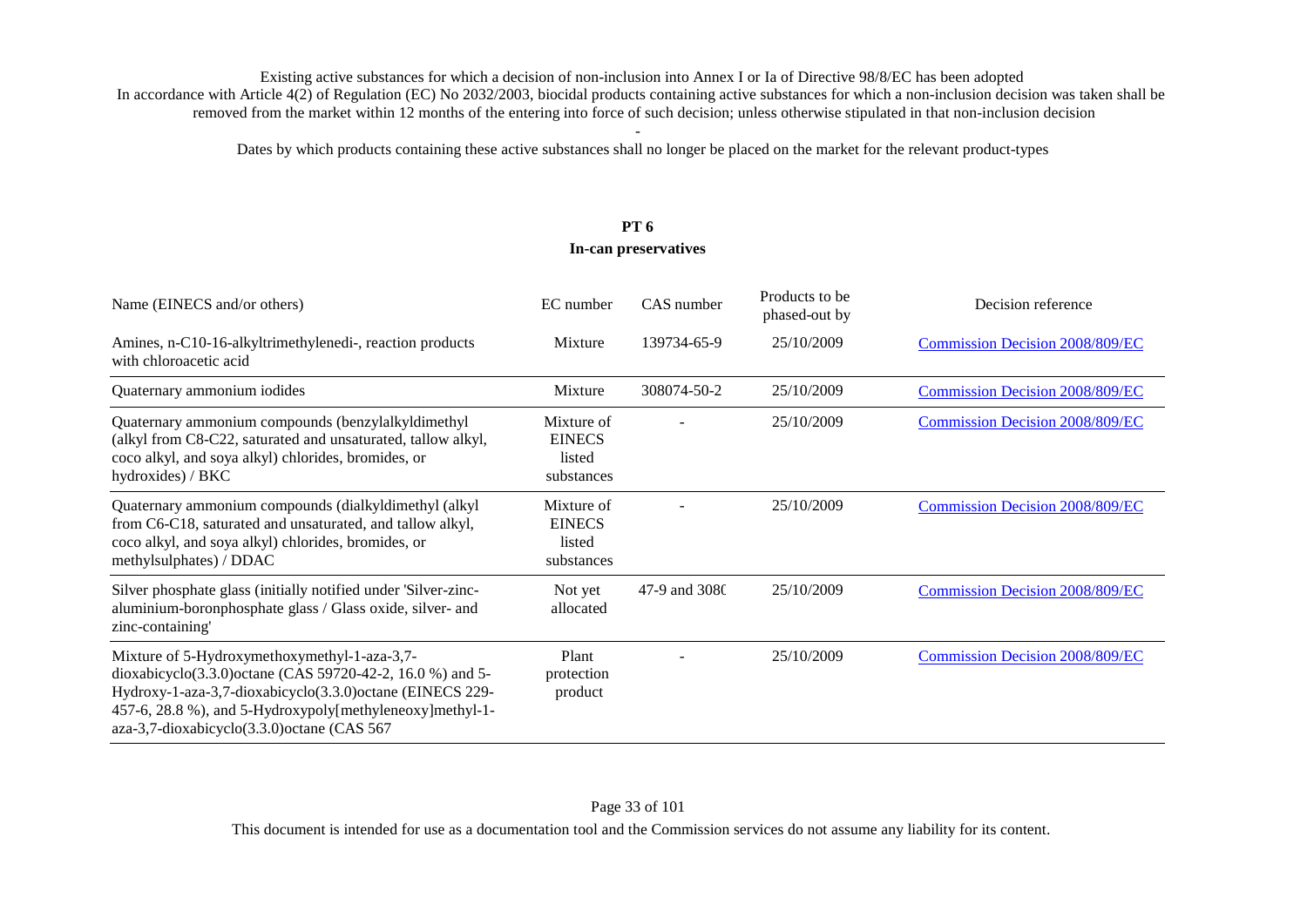Dates by which products containing these active substances shall no longer be placed on the market for the relevant product-types

# **PT 6 In-can preservatives**

| Name (EINECS and/or others)                                                                                                                                                        | EC number                      | CAS number  | Products to be<br>phased-out by | Decision reference                     |
|------------------------------------------------------------------------------------------------------------------------------------------------------------------------------------|--------------------------------|-------------|---------------------------------|----------------------------------------|
| 4-Bromo-2-(4-chlorophenyl)-1-(ethoxymethyl)-5-<br>(trifluoromethyl)-1H-pyrrole-3-carbonitrile / Chlorfenapyr                                                                       | Plant<br>protection<br>product | 122453-73-0 | 25/10/2009                      | <b>Commission Decision 2008/809/EC</b> |
| Aluminium sodium silicate-silver complex / Silver zeolite                                                                                                                          | Plant<br>protection<br>product | 130328-18-6 | 25/10/2009                      | <b>Commission Decision 2008/809/EC</b> |
| Aluminium sodium silicate-silver zinc complex / Silver-Zinc-<br>Zeolite                                                                                                            | Plant<br>protection<br>Product | 130328-20-0 | 25/10/2009                      | <b>Commission Decision 2008/809/EC</b> |
| $[1.aipha.(S*),3.aipha.]$ -(.alpha.)-cyano-(3-<br>phenoxyphenyl)methyl 3-(2,2-dichloroethenyl)-2.2-<br>dichlorovinyl)-2,2-dimethylcyclopropanecarboxylate / alpha-<br>Cypermethrin | Plant<br>protection<br>product | 67375-30-8  | 25/10/2009                      | <b>Commission Decision 2008/809/EC</b> |
| Copolymer of 2-propenal and propane-1,2-diol                                                                                                                                       | Polymer                        | 191546-07-3 | 25/10/2009                      | <b>Commission Decision 2008/809/EC</b> |
| N-Didecyl-N-dipolyethoxyammonium borate /<br>Didecylpolyoxethylammonium borate                                                                                                     | Polymer                        | 214710-34-6 | 28/02/2010                      | <b>Commission Decision 2009/322/EC</b> |
| Polyvinylpyrrolidone iodine                                                                                                                                                        | Polymer                        | 25655-41-8  | 28/02/2010                      | Commission Decision 2009/322/EC        |
| Homopolymer of 2-tert-butylaminoethyl methacrylate<br>(EINECS 223-228-4)                                                                                                           | Polymer                        | 26716-20-1  | 03/01/2008                      | Commission Regulation (EC) 1849/2006   |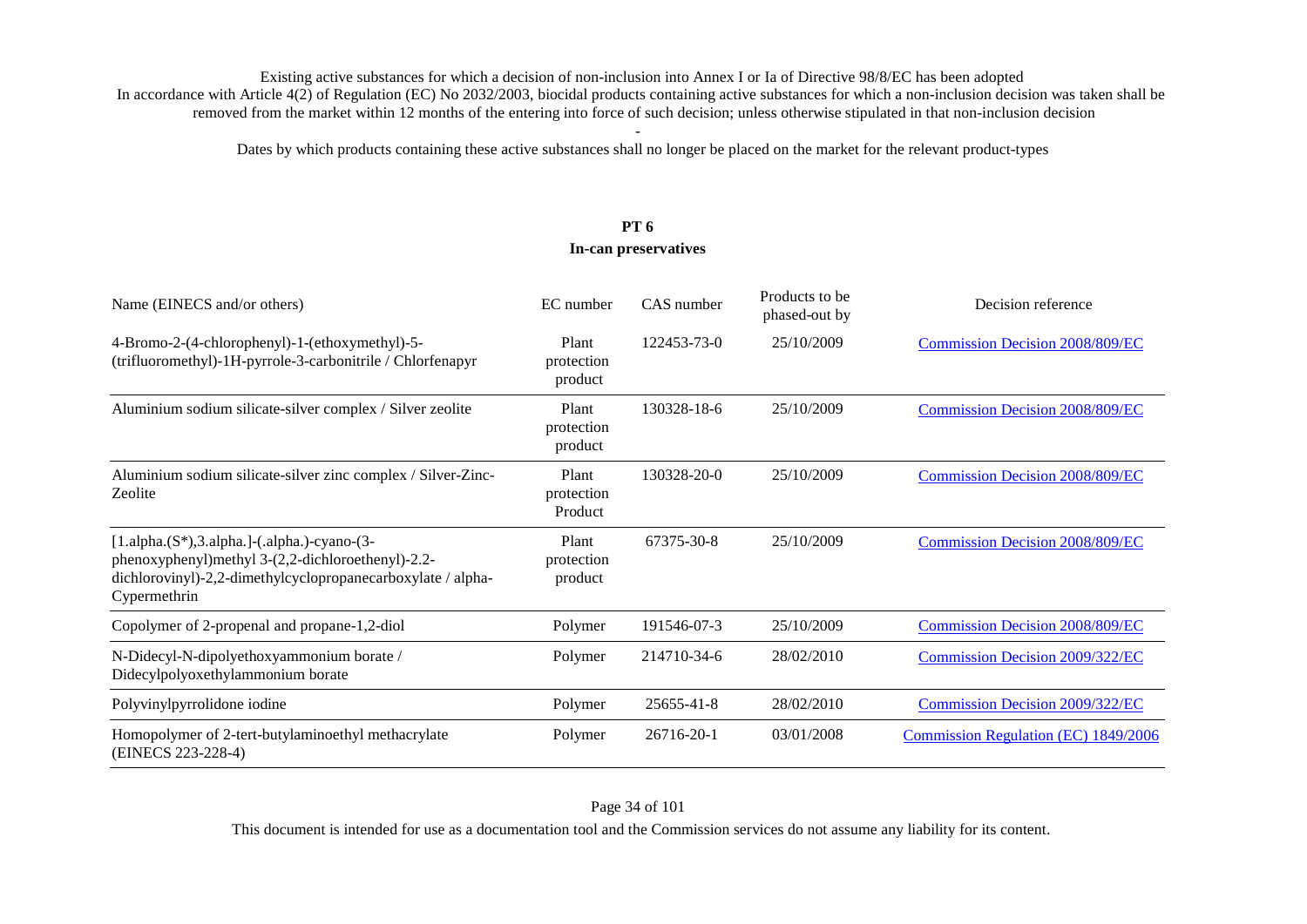Dates by which products containing these active substances shall no longer be placed on the market for the relevant product-types

## **PT 6 In-can preservatives**

| Name (EINECS and/or others)                                                                                          | EC number | CAS number  | Products to be<br>phased-out by | Decision reference                     |
|----------------------------------------------------------------------------------------------------------------------|-----------|-------------|---------------------------------|----------------------------------------|
| $Oligo(2-(2-ethoxy)ethoxyethylguanidinium chloride)$                                                                 | Polymer   | 374572-91-5 | 01/07/2012                      | Commission Decision 2011/391/EU        |
| Poly(hexamethylendiamine guanidinium chloride)                                                                       | Polymer   | 57028-96-3  | 01/07/2012                      | Commission Decision 2011/391/EU        |
| Poly( $oxy-1,2$ -ethanediyl), .alpha.- $[2-$<br>(didecylmethylammonio)ethyl]- .omega.-hydroxy-, propanoate<br>(salt) | Polymer   | 94667-33-1  | 25/10/2009                      | <b>Commission Decision 2008/809/EC</b> |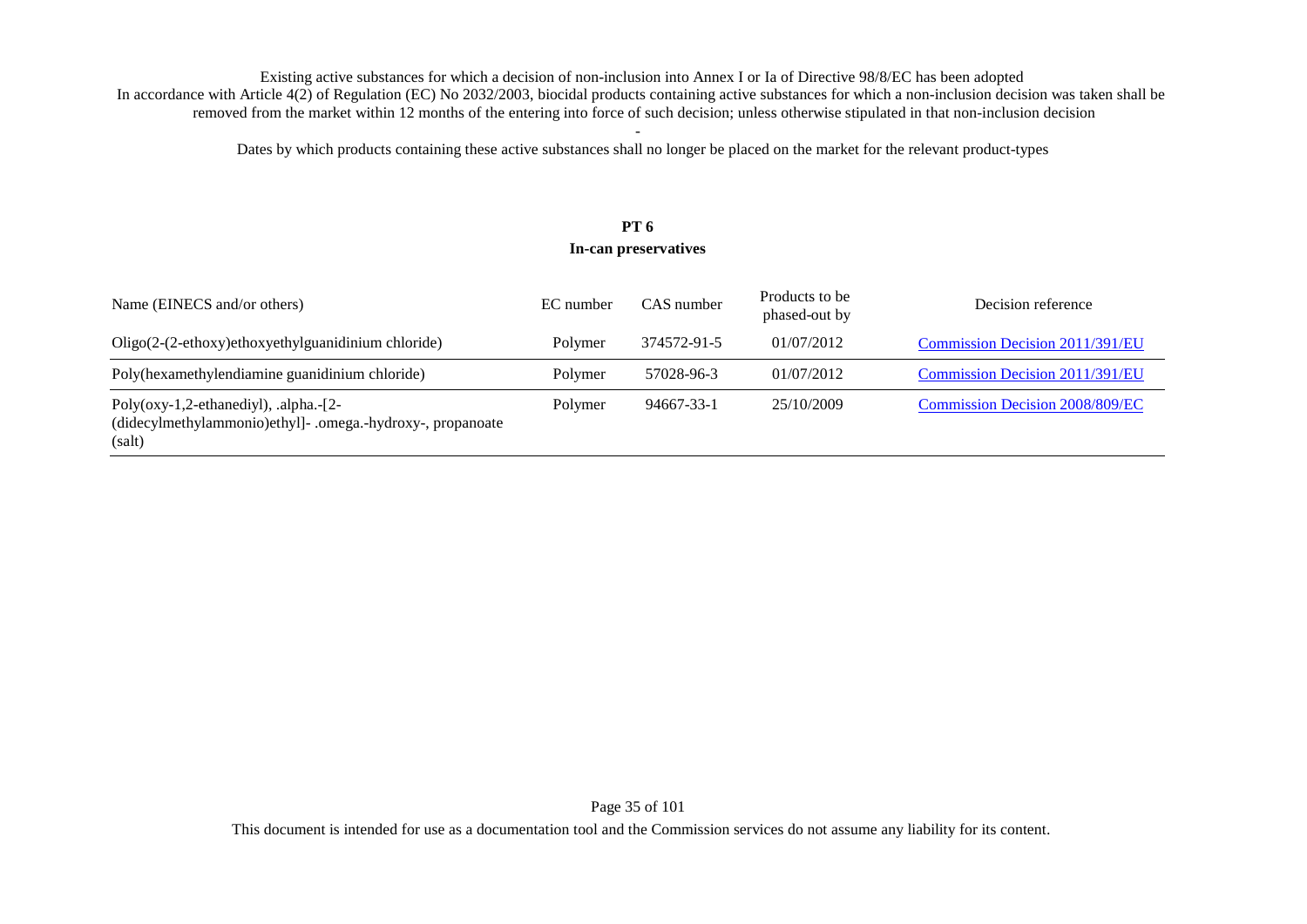Dates by which products containing these active substances shall no longer be placed on the market for the relevant product-types

# **PT 7 Film preservatives**

| Name (EINECS and/or others)                      | EC number       | CAS number    | Products to be<br>phased-out by | Decision reference                     |
|--------------------------------------------------|-----------------|---------------|---------------------------------|----------------------------------------|
| Cyclohexylhydroxydiazene 1-oxide, potassium salt |                 | 66603-10-9    | 01/02/2013                      | <b>Commission Decision 2012/78/EU</b>  |
| <b>Bronopol</b>                                  | $200 - 143 - 0$ | $52 - 51 - 7$ | 09/02/2011                      | <b>Commission Decision 2010/72/EU</b>  |
| 2-chloroacetamide                                | 201-174-2       | $79-07-2$     | 09/02/2011                      | <b>Commission Decision 2010/72/EU</b>  |
| Symclosene                                       | 201-782-8       | $87-90-1$     | 09/02/2011                      | <b>Commission Decision 2010/72/EU</b>  |
| Dichlorophen                                     | $202 - 567 - 1$ | 97-23-4       | 09/02/2011                      | <b>Commission Decision 2010/72/EU</b>  |
| Hexa-2,4-dienoic acid / Sorbic acid              | 203-768-7       | $110-44-1$    | 09/02/2011                      | <b>Commission Decision 2010/72/EU</b>  |
| Glutaral                                         | 203-856-5       | 111-30-8      | 09/02/2011                      | Commission Decision 2010/72/EU         |
| 2-Phenoxyethanol                                 | 204-589-7       | 122-99-6      | 09/02/2011                      | <b>Commission Decision 2010/72/EU</b>  |
| Cetylpyridinium chloride                         | 204-593-9       | 123-03-5      | 09/02/2011                      | <b>Commission Decision 2010/72/EU</b>  |
| Captan                                           | $205 - 087 - 0$ | 133-06-2      | 09/02/2011                      | <b>Commission Decision 2010/72/EU</b>  |
| Thiram                                           | 205-286-2       | 137-26-8      | 09/02/2011                      | <b>Commission Decision 2010/72/EU</b>  |
| Ziram                                            | 205-288-3       | 137-30-4      | 09/02/2011                      | <b>Commission Decision 2010/72/EU</b>  |
| Benzothiazole-2-thiol                            | 205-736-8       | 149-30-4      | 21/08/2009                      | <b>Commission Decision 2008/681/EC</b> |
| Dazomet                                          | 208-576-7       | 533-74-4      | 09/02/2011                      | <b>Commission Decision 2010/72/EU</b>  |
| Zinc sulphide                                    | $215 - 251 - 3$ | 1314-98-3     | 09/02/2011                      | <b>Commission Decision 2010/72/EU</b>  |

Page 36 of 101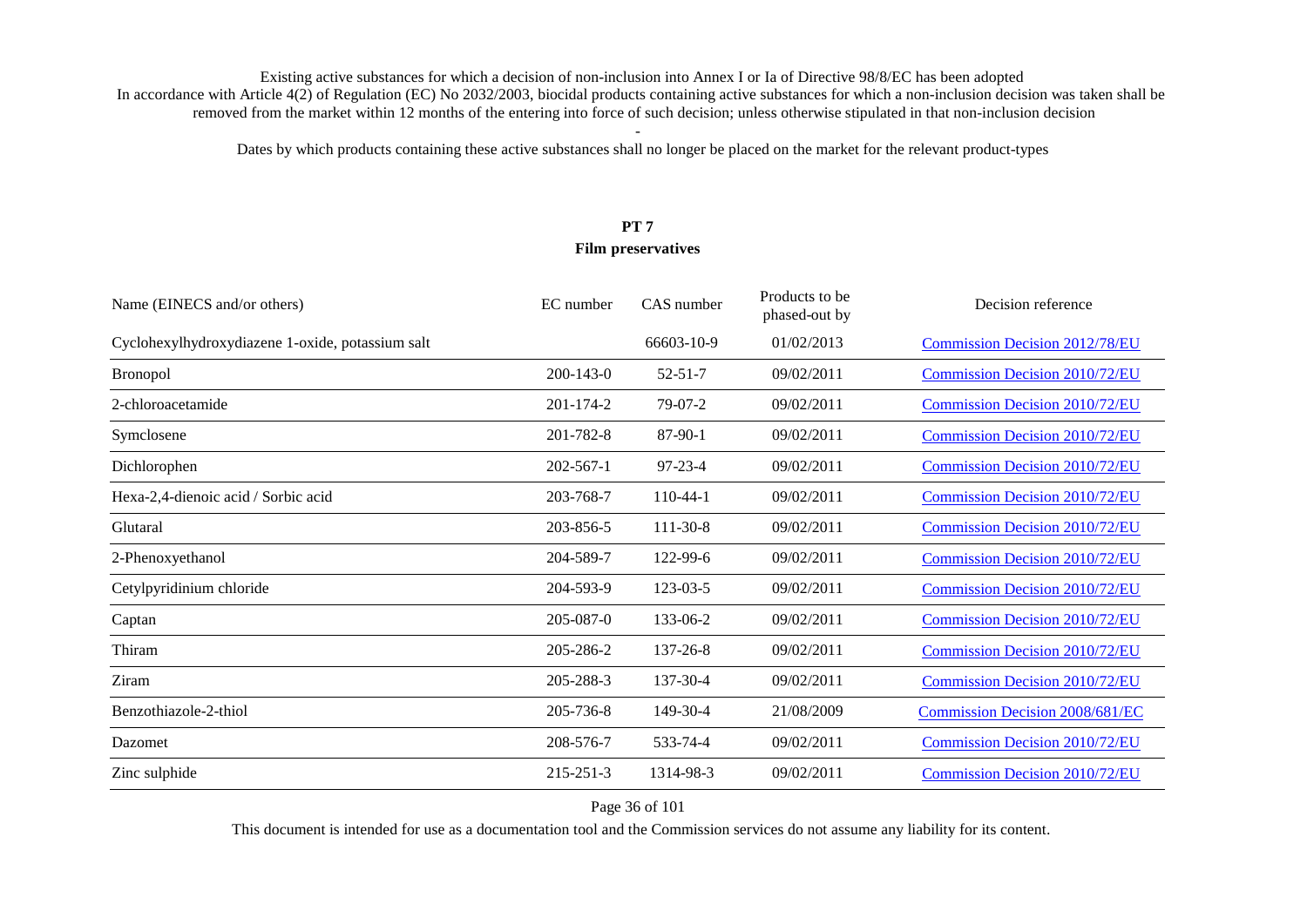Dates by which products containing these active substances shall no longer be placed on the market for the relevant product-types

# **PT 7 Film preservatives**

| Name (EINECS and/or others)       | EC number | CAS number      | Products to be<br>phased-out by | Decision reference                    |
|-----------------------------------|-----------|-----------------|---------------------------------|---------------------------------------|
| Disodium tetraborate, anhydrous   | 215-540-4 | 1330-43-4       | 09/02/2011                      | Commission Decision 2010/72/EU        |
| 2,4-dichlorobenzyl alcohol        | 217-210-5 | 1777-82-8       | 09/02/2011                      | <b>Commission Decision 2010/72/EU</b> |
| Chlorothalonil                    | 217-588-1 | 1897-45-6       | 09/02/2011                      | <b>Commission Decision 2010/72/EU</b> |
| Fluometuron                       | 218-500-4 | 2164-17-2       | 09/02/2011                      | <b>Commission Decision 2010/72/EU</b> |
| 2,2'-dithiobis[N-methylbenzamide] | 219-768-5 | 2527-58-4       | 09/02/2011                      | <b>Commission Decision 2010/72/EU</b> |
| 1,2-benzisothiazol-3(2H)-one      | 220-120-9 | 2634-33-5       | 09/02/2011                      | <b>Commission Decision 2010/72/EU</b> |
| 2-methyl-2H-isothiazol-3-one      | 220-239-6 | 2682-20-4       | 09/02/2011                      | <b>Commission Decision 2010/72/EU</b> |
| Methylene dithiocyanate           | 228-652-3 | 6317-18-6       | 09/02/2011                      | Commission Decision 2010/72/EU        |
| Didecyldimethylammonium chloride  | 230-525-2 | 7173-51-5       | 09/02/2011                      | <b>Commission Decision 2010/72/EU</b> |
| Prometryn                         | 230-711-3 | 7287-19-6       | 09/02/2011                      | Commission Decision 2010/72/EU        |
| Calcium dihexa-2,4-dienoate       | 231-321-6 | 7492-55-9       | 09/02/2011                      | <b>Commission Decision 2010/72/EU</b> |
| Iodine                            | 231-442-4 | 7553-56-2       | 09/02/2011                      | <b>Commission Decision 2010/72/EU</b> |
| Sodium bromide                    | 231-599-9 | 7647-15-6       | 09/02/2011                      | <b>Commission Decision 2010/72/EU</b> |
| Lignin                            | 232-682-2 | $9005 - 53 - 2$ | 09/02/2011                      | <b>Commission Decision 2010/72/EU</b> |
| Boric acid                        | 233-139-2 | 10043-35-3      | 09/02/2011                      | <b>Commission Decision 2010/72/EU</b> |

### Page 37 of 101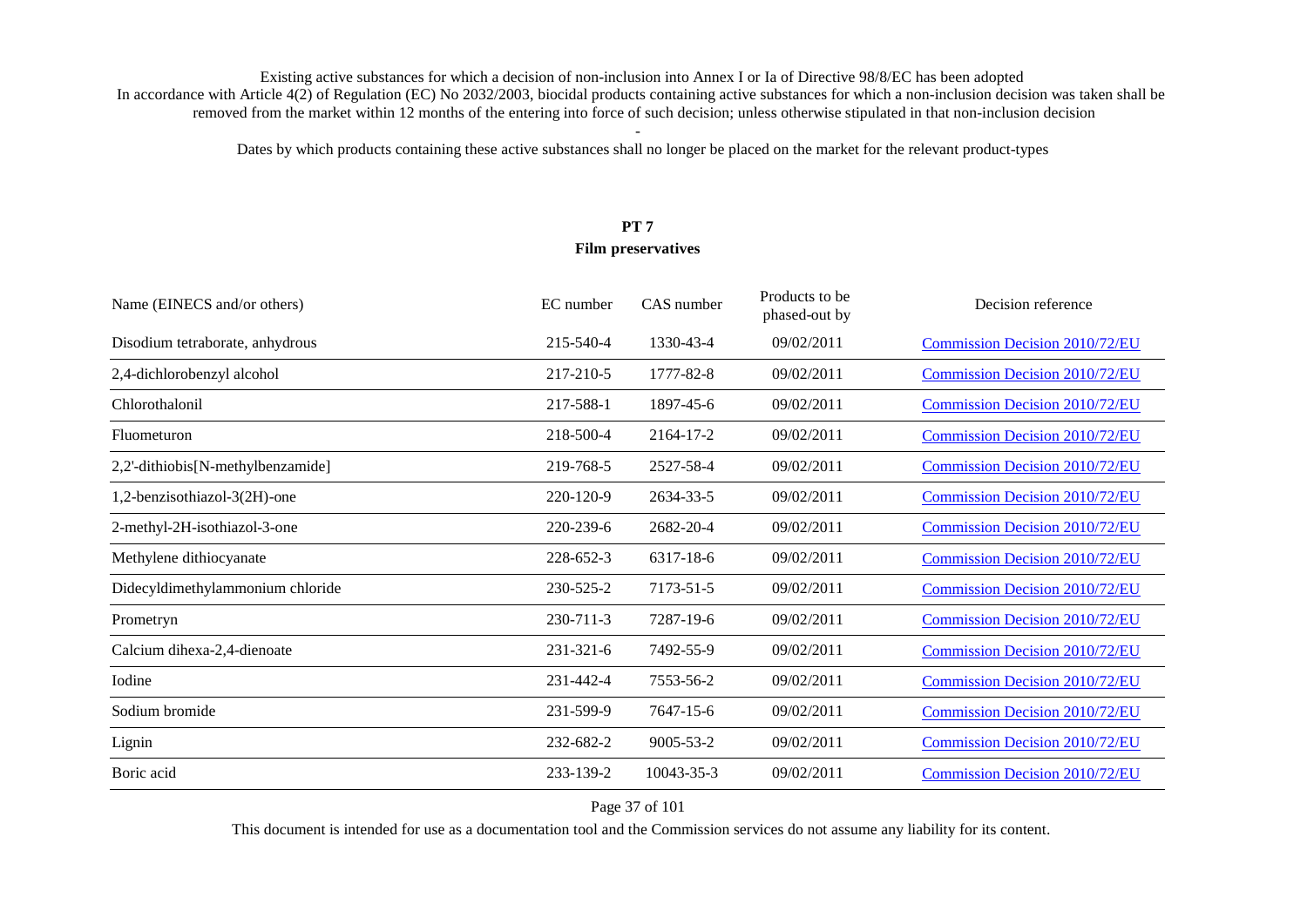Dates by which products containing these active substances shall no longer be placed on the market for the relevant product-types

# **PT 7 Film preservatives**

| Name (EINECS and/or others)                                                              | EC number       | CAS number | Products to be<br>phased-out by | Decision reference                    |
|------------------------------------------------------------------------------------------|-----------------|------------|---------------------------------|---------------------------------------|
| Sodium hydrogen 2,2'methylenebis[4-chlorophenolate]                                      | 233-457-1       | 10187-52-7 | 09/02/2011                      | Commission Decision 2010/72/EU        |
| 2,2-dibromo-2-cyanoacetamide                                                             | 233-539-7       | 10222-01-2 | 09/02/2011                      | <b>Commission Decision 2010/72/EU</b> |
| Disodium octaborate tetrahydrate                                                         | $234 - 541 - 0$ | 12280-03-4 | 09/02/2011                      | <b>Commission Decision 2010/72/EU</b> |
| Ammonium bromide                                                                         | $235 - 183 - 8$ | 12124-97-9 | 09/02/2011                      | <b>Commission Decision 2010/72/EU</b> |
| Dodecylguanidine monohydrochloride                                                       | 237-030-0       | 13590-97-1 | 09/02/2011                      | <b>Commission Decision 2010/72/EU</b> |
| Chlorotoluron                                                                            | 239-592-2       | 15545-48-9 | 09/02/2011                      | <b>Commission Decision 2010/72/EU</b> |
| (benzothiazol-2-ylthio) methyl thiocyanate                                               | 244-445-0       | 21564-17-0 | 09/02/2011                      | <b>Commission Decision 2010/72/EU</b> |
| Potassium (E,E)-hexa-2,4-dienoate                                                        | 246-376-1       | 24634-61-5 | 09/02/2011                      | <b>Commission Decision 2010/72/EU</b> |
| N'-tert-butyl-N-cyclopropyl-6-(methylthio)-1,3,5-triazine-2,4-<br>diamine                | 248-872-3       | 28159-98-0 | 01/11/2011                      | Commission Decision 2010/675/EU       |
| 2-bromo-2-(bromomethyl)pentanedinitrile                                                  | $252 - 681 - 0$ | 35691-65-7 | 09/02/2011                      | <b>Commission Decision 2010/72/EU</b> |
| Cis-4-[3-(p-tert-butylphenyl)-2-methylpropyl]-2,6-<br>dimethylmorpholine / Fenpropimorph | 266-719-9       | 67564-91-4 | 09/02/2011                      | <b>Commission Decision 2010/72/EU</b> |
| Quaternary ammonium compounds, benzyl-C12-18-<br>alkyldimethyl, chlorides                | 269-919-4       | 68391-01-5 | 09/02/2011                      | <b>Commission Decision 2010/72/EU</b> |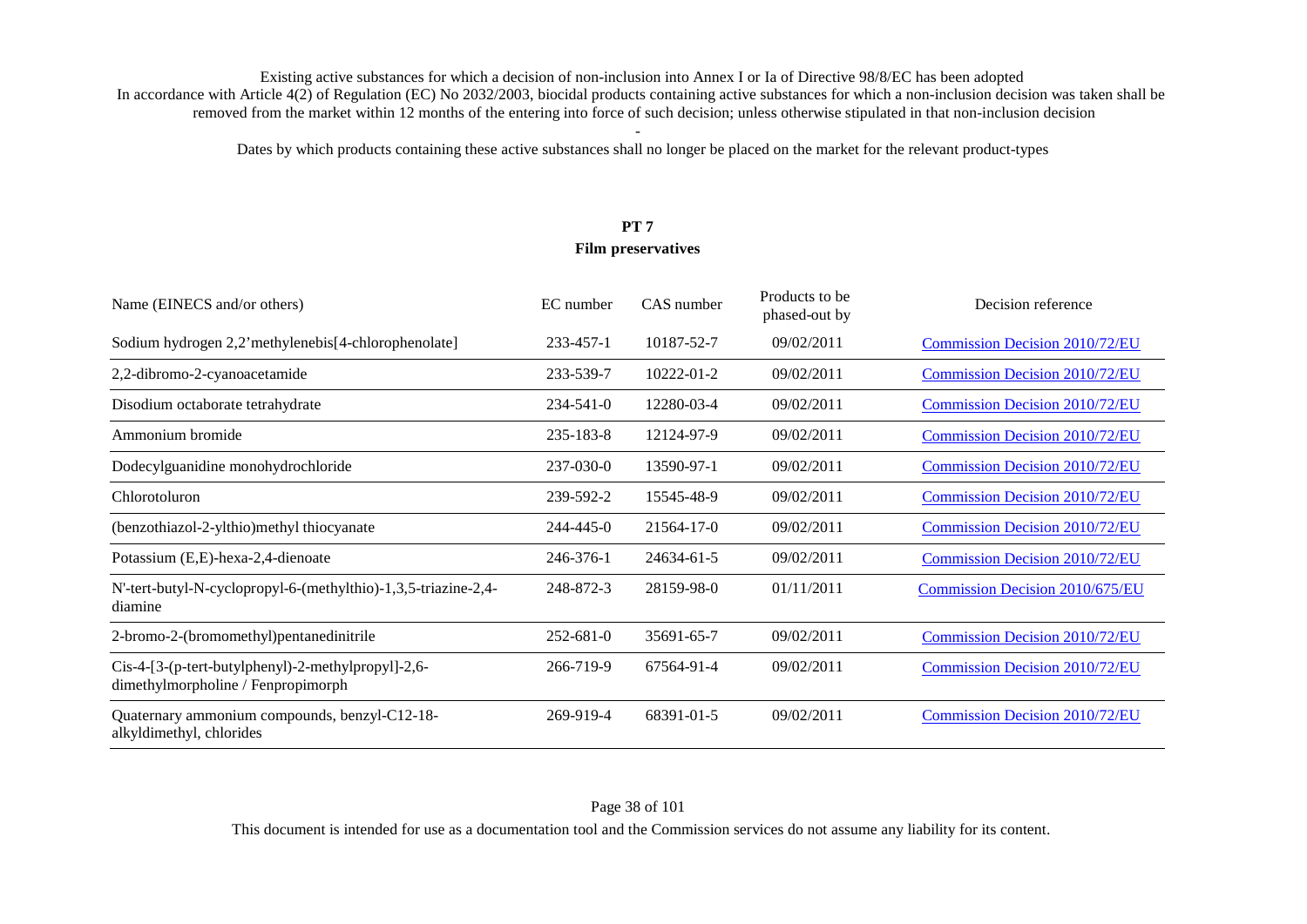Dates by which products containing these active substances shall no longer be placed on the market for the relevant product-types

# **PT 7 Film preservatives**

| Name (EINECS and/or others)                                                                                                                                  | EC number | CAS number  | Products to be<br>phased-out by | Decision reference                     |
|--------------------------------------------------------------------------------------------------------------------------------------------------------------|-----------|-------------|---------------------------------|----------------------------------------|
| Quaternary ammonium compounds, benzyl-C12-16-<br>alkyldimethyl, chlorides                                                                                    | 270-325-2 | 68424-85-1  | 09/02/2011                      | <b>Commission Decision 2010/72/EU</b>  |
| Quaternary ammonium compounds, di-C8-10-alkyldimethyl,<br>chlorides                                                                                          | 270-331-5 | 68424-95-3  | 09/02/2011                      | <b>Commission Decision 2010/72/EU</b>  |
| Sodium N-(hydroxymethyl) glycinate                                                                                                                           | 274-357-8 | 70161-44-3  | 09/02/2011                      | <b>Commission Decision 2010/72/EU</b>  |
| 1,3-didecyl-2-methyl-1H-imidazolium chloride                                                                                                                 | 274-948-0 | 70862-65-6  | 09/02/2011                      | <b>Commission Decision 2010/72/EU</b>  |
| 1-[1,3-bis(hydroxymethyl)-2,5-dioxoimidazolidin-4-yl]-1,3-<br>bis(hydroxymethyl)urea / Diazolidinylurea                                                      | 278-928-2 | 78491-02-8  | 25/10/2009                      | <b>Commission Decision 2008/809/EC</b> |
| Quaternary ammonium compounds, benzyl-C12-14-<br>alkyldimethyl, chlorides                                                                                    | 287-089-1 | 85409-22-9  | 09/02/2011                      | Commission Decision 2010/72/EU         |
| Quaternary ammonium compounds, [2-[[2-[(2-<br>carboxyethyl)(2-hydroxyethyl)amino]ethyl]amino]-2-<br>oxoethyl]coco alkyldimethyl, hydroxides, inner salts     | 309-206-8 | 100085-64-1 | 09/02/2011                      | <b>Commission Decision 2010/72/EU</b>  |
| Mixture of: (C8-18)alkylbis(2-hydroxyethyl)ammonium bis(2-<br>ethylhexyl)phosphate;(C8-18)alkylbis(2-<br>hydroxyethyl)ammonium 2-ethylhexylhydrogenphosphate | 404-690-8 | 68132-19-4  | 09/02/2011                      | <b>Commission Decision 2010/72/EU</b>  |
| 3-benzo(b)thien-2-yl-5,6-dihydro-1,4,2-oxathiazine,4-oxide                                                                                                   | 431-030-6 | 163269-30-5 | 09/02/2011                      | <b>Commission Decision 2010/72/EU</b>  |
| Amines, n-C10-16-alkyltrimethylenedi-, reaction products<br>with chloroacetic acid                                                                           | Mixture   | 139734-65-9 | 09/02/2011                      | <b>Commission Decision 2010/72/EU</b>  |

Page 39 of 101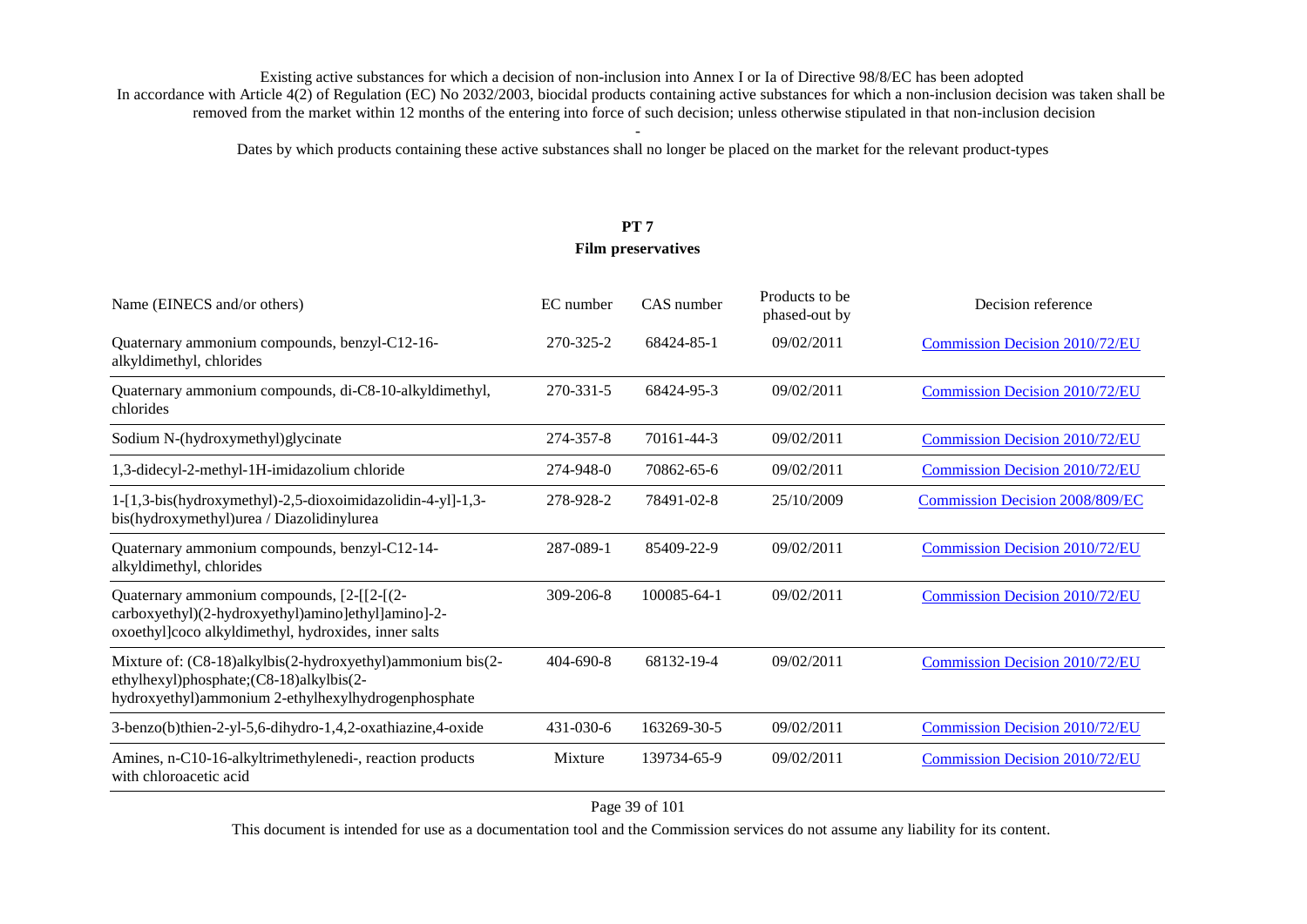Dates by which products containing these active substances shall no longer be placed on the market for the relevant product-types

# **PT 7 Film preservatives**

| Name (EINECS and/or others)                                                                                                                                                                          | EC number                                           | CAS number  | Products to be<br>phased-out by | Decision reference                     |
|------------------------------------------------------------------------------------------------------------------------------------------------------------------------------------------------------|-----------------------------------------------------|-------------|---------------------------------|----------------------------------------|
| Quaternary ammonium iodides                                                                                                                                                                          | Mixture                                             | 308074-50-2 | 09/02/2011                      | <b>Commission Decision 2010/72/EU</b>  |
| Mixture of 5-chloro-2-methyl-2H-isothiazol-3-one (EINECS<br>247-500-7) and 2-methyl-2H-isothiazol-3-one (EINECS 220-<br>$239-6$                                                                      | Mixture                                             | 55965-84-9  | 09/02/2011                      | <b>Commission Decision 2010/72/EU</b>  |
| Quaternary ammonium compounds (benzylalkyldimethyl<br>(alkyl from C8-C22, saturated and unsaturated, tallow alkyl,<br>coco alkyl, and soya alkyl) chlorides, bromides, or<br>hydroxides) / BKC       | Mixture of<br><b>EINECS</b><br>listed<br>substances |             | 09/02/2011                      | <b>Commission Decision 2010/72/EU</b>  |
| Quaternary ammonium compounds (dialkyldimethyl (alkyl<br>from C6-C18, saturated and unsaturated, and tallow alkyl,<br>coco alkyl, and soya alkyl) chlorides, bromides, or<br>methylsulphates) / DDAC | Mixture of<br><b>EINECS</b><br>listed<br>substances |             | 09/02/2011                      | <b>Commission Decision 2010/72/EU</b>  |
| 4-Bromo-2-(4-chlorophenyl)-1-(ethoxymethyl)-5-<br>(trifluoromethyl)-1H-pyrrole-3-carbonitrile / Chlorfenapyr                                                                                         | Plant<br>protection<br>product                      | 122453-73-0 | 09/02/2011                      | <b>Commission Decision 2010/72/EU</b>  |
| Aluminium sodium silicate-silver complex / Silver zeolite                                                                                                                                            | Plant<br>protection<br>product                      | 130328-18-6 | 09/02/2011                      | <b>Commission Decision 2010/72/EU</b>  |
| Copolymer of 2-propenal and propane-1,2-diol                                                                                                                                                         | Polymer                                             | 191546-07-3 | 25/10/2009                      | <b>Commission Decision 2008/809/EC</b> |
| Polyvinylpyrrolidone iodine                                                                                                                                                                          | Polymer                                             | 25655-41-8  | 09/02/2011                      | <b>Commission Decision 2010/72/EU</b>  |

Page 40 of 101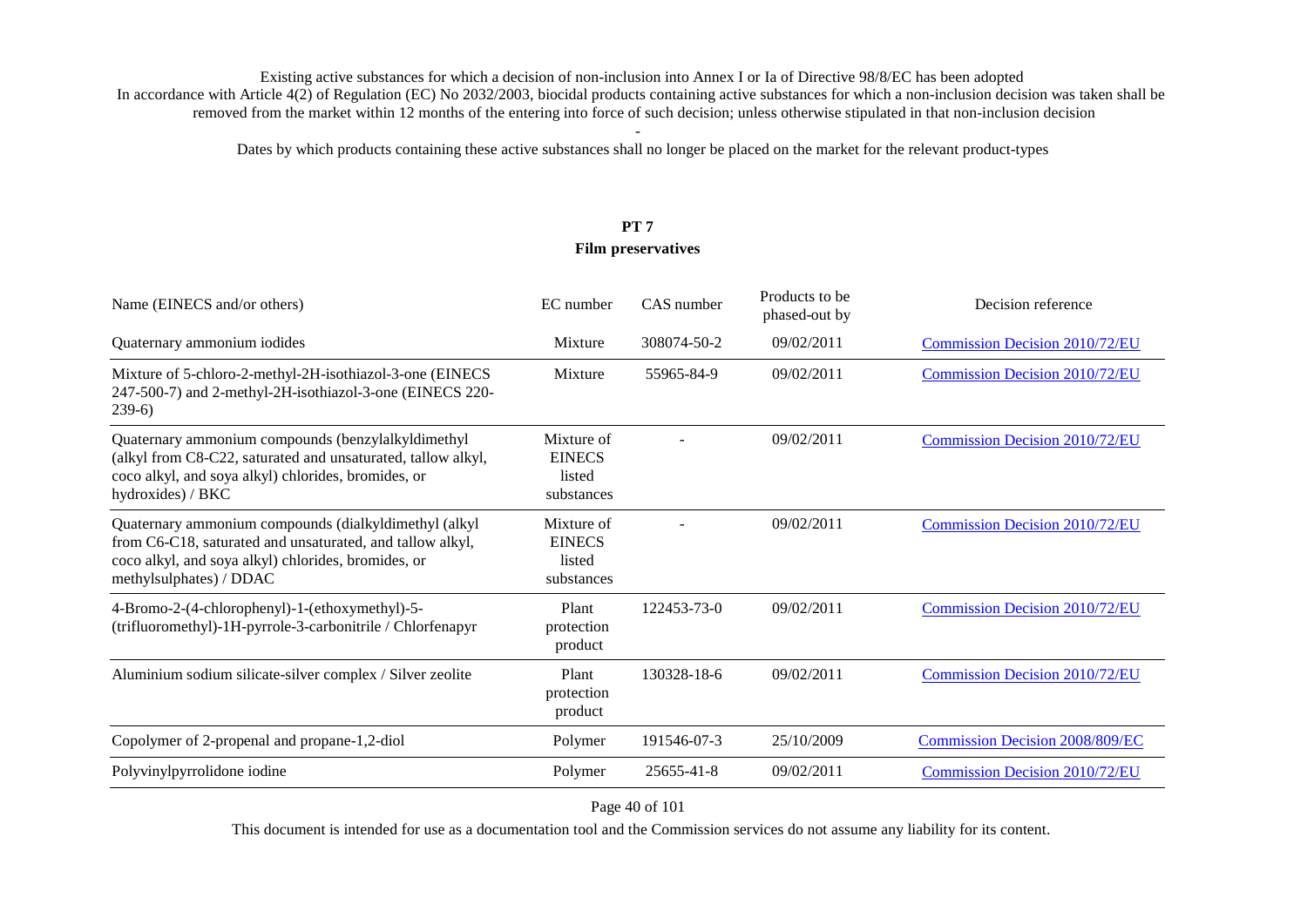Dates by which products containing these active substances shall no longer be placed on the market for the relevant product-types

# **PT 7 Film preservatives**

| Name (EINECS and/or others)                                              | EC number | CAS number  | Products to be<br>phased-out by | Decision reference                    |
|--------------------------------------------------------------------------|-----------|-------------|---------------------------------|---------------------------------------|
| Homopolymer of 2-tert-butylaminoethyl methacrylate<br>(EINECS 223-228-4) | Polymer   | 26716-20-1  | 03/01/2008                      | Commission Regulation (EC) 1849/2006  |
| Oligo(2-(2-ethoxy)ethoxyethylguanidinium chloride)                       | Polymer   | 374572-91-5 | 01/02/2013                      | <b>Commission Decision 2012/78/EU</b> |
| Poly(hexamethylendiamine guanidinium chloride)                           | Polymer   | 57028-96-3  | 01/02/2013                      | <b>Commission Decision 2012/78/EU</b> |

Page 41 of 101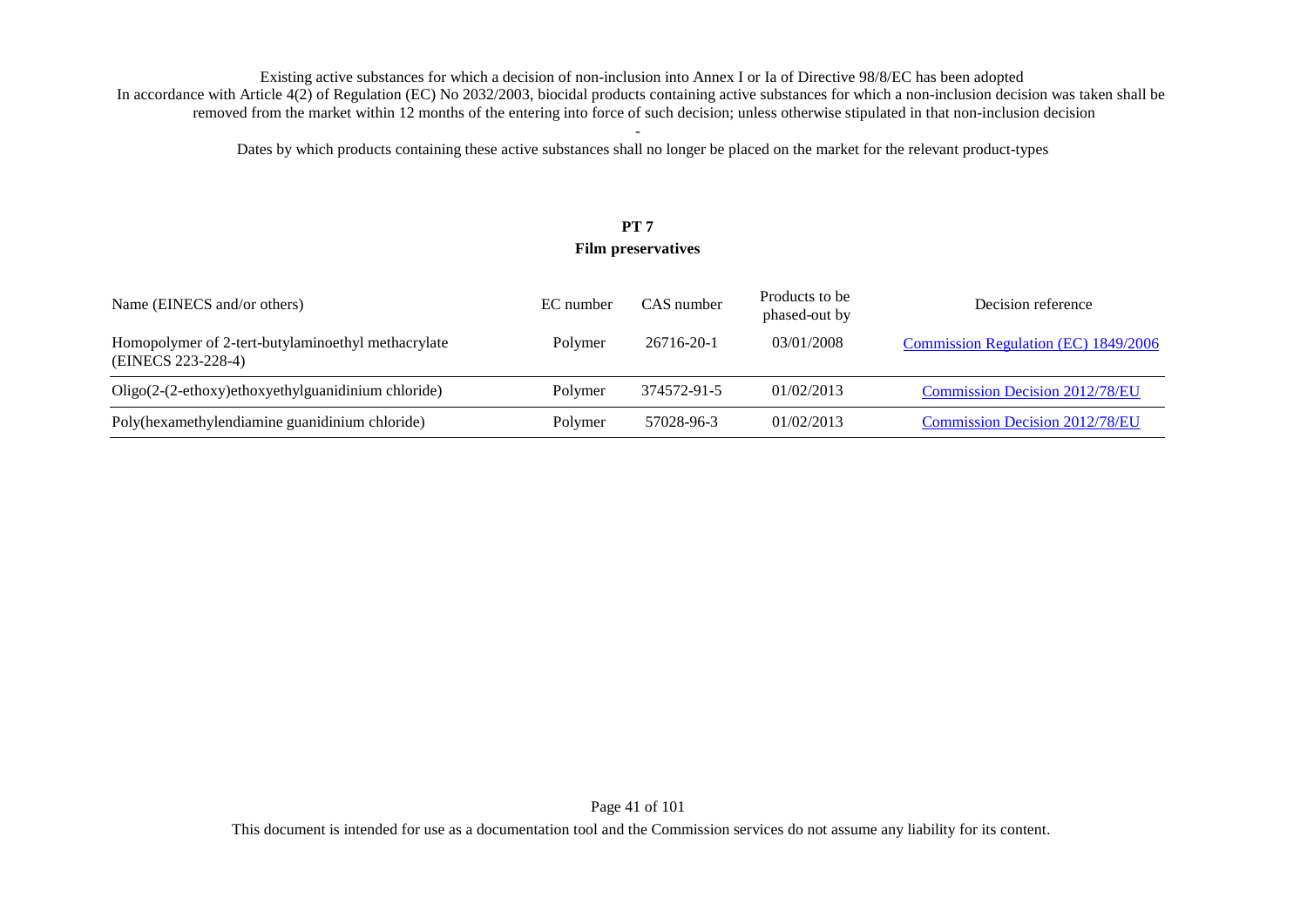Dates by which products containing these active substances shall no longer be placed on the market for the relevant product-types

# **PT 8 Wood preservatives**

| Name (EINECS and/or others)         | EC number       | CAS number     | Products to be<br>phased-out by | Decision reference                     |
|-------------------------------------|-----------------|----------------|---------------------------------|----------------------------------------|
| Bis(tributyltin) oxide              | $200 - 268 - 0$ | 56-35-9        | 01/09/2006                      | Commission Regulation (EC) 1048/2005   |
| Ethanol                             | 200-578-6       | $64 - 17 - 5$  | 01/09/2006                      | Commission Regulation (EC) 1048/2005   |
| Formic acid                         | 200-579-1       | $64-18-6$      | 01/09/2006                      | Commission Regulation (EC) 1048/2005   |
| Propan-2-ol                         | 200-661-7       | $67 - 63 - 0$  | 01/09/2006                      | Commission Regulation (EC) 1048/2005   |
| $L-(+)$ -lactic acid                | 201-196-2       | $79 - 33 - 4$  | 01/09/2006                      | Commission Regulation (EC) 1048/2005   |
| Hexa-2,4-dienoic acid / Sorbic acid | 203-768-7       | $110-44-1$     | 21/08/2009                      | <b>Commission Decision 2008/681/EC</b> |
| Fenitrothion                        | 204-524-2       | $122 - 14 - 5$ | 01/09/2006                      | Commission Regulation (EC) 1048/2005   |
| Cetylpyridinium chloride            | 204-593-9       | 123-03-5       | 01/09/2006                      | Commission Regulation (EC) 1048/2005   |
| Sodium pentachlorophenolate         | 205-025-2       | 131-52-2       | 01/09/2006                      | Commission Regulation (EC) 1048/2005   |
| Benzothiazole-2-thiol               | 205-736-8       | 149-30-4       | 01/09/2006                      | Commission Regulation (EC) 1048/2005   |
| Diarsenic pentaoxide                | 215-116-9       | 1303-28-2      | 01/09/2006                      | Commission Regulation (EC) 1048/2005   |
| Zinc oxide                          | 215-222-5       | 1314-13-2      | 01/09/2006                      | Commission Regulation (EC) 1048/2005   |
| Dicopper oxide                      | 215-270-7       | 1317-39-1      | 01/09/2006                      | Commission Regulation (EC) 1048/2005   |
| Chromium trioxide                   | 215-607-8       | 1333-82-0      | 01/09/2006                      | Commission Regulation (EC) 1048/2005   |
| Naphthenic acids, copper salts      | $215 - 657 - 0$ | 1338-02-9      | 22/08/2008                      | <b>Commission Decision 2007/565/EC</b> |

### Page 42 of 101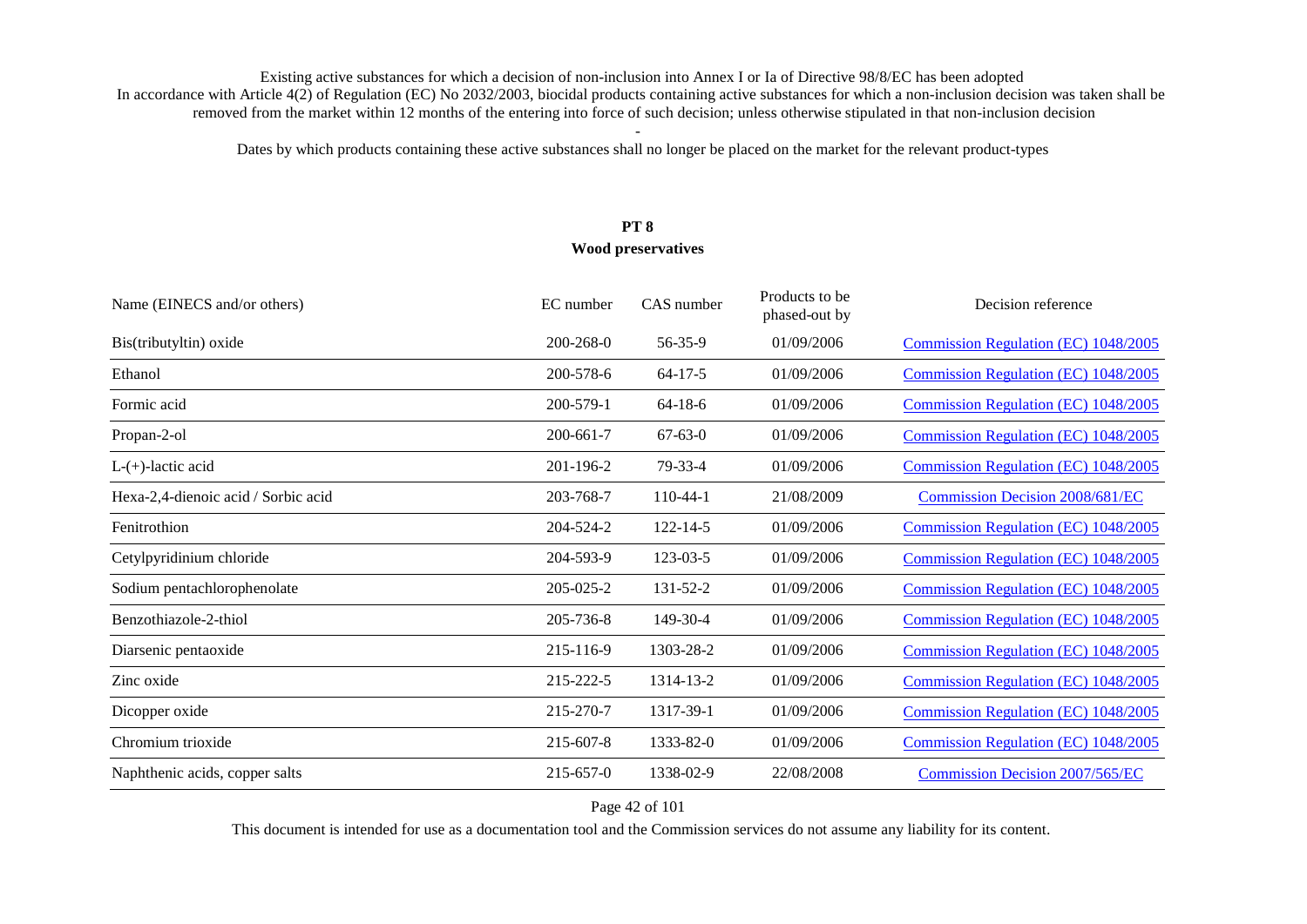Dates by which products containing these active substances shall no longer be placed on the market for the relevant product-types

# **PT 8 Wood preservatives**

| Name (EINECS and/or others)                                             | EC number       | CAS number      | Products to be<br>phased-out by | Decision reference                          |
|-------------------------------------------------------------------------|-----------------|-----------------|---------------------------------|---------------------------------------------|
| Chlorothalonil                                                          | 217-588-1       | 1897-45-6       | 01/09/2006                      | Commission Regulation (EC) 1048/2005        |
| Calcium dihexa-2,4-dienoate                                             | $231 - 321 - 6$ | 7492-55-9       | 01/09/2006                      | Commission Regulation (EC) 1048/2005        |
| Iodine                                                                  | 231-442-4       | 7553-56-2       | 01/09/2006                      | Commission Regulation (EC) 1048/2005        |
| Copper sulphate                                                         | 231-847-6       | 7758-98-7       | 01/09/2006                      | <b>Commission Regulation (EC) 1048/2005</b> |
| Lignin                                                                  | 232-682-2       | $9005 - 53 - 2$ | 01/09/2006                      | Commission Regulation (EC) 1048/2005        |
| Oxine-copper                                                            | 233-841-9       | 10380-28-6      | 22/08/2008                      | <b>Commission Decision 2007/565/EC</b>      |
| Sodium dichromate                                                       | 234-190-3       | 10588-01-9      | 01/09/2006                      | Commission Regulation (EC) 1048/2005        |
| Trimagnesium diphosphide                                                | 235-023-7       | 12057-74-8      | 01/09/2006                      | Commission Regulation (EC) 1048/2005        |
| Hexaboron dizinc undecaoxide / Zinc borate                              | 235-804-2       | 12767-90-7      | 01/09/2006                      | Commission Regulation (EC) 1048/2005        |
| Dodecylguanidine monohydrochloride                                      | 237-030-0       | 13590-97-1      | 01/09/2006                      | Commission Regulation (EC) 1048/2005        |
| Hexafluorosilicic acid                                                  | 241-034-8       | 16961-83-4      | 01/09/2006                      | <b>Commission Regulation (EC) 1048/2005</b> |
| Aluminium phosphide                                                     | 244-088-0       | 20859-73-8      | 01/09/2006                      | Commission Regulation (EC) 1048/2005        |
| 2-octyl-2H-isothiazol-3-one                                             | 247-761-7       | 26530-20-1      | 01/09/2006                      | Commission Regulation (EC) 1048/2005        |
| 1-[2-(allyloxy)-2-(2,4-dichlorophenyl)ethyl]-1H-imidazole /<br>Imazalil | $252 - 615 - 0$ | 35554-44-0      | 01/09/2006                      | Commission Regulation (EC) 1048/2005        |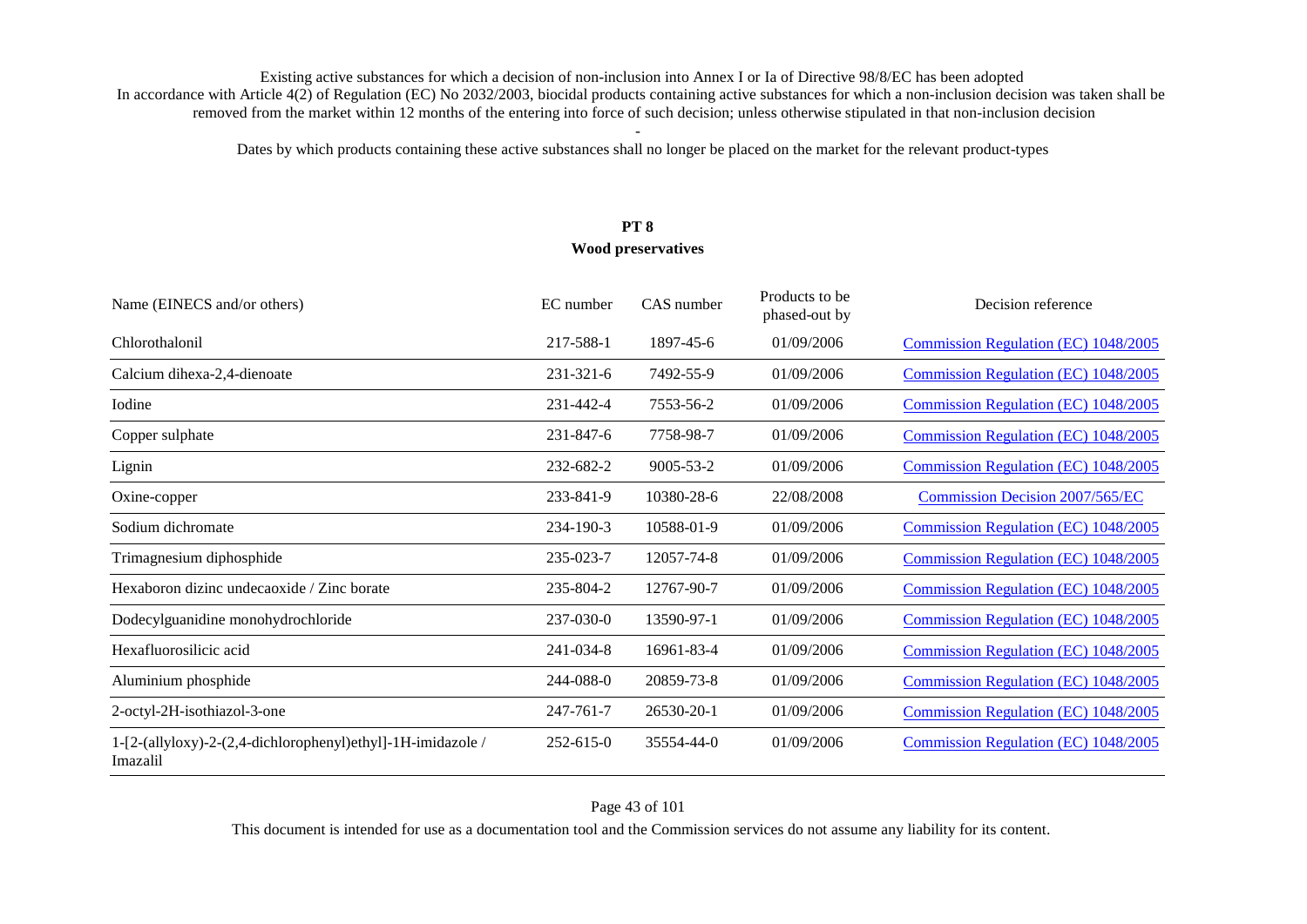Dates by which products containing these active substances shall no longer be placed on the market for the relevant product-types

# **PT 8 Wood preservatives**

| Name (EINECS and/or others)                                                                                                               | EC number       | CAS number  | Products to be<br>phased-out by | Decision reference                   |
|-------------------------------------------------------------------------------------------------------------------------------------------|-----------------|-------------|---------------------------------|--------------------------------------|
| .alpha.-cyano-3-phenoxybenzyl [1R-[1.alpha.(S*),3.alpha.]]-3-<br>(2,2-dibromovinyl)-2,2-dimethylcyclopropanecarboxylate /<br>Deltamethrin | 258-256-6       | 52918-63-5  | 01/09/2006                      | Commission Regulation (EC) 1048/2005 |
| .alpha.-cyano-4-fluoro-3-phenoxybenzyl 3-(2,2-dichlorovinyl)-<br>2,2-dimethylcyclopropanecarboxylate / Cyfluthrin                         | 269-855-7       | 68359-37-5  | 01/09/2006                      | Commission Regulation (EC) 1048/2005 |
| Quaternary ammonium compounds, benzyl-C12-18-<br>alkyldimethyl, chlorides                                                                 | 269-919-4       | 68391-01-5  | 01/09/2006                      | Commission Regulation (EC) 1048/2005 |
| Quaternary ammonium compounds, di-C8-10-alkyldimethyl,<br>chlorides                                                                       | 270-331-5       | 68424-95-3  | 01/09/2006                      | Commission Regulation (EC) 1048/2005 |
| Margosa ext.                                                                                                                              | 283-644-7       | 84696-25-3  | 01/09/2006                      | Commission Regulation (EC) 1048/2005 |
| Stannane, tributyl-, mono(naphthenoyloxy) derivs.                                                                                         | 287-083-9       | 85409-17-2  | 01/09/2006                      | Commission Regulation (EC) 1048/2005 |
| Quaternary ammonium compounds, benzyl-C12-14-<br>alkyldimethyl, chlorides                                                                 | 287-089-1       | 85409-22-9  | 01/09/2006                      | Commission Regulation (EC) 1048/2005 |
| Quaternary ammonium compounds, C12-14-<br>alkyl[(ethylphenyl)methyl]dimethyl, chlorides                                                   | 287-090-7       | 85409-23-0  | 01/09/2006                      | Commission Regulation (EC) 1048/2005 |
| Fipronil                                                                                                                                  | $424 - 610 - 5$ | 120068-37-3 | 01/09/2006                      | Commission Regulation (EC) 1048/2005 |
| 3-benzo(b)thien-2-yl-5,6-dihydro-1,4,2-oxathiazine,4-oxide                                                                                | $431 - 030 - 6$ | 163269-30-5 | 01/09/2006                      | Commission Regulation (EC) 1048/2005 |

### Page 44 of 101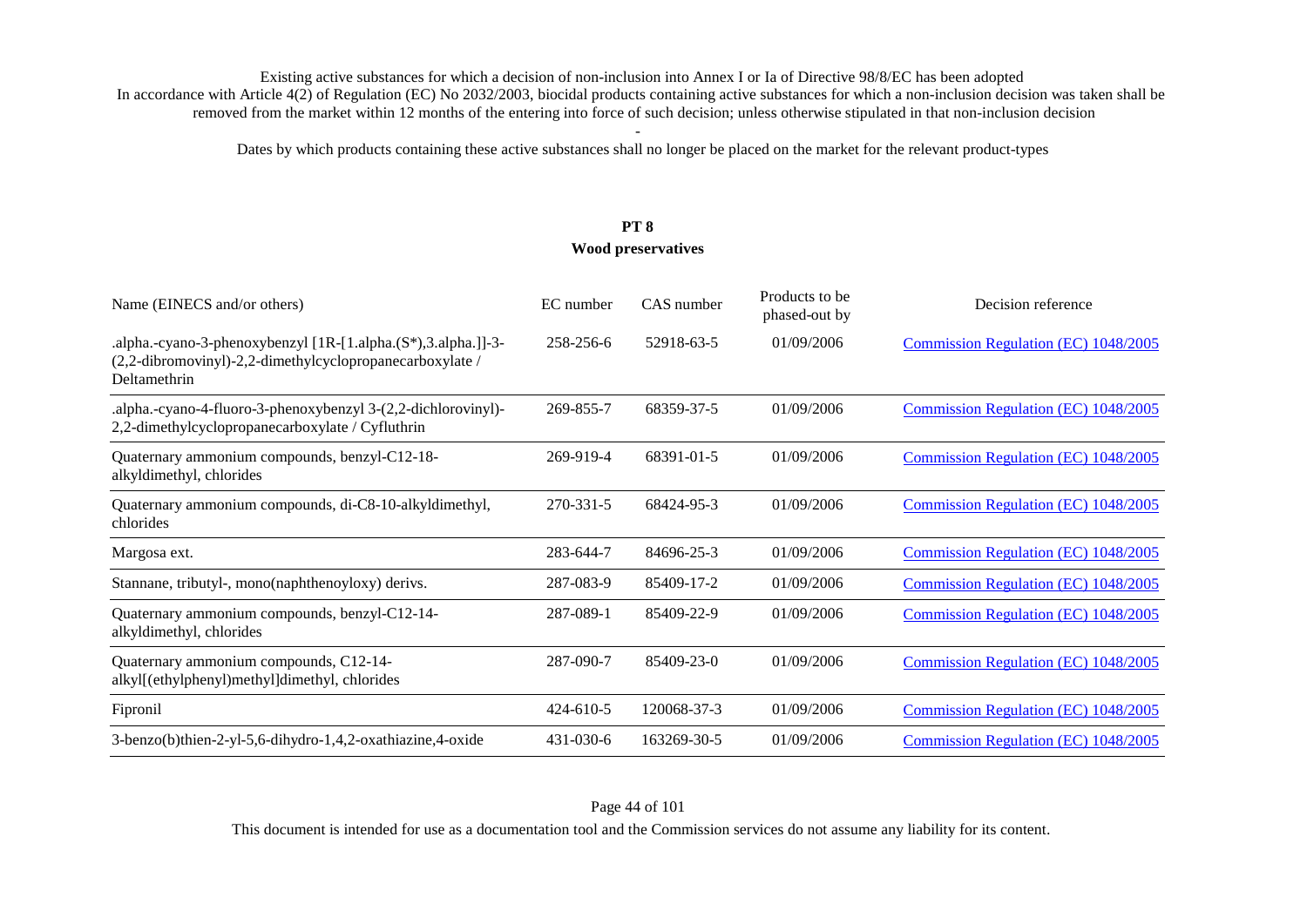Dates by which products containing these active substances shall no longer be placed on the market for the relevant product-types

# **PT 8**

### **Wood preservatives**

| Name (EINECS and/or others)                                                                                                                                                       | EC number                      | CAS number  | Products to be<br>phased-out by | Decision reference                     |
|-----------------------------------------------------------------------------------------------------------------------------------------------------------------------------------|--------------------------------|-------------|---------------------------------|----------------------------------------|
| Guazatine triacetate                                                                                                                                                              | Plant<br>protection<br>product | 115044-19-4 | 02/09/2008                      | <b>Commission Decision 2007/597/EC</b> |
| Esfenvalerate / (S)-.alpha.-Cyano-3-phenoxybenzyl (S)-2-(4-<br>chlorophenyl)-3-methylbutyrate                                                                                     | Plant<br>protection<br>product | 66230-04-4  | 01/09/2006                      | Commission Regulation (EC) 1048/2005   |
| $[1.alpha.(S*),3.alpha.]-(.alpha.)-cyano-(3-$<br>phenoxyphenyl)methyl 3-(2,2-dichloroethenyl)-2.2-<br>dichlorovinyl)-2,2-dimethylcyclopropanecarboxylate / alpha-<br>Cypermethrin | Plant<br>protection<br>product | 67375-30-8  | 01/09/2006                      | Commission Regulation (EC) 1048/2005   |
| (±)-1-(.beta.-allyloxy-2,4-dichlorophenylethyl)imidazole /<br>Technical grade imazalil                                                                                            | Plant<br>protection<br>product | 73790-28-0  | 01/09/2006                      | Commission Regulation (EC) 1048/2005   |
| Homopolymer of 2-tert-butylaminoethyl methacrylate<br>(EINECS 223-228-4)                                                                                                          | Polymer                        | 26716-20-1  | 01/09/2006                      | Commission Regulation (EC) 1048/2005   |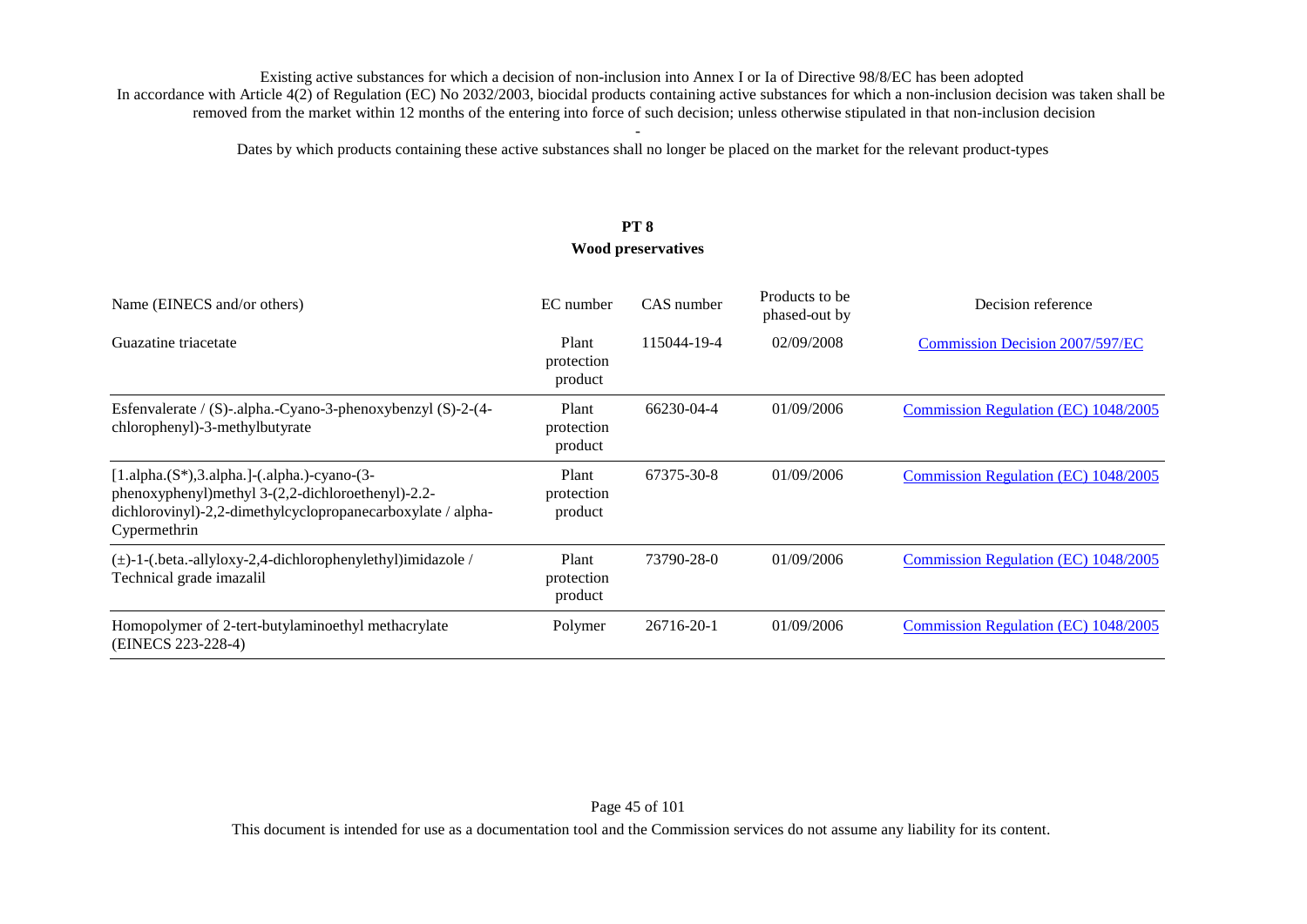Dates by which products containing these active substances shall no longer be placed on the market for the relevant product-types

#### **PT 9**

#### **Fibre, leather, rubber and polymerised materials preservatives**

| Name (EINECS and/or others)                      | EC number       | CAS number     | Products to be<br>phased-out by | Decision reference                     |
|--------------------------------------------------|-----------------|----------------|---------------------------------|----------------------------------------|
| Cyclohexylhydroxydiazene 1-oxide, potassium salt |                 | 66603-10-9     | 01/02/2013                      | <b>Commission Decision 2012/78/EU</b>  |
| Formaldehyde                                     | $200 - 001 - 8$ | $50-00-0$      | 01/07/2012                      | <b>Commission Decision 2011/391/EU</b> |
| Diphenoxarsin-10-yl oxide                        | 200-377-3       | 58-36-6        | 01/02/2013                      | <b>Commission Decision 2012/78/EU</b>  |
| Ethanol                                          | 200-578-6       | $64 - 17 - 5$  | 01/09/2006                      | Commission Regulation (EC) 1048/2005   |
| Formic acid                                      | 200-579-1       | $64-18-6$      | 09/02/2011                      | <b>Commission Decision 2010/72/EU</b>  |
| Propan-2-ol                                      | 200-661-7       | $67 - 63 - 0$  | 09/02/2011                      | <b>Commission Decision 2010/72/EU</b>  |
| 2-chloroacetamide                                | 201-174-2       | $79-07-2$      | 09/02/2011                      | Commission Decision 2010/72/EU         |
| Symclosene                                       | 201-782-8       | 87-90-1        | 09/02/2011                      | <b>Commission Decision 2010/72/EU</b>  |
| Dichlorophen                                     | $202 - 567 - 1$ | $97 - 23 - 4$  | 09/02/2011                      | <b>Commission Decision 2010/72/EU</b>  |
| Hexa-2,4-dienoic acid / Sorbic acid              | 203-768-7       | $110-44-1$     | 09/02/2011                      | <b>Commission Decision 2010/72/EU</b>  |
| Glutaral                                         | 203-856-5       | 111-30-8       | 09/02/2011                      | <b>Commission Decision 2010/72/EU</b>  |
| Cetylpyridinium chloride                         | 204-593-9       | 123-03-5       | 09/02/2011                      | <b>Commission Decision 2010/72/EU</b>  |
| Tosylchloramide sodium                           | 204-854-7       | $127 - 65 - 1$ | 09/02/2011                      | <b>Commission Decision 2010/72/EU</b>  |
| Captan                                           | 205-087-0       | 133-06-2       | 09/02/2011                      | <b>Commission Decision 2010/72/EU</b>  |
| Ziram                                            | 205-288-3       | 137-30-4       | 09/02/2011                      | <b>Commission Decision 2010/72/EU</b>  |

Page 46 of 101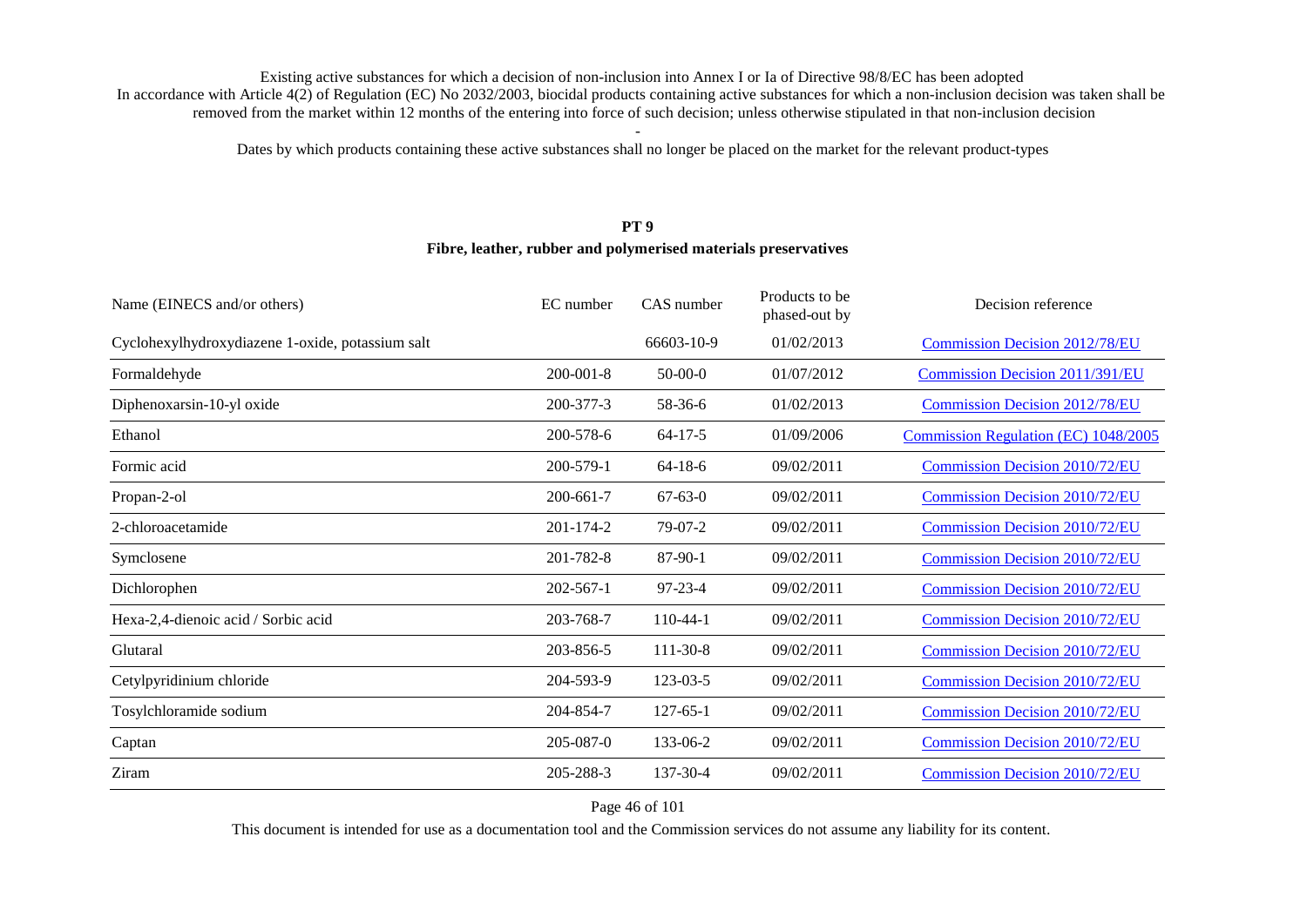Dates by which products containing these active substances shall no longer be placed on the market for the relevant product-types

#### **PT 9**

#### **Fibre, leather, rubber and polymerised materials preservatives**

| Name (EINECS and/or others)                    | EC number       | CAS number | Products to be<br>phased-out by | Decision reference                     |
|------------------------------------------------|-----------------|------------|---------------------------------|----------------------------------------|
| Potassium methyldithiocarbamate                | 205-292-5       | 137-41-7   | 09/02/2011                      | Commission Decision 2010/72/EU         |
| Disodium cyanodithiocarbamate                  | 205-346-8       | 138-93-2   | 09/02/2011                      | <b>Commission Decision 2010/72/EU</b>  |
| 1,3-bis(hydroxymethyl)urea                     | $205 - 444 - 0$ | 140-95-4   | 09/02/2011                      | <b>Commission Decision 2010/72/EU</b>  |
| Nabam                                          | $205 - 547 - 0$ | 142-59-6   | 09/02/2011                      | <b>Commission Decision 2010/72/EU</b>  |
| Benzothiazole-2-thiol                          | 205-736-8       | 149-30-4   | 21/08/2009                      | <b>Commission Decision 2008/681/EC</b> |
| Dazomet                                        | 208-576-7       | 533-74-4   | 09/02/2011                      | <b>Commission Decision 2010/72/EU</b>  |
| Hydroxyl-2-pyridone                            | 212-506-0       | 822-89-9   | 09/02/2011                      | <b>Commission Decision 2010/72/EU</b>  |
| 4,5-dichloro-3H-1,2-dithiol-3-one              | 214-754-5       | 1192-52-5  | 09/02/2011                      | <b>Commission Decision 2010/72/EU</b>  |
| Zinc sulphide                                  | 215-251-3       | 1314-98-3  | 09/02/2011                      | <b>Commission Decision 2010/72/EU</b>  |
| Disodium tetraborate, anhydrous                | 215-540-4       | 1330-43-4  | 09/02/2011                      | <b>Commission Decision 2010/72/EU</b>  |
| 2-Butanone, peroxide                           | 215-661-2       | 1338-23-4  | 01/11/2011                      | <b>Commission Decision 2010/675/EU</b> |
| 2,4-dichlorobenzyl alcohol                     | 217-210-5       | 1777-82-8  | 09/02/2011                      | <b>Commission Decision 2010/72/EU</b>  |
| Chlorothalonil                                 | 217-588-1       | 1897-45-6  | 09/02/2011                      | <b>Commission Decision 2010/72/EU</b>  |
| Fluometuron                                    | 218-500-4       | 2164-17-2  | 09/02/2011                      | <b>Commission Decision 2010/72/EU</b>  |
| N-(3-aminopropyl)-N-dodecylpropane-1,3-diamine | 219-145-8       | 2372-82-9  | 09/02/2011                      | <b>Commission Decision 2010/72/EU</b>  |

Page 47 of 101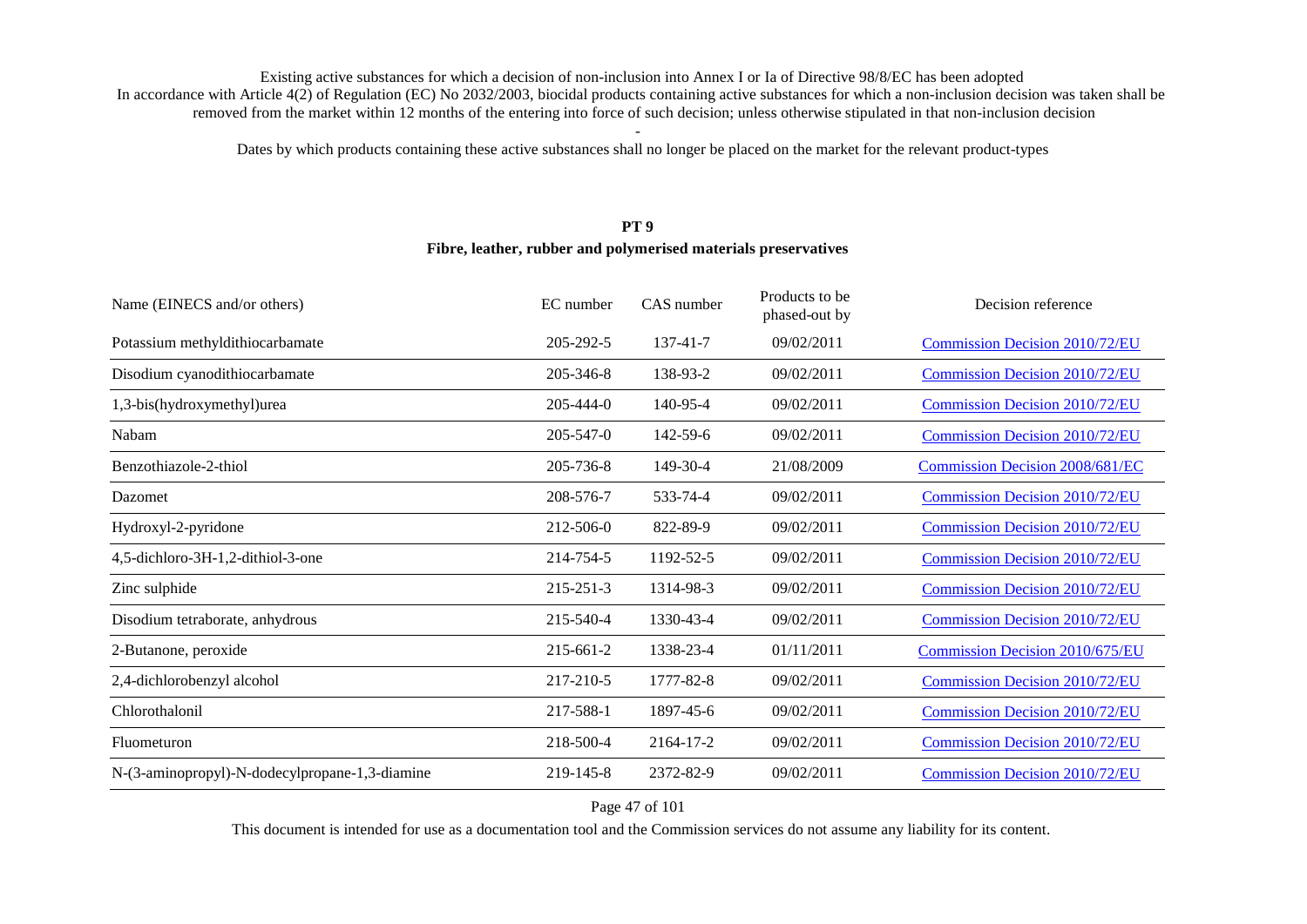Dates by which products containing these active substances shall no longer be placed on the market for the relevant product-types

#### **PT 9**

#### **Fibre, leather, rubber and polymerised materials preservatives**

| Name (EINECS and/or others)                                                                    | EC number       | CAS number | Products to be<br>phased-out by | Decision reference                    |
|------------------------------------------------------------------------------------------------|-----------------|------------|---------------------------------|---------------------------------------|
| Tolnaftate                                                                                     | 219-266-6       | 2398-96-1  | 01/11/2011                      | Commission Decision 2010/675/EU       |
| 2-bromo-1-(4-hydroxyphenyl) ethan-1-one                                                        | 219-655-0       | 2491-38-5  | 01/09/2006                      | Commission Regulation (EC) 1048/2005  |
| 2,2'-dithiobis[N-methylbenzamide]                                                              | 219-768-5       | 2527-58-4  | 09/02/2011                      | <b>Commission Decision 2010/72/EU</b> |
| 2-methyl-2H-isothiazol-3-one                                                                   | 220-239-6       | 2682-20-4  | 09/02/2011                      | <b>Commission Decision 2010/72/EU</b> |
| Troclosene sodium                                                                              | 220-767-7       | 2893-78-9  | 09/02/2011                      | <b>Commission Decision 2010/72/EU</b> |
| Sodium dichloroisocyanurate dihydrate                                                          | 220-767-7       | 51580-86-0 | 09/02/2011                      | <b>Commission Decision 2010/72/EU</b> |
| Bis(trichloromethyl) sulphone                                                                  | 221-310-4       | 3064-70-8  | 09/02/2011                      | <b>Commission Decision 2010/72/EU</b> |
| (ethylenedioxy)dimethanol                                                                      | 222-720-6       | 3586-55-8  | 09/02/2011                      | <b>Commission Decision 2010/72/EU</b> |
| Dipyrithione                                                                                   | 223-024-5       | 3696-28-4  | 09/02/2011                      | <b>Commission Decision 2010/72/EU</b> |
| Sodium 2,4,6-trichlorophenolate                                                                | 223-246-2       | 3784-03-0  | 09/02/2011                      | <b>Commission Decision 2010/72/EU</b> |
| Methenamine 3-chloroallylochloride                                                             | $223 - 805 - 0$ | 4080-31-3  | 09/02/2011                      | <b>Commission Decision 2010/72/EU</b> |
| 2,2',2"-(hexahydro-1,3,5-triazine-1,3,5-triyl)triethanol                                       | 225-208-0       | 4719-04-4  | 09/02/2011                      | <b>Commission Decision 2010/72/EU</b> |
| Tetrahydro-1,3,4,6-tetrakis(hydroxymethyl)imidazo[4,5-<br>$d$ ]imidazole-2,5 $(1H, 3H)$ -dione | 226-408-0       | 5395-50-6  | 09/02/2011                      | <b>Commission Decision 2010/72/EU</b> |
| N,N'-methylenebismorpholine                                                                    | 227-062-3       | 5625-90-1  | 09/02/2011                      | <b>Commission Decision 2010/72/EU</b> |

Page 48 of 101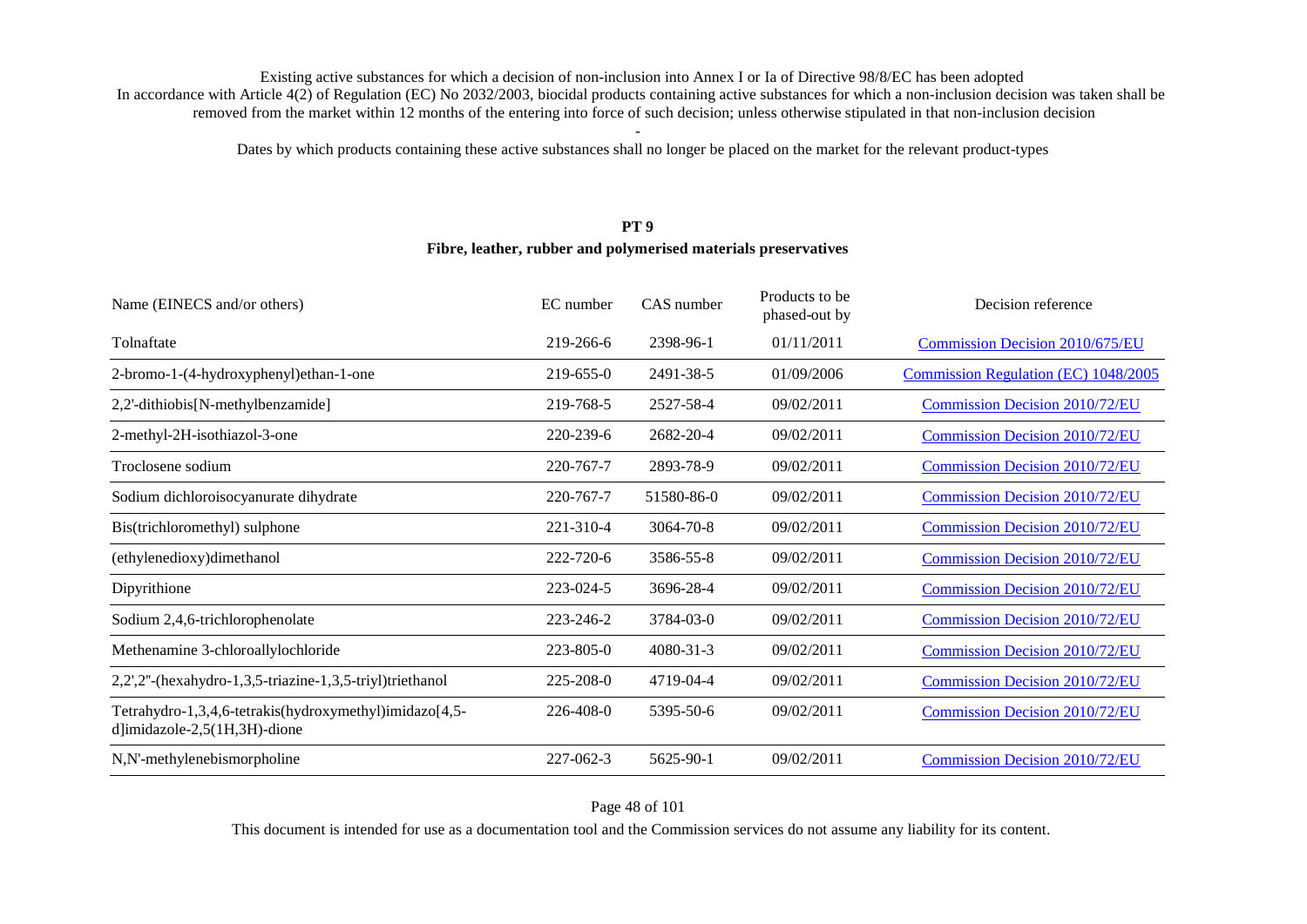Dates by which products containing these active substances shall no longer be placed on the market for the relevant product-types

#### **PT 9**

#### **Fibre, leather, rubber and polymerised materials preservatives**

| EC number       | CAS number      | Products to be<br>phased-out by | Decision reference                    |
|-----------------|-----------------|---------------------------------|---------------------------------------|
| 228-652-3       | 6317-18-6       | 09/02/2011                      | <b>Commission Decision 2010/72/EU</b> |
| 230-525-2       | 7173-51-5       | 09/02/2011                      | <b>Commission Decision 2010/72/EU</b> |
| 230-711-3       | 7287-19-6       | 09/02/2011                      | <b>Commission Decision 2010/72/EU</b> |
| 231-195-2       | 7446-09-5       | 09/02/2011                      | <b>Commission Decision 2010/72/EU</b> |
| $231 - 321 - 6$ | 7492-55-9       | 09/02/2011                      | <b>Commission Decision 2010/72/EU</b> |
| 231-442-4       | 7553-56-2       | 09/02/2011                      | <b>Commission Decision 2010/72/EU</b> |
| 231-548-0       | 7631-90-5       | 09/02/2011                      | <b>Commission Decision 2010/72/EU</b> |
| 231-599-9       | 7647-15-6       | 09/02/2011                      | <b>Commission Decision 2010/72/EU</b> |
| $231 - 673 - 0$ | 7681-57-4       | 09/02/2011                      | <b>Commission Decision 2010/72/EU</b> |
| 231-821-4       | 7757-83-7       | 09/02/2011                      | <b>Commission Decision 2010/72/EU</b> |
| 232-682-2       | $9005 - 53 - 2$ | 09/02/2011                      | <b>Commission Decision 2010/72/EU</b> |
| 233-139-2       | 10043-35-3      | 09/02/2011                      | <b>Commission Decision 2010/72/EU</b> |
| $233 - 321 - 1$ | 10117-38-1      | 09/02/2011                      | <b>Commission Decision 2010/72/EU</b> |
| 233-457-1       | 10187-52-7      | 09/02/2011                      | <b>Commission Decision 2010/72/EU</b> |
| 233-539-7       | 10222-01-2      | 09/02/2011                      | <b>Commission Decision 2010/72/EU</b> |
|                 |                 |                                 |                                       |

Page 49 of 101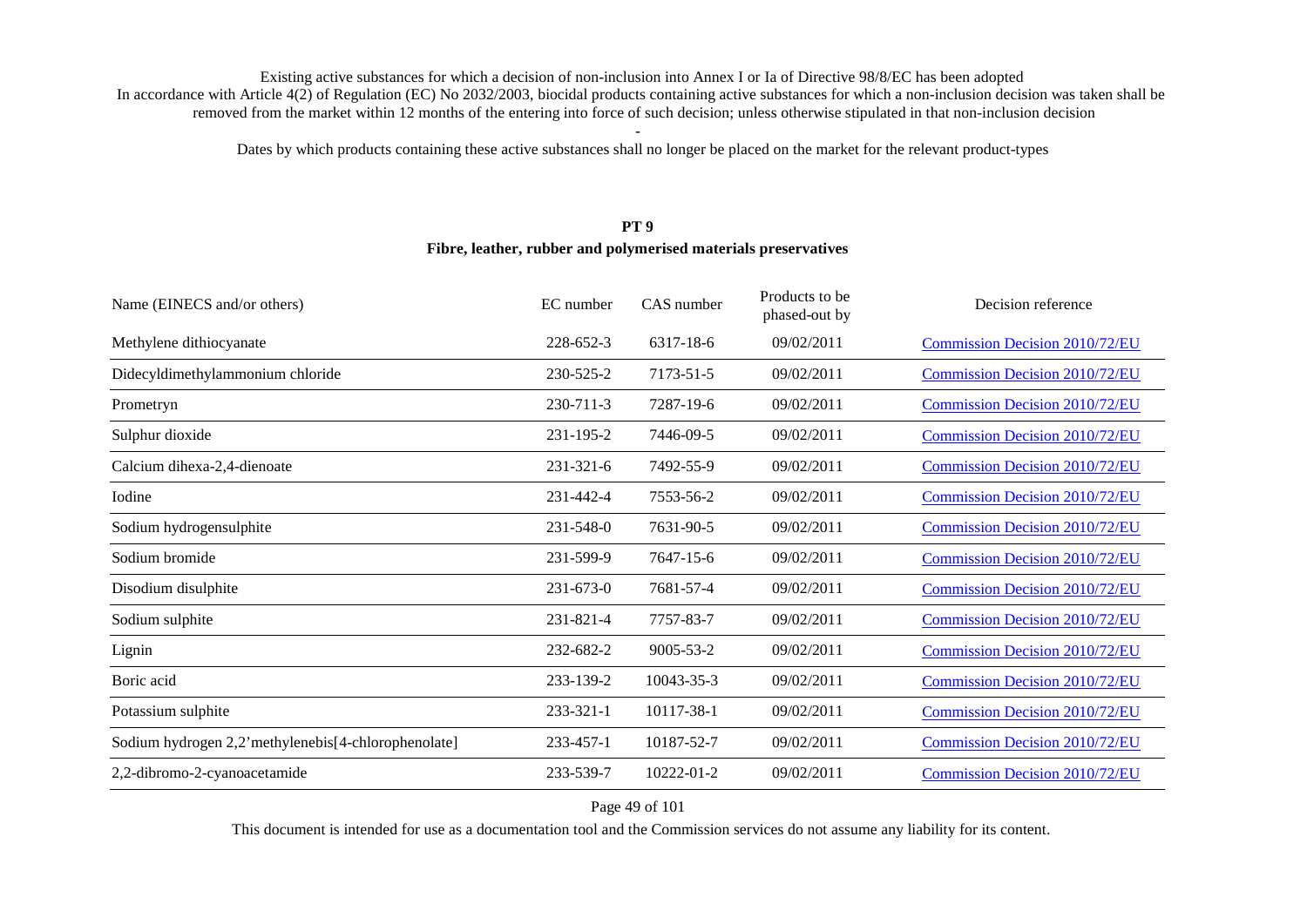Dates by which products containing these active substances shall no longer be placed on the market for the relevant product-types

#### **PT 9**

#### **Fibre, leather, rubber and polymerised materials preservatives**

| EC number       | CAS number | Products to be<br>phased-out by | Decision reference                    |
|-----------------|------------|---------------------------------|---------------------------------------|
| 234-541-0       | 12280-03-4 | 09/02/2011                      | <b>Commission Decision 2010/72/EU</b> |
| 235-183-8       | 12124-97-9 | 09/02/2011                      | <b>Commission Decision 2010/72/EU</b> |
| 235-804-2       | 12767-90-7 | 09/02/2011                      | <b>Commission Decision 2010/72/EU</b> |
| 237-030-0       | 13590-97-1 | 09/02/2011                      | <b>Commission Decision 2010/72/EU</b> |
| 238-588-8       | 14548-60-8 | 09/02/2011                      | <b>Commission Decision 2010/72/EU</b> |
| 238-984-0       | 14915-37-8 | 09/02/2011                      | <b>Commission Decision 2010/72/EU</b> |
| 239-592-2       | 15545-48-9 | 09/02/2011                      | <b>Commission Decision 2010/72/EU</b> |
| 240-795-3       | 16731-55-8 | 09/02/2011                      | <b>Commission Decision 2010/72/EU</b> |
| 243-008-1       | 19379-90-9 | 09/02/2011                      | <b>Commission Decision 2010/72/EU</b> |
| 246-376-1       | 24634-61-5 | 09/02/2011                      | <b>Commission Decision 2010/72/EU</b> |
| $246 - 764 - 0$ | 25254-50-6 | 09/02/2011                      | <b>Commission Decision 2010/72/EU</b> |
| 248-872-3       | 28159-98-0 | 09/02/2011                      | <b>Commission Decision 2010/72/EU</b> |
| $251 - 171 - 5$ | 32718-18-6 | 09/02/2011                      | <b>Commission Decision 2010/72/EU</b> |
| 251-835-4       | 34123-59-6 | 09/02/2011                      | <b>Commission Decision 2010/72/EU</b> |
|                 |            |                                 |                                       |

Page 50 of 101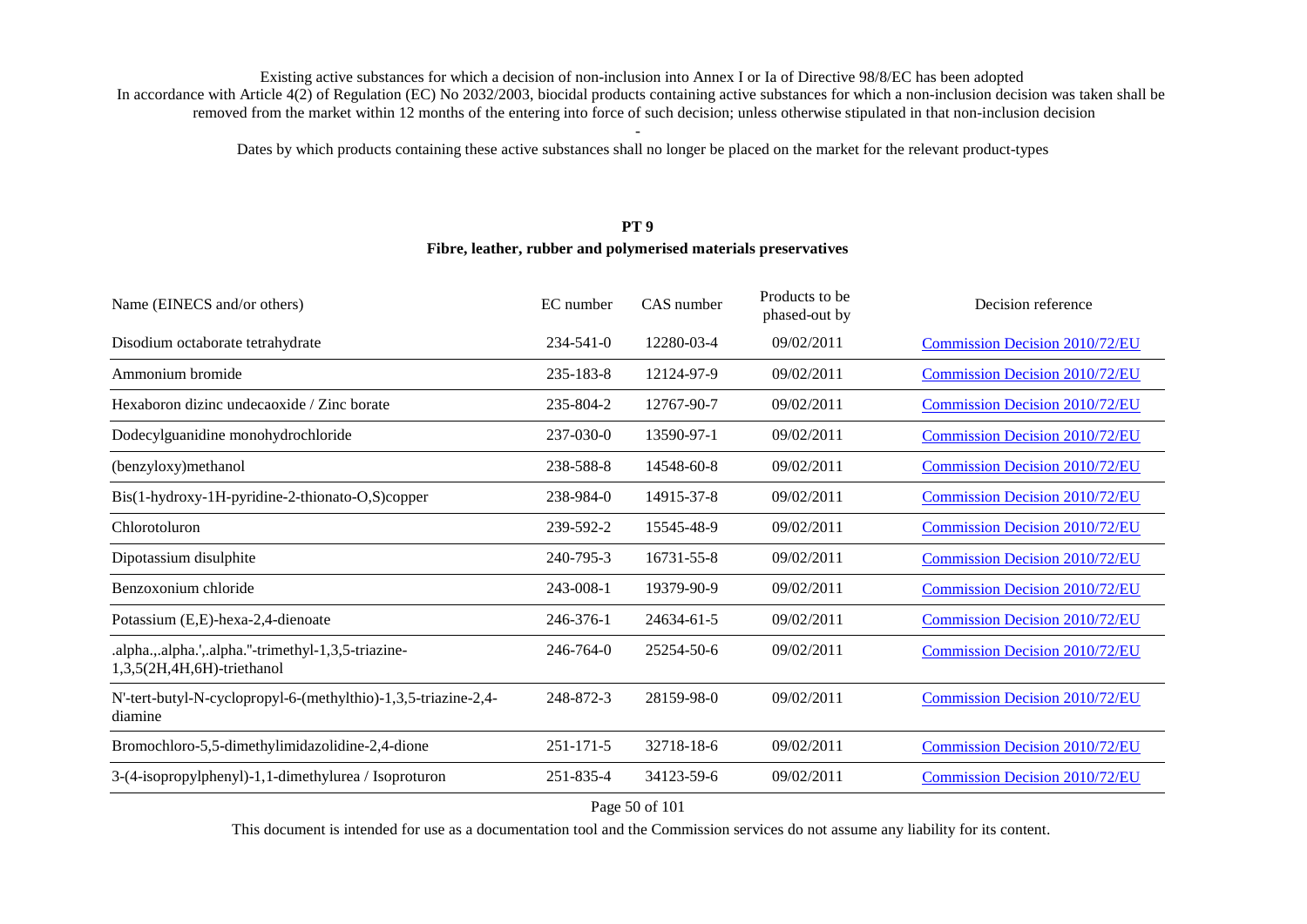Dates by which products containing these active substances shall no longer be placed on the market for the relevant product-types

#### **PT 9**

#### **Fibre, leather, rubber and polymerised materials preservatives**

| Name (EINECS and/or others)                                                                                | EC number       | CAS number | Products to be<br>phased-out by | Decision reference                    |
|------------------------------------------------------------------------------------------------------------|-----------------|------------|---------------------------------|---------------------------------------|
| 2-bromo-2-(bromomethyl)pentanedinitrile                                                                    | $252 - 681 - 0$ | 35691-65-7 | 09/02/2011                      | Commission Decision 2010/72/EU        |
| .alpha.-cyano-3-phenoxybenzyl 3-(2,2-dichlorovinyl)-2,2-<br>dimethylcyclopropanecarboxylate / Cypermethrin | 257-842-9       | 52315-07-8 | 09/02/2011                      | Commission Decision 2010/72/EU        |
| Tetrakis(hydroxymethyl)phosphonium sulphate(2:1)                                                           | 259-709-0       | 55566-30-8 | 09/02/2011                      | <b>Commission Decision 2010/72/EU</b> |
| Cis-4-[3-(p-tert-butylphenyl)-2-methylpropyl]-2,6-<br>dimethylmorpholine / Fenpropimorph                   | 266-719-9       | 67564-91-4 | 09/02/2011                      | Commission Decision 2010/72/EU        |
| Quaternary ammonium compounds, benzyl-C12-18-<br>alkyldimethyl, chlorides                                  | 269-919-4       | 68391-01-5 | 09/02/2011                      | <b>Commission Decision 2010/72/EU</b> |
| Quaternary ammonium compounds, benzyl-C12-16-<br>alkyldimethyl, chlorides                                  | 270-325-2       | 68424-85-1 | 09/02/2011                      | Commission Decision 2010/72/EU        |
| Quaternary ammonium compounds, di-C8-10-alkyldimethyl,<br>chlorides                                        | 270-331-5       | 68424-95-3 | 09/02/2011                      | Commission Decision 2010/72/EU        |
| Tributyltetradecylphosphonium chloride                                                                     | 279-808-2       | 81741-28-8 | 09/02/2011                      | <b>Commission Decision 2010/72/EU</b> |
| Margosa ext.                                                                                               | 283-644-7       | 84696-25-3 | 01/09/2006                      | Commission Regulation (EC) 1048/2005  |
| Quaternary ammonium compounds, benzyl-C12-14-<br>alkyldimethyl, chlorides                                  | 287-089-1       | 85409-22-9 | 09/02/2011                      | <b>Commission Decision 2010/72/EU</b> |
| Quaternary ammonium compounds, C12-14-<br>alkyl[(ethylphenyl)methyl]dimethyl, chlorides                    | 287-090-7       | 85409-23-0 | 09/02/2011                      | Commission Decision 2010/72/EU        |

Page 51 of 101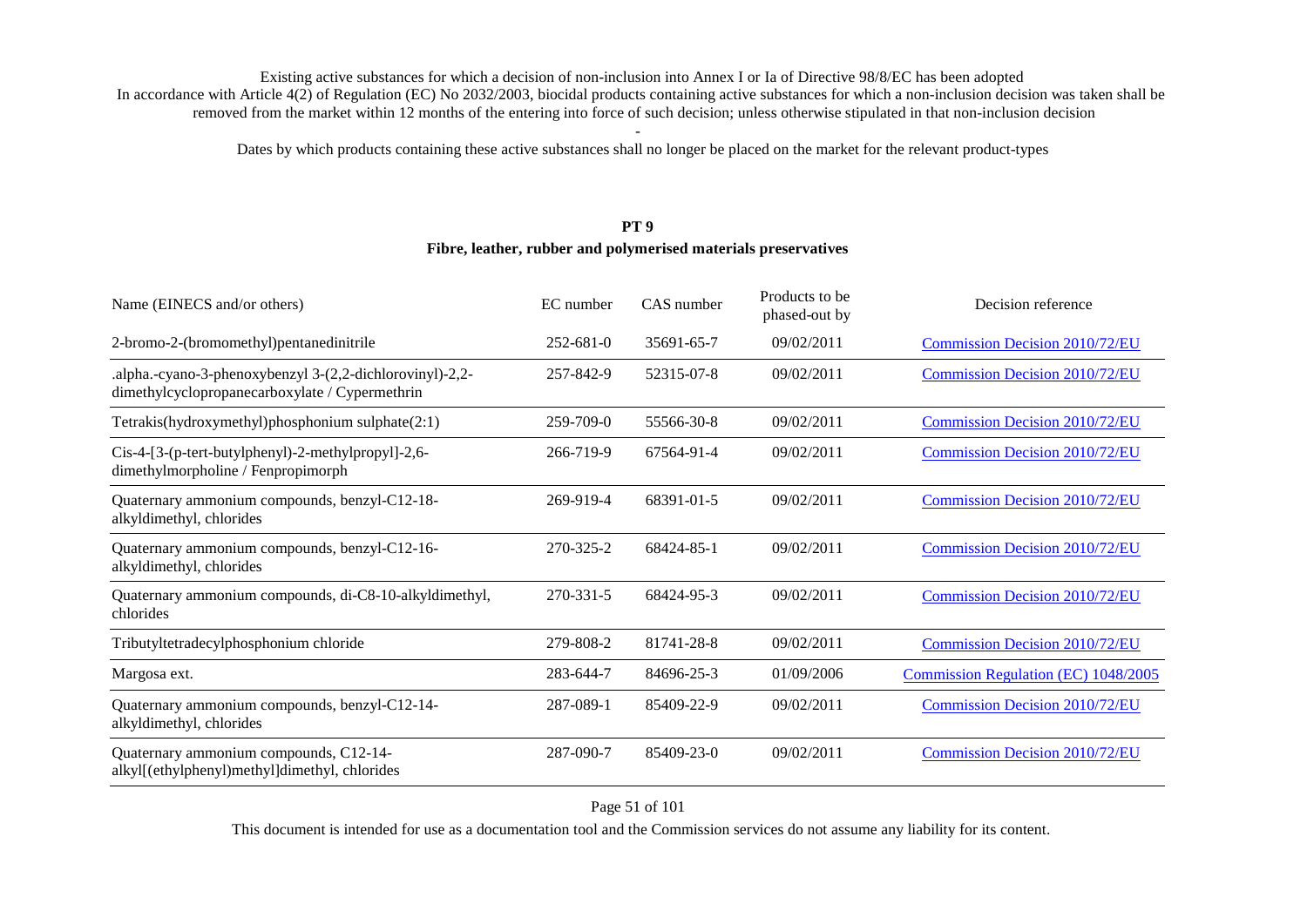Dates by which products containing these active substances shall no longer be placed on the market for the relevant product-types

### **PT 9**

#### **Fibre, leather, rubber and polymerised materials preservatives**

| Name (EINECS and/or others)                                                                                                                                                                          | EC number                                           | CAS number  | Products to be<br>phased-out by | Decision reference                    |
|------------------------------------------------------------------------------------------------------------------------------------------------------------------------------------------------------|-----------------------------------------------------|-------------|---------------------------------|---------------------------------------|
| Mixture of: (C8-18)alkylbis(2-hydroxyethyl)ammonium bis(2-<br>ethylhexyl)phosphate;(C8-18)alkylbis(2-<br>hydroxyethyl)ammonium 2-ethylhexylhydrogenphosphate                                         | $404 - 690 - 8$                                     | 68132-19-4  | 09/02/2011                      | <b>Commission Decision 2010/72/EU</b> |
| cis-1-(3-chloroallyl)-3,5,7-triaza-1-azoniaadamantane chloride                                                                                                                                       | $426 - 020 - 3$                                     | 51229-78-8  | 09/02/2011                      | Commission Decision 2010/72/EU        |
| Thiamethoxam                                                                                                                                                                                         | 428-650-4                                           | 153719-23-4 | 09/02/2011                      | <b>Commission Decision 2010/72/EU</b> |
| 5-chloro-2-(4-chlorphenoxy)phenol                                                                                                                                                                    | $429 - 290 - 0$                                     | 3380-30-1   | 09/02/2011                      | <b>Commission Decision 2010/72/EU</b> |
| 3-benzo(b)thien-2-yl-5,6-dihydro-1,4,2-oxathiazine,4-oxide                                                                                                                                           | $431 - 030 - 6$                                     | 163269-30-5 | 01/02/2013                      | <b>Commission Decision 2012/78/EU</b> |
| Mixture of 5-chloro-2-methyl-2H-isothiazol-3-one (EINECS<br>247-500-7) and 2-methyl-2H-isothiazol-3-one (EINECS 220-<br>$239-6)$                                                                     | Mixture                                             | 55965-84-9  | 09/02/2011                      | Commission Decision 2010/72/EU        |
| Quaternary ammonium compounds (benzylalkyldimethyl<br>(alkyl from C8-C22, saturated and unsaturated, tallow alkyl,<br>coco alkyl, and soya alkyl) chlorides, bromides, or<br>hydroxides) / BKC       | Mixture of<br><b>EINECS</b><br>listed<br>substances |             | 09/02/2011                      | <b>Commission Decision 2010/72/EU</b> |
| Quaternary ammonium compounds (dialkyldimethyl (alkyl<br>from C6-C18, saturated and unsaturated, and tallow alkyl,<br>coco alkyl, and soya alkyl) chlorides, bromides, or<br>methylsulphates) / DDAC | Mixture of<br><b>EINECS</b><br>listed<br>substances |             | 09/02/2011                      | <b>Commission Decision 2010/72/EU</b> |

#### Page 52 of 101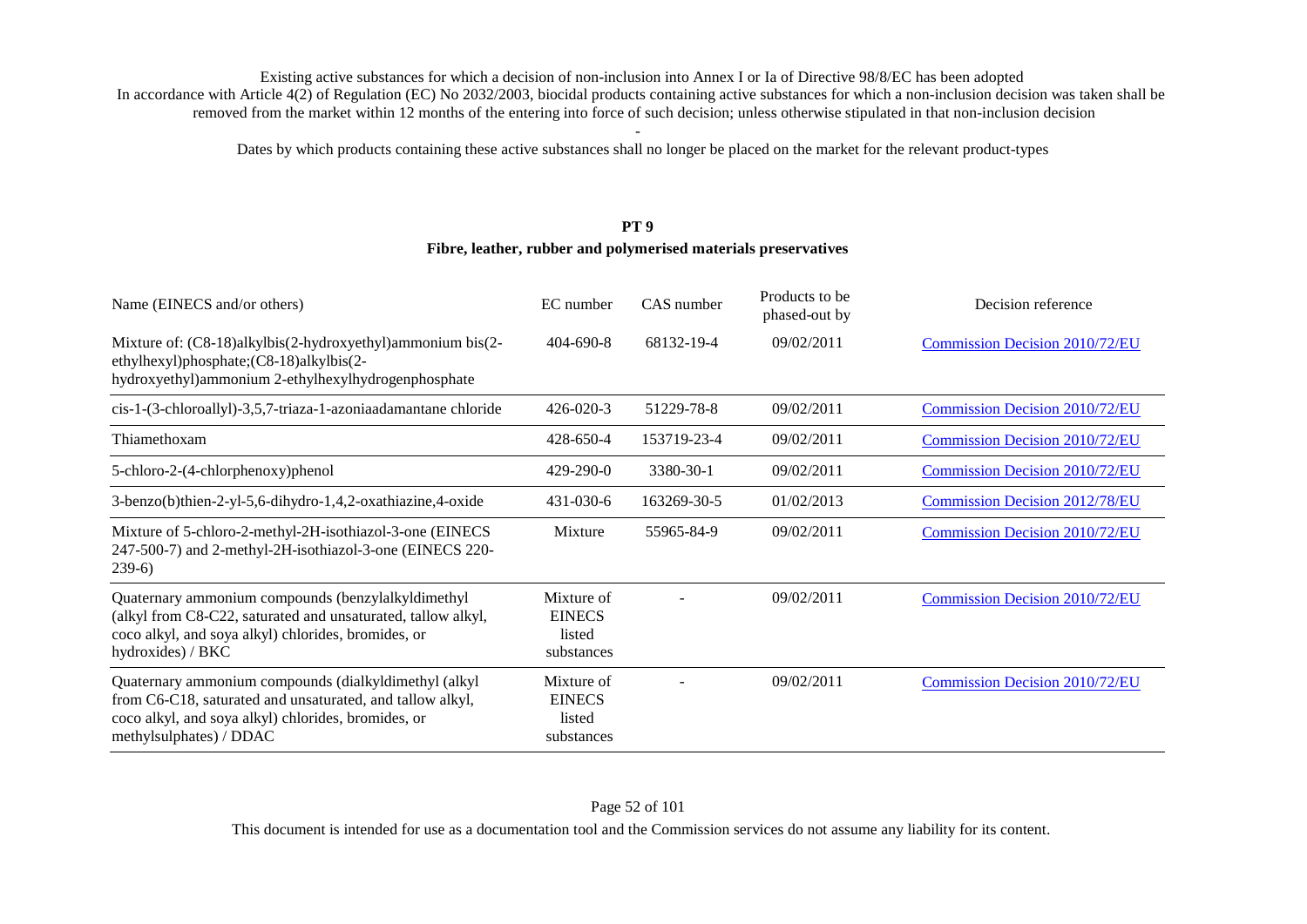Dates by which products containing these active substances shall no longer be placed on the market for the relevant product-types

### **PT 9**

#### **Fibre, leather, rubber and polymerised materials preservatives**

| Name (EINECS and/or others)                                                                                                                                                       | EC number                      | CAS number  | Products to be<br>phased-out by | Decision reference                    |
|-----------------------------------------------------------------------------------------------------------------------------------------------------------------------------------|--------------------------------|-------------|---------------------------------|---------------------------------------|
| 4-Bromo-2-(4-chlorophenyl)-1-(ethoxymethyl)-5-<br>(trifluoromethyl)-1H-pyrrole-3-carbonitrile / Chlorfenapyr                                                                      | Plant<br>protection<br>product | 122453-73-0 | 09/02/2011                      | Commission Decision 2010/72/EU        |
| $[1.alpha.(S*),3.alpha.]-(.alpha.)-cyano-(3-$<br>phenoxyphenyl)methyl 3-(2,2-dichloroethenyl)-2.2-<br>dichlorovinyl)-2,2-dimethylcyclopropanecarboxylate / alpha-<br>Cypermethrin | Plant<br>protection<br>product | 67375-30-8  | 09/02/2011                      | <b>Commission Decision 2010/72/EU</b> |
| N-Didecyl-N-dipolyethoxyammonium borate /<br>Didecylpolyoxethylammonium borate                                                                                                    | Polymer                        | 214710-34-6 | 09/02/2011                      | <b>Commission Decision 2010/72/EU</b> |
| Polyvinylpyrrolidone iodine                                                                                                                                                       | Polymer                        | 25655-41-8  | 09/02/2011                      | <b>Commission Decision 2010/72/EU</b> |
| Homopolymer of 2-tert-butylaminoethyl methacrylate<br>(EINECS 223-228-4)                                                                                                          | Polymer                        | 26716-20-1  | 03/01/2008                      | Commission Regulation (EC) 1849/2006  |
| N,N,N',N'-Tetramethylethylenediaminebis(2-chloroethyl)ether<br>copolymer                                                                                                          | Polymer                        | 31075-24-8  | 09/02/2011                      | <b>Commission Decision 2010/72/EU</b> |
| Oligo(2-(2-ethoxy)ethoxyethylguanidinium chloride)                                                                                                                                | Polymer                        | 374572-91-5 | 01/02/2013                      | <b>Commission Decision 2012/78/EU</b> |
| Poly(hexamethylendiamine guanidinium chloride)                                                                                                                                    | Polymer                        | 57028-96-3  | 01/02/2013                      | <b>Commission Decision 2012/78/EU</b> |
| Poly(oxy-1,2-ethanediyl), .alpha.-[2-<br>(didecylmethylammonio)ethyl]- .omega.-hydroxy-, propanoate<br>(salt)                                                                     | Polymer                        | 94667-33-1  | 09/02/2011                      | <b>Commission Decision 2010/72/EU</b> |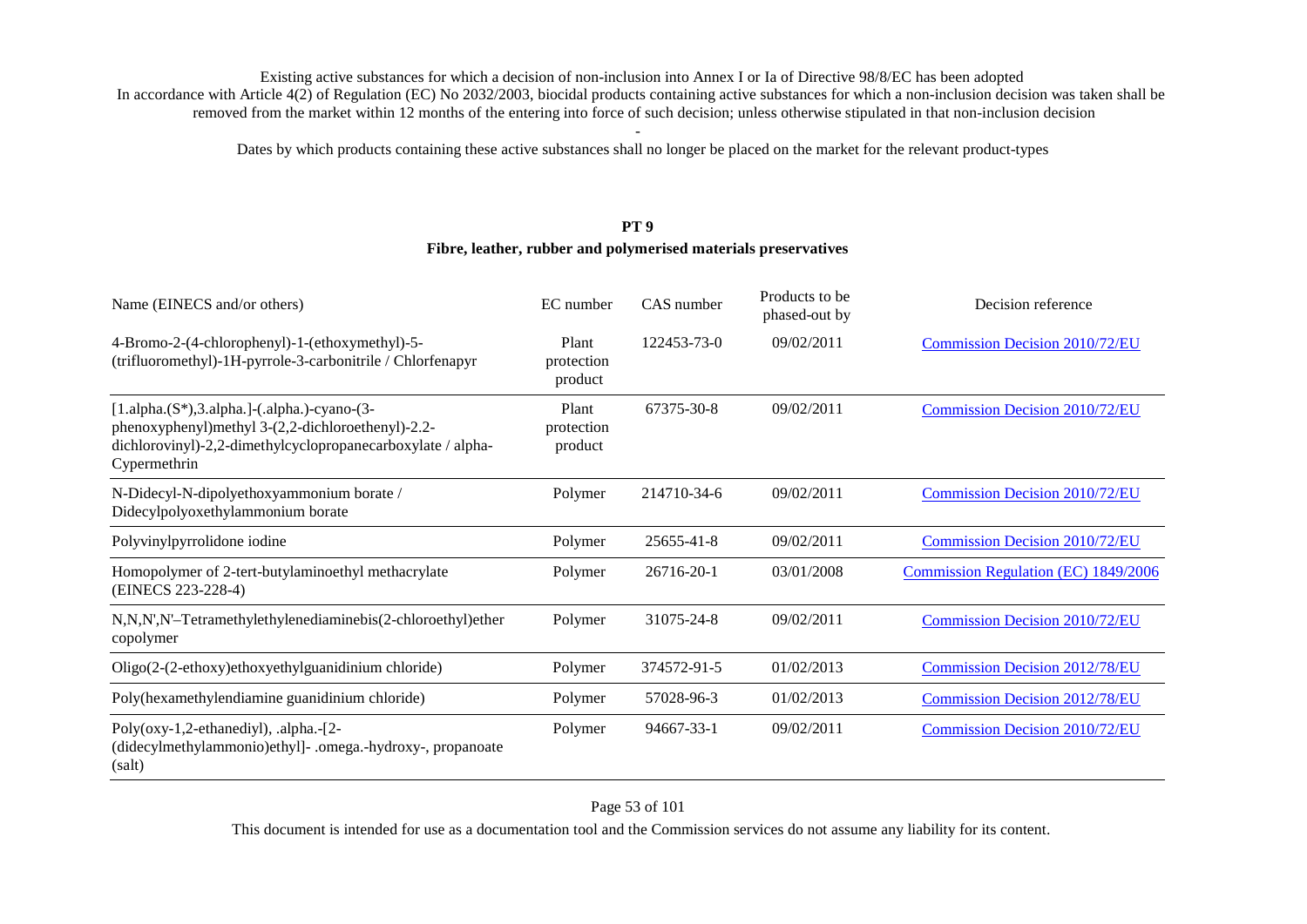Dates by which products containing these active substances shall no longer be placed on the market for the relevant product-types

# **PT 10 Masonry preservatives**

| Name (EINECS and/or others)                      | EC number       | CAS number     | Products to be<br>phased-out by | Decision reference                    |
|--------------------------------------------------|-----------------|----------------|---------------------------------|---------------------------------------|
| Cyclohexylhydroxydiazene 1-oxide, potassium salt |                 | 66603-10-9     | 01/02/2013                      | <b>Commission Decision 2012/78/EU</b> |
| <b>Bronopol</b>                                  | $200 - 143 - 0$ | $52 - 51 - 7$  | 09/02/2011                      | <b>Commission Decision 2010/72/EU</b> |
| Chlorocresol                                     | $200 - 431 - 6$ | 59-50-7        | 09/02/2011                      | <b>Commission Decision 2010/72/EU</b> |
| Propan-2-ol                                      | 200-661-7       | $67 - 63 - 0$  | 09/02/2011                      | <b>Commission Decision 2010/72/EU</b> |
| 2-chloroacetamide                                | 201-174-2       | $79-07-2$      | 09/02/2011                      | Commission Decision 2010/72/EU        |
| Dichlorophen                                     | $202 - 567 - 1$ | $97 - 23 - 4$  | 09/02/2011                      | <b>Commission Decision 2010/72/EU</b> |
| Hexa-2,4-dienoic acid / Sorbic acid              | 203-768-7       | $110-44-1$     | 09/02/2011                      | Commission Decision 2010/72/EU        |
| Glutaral                                         | 203-856-5       | 111-30-8       | 09/02/2011                      | <b>Commission Decision 2010/72/EU</b> |
| 2-Phenoxyethanol                                 | 204-589-7       | 122-99-6       | 09/02/2011                      | <b>Commission Decision 2010/72/EU</b> |
| Tosylchloramide sodium                           | 204-854-7       | $127 - 65 - 1$ | 09/02/2011                      | <b>Commission Decision 2010/72/EU</b> |
| Potassium dimethyldithiocarbamate                | 204-875-1       | 128-03-0       | 09/02/2011                      | <b>Commission Decision 2010/72/EU</b> |
| Sodium dimethyldithiocarbamate                   | 204-876-7       | 128-04-1       | 09/02/2011                      | <b>Commission Decision 2010/72/EU</b> |
| Captan                                           | 205-087-0       | 133-06-2       | 09/02/2011                      | <b>Commission Decision 2010/72/EU</b> |
| N-(trichloromethylthio)phthalimide / Folpet      | 205-088-6       | 133-07-3       | 09/02/2011                      | <b>Commission Decision 2010/72/EU</b> |
| Thiram                                           | 205-286-2       | 137-26-8       | 09/02/2011                      | <b>Commission Decision 2010/72/EU</b> |

Page 54 of 101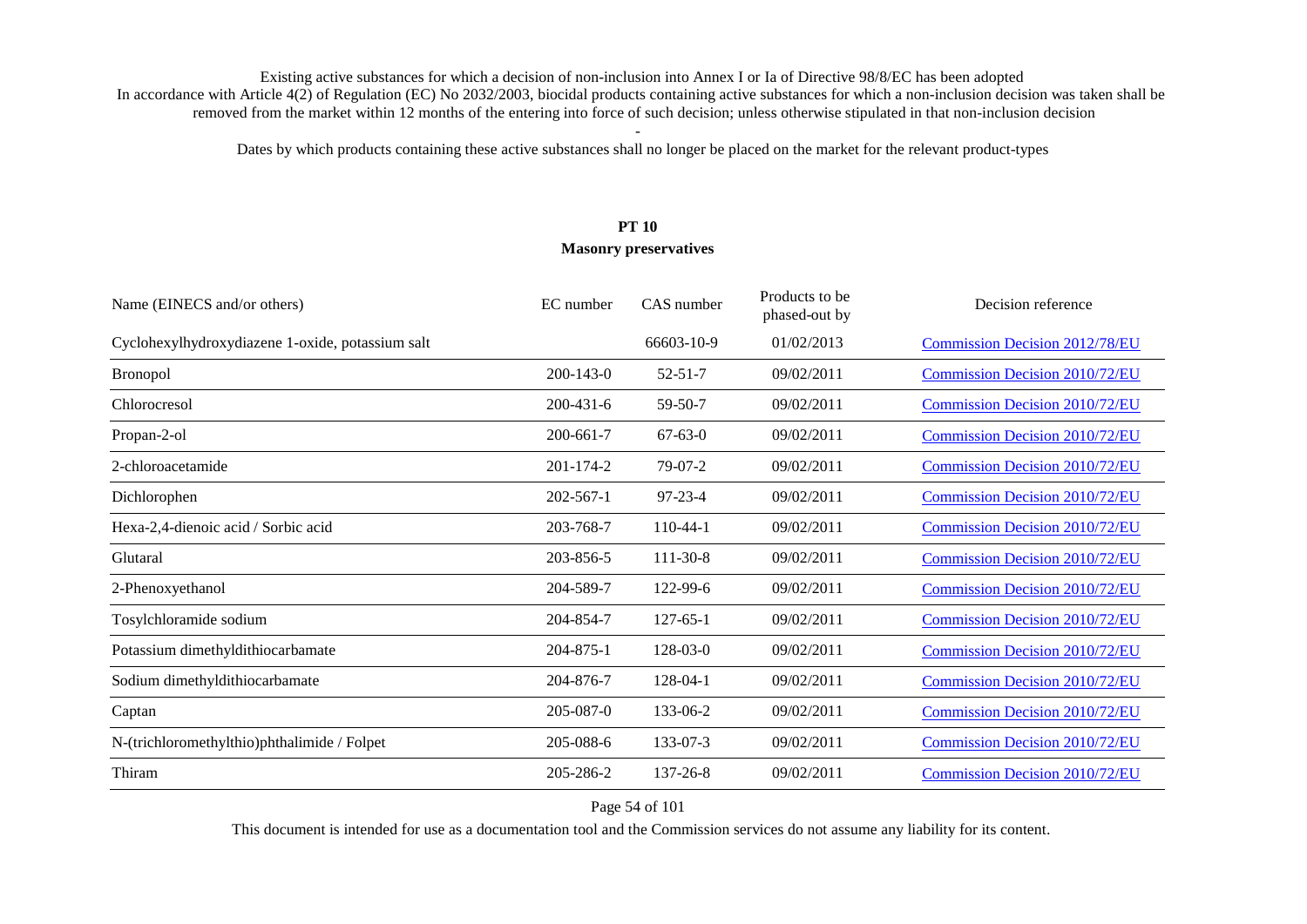Dates by which products containing these active substances shall no longer be placed on the market for the relevant product-types

# **PT 10 Masonry preservatives**

| Name (EINECS and/or others)                                                                   | EC number       | CAS number     | Products to be<br>phased-out by | Decision reference                    |
|-----------------------------------------------------------------------------------------------|-----------------|----------------|---------------------------------|---------------------------------------|
| Ziram                                                                                         | 205-288-3       | $137 - 30 - 4$ | 09/02/2011                      | Commission Decision 2010/72/EU        |
| Nabam                                                                                         | 205-547-0       | 142-59-6       | 09/02/2011                      | Commission Decision 2010/72/EU        |
| 2-hydroxy-4-isopropyl-2,4,6-cycloheptatrien-1-one                                             | 207-880-7       | 499-44-5       | 21/08/2009                      | Commission Decision 2008/681/EC       |
| Dazomet                                                                                       | 208-576-7       | 533-74-4       | 09/02/2011                      | <b>Commission Decision 2010/72/EU</b> |
| Dichloro-N-[(dimethylamino)sulphonyl]fluoro-N-(p-<br>tolyl)methanesulphenamide / Tolylfluanid | 211-986-9       | 731-27-1       | 09/02/2011                      | Commission Decision 2010/72/EU        |
| Hydroxyl-2-pyridone                                                                           | 212-506-0       | 822-89-9       | 09/02/2011                      | <b>Commission Decision 2010/72/EU</b> |
| Dichlofluanid                                                                                 | 214-118-7       | 1085-98-9      | 09/02/2011                      | <b>Commission Decision 2010/72/EU</b> |
| Zinc sulphide                                                                                 | $215 - 251 - 3$ | 1314-98-3      | 09/02/2011                      | <b>Commission Decision 2010/72/EU</b> |
| Disodium tetraborate, anhydrous                                                               | 215-540-4       | 1330-43-4      | 09/02/2011                      | <b>Commission Decision 2010/72/EU</b> |
| 2,4-dichlorobenzyl alcohol                                                                    | 217-210-5       | 1777-82-8      | 09/02/2011                      | Commission Decision 2010/72/EU        |
| Chlorothalonil                                                                                | 217-588-1       | 1897-45-6      | 09/02/2011                      | <b>Commission Decision 2010/72/EU</b> |
| Fluometuron                                                                                   | 218-500-4       | 2164-17-2      | 09/02/2011                      | <b>Commission Decision 2010/72/EU</b> |
| N-(3-aminopropyl)-N-dodecylpropane-1,3-diamine                                                | 219-145-8       | 2372-82-9      | 09/02/2011                      | Commission Decision 2010/72/EU        |
| 1,2-benzisothiazol-3(2H)-one                                                                  | 220-120-9       | 2634-33-5      | 09/02/2011                      | Commission Decision 2010/72/EU        |

### Page 55 of 101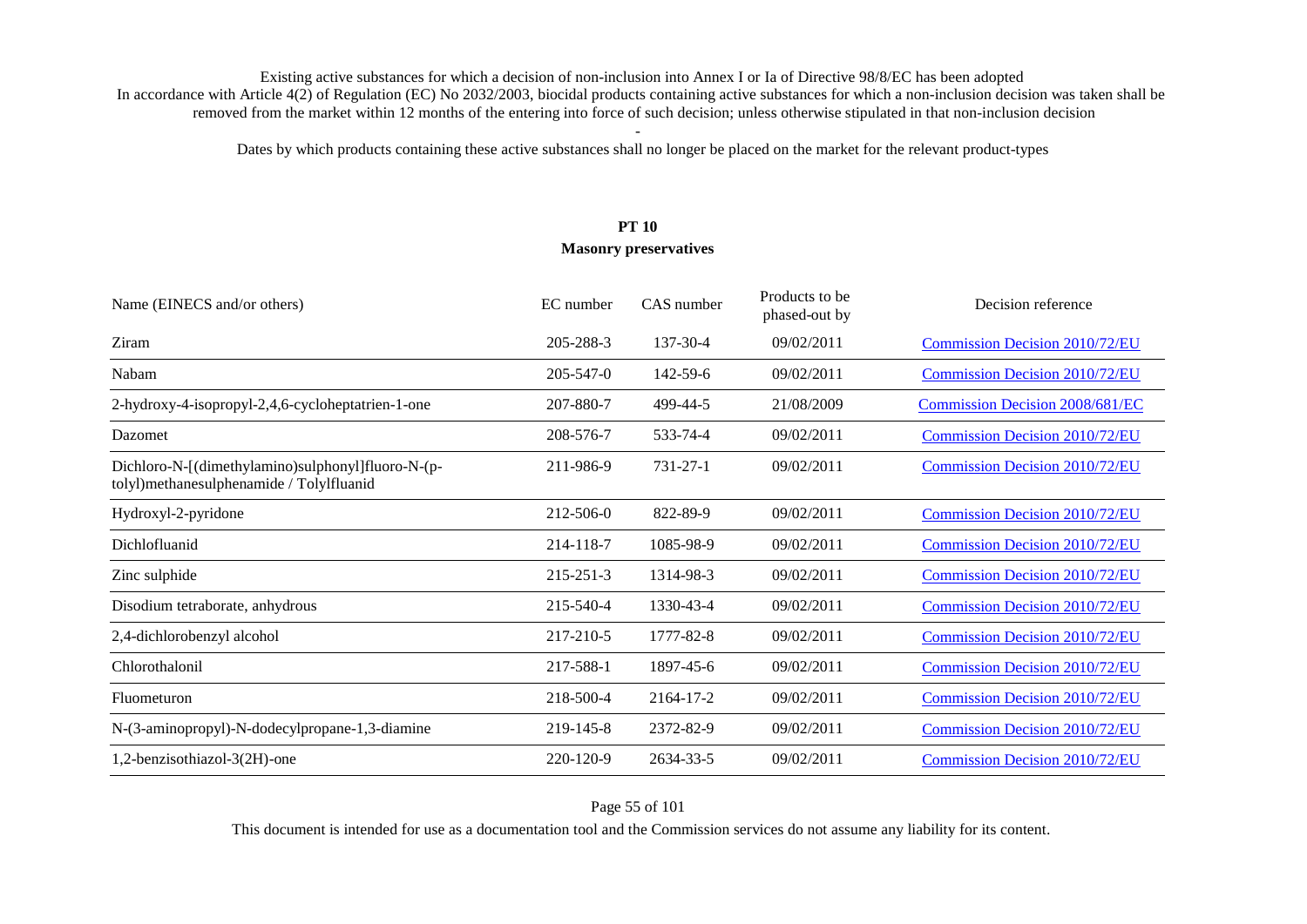Dates by which products containing these active substances shall no longer be placed on the market for the relevant product-types

# **PT 10 Masonry preservatives**

| Name (EINECS and/or others)                                                            | EC number       | CAS number       | Products to be<br>phased-out by | Decision reference                    |
|----------------------------------------------------------------------------------------|-----------------|------------------|---------------------------------|---------------------------------------|
| 2-methyl-2H-isothiazol-3-one                                                           | 220-239-6       | 2682-20-4        | 09/02/2011                      | Commission Decision 2010/72/EU        |
| Bis(trichloromethyl) sulphone                                                          | 221-310-4       | 3064-70-8        | 09/02/2011                      | Commission Decision 2010/72/EU        |
| Tetrahydro-1,3,4,6-tetrakis(hydroxymethyl)imidazo[4,5-<br>d]imidazole-2,5(1H,3H)-dione | 226-408-0       | 5395-50-6        | 09/02/2011                      | Commission Decision 2010/72/EU        |
| Methylene dithiocyanate                                                                | 228-652-3       | 6317-18-6        | 09/02/2011                      | Commission Decision 2010/72/EU        |
| Prometryn                                                                              | 230-711-3       | 7287-19-6        | 09/02/2011                      | <b>Commission Decision 2010/72/EU</b> |
| Iodine                                                                                 | 231-442-4       | 7553-56-2        | 09/02/2011                      | <b>Commission Decision 2010/72/EU</b> |
| Lignin                                                                                 | 232-682-2       | $9005 - 53 - 2$  | 09/02/2011                      | <b>Commission Decision 2010/72/EU</b> |
| Boric acid                                                                             | 233-139-2       | 10043-35-3       | 09/02/2011                      | <b>Commission Decision 2010/72/EU</b> |
| Sodium hydrogen 2,2'methylenebis[4-chlorophenolate]                                    | 233-457-1       | 10187-52-7       | 09/02/2011                      | <b>Commission Decision 2010/72/EU</b> |
| 2,2-dibromo-2-cyanoacetamide                                                           | 233-539-7       | $10222 - 01 - 2$ | 09/02/2011                      | <b>Commission Decision 2010/72/EU</b> |
| Disodium octaborate tetrahydrate                                                       | $234 - 541 - 0$ | 12280-03-4       | 09/02/2011                      | <b>Commission Decision 2010/72/EU</b> |
| Dodecylguanidine monohydrochloride                                                     | 237-030-0       | 13590-97-1       | 09/02/2011                      | <b>Commission Decision 2010/72/EU</b> |
| (benzyloxy)methanol                                                                    | 238-588-8       | 14548-60-8       | 09/02/2011                      | <b>Commission Decision 2010/72/EU</b> |
| Chlorotoluron                                                                          | 239-592-2       | 15545-48-9       | 09/02/2011                      | <b>Commission Decision 2010/72/EU</b> |

Page 56 of 101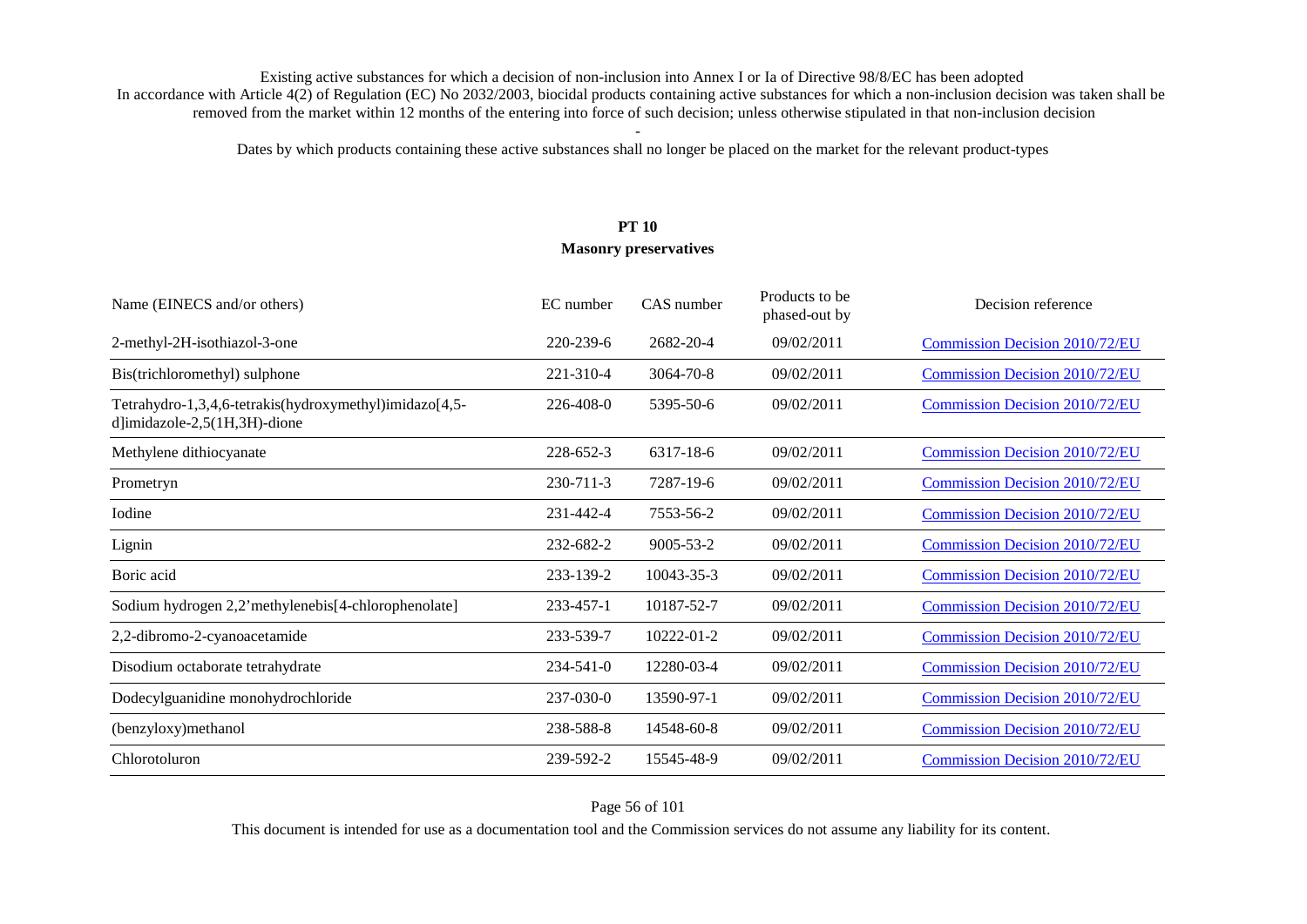Dates by which products containing these active substances shall no longer be placed on the market for the relevant product-types

# **PT 10 Masonry preservatives**

| Name (EINECS and/or others)                                                                                                                              | EC number       | CAS number       | Products to be<br>phased-out by | Decision reference                    |
|----------------------------------------------------------------------------------------------------------------------------------------------------------|-----------------|------------------|---------------------------------|---------------------------------------|
| Sodium p-chloro-m-cresolate                                                                                                                              | 239-825-8       | 15733-22-9       | 09/02/2011                      | <b>Commission Decision 2010/72/EU</b> |
| (benzothiazol-2-ylthio)methyl thiocyanate                                                                                                                | 244-445-0       | 21564-17-0       | 09/02/2011                      | <b>Commission Decision 2010/72/EU</b> |
| Potassium (E,E)-hexa-2,4-dienoate                                                                                                                        | 246-376-1       | 24634-61-5       | 09/02/2011                      | <b>Commission Decision 2010/72/EU</b> |
| Dimethyloctadecyl[3-(trimethoxysilyl)propyl]ammonium<br>chloride                                                                                         | 248-595-8       | 27668-52-6       | 09/02/2011                      | <b>Commission Decision 2010/72/EU</b> |
| N'-tert-butyl-N-cyclopropyl-6-(methylthio)-1,3,5-triazine-2,4-<br>diamine                                                                                | 248-872-3       | 28159-98-0       | 01/11/2011                      | Commission Decision 2010/675/EU       |
| 2-bromo-2-(bromomethyl)pentanedinitrile                                                                                                                  | $252 - 681 - 0$ | 35691-65-7       | 09/02/2011                      | <b>Commission Decision 2010/72/EU</b> |
| $1 - [[2-(2,4-dichloropheny)] - 4-propy] - 1,3-dioxolan-2-$<br>yl]methyl]-1H-1,2,4-triazole / Propiconazole                                              | $262 - 104 - 4$ | $60207 - 90 - 1$ | 09/02/2011                      | Commission Decision 2010/72/EU        |
| 3,3'-methylenebis[5-methyloxazolidine] / Oxazolidin                                                                                                      | $266 - 235 - 8$ | 66204-44-2       | 09/02/2011                      | <b>Commission Decision 2010/72/EU</b> |
| Cis-4-[3-(p-tert-butylphenyl)-2-methylpropyl]-2,6-<br>dimethylmorpholine / Fenpropimorph                                                                 | 266-719-9       | 67564-91-4       | 09/02/2011                      | <b>Commission Decision 2010/72/EU</b> |
| 1,3-didecyl-2-methyl-1H-imidazolium chloride                                                                                                             | 274-948-0       | 70862-65-6       | 09/02/2011                      | <b>Commission Decision 2010/72/EU</b> |
| Quaternary ammonium compounds, [2-[[2-[(2-<br>carboxyethyl)(2-hydroxyethyl)amino]ethyl]amino]-2-<br>oxoethyl]coco alkyldimethyl, hydroxides, inner salts | $309 - 206 - 8$ | 100085-64-1      | 09/02/2011                      | Commission Decision 2010/72/EU        |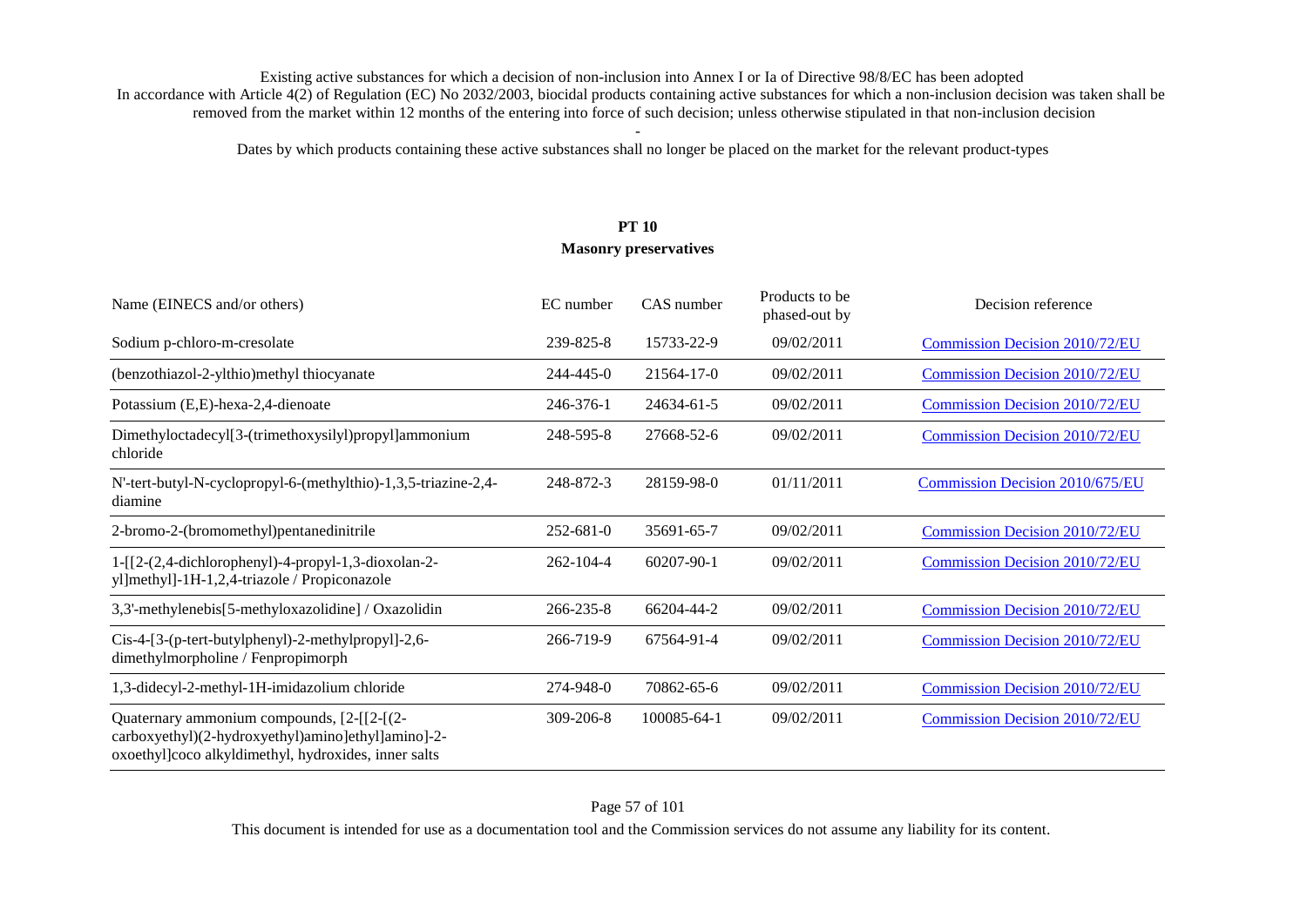Dates by which products containing these active substances shall no longer be placed on the market for the relevant product-types

# **PT 10 Masonry preservatives**

| Name (EINECS and/or others)                                                                                                     | EC number                      | CAS number  | Products to be<br>phased-out by | Decision reference                     |
|---------------------------------------------------------------------------------------------------------------------------------|--------------------------------|-------------|---------------------------------|----------------------------------------|
| Silver sodium hydrogen zirconium phosphate                                                                                      | 422-570-3                      |             | 09/02/2011                      | <b>Commission Decision 2010/72/EU</b>  |
| 3-benzo(b)thien-2-yl-5,6-dihydro-1,4,2-oxathiazine,4-oxide                                                                      | 431-030-6                      | 163269-30-5 | 09/02/2011                      | <b>Commission Decision 2010/72/EU</b>  |
| Mixture of 1-phenoxypropan-2-ol (EINECS 212-222-7) and 2-<br>phenoxypropanol (EINECS 224-027-4)                                 | Mixture                        |             | 09/02/2011                      | <b>Commission Decision 2010/72/EU</b>  |
| Amines, n-C10-16-alkyltrimethylenedi-, reaction products<br>with chloroacetic acid                                              | Mixture                        | 139734-65-9 | 09/02/2011                      | <b>Commission Decision 2010/72/EU</b>  |
| Mixture of 5-chloro-2-methyl-2H-isothiazol-3-one (EINECS<br>247-500-7) and 2-methyl-2H-isothiazol-3-one (EINECS 220-<br>$239-6$ | Mixture                        | 55965-84-9  | 09/02/2011                      | <b>Commission Decision 2010/72/EU</b>  |
| 4-Bromo-2-(4-chlorophenyl)-1-(ethoxymethyl)-5-<br>(trifluoromethyl)-1H-pyrrole-3-carbonitrile / Chlorfenapyr                    | Plant<br>protection<br>product | 122453-73-0 | 09/02/2011                      | <b>Commission Decision 2010/72/EU</b>  |
| Copolymer of 2-propenal and propane-1,2-diol                                                                                    | Polymer                        | 191546-07-3 | 25/10/2009                      | <b>Commission Decision 2008/809/EC</b> |
| N-Didecyl-N-dipolyethoxyammonium borate /<br>Didecylpolyoxethylammonium borate                                                  | Polymer                        | 214710-34-6 | 09/02/2011                      | <b>Commission Decision 2010/72/EU</b>  |
| Polyvinylpyrrolidone iodine                                                                                                     | Polymer                        | 25655-41-8  | 09/02/2011                      | <b>Commission Decision 2010/72/EU</b>  |
| Homopolymer of 2-tert-butylaminoethyl methacrylate<br>(EINECS 223-228-4)                                                        | Polymer                        | 26716-20-1  | 03/01/2008                      | Commission Regulation (EC) 1849/2006   |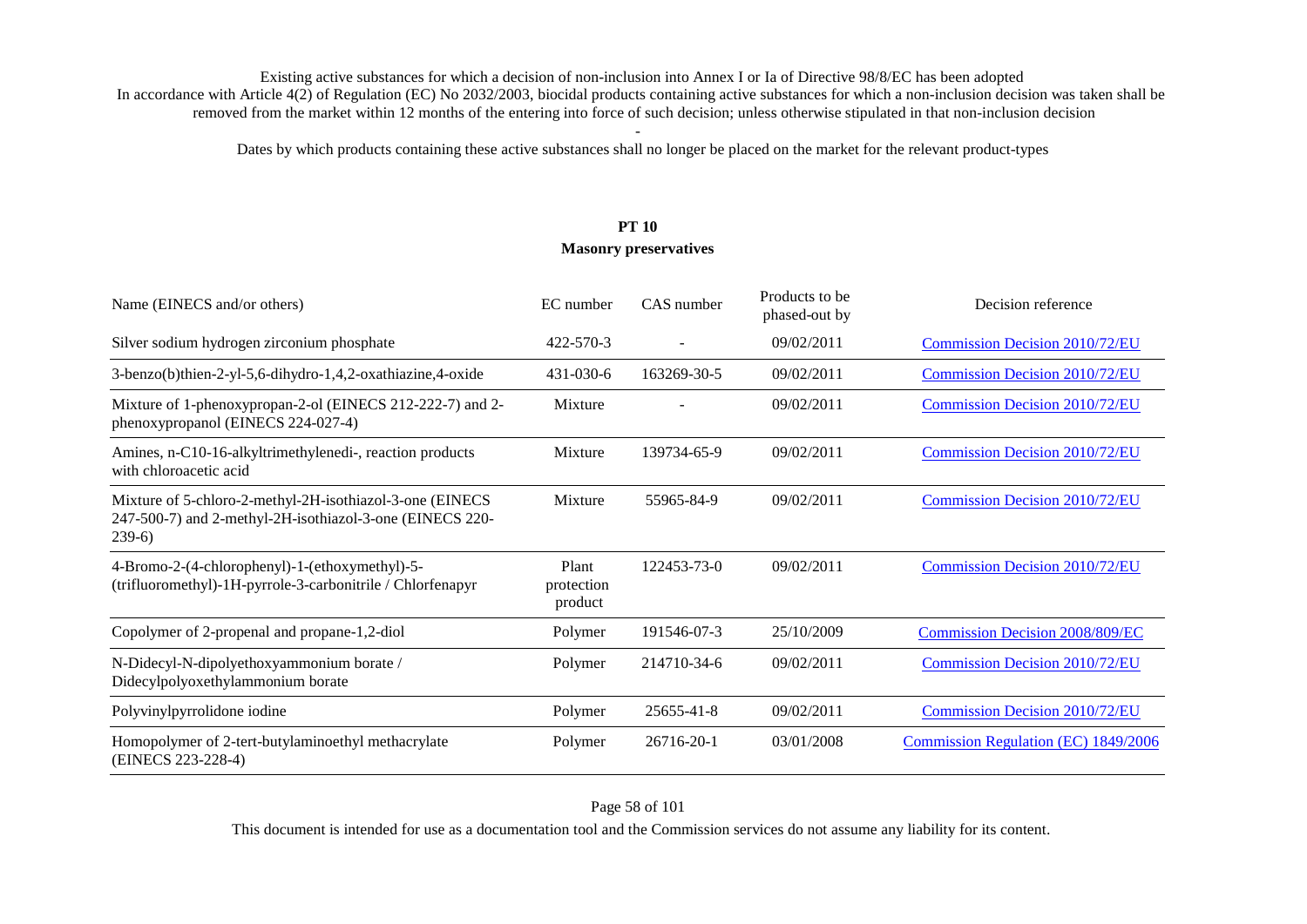Dates by which products containing these active substances shall no longer be placed on the market for the relevant product-types

# **PT 10 Masonry preservatives**

| Name (EINECS and/or others)                        | EC number | CAS number  | Products to be<br>phased-out by | Decision reference                    |
|----------------------------------------------------|-----------|-------------|---------------------------------|---------------------------------------|
| Oligo(2-(2-ethoxy)ethoxyethylguanidinium chloride) | Polymer   | 374572-91-5 | 01/02/2013                      | <b>Commission Decision 2012/78/EU</b> |
| Poly(hexamethylendiamine guanidinium chloride)     | Polymer   | 57028-96-3  | 01/02/2013                      | <b>Commission Decision 2012/78/EU</b> |
| Poly(hexamethylenebiguanide)                       | Polymer   | 91403-50-8  | 09/02/2011                      | Commission Decision 2010/72/EU        |

Page 59 of 101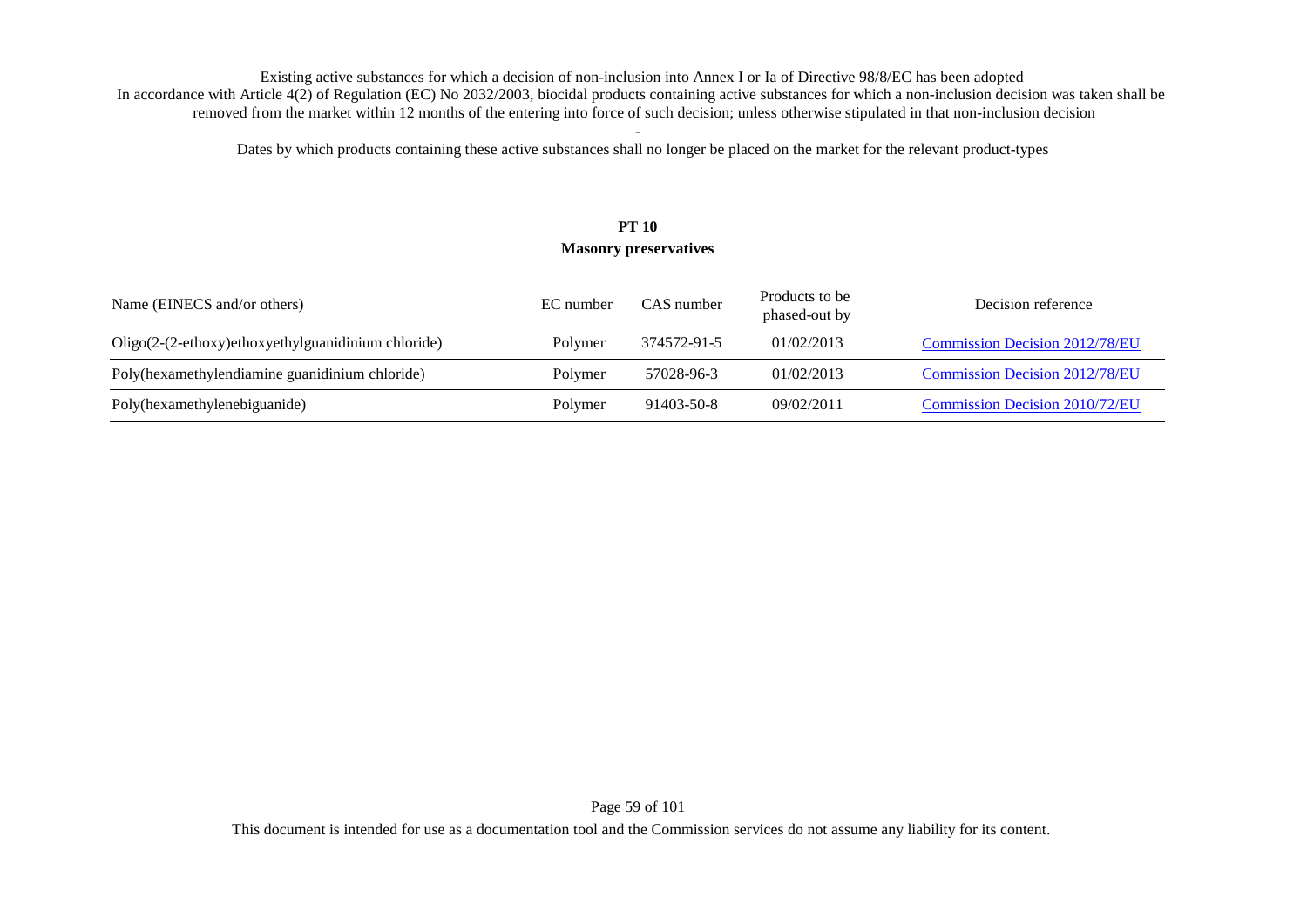Dates by which products containing these active substances shall no longer be placed on the market for the relevant product-types

### **PT 11**

### **Preservatives for liquid-cooling and processing systems**

| Name (EINECS and/or others)                                           | EC number       | CAS number     | Products to be<br>phased-out by | Decision reference                     |
|-----------------------------------------------------------------------|-----------------|----------------|---------------------------------|----------------------------------------|
| Bis[1-cyclohexyl-1,2-di(hydroxy-.kappa.O)diazeniumato(2-)]-<br>copper |                 | 312600-89-8    | 09/02/2011                      | Commission Decision 2010/72/EU         |
| Peroxyoctanoic acid                                                   |                 | 33734-57-5     | 09/02/2011                      | Commission Decision 2010/72/EU         |
| Cyclohexylhydroxydiazene 1-oxide, potassium salt                      |                 | 66603-10-9     | 09/02/2011                      | <b>Commission Decision 2010/72/EU</b>  |
| Formaldehyde                                                          | $200 - 001 - 8$ | $50-00-0$      | 21/08/2009                      | <b>Commission Decision 2008/681/EC</b> |
| Ethanol                                                               | 200-578-6       | $64 - 17 - 5$  | 01/09/2006                      | Commission Regulation (EC) 1048/2005   |
| Benzoic acid                                                          | 200-618-2       | $65 - 85 - 0$  | 09/02/2011                      | <b>Commission Decision 2010/72/EU</b>  |
| Propan-2-ol                                                           | 200-661-7       | $67 - 63 - 0$  | 09/02/2011                      | Commission Decision 2010/72/EU         |
| 1,3-dibromo-5,5-dimethylhydantoin                                     | 201-030-9       | $77 - 48 - 5$  | 21/08/2009                      | <b>Commission Decision 2008/681/EC</b> |
| 2-chloroacetamide                                                     | 201-174-2       | $79-07-2$      | 09/02/2011                      | <b>Commission Decision 2010/72/EU</b>  |
| Dichlorophen                                                          | $202 - 567 - 1$ | 97-23-4        | 09/02/2011                      | Commission Decision 2010/72/EU         |
| 2-Phenoxyethanol                                                      | 204-589-7       | 122-99-6       | 09/02/2011                      | <b>Commission Decision 2010/72/EU</b>  |
| Nitromethylidynetrimethanol                                           | 204-769-5       | $126 - 11 - 4$ | 09/02/2011                      | <b>Commission Decision 2010/72/EU</b>  |
| Tosylchloramide sodium                                                | 204-854-7       | $127 - 65 - 1$ | 01/02/2013                      | <b>Commission Decision 2012/78/EU</b>  |
| Thiram                                                                | 205-286-2       | $137 - 26 - 8$ | 09/02/2011                      | <b>Commission Decision 2010/72/EU</b>  |

Page 60 of 101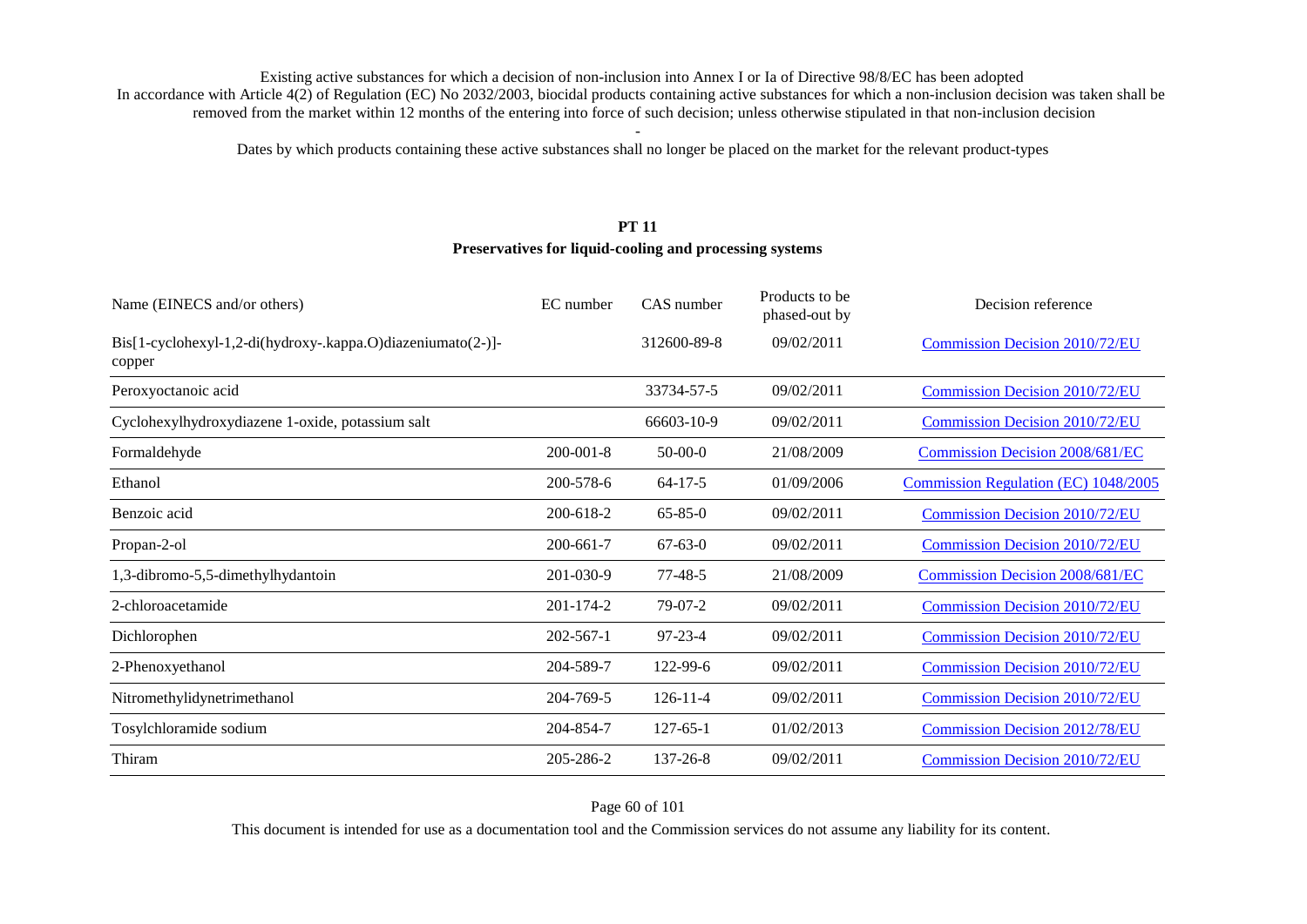Dates by which products containing these active substances shall no longer be placed on the market for the relevant product-types

# **PT 11**

### **Preservatives for liquid-cooling and processing systems**

| 09/02/2011<br>Ziram<br>205-288-3<br>137-30-4<br><b>Commission Decision 2010/72/EU</b><br>Potassium methyldithiocarbamate<br><b>Commission Decision 2010/72/EU</b><br>205-292-5<br>137-41-7<br>09/02/2011<br>Disodium cyanodithiocarbamate<br>205-346-8<br>138-93-2<br>09/02/2011<br><b>Commission Decision 2010/72/EU</b><br>1,3-bis(hydroxymethyl)urea<br>$205 - 444 - 0$<br>140-95-4<br>09/02/2011<br><b>Commission Decision 2010/72/EU</b><br>205-547-0<br>$142 - 59 - 6$<br>09/02/2011<br><b>Commission Decision 2010/72/EU</b><br>Nabam<br>205-725-8<br>Thiabendazole<br>148-79-8<br>09/02/2011<br><b>Commission Decision 2010/72/EU</b><br>Benzothiazole-2-thiol<br>Commission Decision 2008/681/EC<br>205-736-8<br>149-30-4<br>21/08/2009<br>208-534-8<br>01/11/2011<br>Commission Decision 2010/675/EU<br>532-32-1<br>Sodium benzoate<br>208-576-7<br>533-74-4<br>09/02/2011<br><b>Commission Decision 2010/72/EU</b><br>Dazomet<br>Phthalaldehyde<br>211-402-2<br>643-79-8<br>03/01/2008<br><b>Commission Regulation (EC) 1849/2006</b><br>Hydroxyl-2-pyridone<br>212-506-0<br>822-89-9<br>09/02/2011<br><b>Commission Decision 2010/72/EU</b><br>2,6-dimethyl-1,3-dioxan-4-yl acetate<br>212-579-9<br>828-00-2<br>09/02/2011<br><b>Commission Decision 2010/72/EU</b><br>4,5-dichloro-3H-1,2-dithiol-3-one<br>214-754-5<br>1192-52-5<br>09/02/2011<br><b>Commission Decision 2010/72/EU</b><br>Disodium tetraborate, anhydrous<br>215-540-4<br>1330-43-4<br>01/02/2013<br><b>Commission Decision 2012/78/EU</b><br>1330-43-4<br>01/02/2013<br>Disodium tetraborate, anhydrous<br>215-540-4<br><b>Commission Decision 2012/78/EU</b> | Name (EINECS and/or others) | EC number | CAS number | Products to be<br>phased-out by | Decision reference |
|-----------------------------------------------------------------------------------------------------------------------------------------------------------------------------------------------------------------------------------------------------------------------------------------------------------------------------------------------------------------------------------------------------------------------------------------------------------------------------------------------------------------------------------------------------------------------------------------------------------------------------------------------------------------------------------------------------------------------------------------------------------------------------------------------------------------------------------------------------------------------------------------------------------------------------------------------------------------------------------------------------------------------------------------------------------------------------------------------------------------------------------------------------------------------------------------------------------------------------------------------------------------------------------------------------------------------------------------------------------------------------------------------------------------------------------------------------------------------------------------------------------------------------------------------------------------------------------------------------------------------------------------------|-----------------------------|-----------|------------|---------------------------------|--------------------|
|                                                                                                                                                                                                                                                                                                                                                                                                                                                                                                                                                                                                                                                                                                                                                                                                                                                                                                                                                                                                                                                                                                                                                                                                                                                                                                                                                                                                                                                                                                                                                                                                                                               |                             |           |            |                                 |                    |
|                                                                                                                                                                                                                                                                                                                                                                                                                                                                                                                                                                                                                                                                                                                                                                                                                                                                                                                                                                                                                                                                                                                                                                                                                                                                                                                                                                                                                                                                                                                                                                                                                                               |                             |           |            |                                 |                    |
|                                                                                                                                                                                                                                                                                                                                                                                                                                                                                                                                                                                                                                                                                                                                                                                                                                                                                                                                                                                                                                                                                                                                                                                                                                                                                                                                                                                                                                                                                                                                                                                                                                               |                             |           |            |                                 |                    |
|                                                                                                                                                                                                                                                                                                                                                                                                                                                                                                                                                                                                                                                                                                                                                                                                                                                                                                                                                                                                                                                                                                                                                                                                                                                                                                                                                                                                                                                                                                                                                                                                                                               |                             |           |            |                                 |                    |
|                                                                                                                                                                                                                                                                                                                                                                                                                                                                                                                                                                                                                                                                                                                                                                                                                                                                                                                                                                                                                                                                                                                                                                                                                                                                                                                                                                                                                                                                                                                                                                                                                                               |                             |           |            |                                 |                    |
|                                                                                                                                                                                                                                                                                                                                                                                                                                                                                                                                                                                                                                                                                                                                                                                                                                                                                                                                                                                                                                                                                                                                                                                                                                                                                                                                                                                                                                                                                                                                                                                                                                               |                             |           |            |                                 |                    |
|                                                                                                                                                                                                                                                                                                                                                                                                                                                                                                                                                                                                                                                                                                                                                                                                                                                                                                                                                                                                                                                                                                                                                                                                                                                                                                                                                                                                                                                                                                                                                                                                                                               |                             |           |            |                                 |                    |
|                                                                                                                                                                                                                                                                                                                                                                                                                                                                                                                                                                                                                                                                                                                                                                                                                                                                                                                                                                                                                                                                                                                                                                                                                                                                                                                                                                                                                                                                                                                                                                                                                                               |                             |           |            |                                 |                    |
|                                                                                                                                                                                                                                                                                                                                                                                                                                                                                                                                                                                                                                                                                                                                                                                                                                                                                                                                                                                                                                                                                                                                                                                                                                                                                                                                                                                                                                                                                                                                                                                                                                               |                             |           |            |                                 |                    |
|                                                                                                                                                                                                                                                                                                                                                                                                                                                                                                                                                                                                                                                                                                                                                                                                                                                                                                                                                                                                                                                                                                                                                                                                                                                                                                                                                                                                                                                                                                                                                                                                                                               |                             |           |            |                                 |                    |
|                                                                                                                                                                                                                                                                                                                                                                                                                                                                                                                                                                                                                                                                                                                                                                                                                                                                                                                                                                                                                                                                                                                                                                                                                                                                                                                                                                                                                                                                                                                                                                                                                                               |                             |           |            |                                 |                    |
|                                                                                                                                                                                                                                                                                                                                                                                                                                                                                                                                                                                                                                                                                                                                                                                                                                                                                                                                                                                                                                                                                                                                                                                                                                                                                                                                                                                                                                                                                                                                                                                                                                               |                             |           |            |                                 |                    |
|                                                                                                                                                                                                                                                                                                                                                                                                                                                                                                                                                                                                                                                                                                                                                                                                                                                                                                                                                                                                                                                                                                                                                                                                                                                                                                                                                                                                                                                                                                                                                                                                                                               |                             |           |            |                                 |                    |
|                                                                                                                                                                                                                                                                                                                                                                                                                                                                                                                                                                                                                                                                                                                                                                                                                                                                                                                                                                                                                                                                                                                                                                                                                                                                                                                                                                                                                                                                                                                                                                                                                                               |                             |           |            |                                 |                    |
|                                                                                                                                                                                                                                                                                                                                                                                                                                                                                                                                                                                                                                                                                                                                                                                                                                                                                                                                                                                                                                                                                                                                                                                                                                                                                                                                                                                                                                                                                                                                                                                                                                               |                             |           |            |                                 |                    |

#### Page 61 of 101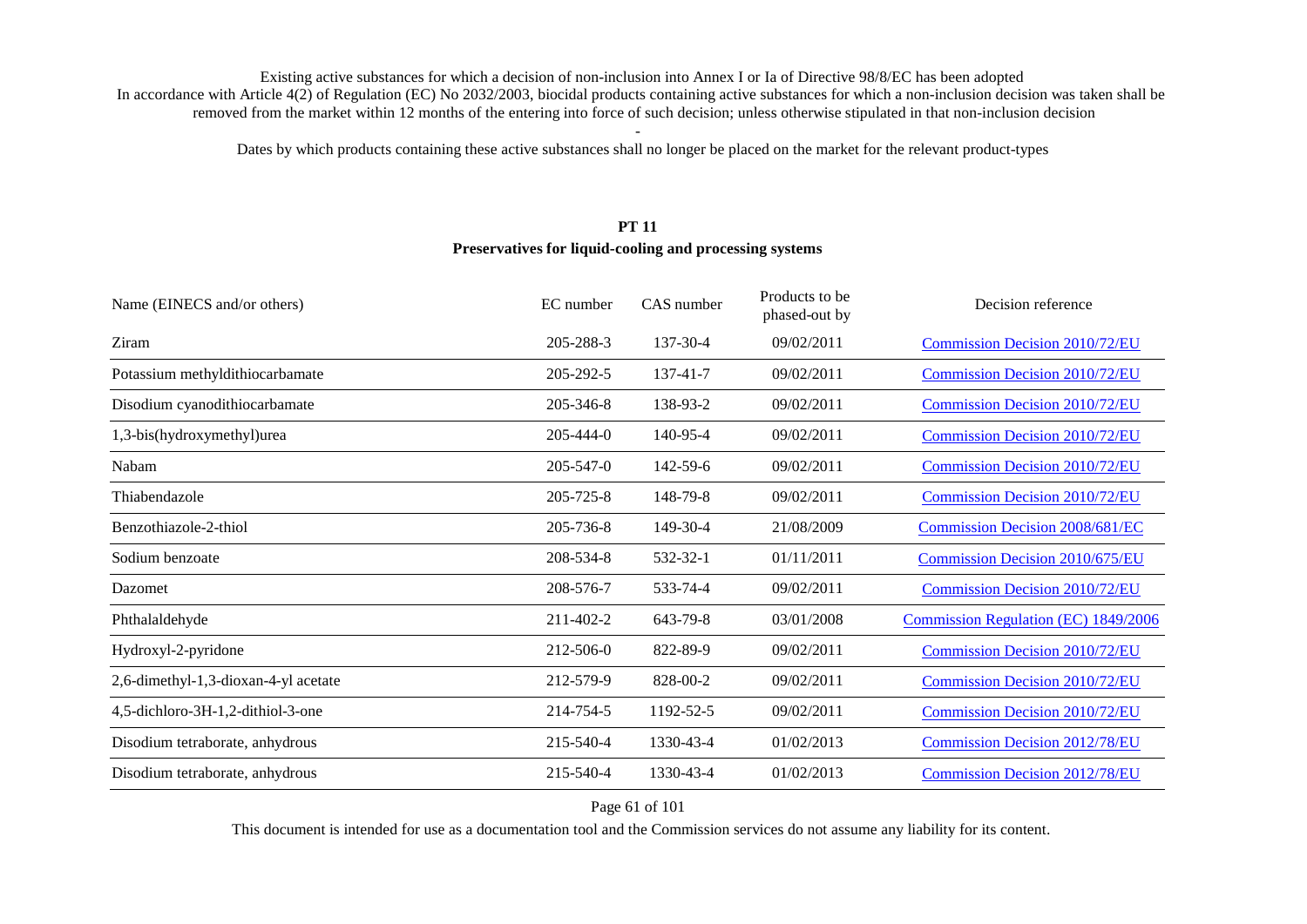Dates by which products containing these active substances shall no longer be placed on the market for the relevant product-types

### **PT 11**

#### **Preservatives for liquid-cooling and processing systems**

| Name (EINECS and/or others)                                | EC number       | CAS number | Products to be<br>phased-out by | Decision reference                    |
|------------------------------------------------------------|-----------------|------------|---------------------------------|---------------------------------------|
| Fluometuron                                                | 218-500-4       | 2164-17-2  | 09/02/2011                      | <b>Commission Decision 2010/72/EU</b> |
| 2-bromo-1-(4-hydroxyphenyl)ethan-1-one                     | 219-655-0       | 2491-38-5  | 01/09/2006                      | Commission Regulation (EC) 1048/2005  |
| Bis(trichloromethyl) sulphone                              | 221-310-4       | 3064-70-8  | 09/02/2011                      | <b>Commission Decision 2010/72/EU</b> |
| Pyridine-2-thiol 1-oxide, sodium salt                      | 223-296-5       | 3811-73-2  | 09/02/2011                      | <b>Commission Decision 2010/72/EU</b> |
| N,N'-methylenebismorpholine                                | 227-062-3       | 5625-90-1  | 09/02/2011                      | <b>Commission Decision 2010/72/EU</b> |
| Terbuthylazine                                             | 227-637-9       | 5915-41-3  | 09/02/2011                      | <b>Commission Decision 2010/72/EU</b> |
| Methylene dithiocyanate                                    | 228-652-3       | 6317-18-6  | 09/02/2011                      | <b>Commission Decision 2010/72/EU</b> |
| 1,3-bis(hydroxymethyl)-5,5-dimethylimidazolidine-2,4-dione | 229-222-8       | 6440-58-0  | 09/02/2011                      | <b>Commission Decision 2010/72/EU</b> |
| (2-bromo-2-nitrovinyl)benzene                              | 230-515-8       | 7166-19-0  | 09/02/2011                      | <b>Commission Decision 2010/72/EU</b> |
| Prometryn                                                  | 230-711-3       | 7287-19-6  | 09/02/2011                      | <b>Commission Decision 2010/72/EU</b> |
| Copper                                                     | 231-159-6       | 7440-50-8  | 01/02/2013                      | <b>Commission Decision 2012/78/EU</b> |
| Sulphur dioxide                                            | 231-195-2       | 7446-09-5  | 09/02/2011                      | <b>Commission Decision 2010/72/EU</b> |
| Iodine                                                     | 231-442-4       | 7553-56-2  | 09/02/2011                      | <b>Commission Decision 2010/72/EU</b> |
| Sodium hydrogensulphite                                    | 231-548-0       | 7631-90-5  | 09/02/2011                      | <b>Commission Decision 2010/72/EU</b> |
| Disodium disulphite                                        | $231 - 673 - 0$ | 7681-57-4  | 09/02/2011                      | <b>Commission Decision 2010/72/EU</b> |
|                                                            |                 |            |                                 |                                       |

### Page 62 of 101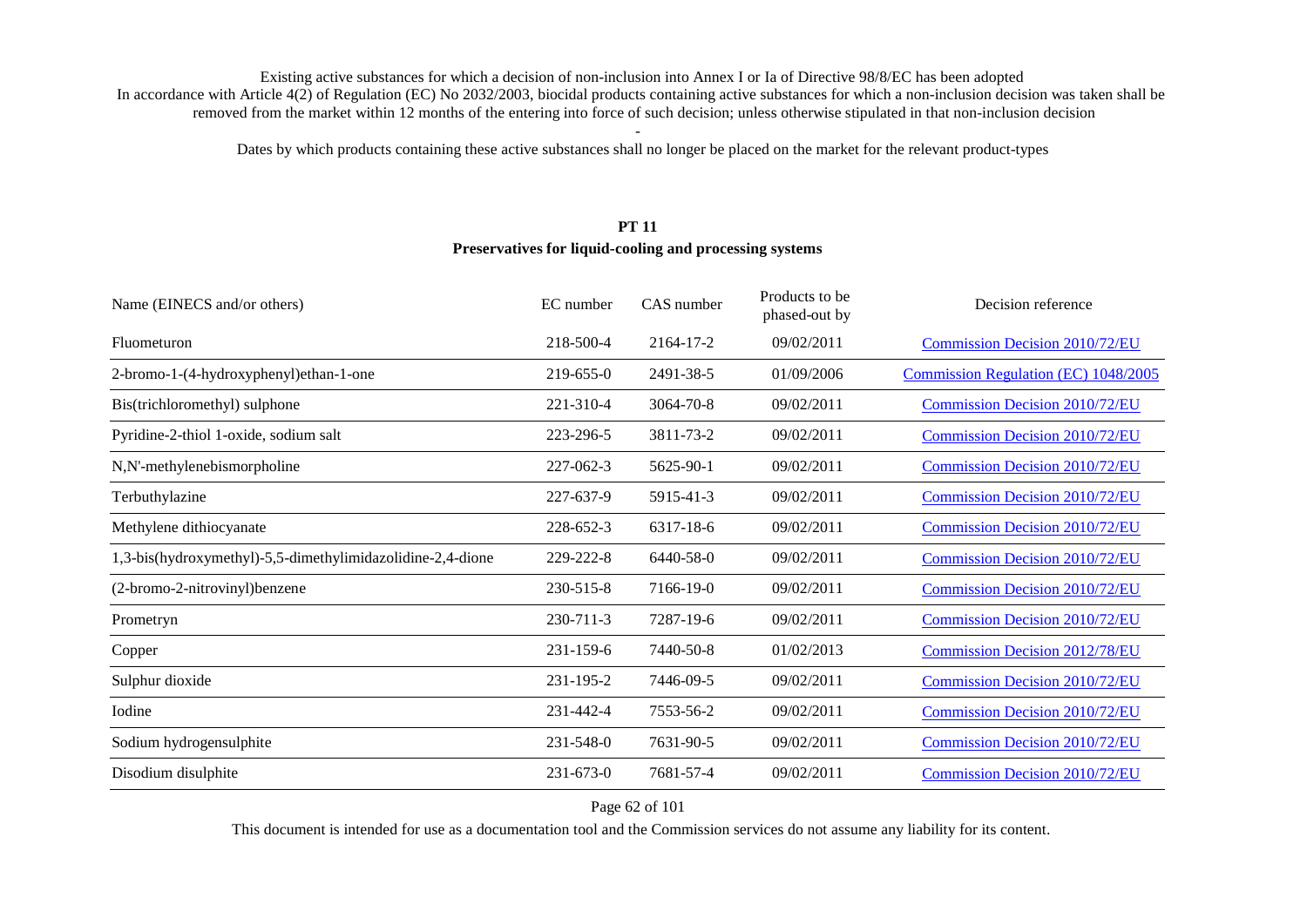Dates by which products containing these active substances shall no longer be placed on the market for the relevant product-types

### **PT 11Preservatives for liquid-cooling and processing systems**

| Name (EINECS and/or others)                          | EC number       | CAS number      | Products to be<br>phased-out by | Decision reference                    |
|------------------------------------------------------|-----------------|-----------------|---------------------------------|---------------------------------------|
| 7a-ethyldihydro-1H,3H,5H-oxazolo[3,4-c]oxazole       | 231-810-4       | 7747-35-5       | 09/02/2011                      | <b>Commission Decision 2010/72/EU</b> |
| Sodium sulphite                                      | 231-821-4       | 7757-83-7       | 09/02/2011                      | <b>Commission Decision 2010/72/EU</b> |
| Sodium chlorite                                      | 231-836-6       | 7758-19-2       | 09/02/2011                      | <b>Commission Decision 2010/72/EU</b> |
| Sodium chlorate                                      | 231-887-4       | 7775-09-9       | 09/02/2011                      | <b>Commission Decision 2010/72/EU</b> |
| Lignin                                               | 232-682-2       | $9005 - 53 - 2$ | 09/02/2011                      | <b>Commission Decision 2010/72/EU</b> |
| Boric acid                                           | 233-139-2       | 10043-35-3      | 09/02/2011                      | <b>Commission Decision 2010/72/EU</b> |
| Potassium sulphite                                   | $233 - 321 - 1$ | 10117-38-1      | 09/02/2011                      | <b>Commission Decision 2010/72/EU</b> |
| Sodium hydrogen 2,2'methylenebis[4-chlorophenolate]  | 233-457-1       | 10187-52-7      | 09/02/2011                      | <b>Commission Decision 2010/72/EU</b> |
| Carbendazim                                          | 234-232-0       | 10605-21-7      | 09/02/2011                      | <b>Commission Decision 2010/72/EU</b> |
| Disodium octaborate tetrahydrate                     | $234 - 541 - 0$ | 12280-03-4      | 09/02/2011                      | <b>Commission Decision 2010/72/EU</b> |
| (benzyloxy)methanol                                  | 238-588-8       | 14548-60-8      | 09/02/2011                      | <b>Commission Decision 2010/72/EU</b> |
| Chlorotoluron                                        | 239-592-2       | 15545-48-9      | 09/02/2011                      | <b>Commission Decision 2010/72/EU</b> |
| Dipotassium disulphite                               | 240-795-3       | 16731-55-8      | 09/02/2011                      | <b>Commission Decision 2010/72/EU</b> |
| (benzothiazol-2-ylthio)methyl thiocyanate            | 244-445-0       | 21564-17-0      | 09/02/2011                      | <b>Commission Decision 2010/72/EU</b> |
| 3-(4-isopropylphenyl)-1,1-dimethylurea / Isoproturon | 251-835-4       | 34123-59-6      | 09/02/2011                      | <b>Commission Decision 2010/72/EU</b> |

Page 63 of 101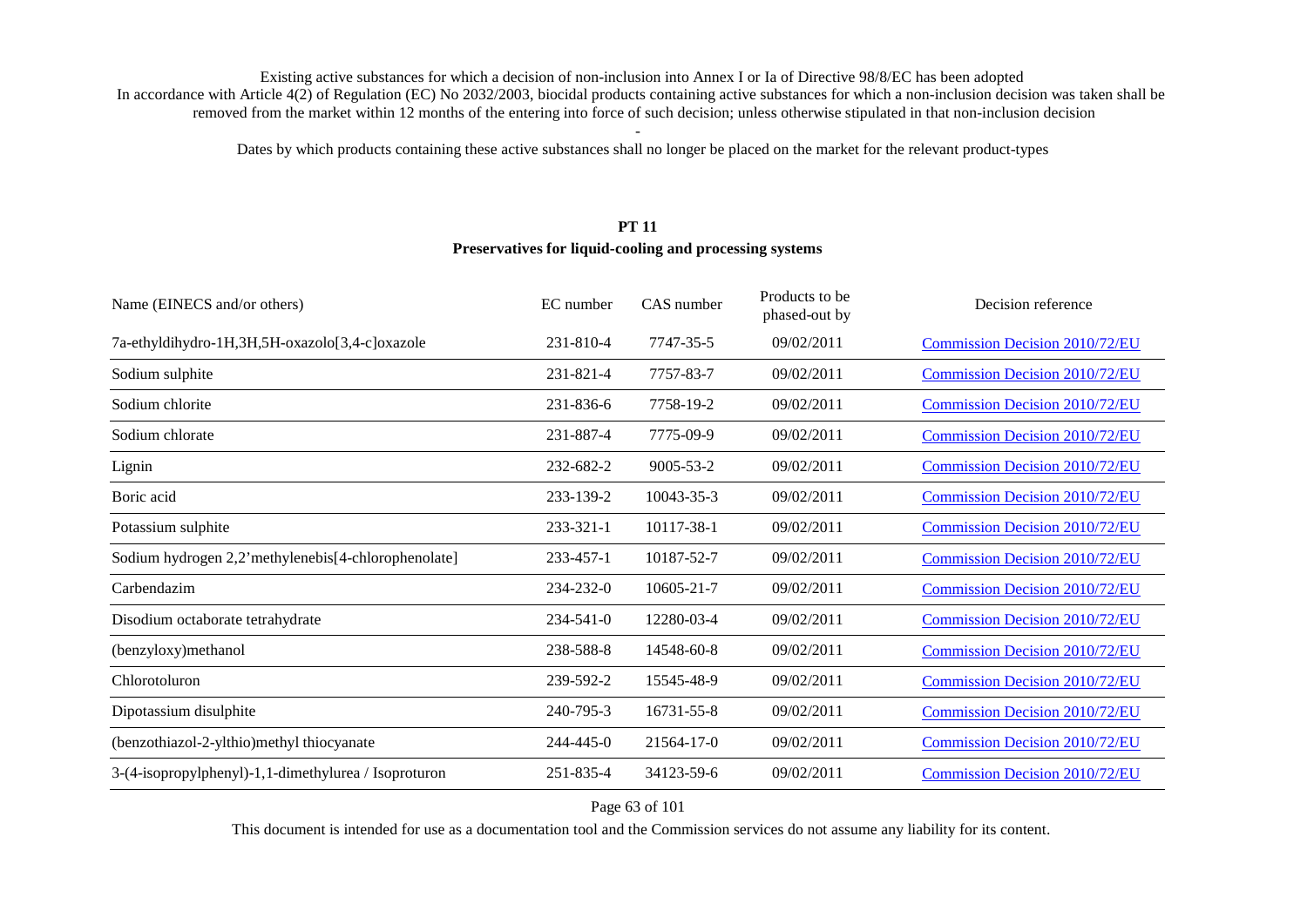Dates by which products containing these active substances shall no longer be placed on the market for the relevant product-types

### **PT 11**

#### **Preservatives for liquid-cooling and processing systems**

| Name (EINECS and/or others)                                                                                                                              | EC number       | CAS number  | Products to be<br>phased-out by | Decision reference                    |
|----------------------------------------------------------------------------------------------------------------------------------------------------------|-----------------|-------------|---------------------------------|---------------------------------------|
| 2-bromo-2-(bromomethyl)pentanedinitrile                                                                                                                  | $252 - 681 - 0$ | 35691-65-7  | 09/02/2011                      | Commission Decision 2010/72/EU        |
| 4,4-dimethyloxazolidine                                                                                                                                  | 257-048-2       | 51200-87-4  | 09/02/2011                      | <b>Commission Decision 2010/72/EU</b> |
| 3-iodo-2-propynyl butylcarbamate                                                                                                                         | 259-627-5       | 55406-53-6  | 09/02/2011                      | <b>Commission Decision 2010/72/EU</b> |
| Quaternary ammonium compounds, benzyl-C12-18-<br>alkyldimethyl, salts with 1,2-benzisothiazol-3(2H)-one 1,1-<br>dioxide $(1:1)$                          | 273-545-7       | 68989-01-5  | 09/02/2011                      | Commission Decision 2010/72/EU        |
| Pentapotassium bis(peroxymonosulphate) bis(sulphate)                                                                                                     | 274-778-7       | 70693-62-8  | 09/02/2011                      | <b>Commission Decision 2010/72/EU</b> |
| 1,3-didecyl-2-methyl-1H-imidazolium chloride                                                                                                             | 274-948-0       | 70862-65-6  | 09/02/2011                      | <b>Commission Decision 2010/72/EU</b> |
| Tributyltetradecylphosphonium chloride                                                                                                                   | 279-808-2       | 81741-28-8  | 09/02/2011                      | <b>Commission Decision 2010/72/EU</b> |
| Urea, N,N'-bis(hydroxymethyl)-, reaction products with 2-(2-<br>butoxyethoxy)ethanol, ethylene glycol and formaldehyde                                   | 292-348-7       | 90604-54-9  | 09/02/2011                      | <b>Commission Decision 2010/72/EU</b> |
| Quaternary ammonium compounds, [2-[[2-[(2-<br>carboxyethyl)(2-hydroxyethyl)amino]ethyl]amino]-2-<br>oxoethyl]coco alkyldimethyl, hydroxides, inner salts | $309 - 206 - 8$ | 100085-64-1 | 09/02/2011                      | <b>Commission Decision 2010/72/EU</b> |
| 6-(phthalimido) peroxyhexanoic acid                                                                                                                      | 410-850-8       | 128275-31-0 | 09/02/2011                      | <b>Commission Decision 2010/72/EU</b> |
| Reaction product of dimethyl adipate, dimethyl glutarate,<br>dimethyl succinate with hydrogen peroxide / Perestane                                       | 432-790-1       |             | 09/02/2011                      | <b>Commission Decision 2010/72/EU</b> |

This document is intended for use as a documentation tool and the Commission services do not assume any liability for its content.

#### Page 64 of 101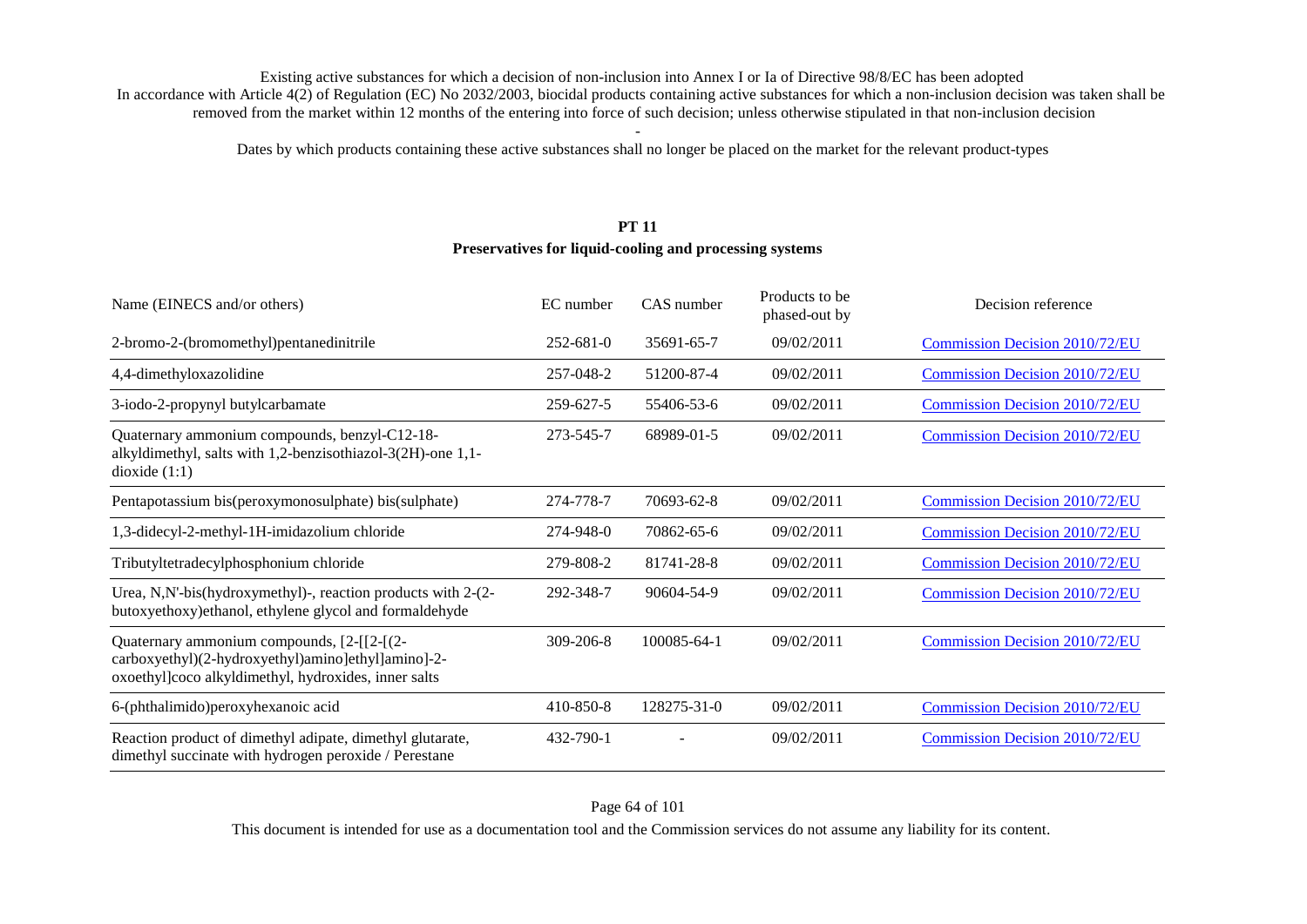Dates by which products containing these active substances shall no longer be placed on the market for the relevant product-types

### **PT 11**

#### **Preservatives for liquid-cooling and processing systems**

| Name (EINECS and/or others)                                                                                      | EC number | CAS number  | Products to be<br>phased-out by | Decision reference                    |
|------------------------------------------------------------------------------------------------------------------|-----------|-------------|---------------------------------|---------------------------------------|
| Bis(3-aminopropyl) octylamine                                                                                    | 433-340-7 | 86423-37-2  | 09/02/2011                      | Commission Decision 2010/72/EU        |
| Mixture of 1-phenoxypropan-2-ol (EINECS 212-222-7) and 2-<br>phenoxypropanol (EINECS 224-027-4)                  | Mixture   |             | 09/02/2011                      | Commission Decision 2010/72/EU        |
| Amines, n-C10-16-alkyltrimethylenedi-, reaction products<br>with chloroacetic acid                               | Mixture   | 139734-65-9 | 09/02/2011                      | Commission Decision 2010/72/EU        |
| N-Didecyl-N-dipolyethoxyammonium borate /<br>Didecylpolyoxethylammonium borate                                   | Polymer   | 214710-34-6 | 09/02/2011                      | <b>Commission Decision 2010/72/EU</b> |
| Polyvinylpyrrolidone iodine                                                                                      | Polymer   | 25655-41-8  | 09/02/2011                      | Commission Decision 2010/72/EU        |
| Homopolymer of 2-tert-butylaminoethyl methacrylate<br>(EINECS 223-228-4)                                         | Polymer   | 26716-20-1  | 03/01/2008                      | Commission Regulation (EC) 1849/2006  |
| N,N,N',N'-Tetramethylethylenediaminebis(2-chloroethyl)ether<br>copolymer                                         | Polymer   | 31075-24-8  | 09/02/2011                      | <b>Commission Decision 2010/72/EU</b> |
| Oligo(2-(2-ethoxy)ethoxyethylguanidinium chloride)                                                               | Polymer   | 374572-91-5 | 01/02/2013                      | <b>Commission Decision 2012/78/EU</b> |
| Poly(hexamethylendiamine guanidinium chloride)                                                                   | Polymer   | 57028-96-3  | 01/02/2013                      | <b>Commission Decision 2012/78/EU</b> |
| Poly( $oxy-1,2$ -ethanediyl), .alpha.-[2-<br>(didecylmethylammonio)ethyll-.omega.-hydroxy-, propanoate<br>(salt) | Polymer   | 94667-33-1  | 09/02/2011                      | <b>Commission Decision 2010/72/EU</b> |

This document is intended for use as a documentation tool and the Commission services do not assume any liability for its content.

#### Page 65 of 101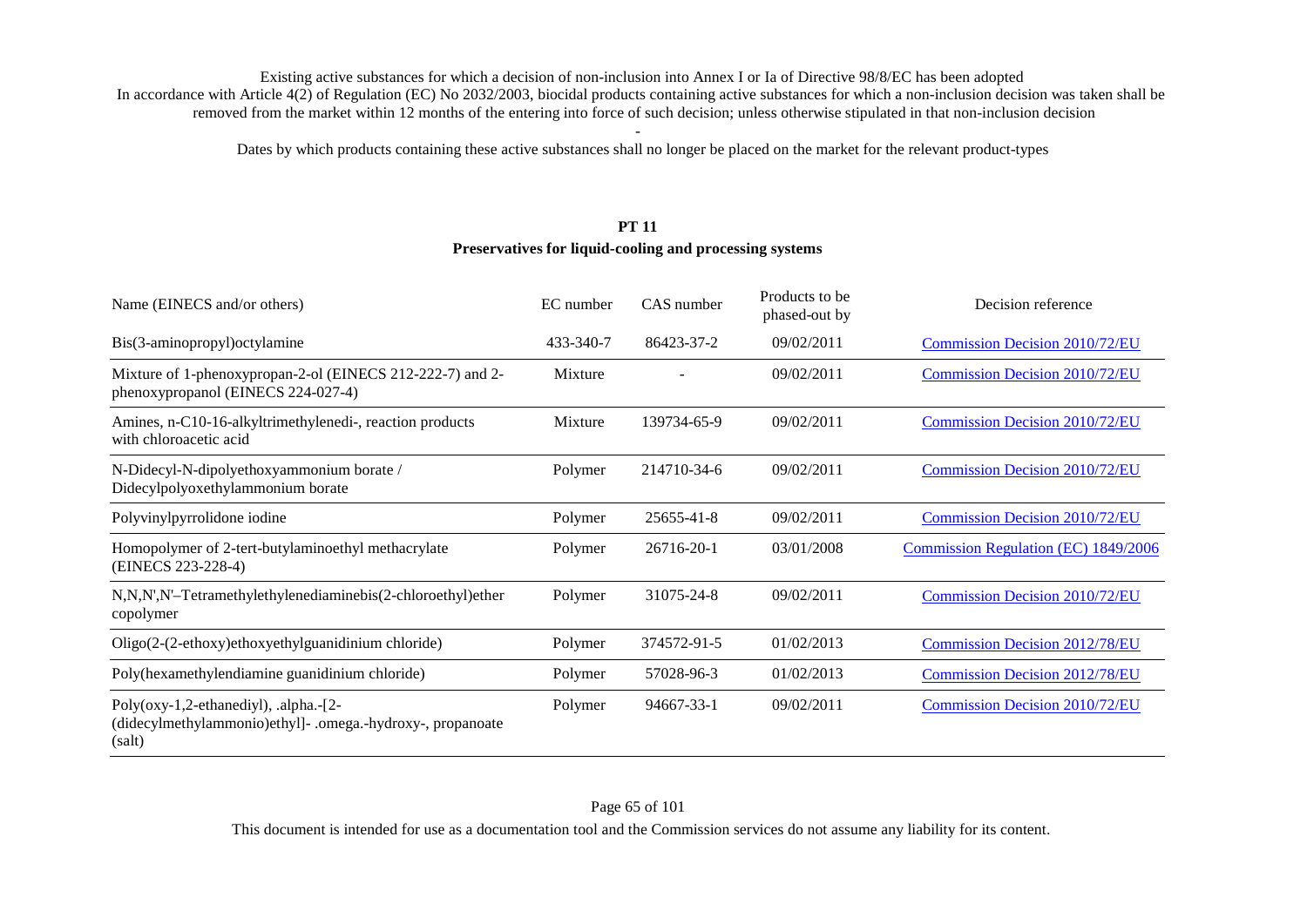Dates by which products containing these active substances shall no longer be placed on the market for the relevant product-types

### **PT 12 Slimicides**

| Name (EINECS and/or others)                                           | EC number       | CAS number     | Products to be<br>phased-out by | Decision reference                     |
|-----------------------------------------------------------------------|-----------------|----------------|---------------------------------|----------------------------------------|
| Bis[1-cyclohexyl-1,2-di(hydroxy-.kappa.O)diazeniumato(2-)]-<br>copper |                 | 312600-89-8    | 09/02/2011                      | Commission Decision 2010/72/EU         |
| Peroxyoctanoic acid                                                   |                 | 33734-57-5     | 09/02/2011                      | <b>Commission Decision 2010/72/EU</b>  |
| Cyclohexylhydroxydiazene 1-oxide, potassium salt                      |                 | 66603-10-9     | 01/02/2013                      | <b>Commission Decision 2012/78/EU</b>  |
| Formaldehyde                                                          | $200 - 001 - 8$ | $50-00-0$      | 21/08/2009                      | <b>Commission Decision 2008/681/EC</b> |
| Propan-2-ol                                                           | 200-661-7       | $67 - 63 - 0$  | 09/02/2011                      | <b>Commission Decision 2010/72/EU</b>  |
| 1,3-dibromo-5,5-dimethylhydantoin                                     | 201-030-9       | $77 - 48 - 5$  | 21/08/2009                      | <b>Commission Decision 2008/681/EC</b> |
| Glycollic acid                                                        | $201 - 180 - 5$ | $79-14-1$      | 09/02/2011                      | <b>Commission Decision 2010/72/EU</b>  |
| Dichlorophen                                                          | $202 - 567 - 1$ | $97 - 23 - 4$  | 09/02/2011                      | <b>Commission Decision 2010/72/EU</b>  |
| Glyoxal                                                               | 203-474-9       | $107 - 22 - 2$ | 01/02/2013                      | <b>Commission Decision 2012/78/EU</b>  |
| 1,3-dichloro-5,5-dimethylhydantoin                                    | 204-258-7       | 118-52-5       | 01/02/2013                      | <b>Commission Decision 2012/78/EU</b>  |
| Nitromethylidynetrimethanol                                           | 204-769-5       | $126 - 11 - 4$ | 09/02/2011                      | <b>Commission Decision 2010/72/EU</b>  |
| Thiram                                                                | 205-286-2       | 137-26-8       | 09/02/2011                      | <b>Commission Decision 2010/72/EU</b>  |
| Ziram                                                                 | 205-288-3       | 137-30-4       | 09/02/2011                      | <b>Commission Decision 2010/72/EU</b>  |
| Potassium methyldithiocarbamate                                       | 205-292-5       | 137-41-7       | 09/02/2011                      | <b>Commission Decision 2010/72/EU</b>  |

Page 66 of 101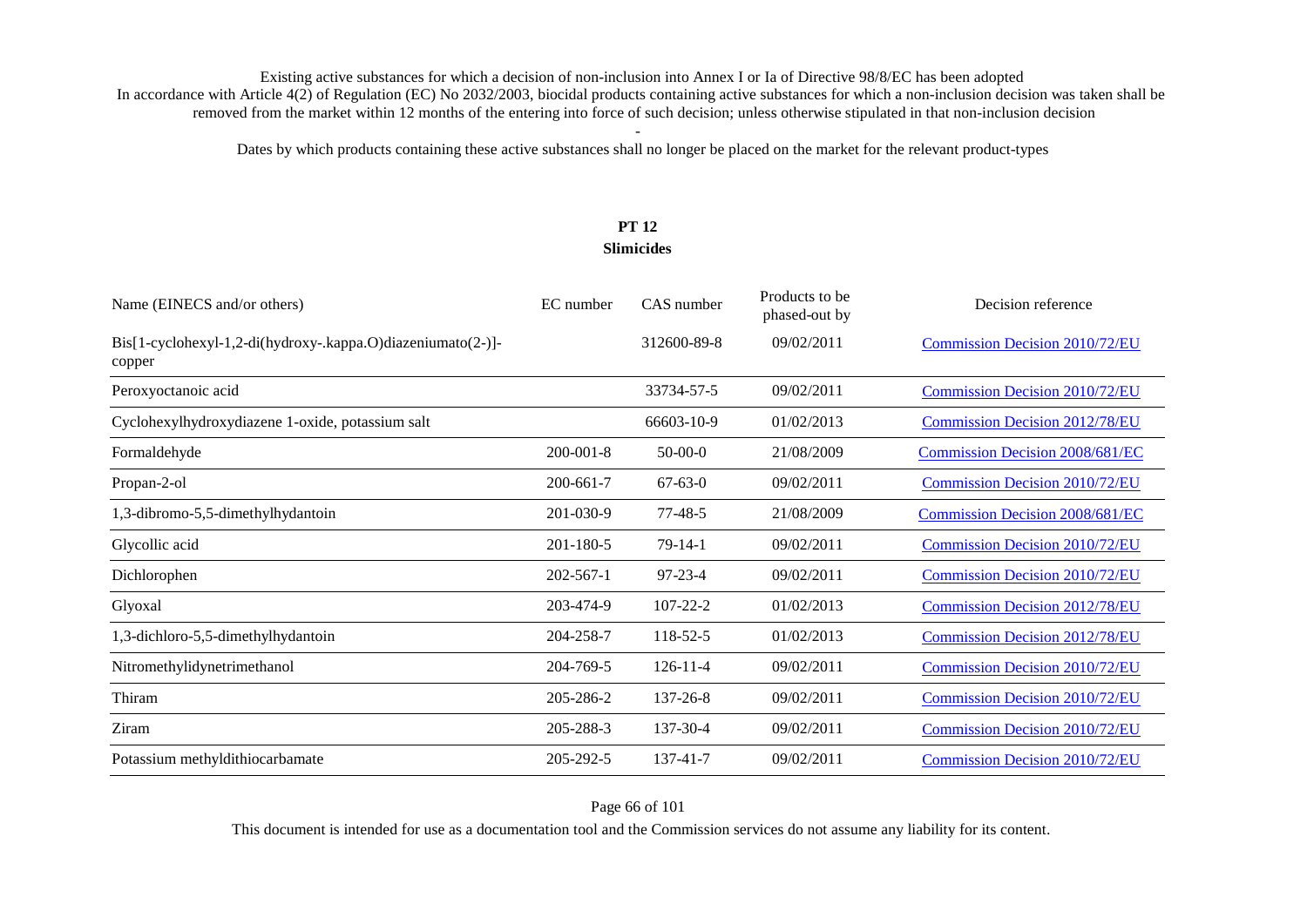Dates by which products containing these active substances shall no longer be placed on the market for the relevant product-types

## **PT 12 Slimicides**

| Name (EINECS and/or others)            | EC number       | CAS number     | Products to be<br>phased-out by | Decision reference                     |
|----------------------------------------|-----------------|----------------|---------------------------------|----------------------------------------|
| Metam-sodium                           | $205 - 293 - 0$ | 137-42-8       | 09/02/2011                      | Commission Decision 2010/72/EU         |
| Disodium cyanodithiocarbamate          | 205-346-8       | 138-93-2       | 09/02/2011                      | <b>Commission Decision 2010/72/EU</b>  |
| 1,3-bis(hydroxymethyl)urea             | $205 - 444 - 0$ | 140-95-4       | 09/02/2011                      | <b>Commission Decision 2010/72/EU</b>  |
| Nabam                                  | $205 - 547 - 0$ | 142-59-6       | 09/02/2011                      | <b>Commission Decision 2010/72/EU</b>  |
| Thiabendazole                          | 205-725-8       | 148-79-8       | 09/02/2011                      | <b>Commission Decision 2010/72/EU</b>  |
| Benzothiazole-2-thiol                  | 205-736-8       | $149 - 30 - 4$ | 21/08/2009                      | <b>Commission Decision 2008/681/EC</b> |
| Phthalaldehyde                         | 211-402-2       | 643-79-8       | 03/01/2008                      | Commission Regulation (EC) 1849/2006   |
| Hydroxyl-2-pyridone                    | 212-506-0       | 822-89-9       | 09/02/2011                      | <b>Commission Decision 2010/72/EU</b>  |
| 2,6-dimethyl-1,3-dioxan-4-yl acetate   | 212-579-9       | 828-00-2       | 09/02/2011                      | <b>Commission Decision 2010/72/EU</b>  |
| 4,5-dichloro-3H-1,2-dithiol-3-one      | 214-754-5       | 1192-52-5      | 09/02/2011                      | <b>Commission Decision 2010/72/EU</b>  |
| 2,4-dichlorobenzyl alcohol             | 217-210-5       | 1777-82-8      | 09/02/2011                      | <b>Commission Decision 2010/72/EU</b>  |
| Fluometuron                            | 218-500-4       | 2164-17-2      | 09/02/2011                      | <b>Commission Decision 2010/72/EU</b>  |
| 2-bromo-1-(4-hydroxyphenyl)ethan-1-one | 219-655-0       | 2491-38-5      | 01/09/2006                      | Commission Regulation (EC) 1048/2005   |
| 2,2'-dithiobis[N-methylbenzamide]      | 219-768-5       | 2527-58-4      | 09/02/2011                      | <b>Commission Decision 2010/72/EU</b>  |
| Bis(trichloromethyl) sulphone          | 221-310-4       | 3064-70-8      | 09/02/2011                      | <b>Commission Decision 2010/72/EU</b>  |

### Page 67 of 101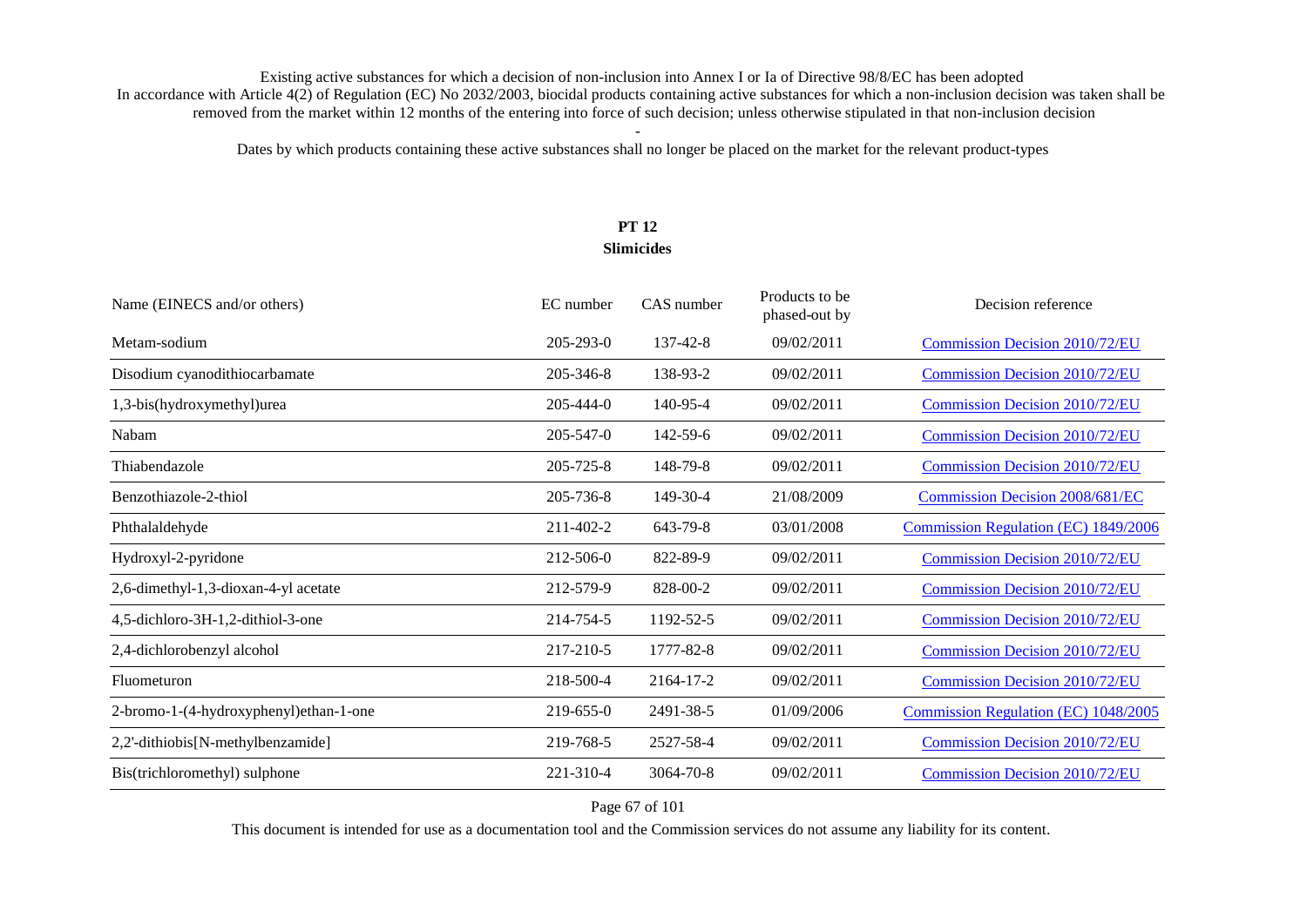Dates by which products containing these active substances shall no longer be placed on the market for the relevant product-types

### **PT 12 Slimicides**

| Name (EINECS and/or others)                                | EC number       | CAS number      | Products to be<br>phased-out by | Decision reference                    |
|------------------------------------------------------------|-----------------|-----------------|---------------------------------|---------------------------------------|
| Pyridine-2-thiol 1-oxide, sodium salt                      | 223-296-5       | 3811-73-2       | 09/02/2011                      | <b>Commission Decision 2010/72/EU</b> |
| Terbuthylazine                                             | 227-637-9       | 5915-41-3       | 09/02/2011                      | <b>Commission Decision 2010/72/EU</b> |
| (R)-p-mentha-1,8-diene                                     | 227-813-5       | 5989-27-5       | 09/02/2011                      | <b>Commission Decision 2010/72/EU</b> |
| 1,3-bis(hydroxymethyl)-5,5-dimethylimidazolidine-2,4-dione | 229-222-8       | 6440-58-0       | 09/02/2011                      | <b>Commission Decision 2010/72/EU</b> |
| (2-bromo-2-nitrovinyl) benzene                             | 230-515-8       | 7166-19-0       | 09/02/2011                      | <b>Commission Decision 2010/72/EU</b> |
| Prometryn                                                  | 230-711-3       | 7287-19-6       | 09/02/2011                      | <b>Commission Decision 2010/72/EU</b> |
| Sulphur dioxide                                            | 231-195-2       | 7446-09-5       | 09/02/2011                      | <b>Commission Decision 2010/72/EU</b> |
| Sodium hydrogensulphite                                    | 231-548-0       | 7631-90-5       | 09/02/2011                      | <b>Commission Decision 2010/72/EU</b> |
| Disodium disulphite                                        | $231 - 673 - 0$ | 7681-57-4       | 09/02/2011                      | <b>Commission Decision 2010/72/EU</b> |
| 7a-ethyldihydro-1H,3H,5H-oxazolo[3,4-c]oxazole             | 231-810-4       | 7747-35-5       | 09/02/2011                      | <b>Commission Decision 2010/72/EU</b> |
| Sodium sulphite                                            | 231-821-4       | 7757-83-7       | 09/02/2011                      | <b>Commission Decision 2010/72/EU</b> |
| Sodium chlorite                                            | 231-836-6       | 7758-19-2       | 09/02/2011                      | <b>Commission Decision 2010/72/EU</b> |
| Sodium chlorate                                            | 231-887-4       | 7775-09-9       | 09/02/2011                      | <b>Commission Decision 2010/72/EU</b> |
| Lignin                                                     | 232-682-2       | $9005 - 53 - 2$ | 09/02/2011                      | <b>Commission Decision 2010/72/EU</b> |
| Boric acid                                                 | 233-139-2       | 10043-35-3      | 09/02/2011                      | <b>Commission Decision 2010/72/EU</b> |

Page 68 of 101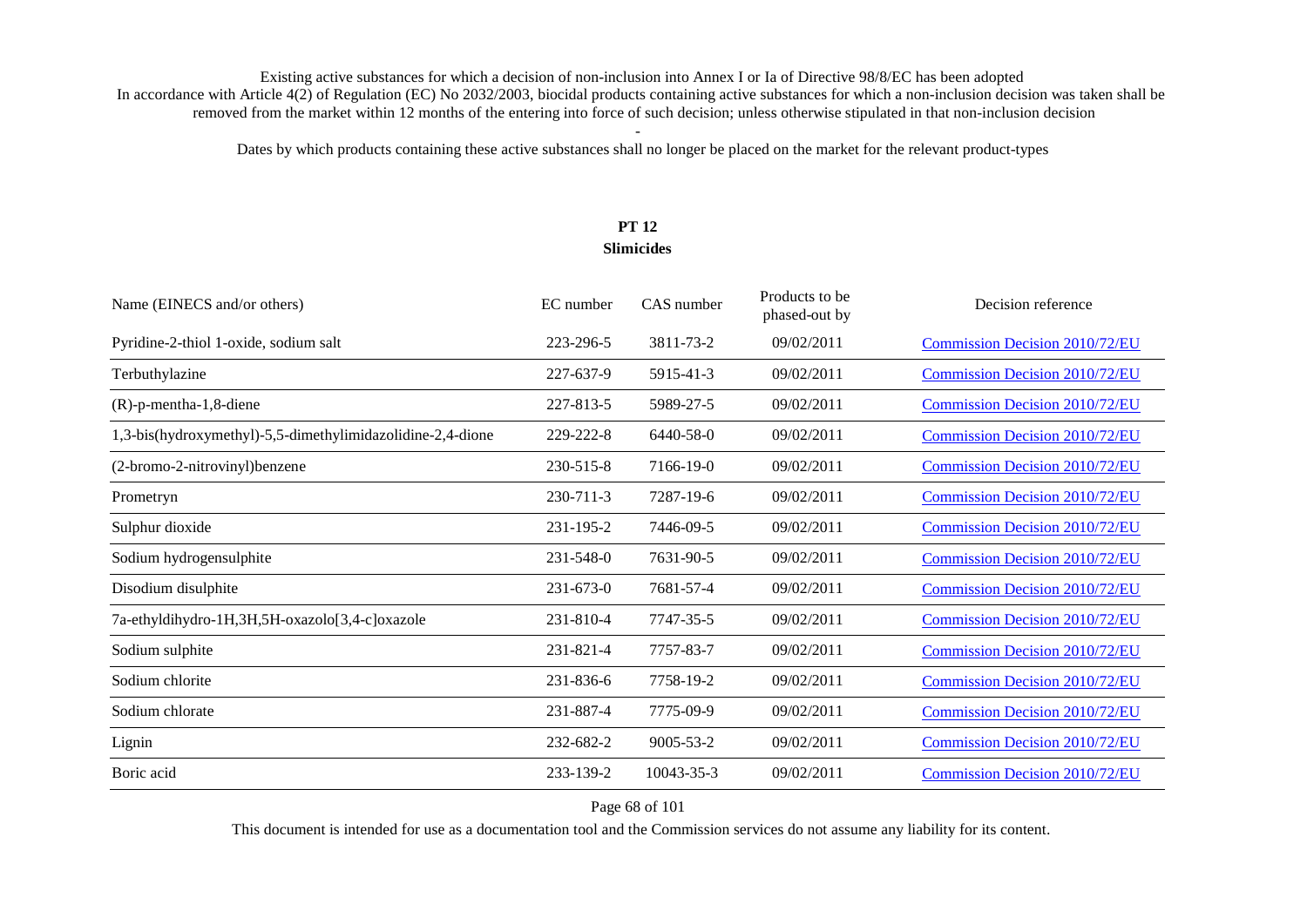Dates by which products containing these active substances shall no longer be placed on the market for the relevant product-types

# **PT 12 Slimicides**

| Name (EINECS and/or others)                                                                         | EC number       | CAS number       | Products to be<br>phased-out by | Decision reference                    |
|-----------------------------------------------------------------------------------------------------|-----------------|------------------|---------------------------------|---------------------------------------|
| Potassium sulphite                                                                                  | 233-321-1       | 10117-38-1       | 09/02/2011                      | <b>Commission Decision 2010/72/EU</b> |
| Sodium hydrogen 2,2'methylenebis[4-chlorophenolate]                                                 | 233-457-1       | 10187-52-7       | 09/02/2011                      | <b>Commission Decision 2010/72/EU</b> |
| Carbendazim                                                                                         | 234-232-0       | 10605-21-7       | 09/02/2011                      | Commission Decision 2010/72/EU        |
| Disodium octaborate tetrahydrate                                                                    | $234 - 541 - 0$ | 12280-03-4       | 09/02/2011                      | <b>Commission Decision 2010/72/EU</b> |
| Dodecylguanidine monohydrochloride                                                                  | 237-030-0       | 13590-97-1       | 09/02/2011                      | <b>Commission Decision 2010/72/EU</b> |
| Bromine chloride                                                                                    | 237-601-4       | 13863-41-7       | 09/02/2011                      | Commission Decision 2010/72/EU        |
| Chlorotoluron                                                                                       | 239-592-2       | 15545-48-9       | 09/02/2011                      | Commission Decision 2010/72/EU        |
| Dipotassium disulphite                                                                              | 240-795-3       | 16731-55-8       | 09/02/2011                      | <b>Commission Decision 2010/72/EU</b> |
| p-[(diiodomethyl)sulphonyl]toluene                                                                  | 243-468-3       | 20018-09-1       | 09/02/2011                      | <b>Commission Decision 2010/72/EU</b> |
| 2-octyl-2H-isothiazol-3-one                                                                         | 247-761-7       | $26530 - 20 - 1$ | 09/02/2011                      | <b>Commission Decision 2010/72/EU</b> |
| 3-(4-isopropylphenyl)-1,1-dimethylurea / Isoproturon                                                | 251-835-4       | 34123-59-6       | 09/02/2011                      | <b>Commission Decision 2010/72/EU</b> |
| 1-[[2-(2,4-dichlorophenyl)-4-propyl-1,3-dioxolan-2-<br>yl]methyl]-1H-1,2,4-triazole / Propiconazole | $262 - 104 - 4$ | 60207-90-1       | 09/02/2011                      | <b>Commission Decision 2010/72/EU</b> |
| 4,5-dichloro-2-octyl-2H-isothiazol-3-one                                                            | 264-843-8       | 64359-81-5       | 09/02/2011                      | Commission Decision 2010/72/EU        |
| Cis-4-[3-(p-tert-butylphenyl)-2-methylpropyl]-2,6-<br>dimethylmorpholine / Fenpropimorph            | 266-719-9       | 67564-91-4       | 09/02/2011                      | <b>Commission Decision 2010/72/EU</b> |

Page 69 of 101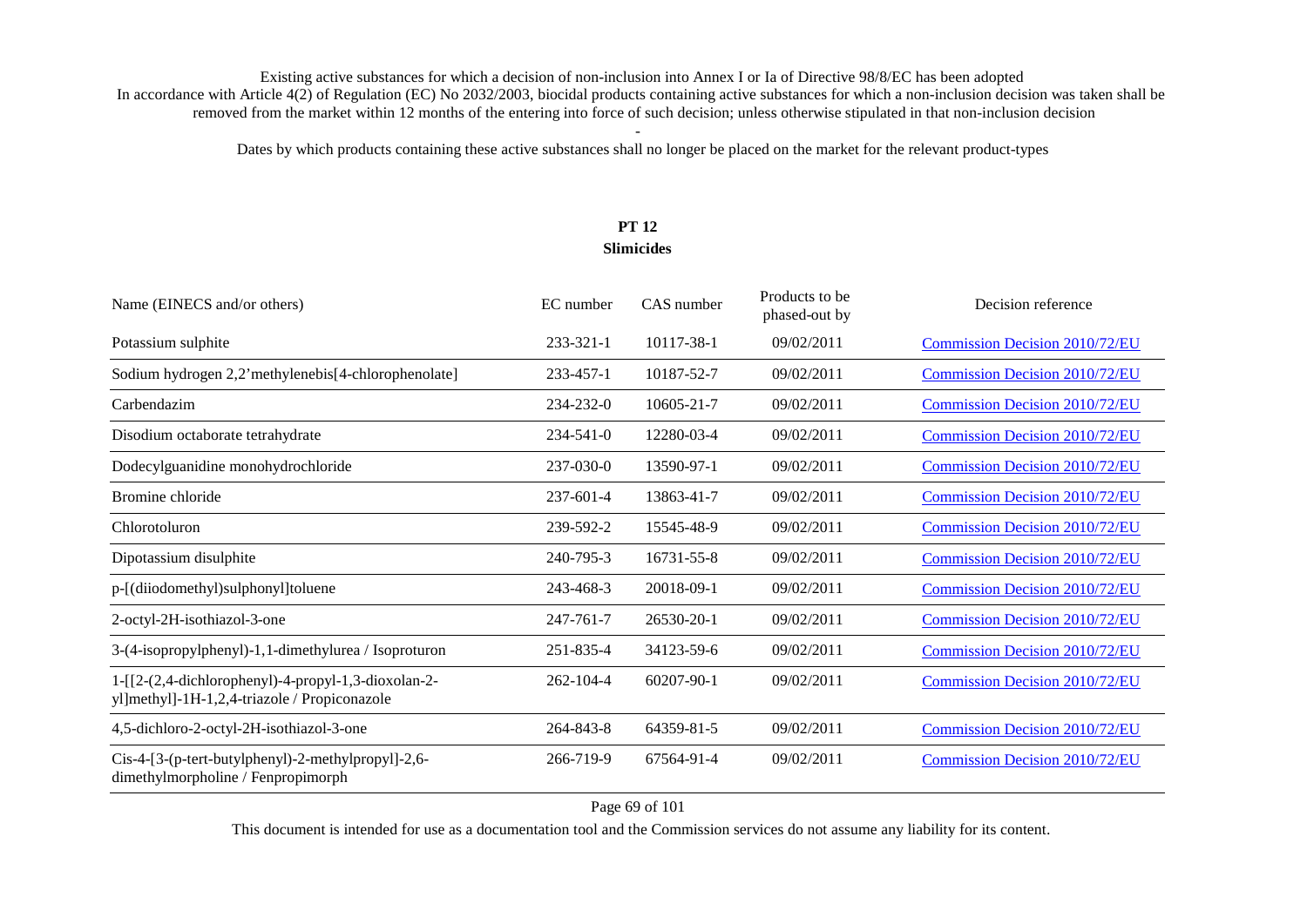Dates by which products containing these active substances shall no longer be placed on the market for the relevant product-types

### **PT 12 Slimicides**

| Name (EINECS and/or others)                                                                                                                              | EC number       | CAS number  | Products to be<br>phased-out by | Decision reference                    |
|----------------------------------------------------------------------------------------------------------------------------------------------------------|-----------------|-------------|---------------------------------|---------------------------------------|
| Quaternary ammonium compounds, benzyl-C12-18-<br>alkyldimethyl, salts with 1,2-benzisothiazol-3(2H)-one 1,1-<br>dioxide $(1:1)$                          | 273-545-7       | 68989-01-5  | 09/02/2011                      | Commission Decision 2010/72/EU        |
| Pentapotassium bis(peroxymonosulphate) bis(sulphate)                                                                                                     | 274-778-7       | 70693-62-8  | 09/02/2011                      | <b>Commission Decision 2010/72/EU</b> |
| 1,3-didecyl-2-methyl-1H-imidazolium chloride                                                                                                             | 274-948-0       | 70862-65-6  | 09/02/2011                      | <b>Commission Decision 2010/72/EU</b> |
| Tributyltetradecylphosphonium chloride                                                                                                                   | 279-808-2       | 81741-28-8  | 09/02/2011                      | <b>Commission Decision 2010/72/EU</b> |
| Urea, N,N'-bis(hydroxymethyl)-, reaction products with 2-(2-<br>butoxyethoxy)ethanol, ethylene glycol and formaldehyde                                   | 292-348-7       | 90604-54-9  | 09/02/2011                      | Commission Decision 2010/72/EU        |
| Quaternary ammonium compounds, [2-[[2-[(2-<br>carboxyethyl)(2-hydroxyethyl)amino]ethyl]amino]-2-<br>oxoethyl]coco alkyldimethyl, hydroxides, inner salts | $309 - 206 - 8$ | 100085-64-1 | 09/02/2011                      | <b>Commission Decision 2010/72/EU</b> |
| 1,3-dichloro-5-ethyl-5-methylimidazolidine-2,4-dione                                                                                                     | $401 - 570 - 7$ | 89415-87-2  | 01/02/2013                      | <b>Commission Decision 2012/78/EU</b> |
| 6-(phthalimido) peroxy hexanoic acid                                                                                                                     | 410-850-8       | 128275-31-0 | 09/02/2011                      | <b>Commission Decision 2010/72/EU</b> |
| cis-1-(3-chloroallyl)-3,5,7-triaza-1-azoniaadamantane chloride                                                                                           | $426 - 020 - 3$ | 51229-78-8  | 09/02/2011                      | <b>Commission Decision 2010/72/EU</b> |
| Reaction product of dimethyl adipate, dimethyl glutarate,<br>dimethyl succinate with hydrogen peroxide / Perestane                                       | 432-790-1       |             | 09/02/2011                      | <b>Commission Decision 2010/72/EU</b> |
| Bis(3-aminopropyl)octylamine                                                                                                                             | 433-340-7       | 86423-37-2  | 09/02/2011                      | <b>Commission Decision 2010/72/EU</b> |

Page 70 of 101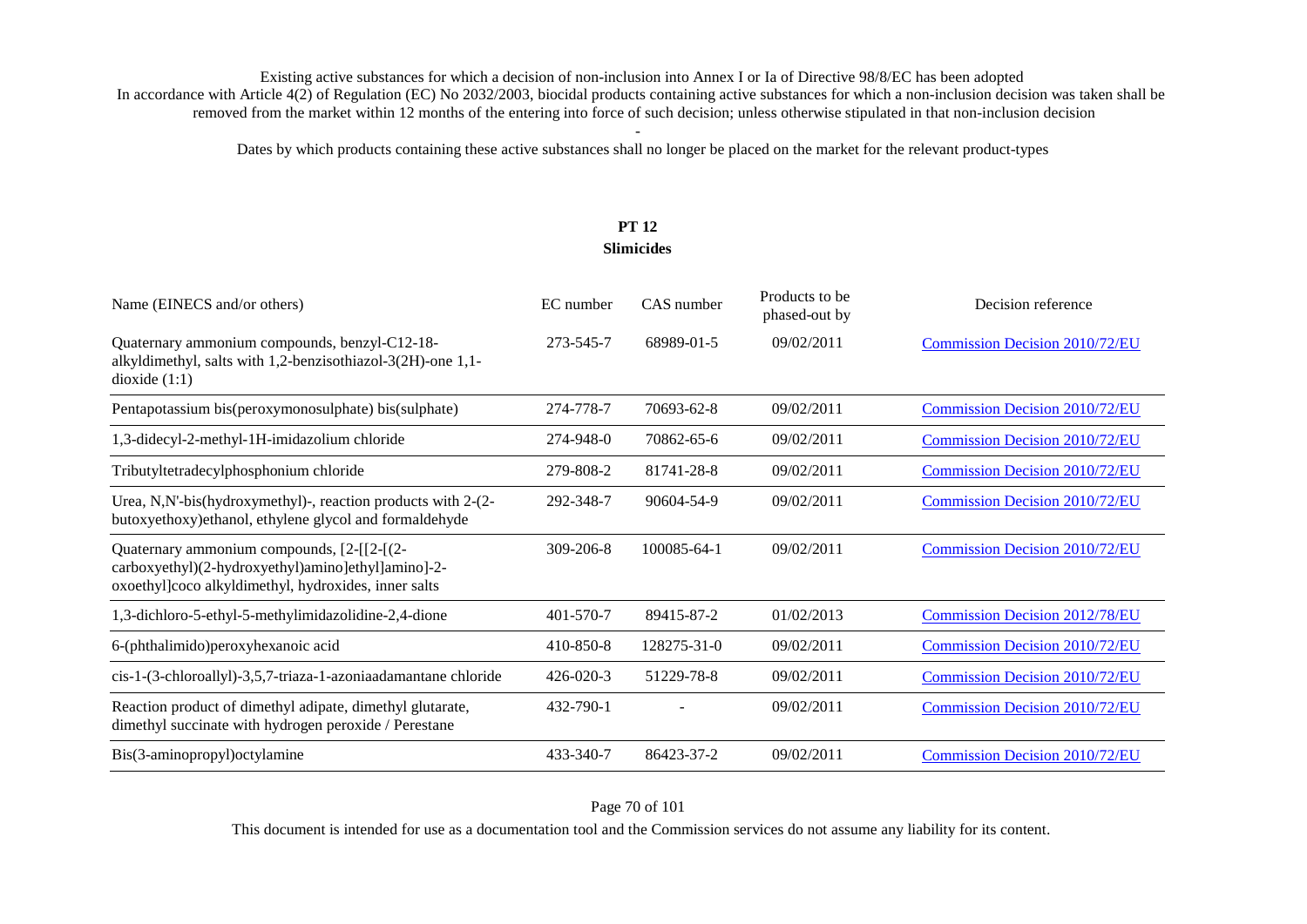Dates by which products containing these active substances shall no longer be placed on the market for the relevant product-types

# **PT 12 Slimicides**

| Name (EINECS and/or others)                                                                                                                                                                                                                                | EC number                      | CAS number      | Products to be<br>phased-out by | Decision reference                          |
|------------------------------------------------------------------------------------------------------------------------------------------------------------------------------------------------------------------------------------------------------------|--------------------------------|-----------------|---------------------------------|---------------------------------------------|
| Amines, n-C10-16-alkyltrimethylenedi-, reaction products<br>with chloroacetic acid                                                                                                                                                                         | Mixture                        | 139734-65-9     | 09/02/2011                      | Commission Decision 2010/72/EU              |
| Sodium lignosulfonate                                                                                                                                                                                                                                      | Natural<br>Polymer             | $8061 - 51 - 6$ | 09/02/2011                      | <b>Commission Decision 2010/72/EU</b>       |
| 4-Bromo-2-(4-chlorophenyl)-1-(ethoxymethyl)-5-<br>(trifluoromethyl)-1H-pyrrole-3-carbonitrile / Chlorfenapyr                                                                                                                                               | Plant<br>protection<br>product | 122453-73-0     | 09/02/2011                      | <b>Commission Decision 2010/72/EU</b>       |
| N-Didecyl-N-dipolyethoxyammonium borate /<br>Didecylpolyoxethylammonium borate                                                                                                                                                                             | Polymer                        | 214710-34-6     | 09/02/2011                      | Commission Decision 2010/72/EU              |
| Polymer of N-Methylmethanamine (EINECS 204-697-4 with<br>(chloromethyl) oxirane (EINECS 203-439-8) / Polymeric<br>quaternary ammonium chloride                                                                                                             | Polymer                        | 25988-97-0      | 09/02/2011                      | Commission Decision 2010/72/EU              |
| Homopolymer of 2-tert-butylaminoethyl methacrylate<br>(EINECS 223-228-4)                                                                                                                                                                                   | Polymer                        | 26716-20-1      | 03/01/2008                      | <b>Commission Regulation (EC) 1849/2006</b> |
| Monohydro chloride of polymer of N,N"'-1,6-<br>hexanediylbis[N'-cyanoguanidine] (EINECS 240-032-4) and<br>hexamethylenediamine (EINECS 204-679-6) /<br>Polyhexamethylene biguanide (monomer: 1,5-bis(trimethylen)-<br>guanylguanidinium monohydrochloride) | Polymer                        | $3-27-8/32289$  | 09/02/2011                      | <b>Commission Decision 2010/72/EU</b>       |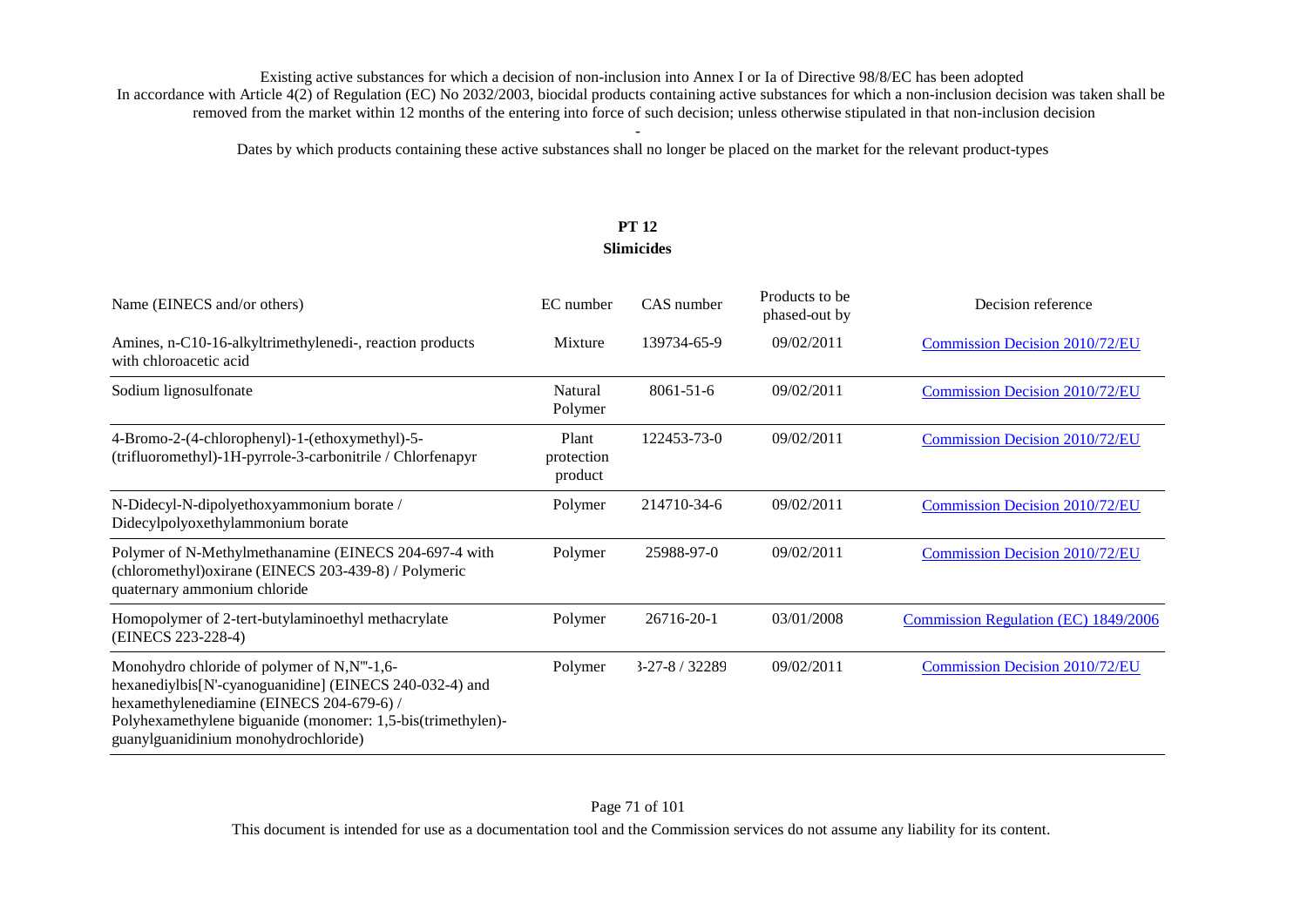Dates by which products containing these active substances shall no longer be placed on the market for the relevant product-types

# **PT 12 Slimicides**

| Name (EINECS and/or others)                                                                                          | EC number | CAS number  | Products to be<br>phased-out by | Decision reference                    |
|----------------------------------------------------------------------------------------------------------------------|-----------|-------------|---------------------------------|---------------------------------------|
| N,N,N',N'-Tetramethylethylenediaminebis(2-chloroethyl)ether<br>copolymer                                             | Polymer   | 31075-24-8  | 09/02/2011                      | <b>Commission Decision 2010/72/EU</b> |
| Oligo(2-(2-ethoxy)ethoxyethylguanidinium chloride)                                                                   | Polymer   | 374572-91-5 | 01/02/2013                      | <b>Commission Decision 2012/78/EU</b> |
| Poly(hexamethylendiamine guanidinium chloride)                                                                       | Polymer   | 57028-96-3  | 01/02/2013                      | <b>Commission Decision 2012/78/EU</b> |
| Poly( $oxy-1,2$ -ethanediyl), .alpha.- $[2-$<br>(didecylmethylammonio)ethyl]- .omega.-hydroxy-, propanoate<br>(salt) | Polymer   | 94667-33-1  | 09/02/2011                      | <b>Commission Decision 2010/72/EU</b> |

This document is intended for use as a documentation tool and the Commission services do not assume any liability for its content.

### Page 72 of 101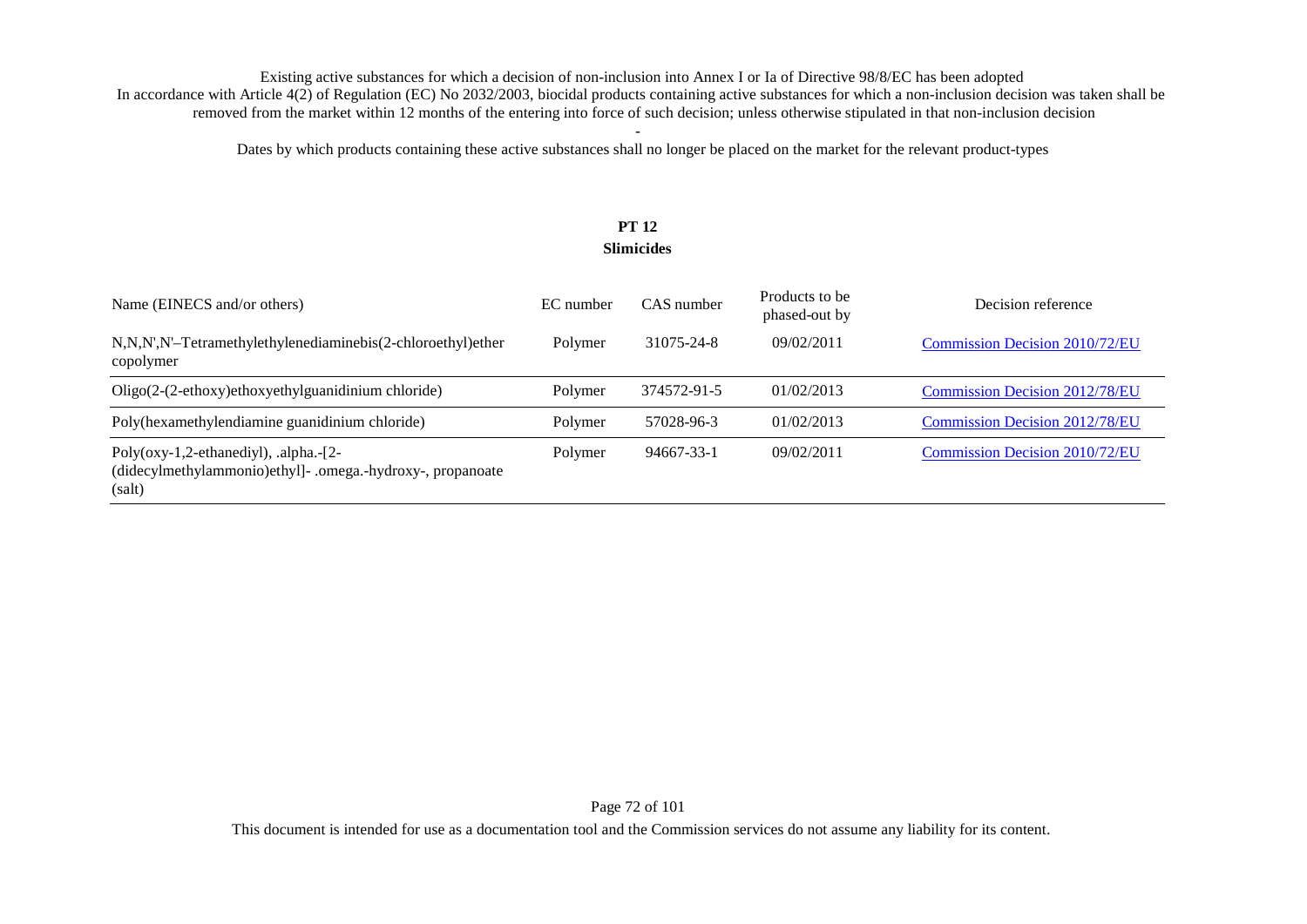Dates by which products containing these active substances shall no longer be placed on the market for the relevant product-types

# **PT 13 Metalworking-fluid preservatives**

| Name (EINECS and/or others)                      | EC number       | CAS number     | Products to be<br>phased-out by | Decision reference                     |
|--------------------------------------------------|-----------------|----------------|---------------------------------|----------------------------------------|
| Cyclohexylhydroxydiazene 1-oxide, potassium salt |                 | 66603-10-9     | 01/02/2013                      | <b>Commission Decision 2012/78/EU</b>  |
| Formaldehyde                                     | $200 - 001 - 8$ | $50-00-0$      | 21/08/2009                      | <b>Commission Decision 2008/681/EC</b> |
| <b>Bronopol</b>                                  | $200 - 143 - 0$ | $52 - 51 - 7$  | 25/10/2009                      | <b>Commission Decision 2008/809/EC</b> |
| Formic acid                                      | 200-579-1       | $64-18-6$      | 25/10/2009                      | <b>Commission Decision 2008/809/EC</b> |
| 2-chloroacetamide                                | 201-174-2       | $79-07-2$      | 01/07/2012                      | <b>Commission Decision 2011/391/EU</b> |
| $L-(+)$ -lactic acid                             | 201-196-2       | 79-33-4        | 22/08/2008                      | <b>Commission Decision 2007/565/EC</b> |
| Dichlorophen                                     | $202 - 567 - 1$ | $97 - 23 - 4$  | 25/10/2009                      | <b>Commission Decision 2008/809/EC</b> |
| Nitromethylidynetrimethanol                      | 204-769-5       | $126 - 11 - 4$ | 25/10/2009                      | <b>Commission Decision 2008/809/EC</b> |
| Potassium dimethyldithiocarbamate                | 204-875-1       | $128 - 03 - 0$ | 25/10/2009                      | <b>Commission Decision 2008/809/EC</b> |
| Sodium dimethyldithiocarbamate                   | 204-876-7       | 128-04-1       | 25/10/2009                      | <b>Commission Decision 2008/809/EC</b> |
| Metam-sodium                                     | 205-293-0       | 137-42-8       | 25/10/2009                      | <b>Commission Decision 2008/809/EC</b> |
| 1,3-bis(hydroxymethyl)urea                       | $205 - 444 - 0$ | 140-95-4       | 25/10/2009                      | <b>Commission Decision 2008/809/EC</b> |
| Nabam                                            | 205-547-0       | $142 - 59 - 6$ | 25/10/2009                      | <b>Commission Decision 2008/809/EC</b> |
| Thiabendazole                                    | 205-725-8       | 148-79-8       | 01/07/2012                      | Commission Decision 2011/391/EU        |
| Benzothiazole-2-thiol                            | 205-736-8       | 149-30-4       | 21/08/2009                      | <b>Commission Decision 2008/681/EC</b> |

Page 73 of 101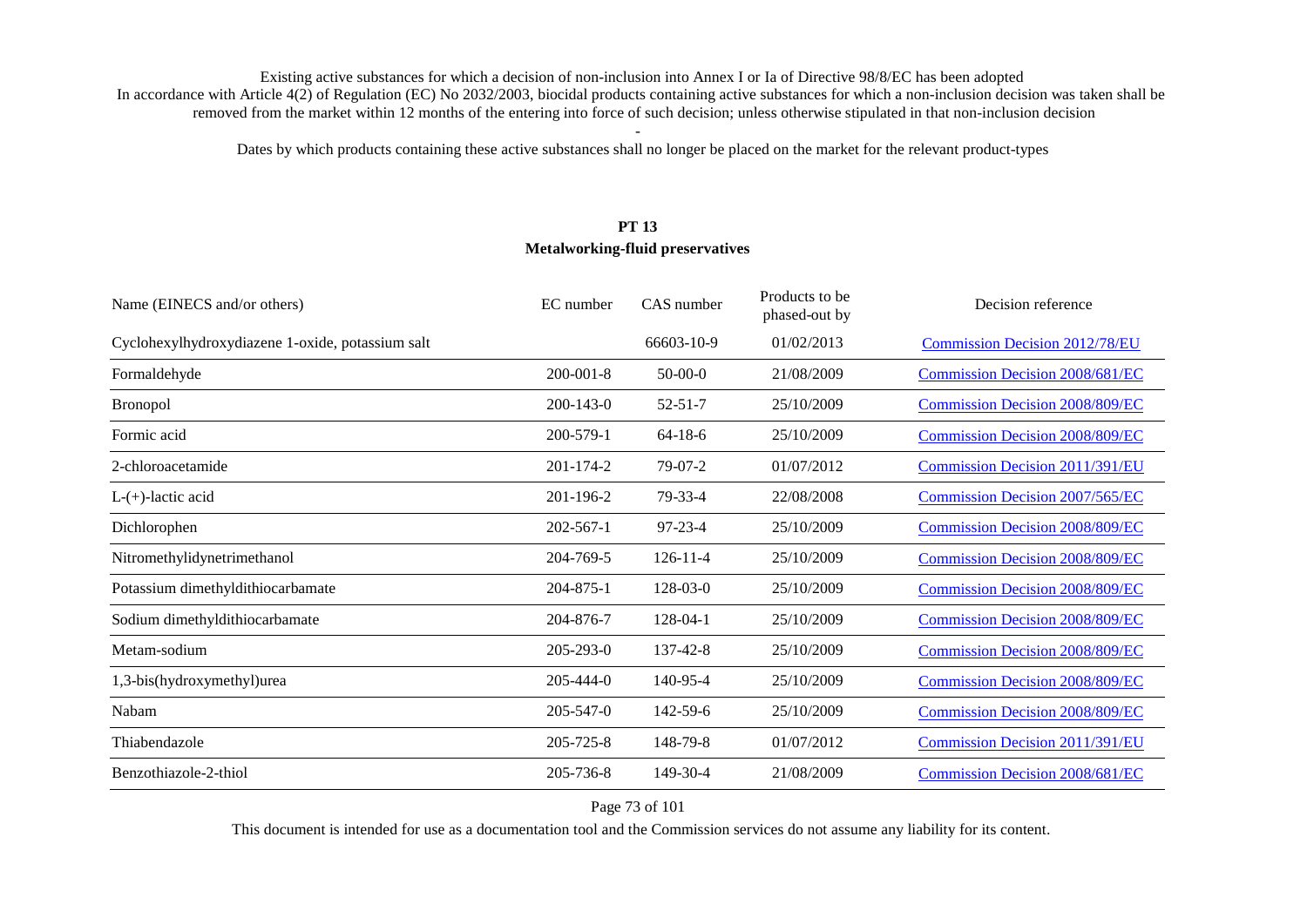Dates by which products containing these active substances shall no longer be placed on the market for the relevant product-types

# **PT 13 Metalworking-fluid preservatives**

| Name (EINECS and/or others)          | EC number | CAS number | Products to be<br>phased-out by | Decision reference                     |
|--------------------------------------|-----------|------------|---------------------------------|----------------------------------------|
| Phthalaldehyde                       | 211-402-2 | 643-79-8   | 03/01/2008                      | Commission Regulation (EC) 1849/2006   |
| Hydroxyl-2-pyridone                  | 212-506-0 | 822-89-9   | 25/10/2009                      | <b>Commission Decision 2008/809/EC</b> |
| 2,6-dimethyl-1,3-dioxan-4-yl acetate | 212-579-9 | 828-00-2   | 25/10/2009                      | <b>Commission Decision 2008/809/EC</b> |
| Disodium tetraborate, anhydrous      | 215-540-4 | 1330-43-4  | 25/10/2009                      | <b>Commission Decision 2008/809/EC</b> |
| 2,4-dichlorobenzyl alcohol           | 217-210-5 | 1777-82-8  | 25/10/2009                      | <b>Commission Decision 2008/809/EC</b> |
| Fluometuron                          | 218-500-4 | 2164-17-2  | 28/02/2010                      | <b>Commission Decision 2009/322/EC</b> |
| 4-(2-nitrobutyl)morpholine           | 218-748-3 | 2224-44-4  | 01/02/2014                      |                                        |
| 2,2'-dithiobis[N-methylbenzamide]    | 219-768-5 | 2527-58-4  | 01/07/2012                      | Commission Decision 2011/391/EU        |
| Methylene dithiocyanate              | 228-652-3 | 6317-18-6  | 25/10/2009                      | <b>Commission Decision 2008/809/EC</b> |
| (2-bromo-2-nitrovinyl) benzene       | 230-515-8 | 7166-19-0  | 25/10/2009                      | <b>Commission Decision 2008/809/EC</b> |
| Didecyldimethylammonium chloride     | 230-525-2 | 7173-51-5  | 25/10/2009                      | <b>Commission Decision 2008/809/EC</b> |
| Prometryn                            | 230-711-3 | 7287-19-6  | 25/10/2009                      | <b>Commission Decision 2008/809/EC</b> |
| Sulphur dioxide                      | 231-195-2 | 7446-09-5  | 01/07/2012                      | <b>Commission Decision 2011/391/EU</b> |
| Sodium hydrogensulphite              | 231-548-0 | 7631-90-5  | 25/10/2009                      | <b>Commission Decision 2008/809/EC</b> |
| Sodium bromide                       | 231-599-9 | 7647-15-6  | 21/08/2009                      | <b>Commission Decision 2008/681/EC</b> |

Page 74 of 101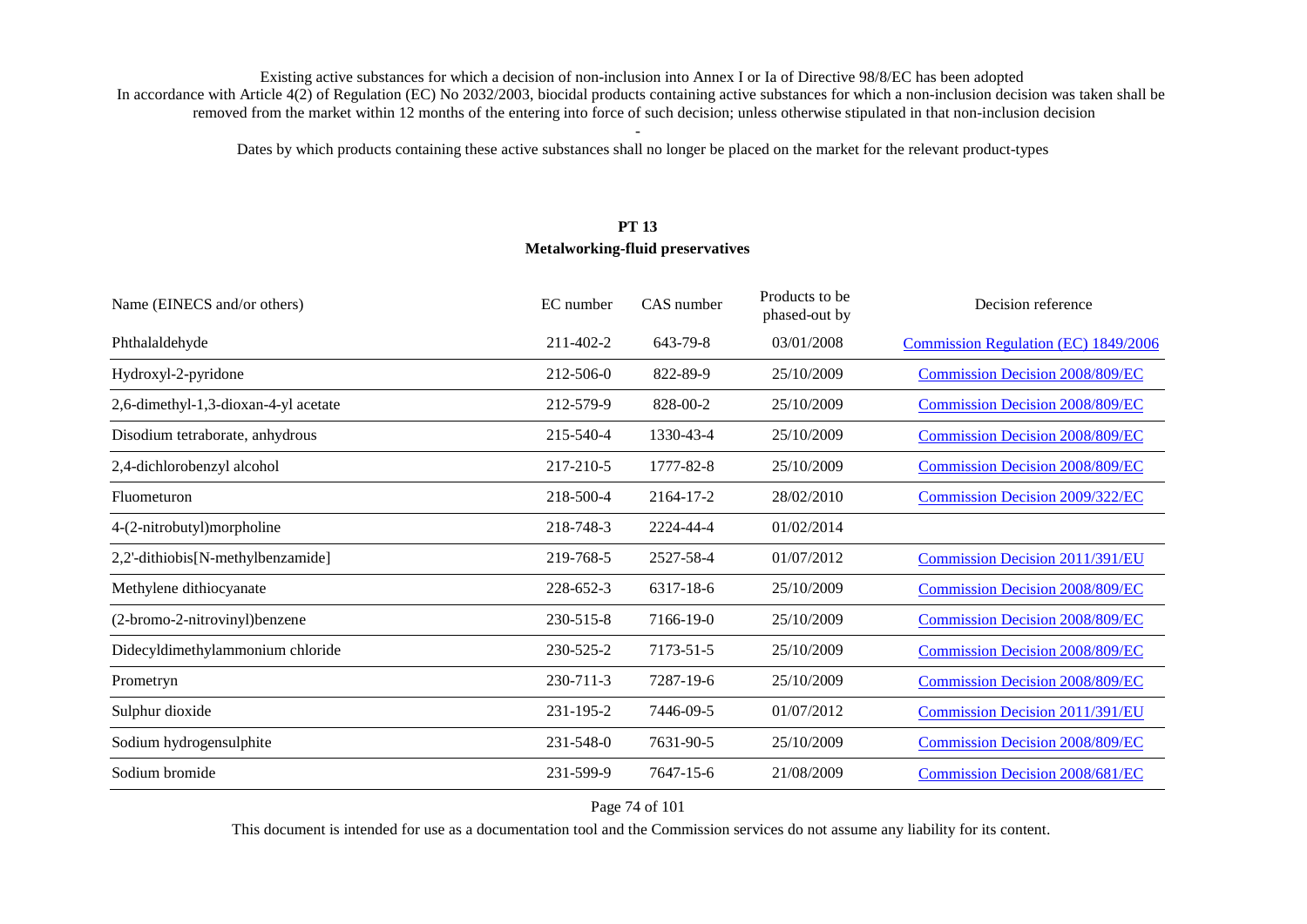Dates by which products containing these active substances shall no longer be placed on the market for the relevant product-types

# **PT 13 Metalworking-fluid preservatives**

| Name (EINECS and/or others)                          | EC number       | CAS number      | Products to be<br>phased-out by | Decision reference                     |
|------------------------------------------------------|-----------------|-----------------|---------------------------------|----------------------------------------|
| Disodium disulphite                                  | $231 - 673 - 0$ | 7681-57-4       | 25/10/2009                      | <b>Commission Decision 2008/809/EC</b> |
| Sodium sulphite                                      | 231-821-4       | 7757-83-7       | 25/10/2009                      | <b>Commission Decision 2008/809/EC</b> |
| Lignin                                               | 232-682-2       | $9005 - 53 - 2$ | 28/02/2010                      | Commission Decision 2009/322/EC        |
| Boric acid                                           | 233-139-2       | 10043-35-3      | 25/10/2009                      | <b>Commission Decision 2008/809/EC</b> |
| Potassium sulphite                                   | 233-321-1       | 10117-38-1      | 25/10/2009                      | <b>Commission Decision 2008/809/EC</b> |
| Sodium hydrogen 2,2'methylenebis[4-chlorophenolate]  | 233-457-1       | 10187-52-7      | 25/10/2009                      | <b>Commission Decision 2008/809/EC</b> |
| Carbendazim                                          | 234-232-0       | 10605-21-7      | 25/10/2009                      | <b>Commission Decision 2008/809/EC</b> |
| Disodium octaborate tetrahydrate                     | $234 - 541 - 0$ | 12280-03-4      | 25/10/2009                      | <b>Commission Decision 2008/809/EC</b> |
| Pyrithione zinc                                      | $236 - 671 - 3$ | 13463-41-7      | 25/10/2009                      | <b>Commission Decision 2008/809/EC</b> |
| Chlorotoluron                                        | 239-592-2       | 15545-48-9      | 25/10/2009                      | <b>Commission Decision 2008/809/EC</b> |
| Dipotassium disulphite                               | 240-795-3       | 16731-55-8      | 25/10/2009                      | <b>Commission Decision 2008/809/EC</b> |
| p-[(diiodomethyl)sulphonyl]toluene                   | 243-468-3       | 20018-09-1      | 25/10/2009                      | <b>Commission Decision 2008/809/EC</b> |
| (benzothiazol-2-ylthio)methyl thiocyanate            | 244-445-0       | 21564-17-0      | 25/10/2009                      | <b>Commission Decision 2008/809/EC</b> |
| Bromochloro-5,5-dimethylimidazolidine-2,4-dione      | $251 - 171 - 5$ | 32718-18-6      | 25/10/2009                      | <b>Commission Decision 2008/809/EC</b> |
| 3-(4-isopropylphenyl)-1,1-dimethylurea / Isoproturon | 251-835-4       | 34123-59-6      | 25/10/2009                      | <b>Commission Decision 2008/809/EC</b> |

### Page 75 of 101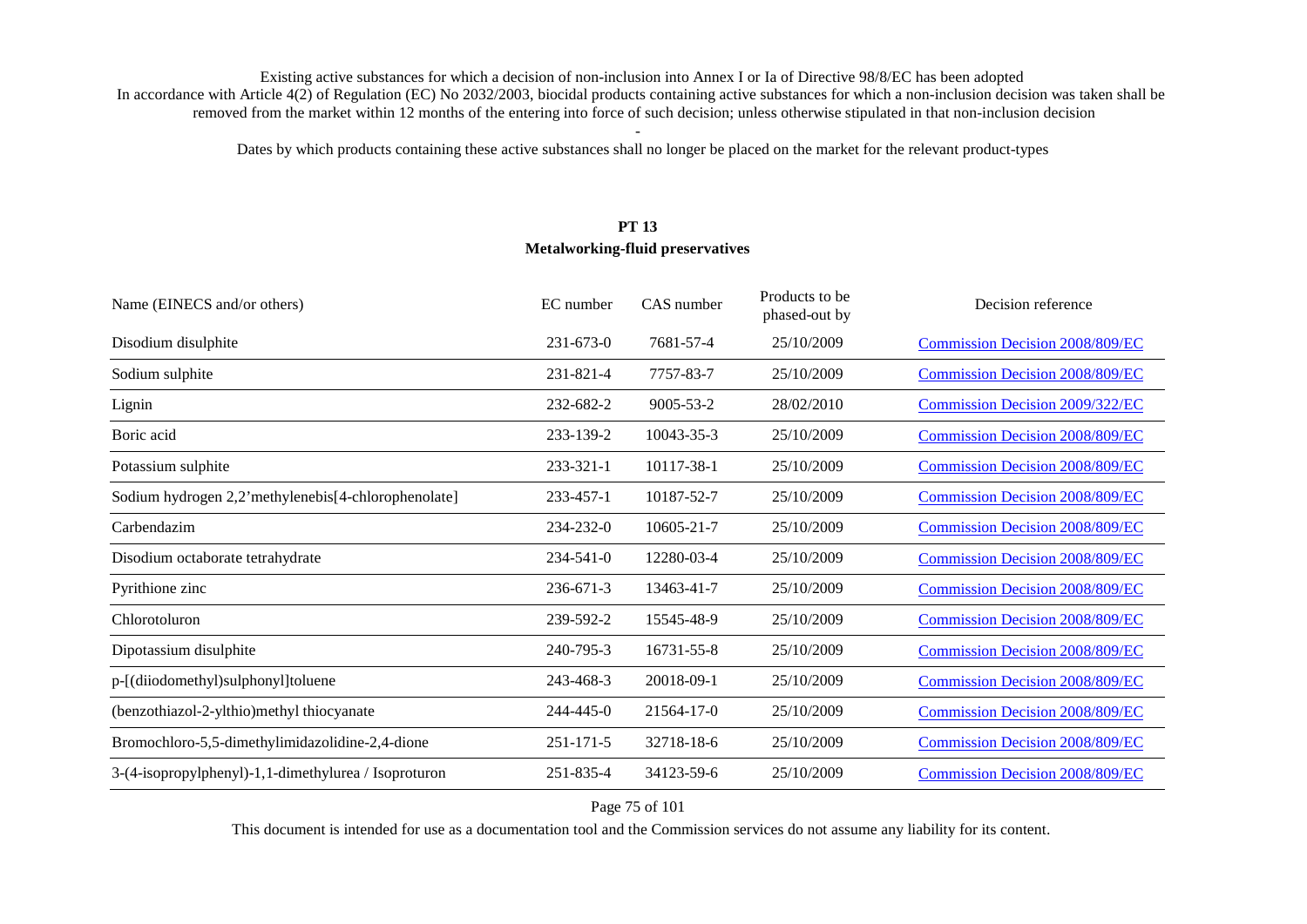Dates by which products containing these active substances shall no longer be placed on the market for the relevant product-types

# **PT 13 Metalworking-fluid preservatives**

| Name (EINECS and/or others)                                                                                 | EC number       | CAS number | Products to be<br>phased-out by | Decision reference                     |
|-------------------------------------------------------------------------------------------------------------|-----------------|------------|---------------------------------|----------------------------------------|
| 1-[2-(allyloxy)-2-(2,4-dichlorophenyl)ethyl]-1H-imidazole /<br>Imazalil                                     | $252 - 615 - 0$ | 35554-44-0 | 25/10/2009                      | <b>Commission Decision 2008/809/EC</b> |
| 2-bromo-2-(bromomethyl)pentanedinitrile                                                                     | $252 - 681 - 0$ | 35691-65-7 | 25/10/2009                      | <b>Commission Decision 2008/809/EC</b> |
| $1 - [[2-(2,4-dichloropheny)] - 4-propy] - 1,3-dioxolan-2-$<br>yl]methyl]-1H-1,2,4-triazole / Propiconazole | $262 - 104 - 4$ | 60207-90-1 | 25/10/2009                      | <b>Commission Decision 2008/809/EC</b> |
| Cis-4-[3-(p-tert-butylphenyl)-2-methylpropyl]-2,6-<br>dimethylmorpholine / Fenpropimorph                    | 266-719-9       | 67564-91-4 | 25/10/2009                      | <b>Commission Decision 2008/809/EC</b> |
| Quaternary ammonium compounds, benzyl-C12-18-<br>alkyldimethyl, chlorides                                   | 269-919-4       | 68391-01-5 | 25/10/2009                      | <b>Commission Decision 2008/809/EC</b> |
| Quaternary ammonium compounds, benzyl-C12-16-<br>alkyldimethyl, chlorides                                   | 270-325-2       | 68424-85-1 | 25/10/2009                      | <b>Commission Decision 2008/809/EC</b> |
| Quaternary ammonium compounds, di-C8-10-alkyldimethyl,<br>chlorides                                         | 270-331-5       | 68424-95-3 | 25/10/2009                      | <b>Commission Decision 2008/809/EC</b> |
| 1,3-didecyl-2-methyl-1H-imidazolium chloride                                                                | 274-948-0       | 70862-65-6 | 25/10/2009                      | <b>Commission Decision 2008/809/EC</b> |
| Quaternary ammonium compounds, benzyl-C12-14-<br>alkyldimethyl, chlorides                                   | 287-089-1       | 85409-22-9 | 25/10/2009                      | <b>Commission Decision 2008/809/EC</b> |
| Quaternary ammonium compounds, C12-14-<br>alkyl[(ethylphenyl)methyl]dimethyl, chlorides                     | 287-090-7       | 85409-23-0 | 25/10/2009                      | <b>Commission Decision 2008/809/EC</b> |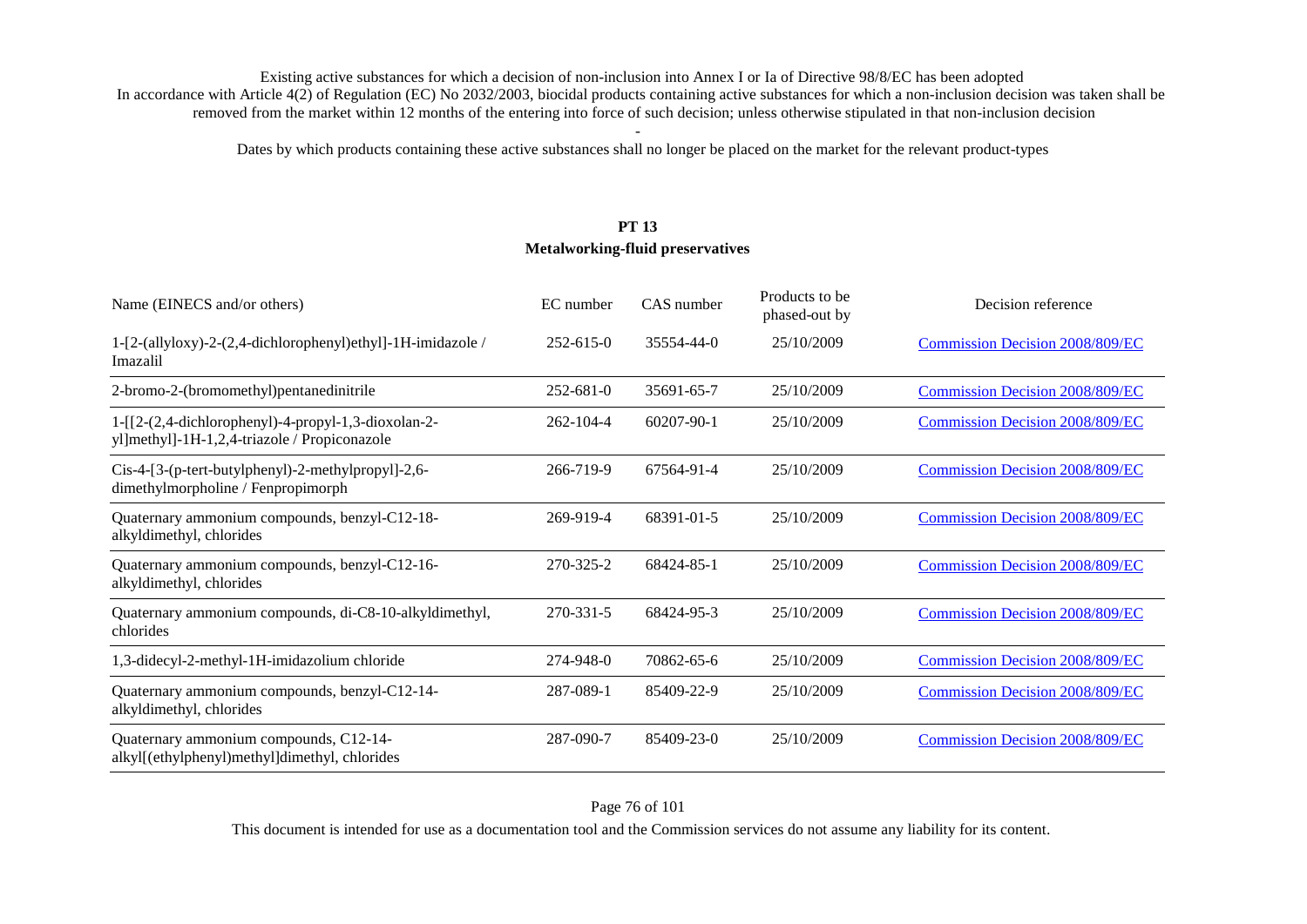Dates by which products containing these active substances shall no longer be placed on the market for the relevant product-types

# **PT 13 Metalworking-fluid preservatives**

| Name (EINECS and/or others)                                                                                                                                                                    | EC number                                           | CAS number  | Products to be<br>phased-out by | Decision reference                     |
|------------------------------------------------------------------------------------------------------------------------------------------------------------------------------------------------|-----------------------------------------------------|-------------|---------------------------------|----------------------------------------|
| Urea, N,N'-bis(hydroxymethyl)-, reaction products with 2-(2-<br>butoxyethoxy)ethanol, ethylene glycol and formaldehyde                                                                         | 292-348-7                                           | 90604-54-9  | 25/10/2009                      | <b>Commission Decision 2008/809/EC</b> |
| Quaternary ammonium compounds, [2-[[2-[(2-<br>carboxyethyl)(2-hydroxyethyl)amino]ethyl]amino]-2-<br>oxoethyl]coco alkyldimethyl, hydroxides, inner salts                                       | $309 - 206 - 8$                                     | 100085-64-1 | 25/10/2009                      | <b>Commission Decision 2008/809/EC</b> |
| 3-benzo(b)thien-2-yl-5,6-dihydro-1,4,2-oxathiazine,4-oxide                                                                                                                                     | 431-030-6                                           | 163269-30-5 | 25/10/2009                      | <b>Commission Decision 2008/809/EC</b> |
| Reaction products of diisopropanolamine with<br>formaldehyde $(1:4)$                                                                                                                           | 432-440-8                                           | 220444-73-5 | 25/10/2009                      | <b>Commission Decision 2008/809/EC</b> |
| Bis(3-aminopropyl) octylamine                                                                                                                                                                  | 433-340-7                                           | 86423-37-2  | 25/10/2009                      | <b>Commission Decision 2008/809/EC</b> |
| Mixture of 1-phenoxypropan-2-ol (EINECS 212-222-7) and 2-<br>phenoxypropanol (EINECS 224-027-4)                                                                                                | Mixture                                             |             | 25/10/2009                      | <b>Commission Decision 2008/809/EC</b> |
| Amines, n-C10-16-alkyltrimethylenedi-, reaction products<br>with chloroacetic acid                                                                                                             | Mixture                                             | 139734-65-9 | 25/10/2009                      | <b>Commission Decision 2008/809/EC</b> |
| Quaternary ammonium compounds (benzylalkyldimethyl<br>(alkyl from C8-C22, saturated and unsaturated, tallow alkyl,<br>coco alkyl, and soya alkyl) chlorides, bromides, or<br>hydroxides) / BKC | Mixture of<br><b>EINECS</b><br>listed<br>substances |             | 25/10/2009                      | <b>Commission Decision 2008/809/EC</b> |

### Page 77 of 101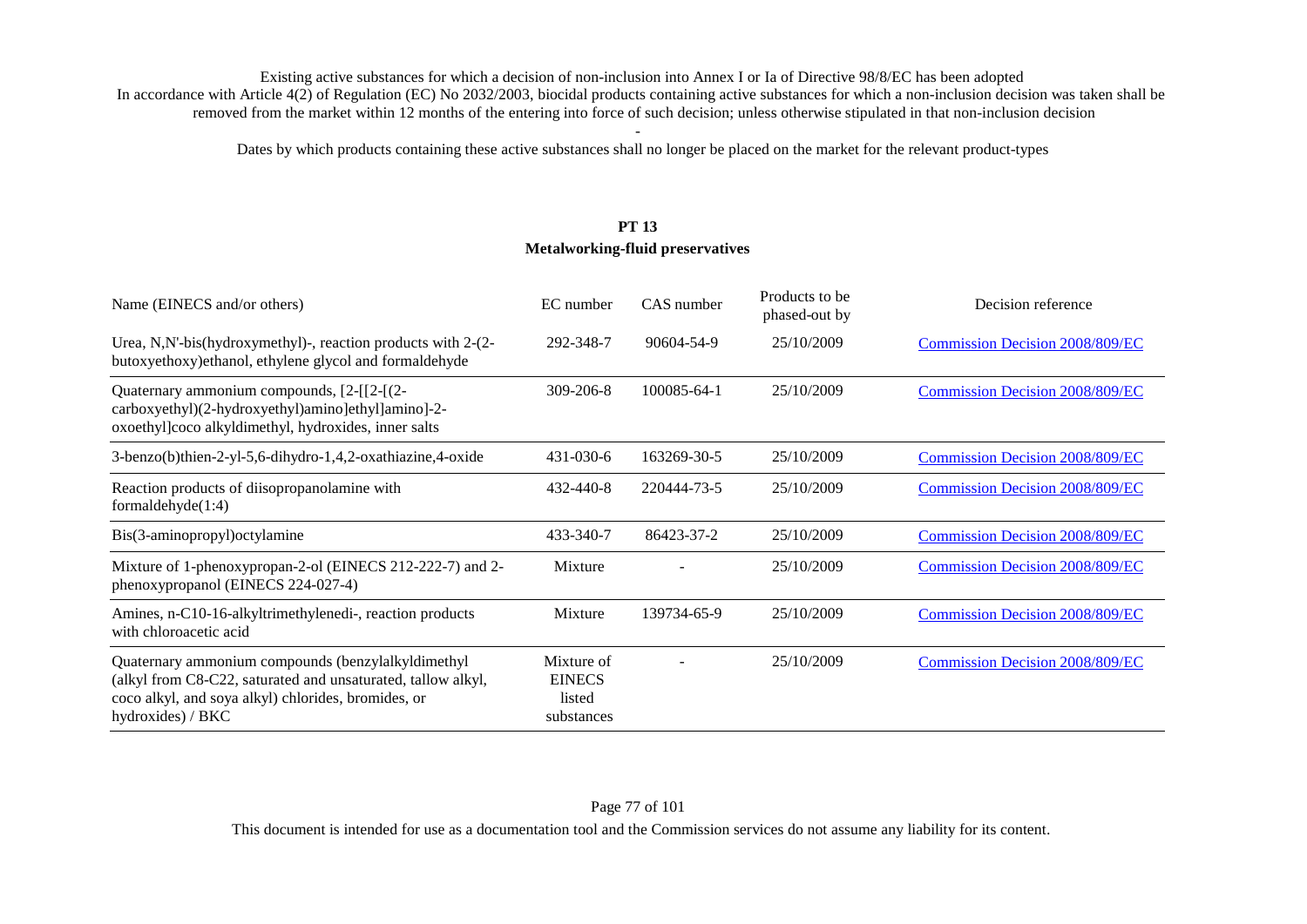Dates by which products containing these active substances shall no longer be placed on the market for the relevant product-types

# **PT 13 Metalworking-fluid preservatives**

| Name (EINECS and/or others)                                                                                                                                                                                                                                                        | EC number                                           | CAS number  | Products to be<br>phased-out by | Decision reference                     |
|------------------------------------------------------------------------------------------------------------------------------------------------------------------------------------------------------------------------------------------------------------------------------------|-----------------------------------------------------|-------------|---------------------------------|----------------------------------------|
| Quaternary ammonium compounds (dialkyldimethyl (alkyl<br>from C6-C18, saturated and unsaturated, and tallow alkyl,<br>coco alkyl, and soya alkyl) chlorides, bromides, or<br>methylsulphates) / DDAC                                                                               | Mixture of<br><b>EINECS</b><br>listed<br>substances |             | 25/10/2009                      | <b>Commission Decision 2008/809/EC</b> |
| Mixture of 5-Hydroxymethoxymethyl-1-aza-3,7-<br>dioxabicyclo(3.3.0) octane (CAS 59720-42-2, 16.0 %) and 5-<br>Hydroxy-1-aza-3,7-dioxabicyclo(3.3.0) octane (EINECS 229-<br>457-6, 28.8 %), and 5-Hydroxypoly[methyleneoxy]methyl-1-<br>aza-3,7-dioxabicyclo(3.3.0) octane (CAS 567 | Plant<br>protection<br>product                      |             | 25/10/2009                      | Commission Decision 2008/809/EC        |
| 4-Bromo-2-(4-chlorophenyl)-1-(ethoxymethyl)-5-<br>(trifluoromethyl)-1H-pyrrole-3-carbonitrile / Chlorfenapyr                                                                                                                                                                       | Plant<br>protection<br>product                      | 122453-73-0 | 25/10/2009                      | <b>Commission Decision 2008/809/EC</b> |
| Aluminium sodium silicate-silver complex / Silver zeolite                                                                                                                                                                                                                          | Plant<br>protection<br>product                      | 130328-18-6 | 25/10/2009                      | <b>Commission Decision 2008/809/EC</b> |
| (±)-1-(.beta.-allyloxy-2,4-dichlorophenylethyl)imidazole /<br>Technical grade imazalil                                                                                                                                                                                             | Plant<br>protection<br>product                      | 73790-28-0  | 25/10/2009                      | <b>Commission Decision 2008/809/EC</b> |
| Copolymer of 2-propenal and propane-1,2-diol                                                                                                                                                                                                                                       | Polymer                                             | 191546-07-3 | 25/10/2009                      | <b>Commission Decision 2008/809/EC</b> |
| N-Didecyl-N-dipolyethoxyammonium borate /<br>Didecylpolyoxethylammonium borate                                                                                                                                                                                                     | Polymer                                             | 214710-34-6 | 28/02/2010                      | <b>Commission Decision 2009/322/EC</b> |

Page 78 of 101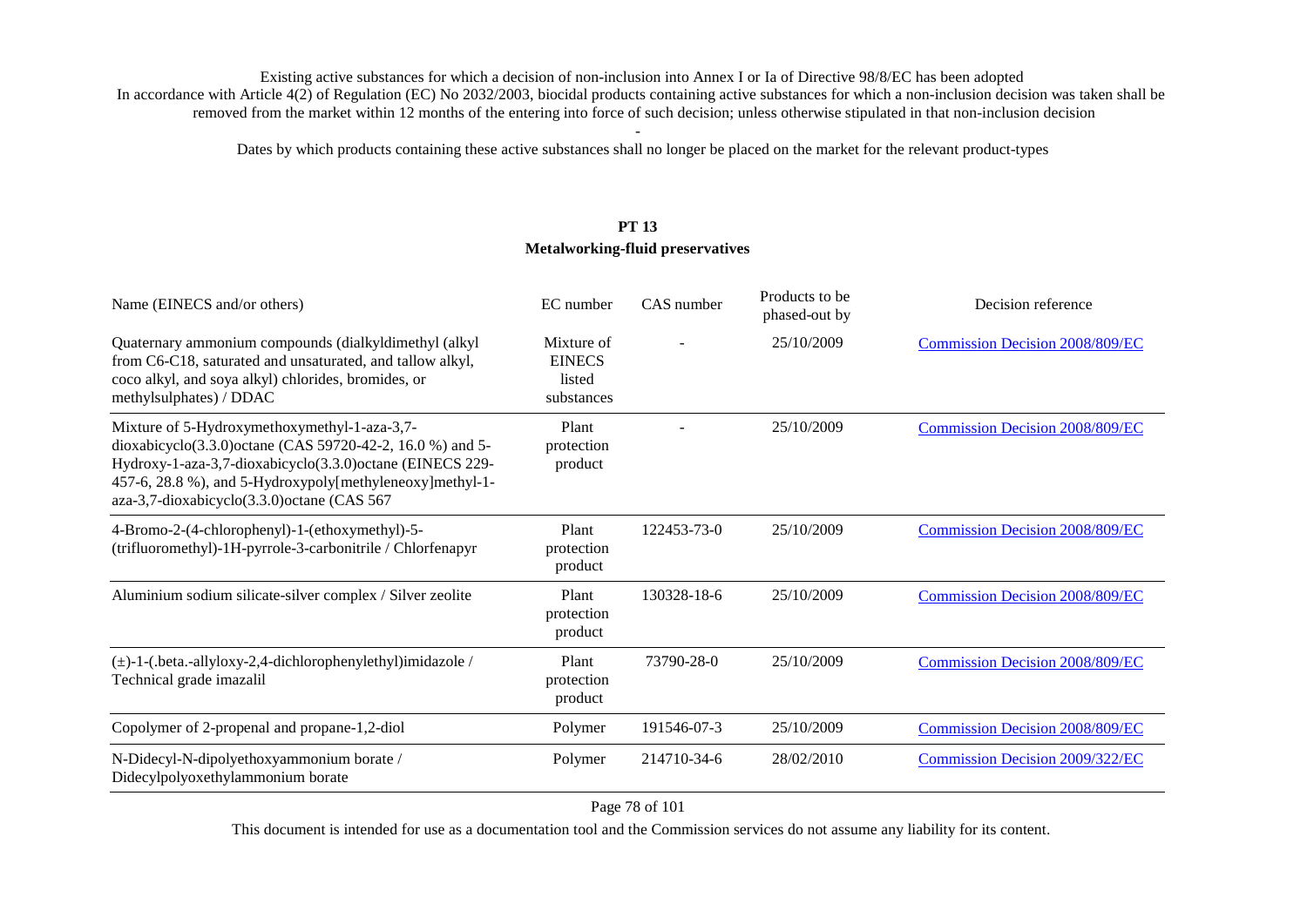Dates by which products containing these active substances shall no longer be placed on the market for the relevant product-types

# **PT 13 Metalworking-fluid preservatives**

| Name (EINECS and/or others)                                                                                          | EC number | CAS number  | Products to be<br>phased-out by | Decision reference                     |
|----------------------------------------------------------------------------------------------------------------------|-----------|-------------|---------------------------------|----------------------------------------|
| Homopolymer of 2-tert-butylaminoethyl methacrylate<br>(EINECS 223-228-4)                                             | Polymer   | 26716-20-1  | 03/01/2008                      | Commission Regulation (EC) 1849/2006   |
| N,N,N',N'-Tetramethylethylenediaminebis(2-chloroethyl)ether<br>copolymer                                             | Polymer   | 31075-24-8  | 25/10/2009                      | <b>Commission Decision 2008/809/EC</b> |
| $Oligo(2-(2-ethoxy)ethoxyethylguanidinium chloride)$                                                                 | Polymer   | 374572-91-5 | 01/07/2012                      | Commission Decision 2011/391/EU        |
| Poly(hexamethylendiamine guanidinium chloride)                                                                       | Polymer   | 57028-96-3  | 01/07/2012                      | Commission Decision 2011/391/EU        |
| Poly( $oxy-1,2$ -ethanediyl), .alpha.- $[2-$<br>(didecylmethylammonio)ethyl]- .omega.-hydroxy-, propanoate<br>(salt) | Polymer   | 94667-33-1  | 25/10/2009                      | <b>Commission Decision 2008/809/EC</b> |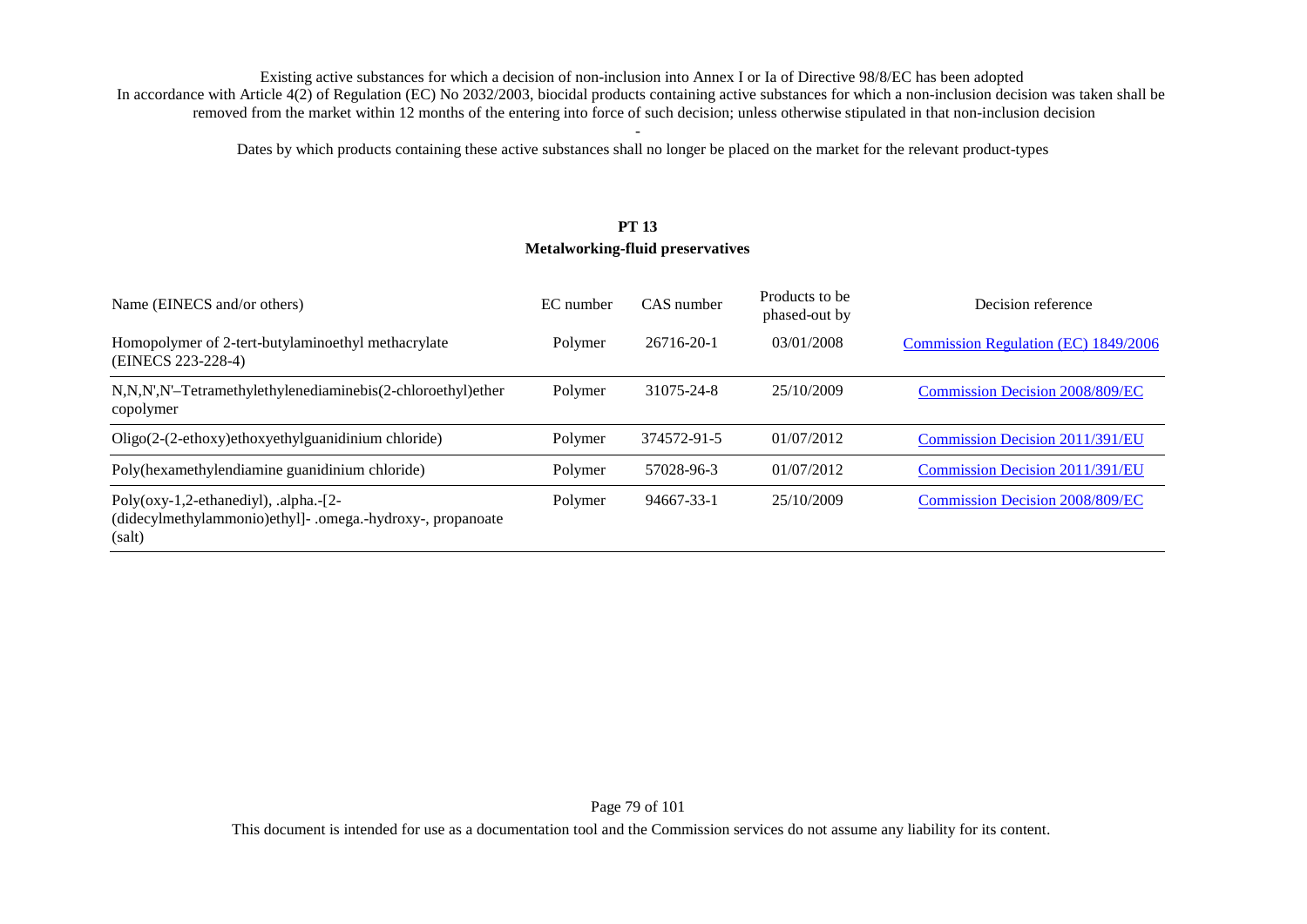Dates by which products containing these active substances shall no longer be placed on the market for the relevant product-types

### **PT 14 Rodenticides**

| Name (EINECS and/or others)                                                                                   | EC number                      | CAS number    | Products to be<br>phased-out by | Decision reference                          |
|---------------------------------------------------------------------------------------------------------------|--------------------------------|---------------|---------------------------------|---------------------------------------------|
| Diphacinone                                                                                                   | 201-434-5                      | $82 - 66 - 6$ | 01/09/2006                      | Commission Regulation (EC) 1048/2005        |
| Trizinc diphosphide                                                                                           | 215-244-5                      | 1314-84-7     | 01/09/2006                      | Commission Regulation (EC) 1048/2005        |
| Trimagnesium diphosphide                                                                                      | 235-023-7                      | 12057-74-8    | 01/09/2006                      | Commission Regulation (EC) 1048/2005        |
| .alpha.,.alpha.,.alpha.-Trifluoro-N-methyl-4,6-dinitro-N-(2,4,6-<br>tribromophenyl)-o-toluidine / Bromethalin | Plant<br>protection<br>product | 63333-35-7    | 01/09/2006                      | <b>Commission Regulation (EC) 1048/2005</b> |

Page 80 of 101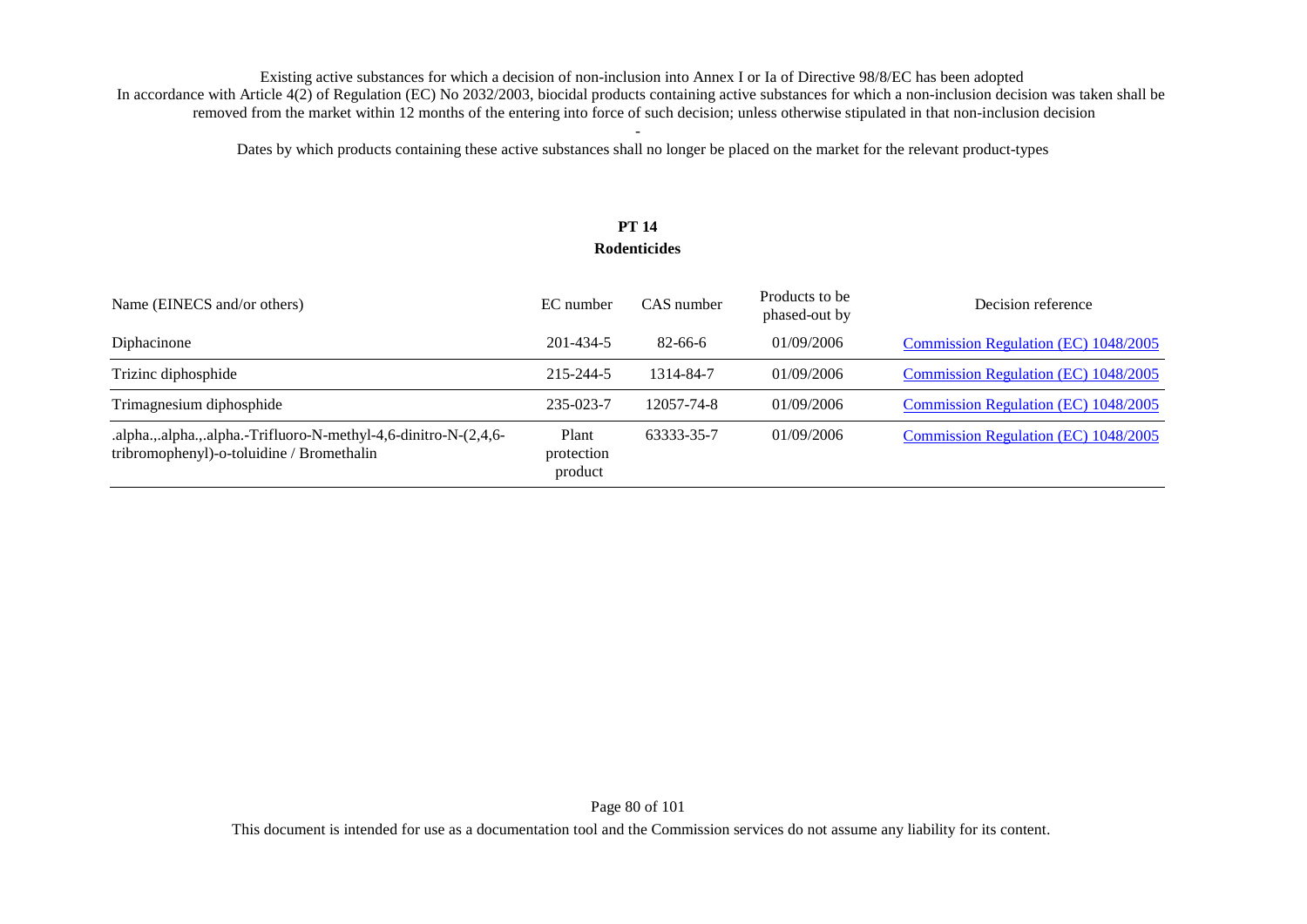Dates by which products containing these active substances shall no longer be placed on the market for the relevant product-types

### **PT 15 Avicides**

| Name (EINECS and/or others) | EC number | CAS number | Products to be<br>phased-out by | Decision reference                    |
|-----------------------------|-----------|------------|---------------------------------|---------------------------------------|
| Carbon dioxide              | 204-696-9 | 124-38-9   | 09/02/2011                      | <b>Commission Decision 2010/72/EU</b> |
| Chloralose                  | 240-016-7 | 15879-93-3 | 01/02/2013                      | <b>Commission Decision 2012/78/EU</b> |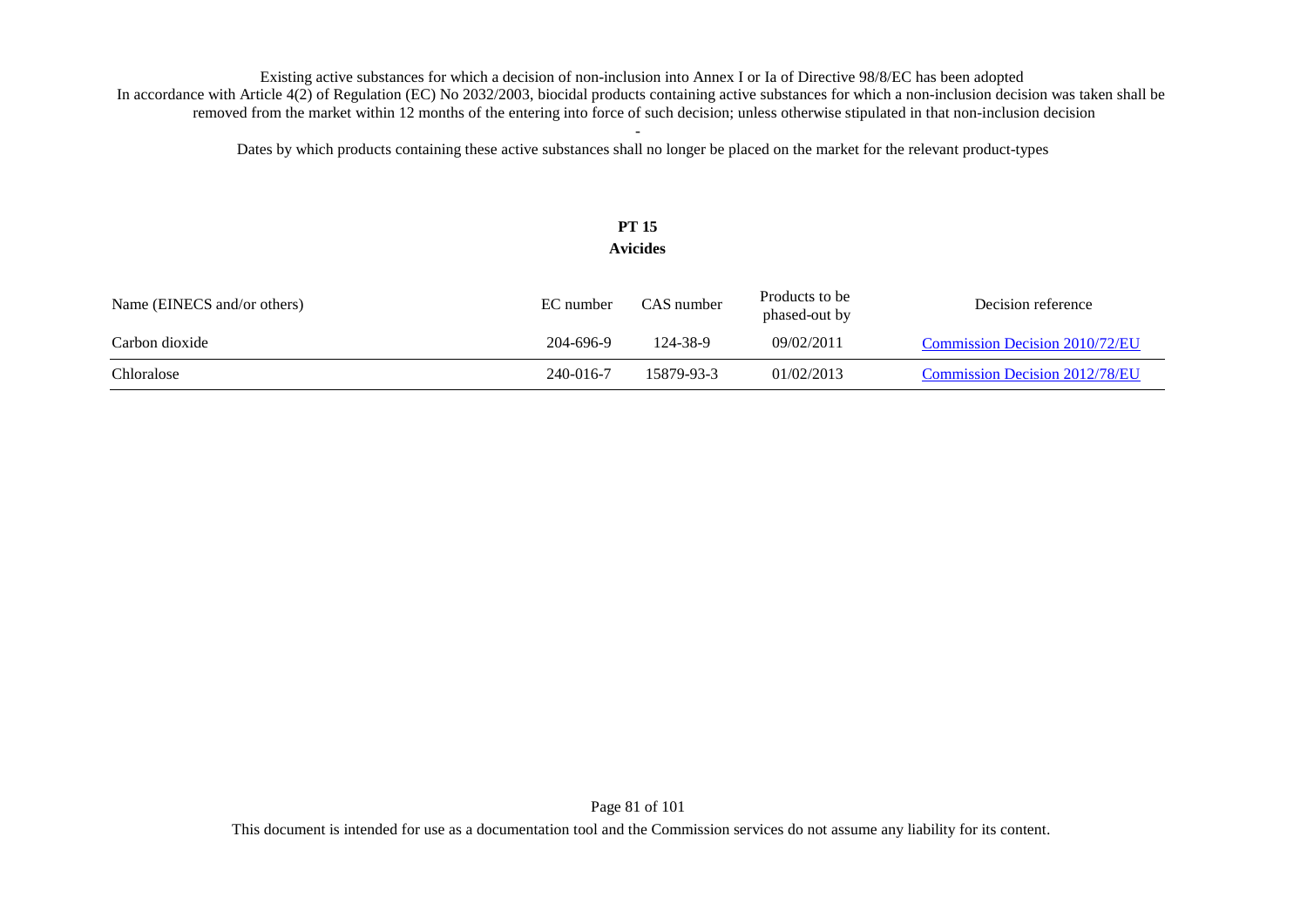Dates by which products containing these active substances shall no longer be placed on the market for the relevant product-types

## **PT 16 Molluscicides**

| Name (EINECS and/or others)                                                                                      | EC number       | CAS number     | Products to be<br>phased-out by | Decision reference                     |
|------------------------------------------------------------------------------------------------------------------|-----------------|----------------|---------------------------------|----------------------------------------|
| Sodium hydrogencarbonate                                                                                         | $205 - 633 - 8$ | $144 - 55 - 8$ | 03/01/2008                      | Commission Regulation (EC) 1849/2006   |
| Didecyldimethylammonium chloride                                                                                 | 230-525-2       | 7173-51-5      | 03/01/2008                      | Commission Regulation (EC) 1849/2006   |
| Silicon dioxide – amorphous                                                                                      | 231-545-4       | 7631-86-9      | 22/08/2008                      | Commission Decision 2007/565/EC        |
| Sodium bromide                                                                                                   | 231-599-9       | 7647-15-6      | 01/09/2006                      | Commission Regulation (EC) 1048/2005   |
| Sodium chlorite                                                                                                  | 231-836-6       | 7758-19-2      | 01/09/2006                      | Commission Regulation (EC) 1048/2005   |
| Chlorine dioxide                                                                                                 | $233 - 162 - 8$ | 10049-04-4     | 01/09/2006                      | Commission Regulation (EC) 1048/2005   |
| Dodecylguanidine monohydrochloride                                                                               | 237-030-0       | 13590-97-1     | 22/08/2008                      | Commission Decision 2007/565/EC        |
| Abamectin (Mixture of Avermectin B1a; > 80%, EINECS 265-<br>610-3; and Avermectin B1b; $<$ 20% EINECS 265-611-9) | $265 - 610 - 3$ | 71751-41-2     | 03/01/2008                      | Commission Regulation (EC) 1849/2006   |
| Quaternary ammonium compounds, benzyl-C12-18-<br>alkyldimethyl, chlorides                                        | 269-919-4       | 68391-01-5     | 22/08/2008                      | Commission Decision 2007/565/EC        |
| Quaternary ammonium compounds, di-C8-10-alkyldimethyl,<br>chlorides                                              | 270-331-5       | 68424-95-3     | 22/08/2008                      | <b>Commission Decision 2007/565/EC</b> |
| Quaternary ammonium compounds, benzyl-C12-14-<br>alkyldimethyl, chlorides                                        | 287-089-1       | 85409-22-9     | 22/08/2008                      | <b>Commission Decision 2007/565/EC</b> |
| Quaternary ammonium compounds, C12-14-<br>alkyl[(ethylphenyl)methyl]dimethyl, chlorides                          | 287-090-7       | 85409-23-0     | 22/08/2008                      | Commission Decision 2007/565/EC        |

Page 82 of 101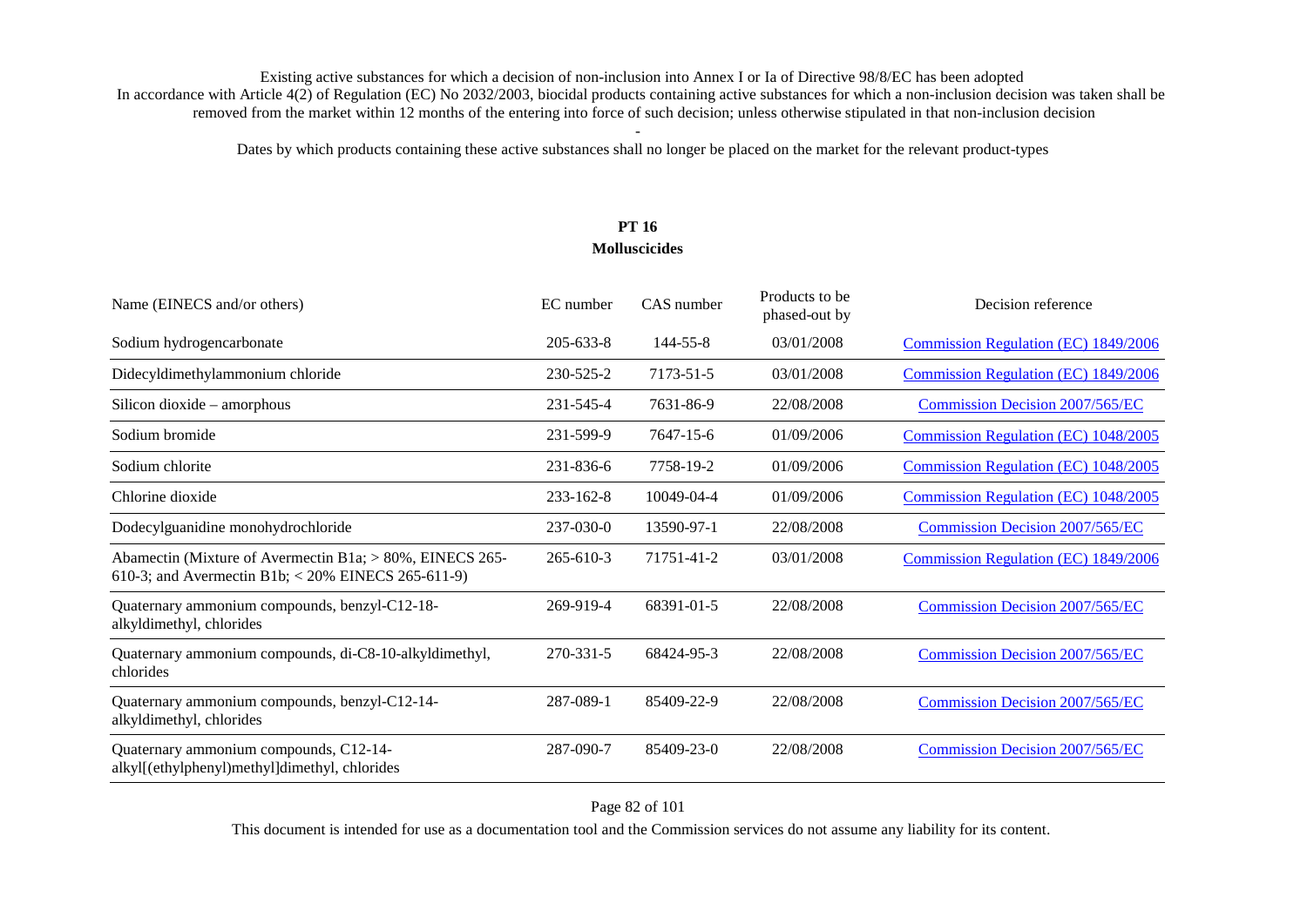Dates by which products containing these active substances shall no longer be placed on the market for the relevant product-types

## **PT 16 Molluscicides**

| Name (EINECS and/or others)                                              | EC number | CAS number | Products to be<br>phased-out by | Decision reference                   |
|--------------------------------------------------------------------------|-----------|------------|---------------------------------|--------------------------------------|
| N,N,N',N'-Tetramethylethylenediaminebis(2-chloroethyl)ether<br>copolymer | Polymer   | 31075-24-8 | 01/09/2006                      | Commission Regulation (EC) 1048/2005 |

Page 83 of 101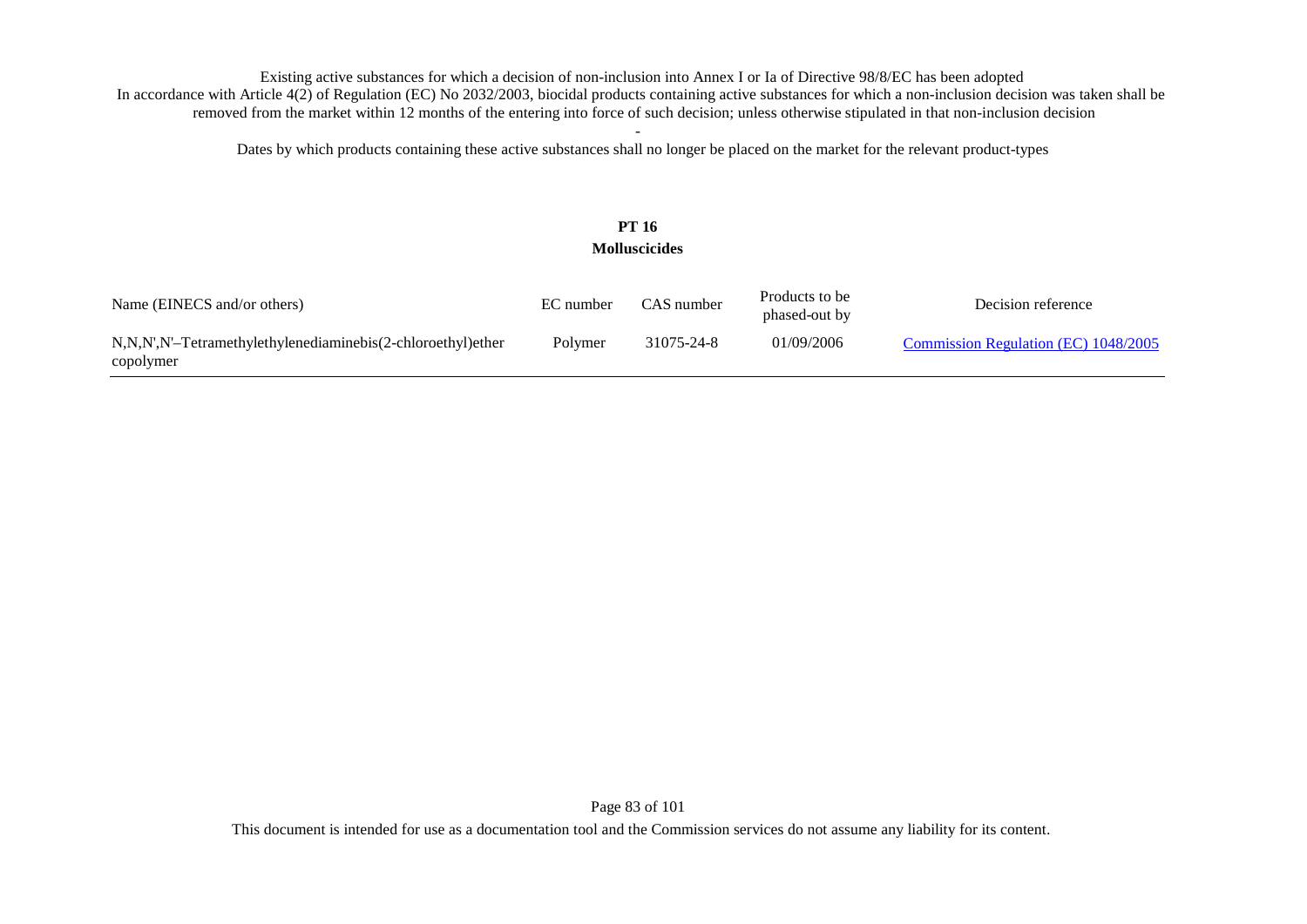Dates by which products containing these active substances shall no longer be placed on the market for the relevant product-types

### **PT 17 Piscicides**

| Name (EINECS and/or others)                                                             | EC number | CAS number | Products to be<br>phased-out by | Decision reference             |
|-----------------------------------------------------------------------------------------|-----------|------------|---------------------------------|--------------------------------|
| Quaternary ammonium compounds, benzyl-C12-18-<br>alkyldimethyl, chlorides               | 269-919-4 | 68391-01-5 | 09/02/2011                      | Commission Decision 2010/72/EU |
| Quaternary ammonium compounds, benzyl-C12-14-<br>alkyldimethyl, chlorides               | 287-089-1 | 85409-22-9 | 09/02/2011                      | Commission Decision 2010/72/EU |
| Quaternary ammonium compounds, C12-14-<br>alkyl[(ethylphenyl)methyl]dimethyl, chlorides | 287-090-7 | 85409-23-0 | 09/02/2011                      | Commission Decision 2010/72/EU |

Page 84 of 101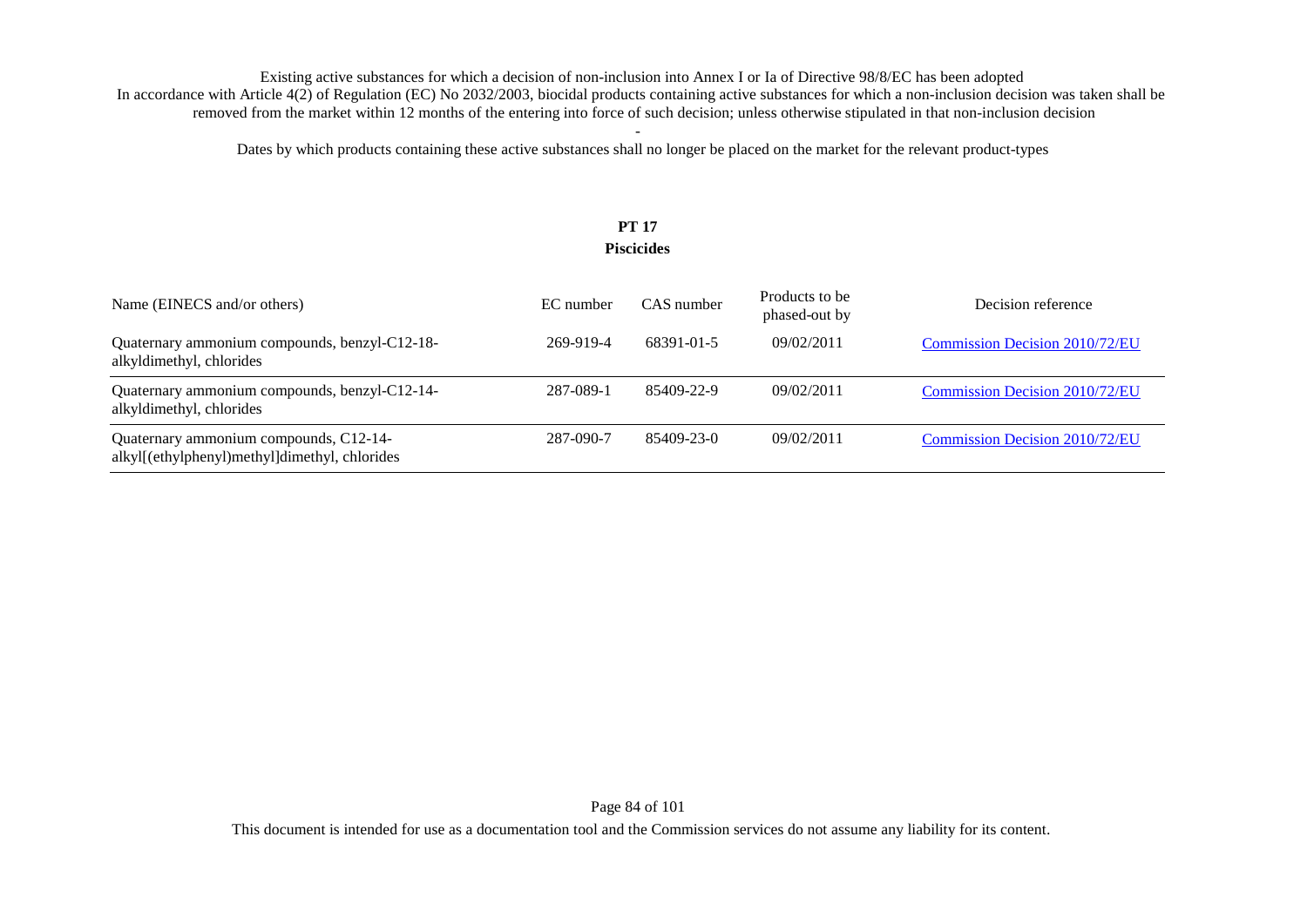Dates by which products containing these active substances shall no longer be placed on the market for the relevant product-types

#### **PT 18**

#### **Insecticides, acaricides and products to control other arthropods**

| Name (EINECS and/or others)                                | EC number       | CAS number     | Products to be<br>phased-out by | Decision reference                     |
|------------------------------------------------------------|-----------------|----------------|---------------------------------|----------------------------------------|
| Silica, amorphous, crystalline-free                        |                 | 112945-52-5    | 03/01/2008                      | Commission Regulation (EC) 1849/2006   |
| Formaldehyde                                               | $200 - 001 - 8$ | $50-00-0$      | 03/01/2008                      | Commission Regulation (EC) 1849/2006   |
| Dimethoate                                                 | 200-480-3       | $60 - 51 - 5$  | 01/09/2006                      | Commission Regulation (EC) 1048/2005   |
| <b>Dichlorvos</b>                                          | 200-547-7       | $62 - 73 - 7$  | 01/11/2012                      |                                        |
| Ethanol                                                    | 200-578-6       | $64 - 17 - 5$  | 01/09/2006                      | Commission Regulation (EC) 1048/2005   |
| Formic acid                                                | 200-579-1       | $64-18-6$      | 22/08/2008                      | <b>Commission Decision 2007/565/EC</b> |
| Propan-2-ol                                                | 200-661-7       | $67 - 63 - 0$  | 22/08/2008                      | <b>Commission Decision 2007/565/EC</b> |
| 1,4-dichlorobenzene                                        | 203-400-5       | 106-46-7       | 22/08/2008                      | <b>Commission Decision 2007/565/EC</b> |
| N-(2-ethylhexyl)-8,9,10-trinorborn-5-ene-2,3-dicarboximide | 204-029-1       | 113-48-4       | 22/08/2008                      | <b>Commission Decision 2007/565/EC</b> |
| Propoxur                                                   | 204-043-8       | $114 - 26 - 1$ | 31/05/2010                      | Commission Decision 2009/324/EC        |
| Benzyl benzoate                                            | 204-402-9       | $120 - 51 - 4$ | 21/08/2009                      | Commission Decision 2008/681/EC        |
| Malathion                                                  | 204-497-7       | 121-75-5       | 22/08/2008                      | <b>Commission Decision 2007/565/EC</b> |
| Fenitrothion                                               | 204-524-2       | $122 - 14 - 5$ | 31/05/2010                      | Commission Decision 2009/324/EC        |
| Sodium hydrogencarbonate                                   | $205 - 633 - 8$ | 144-55-8       | 03/01/2008                      | Commission Regulation (EC) 1849/2006   |
| Naled                                                      | 206-098-3       | $300 - 76 - 5$ | 01/11/2012                      |                                        |

Page 85 of 101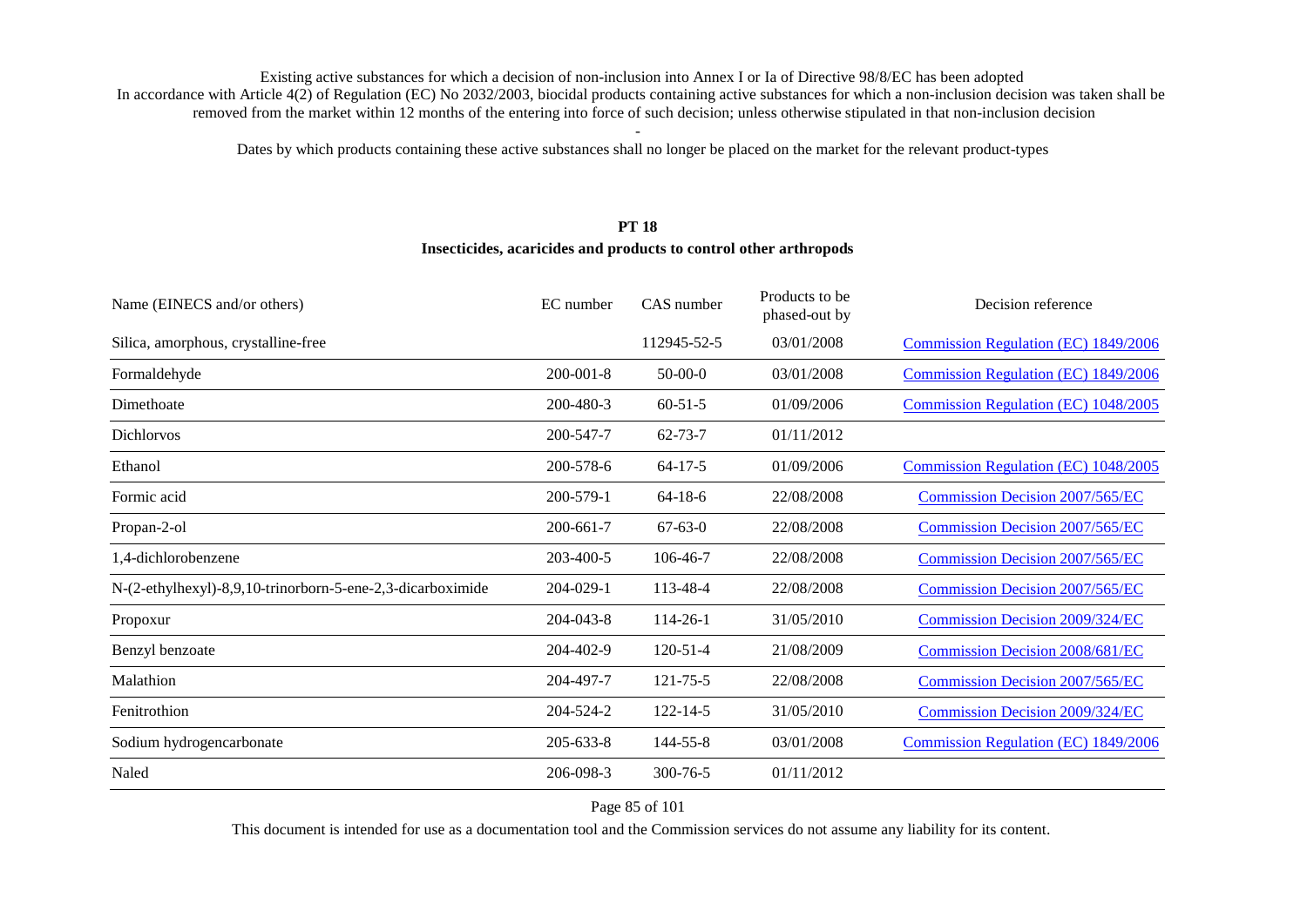Dates by which products containing these active substances shall no longer be placed on the market for the relevant product-types

#### **PT 18**

#### **Insecticides, acaricides and products to control other arthropods**

| Name (EINECS and/or others)                                                                                                                                                             | EC number       | CAS number      | Products to be<br>phased-out by | Decision reference                     |
|-----------------------------------------------------------------------------------------------------------------------------------------------------------------------------------------|-----------------|-----------------|---------------------------------|----------------------------------------|
| (RS)-3-allyl-2-methyl-4-oxocyclopent-2-enyl-<br>(1RS,3RS;1RS,3SR)-2,2-dimethyl-3-(2-methylprop-1-enyl)-<br>cyclopropanecarboxylate (all isomers; ratio: 1:1:1:1:1:1:1:1) /<br>Allethrin | 209-542-4       | 584-79-2        | 22/08/2008                      | Commission Decision 2007/565/EC        |
| Calcium dihydroxide / calcium hydroxide / caustic lime /<br>hydrated lime / slaked lime                                                                                                 | 215-137-3       | $1305 - 62 - 0$ | 01/09/2006                      | Commission Regulation (EC) 1048/2005   |
| Calcium oxide / lime / burnt lime / quicklime                                                                                                                                           | 215-138-9       | 1305-78-8       | 01/09/2006                      | Commission Regulation (EC) 1048/2005   |
| Zinc sulphide                                                                                                                                                                           | $215 - 251 - 3$ | 1314-98-3       | 22/08/2008                      | Commission Decision 2007/565/EC        |
| Disodium tetraborate, anhydrous                                                                                                                                                         | 215-540-4       | 1330-43-4       | 22/08/2008                      | <b>Commission Decision 2007/565/EC</b> |
| Chlorpyrifos                                                                                                                                                                            | 220-864-4       | 2921-88-2       | 22/08/2008                      | Commission Decision 2007/565/EC        |
| Sodium 5-chloro-2- $[4$ -chloro-2- $[[(3,4-$<br>dichlorophenyl)amino]carbonyl]amino]phenoxy]benzenesulph<br>onate                                                                       | 222-654-8       | 3567-25-7       | 03/01/2008                      | Commission Regulation (EC) 1849/2006   |
| Chlorpyrifos-methyl                                                                                                                                                                     | 227-011-5       | 5598-13-0       | 22/08/2008                      | Commission Decision 2007/565/EC        |
| $(R)$ -p-mentha-1,8-diene                                                                                                                                                               | 227-813-5       | 5989-27-5       | 22/08/2008                      | Commission Decision 2007/565/EC        |
| Didecyldimethylammonium chloride                                                                                                                                                        | 230-525-2       | 7173-51-5       | 03/01/2008                      | Commission Regulation (EC) 1849/2006   |
| Rape oil                                                                                                                                                                                | 232-299-0       | 8002-13-9       | 22/08/2008                      | Commission Decision 2007/565/EC        |

Page 86 of 101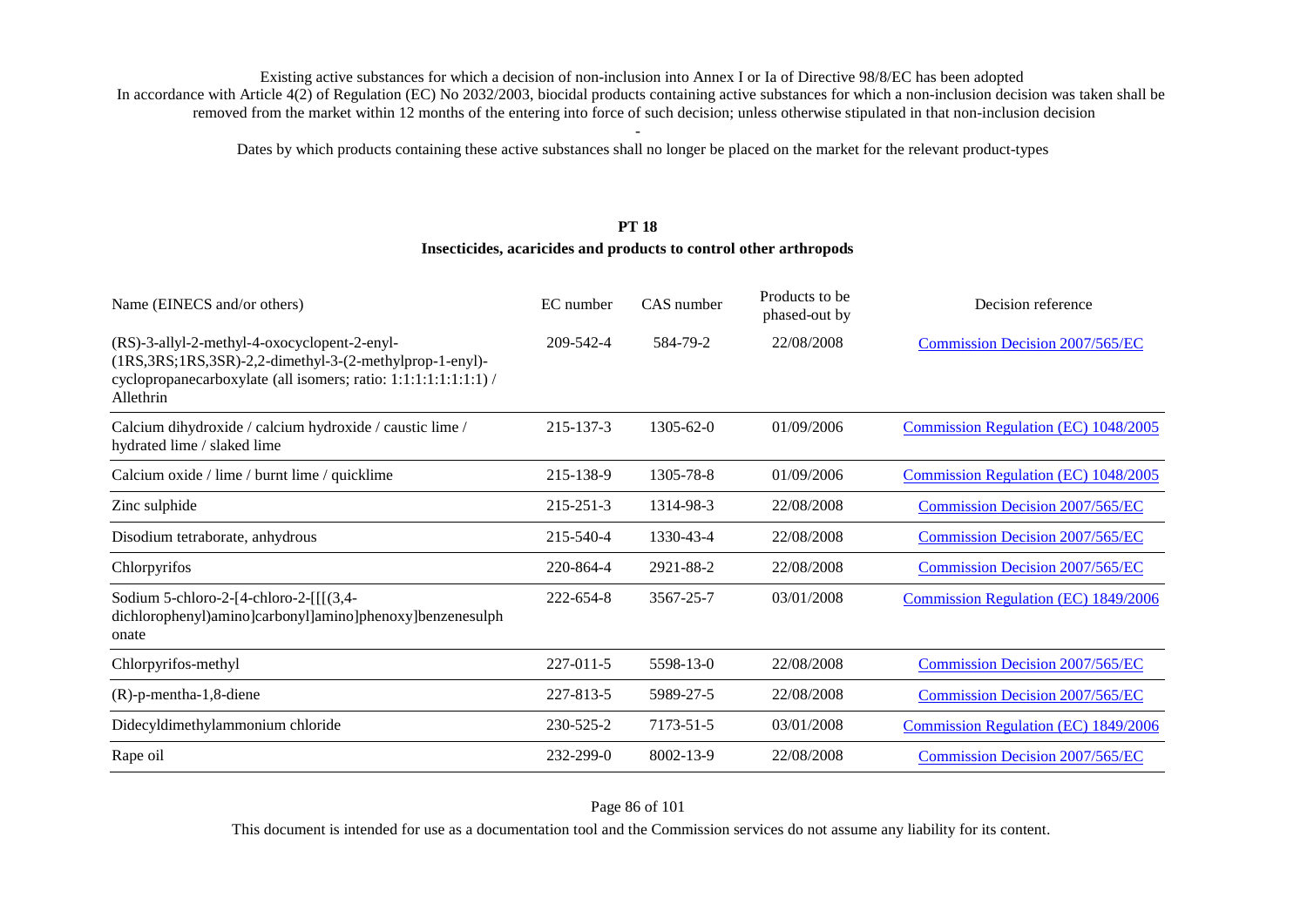Dates by which products containing these active substances shall no longer be placed on the market for the relevant product-types

#### **PT 18**

#### **Insecticides, acaricides and products to control other arthropods**

| Name (EINECS and/or others)                                                                                                                                             | EC number       | CAS number | Products to be<br>phased-out by | Decision reference                     |
|-------------------------------------------------------------------------------------------------------------------------------------------------------------------------|-----------------|------------|---------------------------------|----------------------------------------|
| Garlic ext.                                                                                                                                                             | 232-371-1       | 8008-99-9  | 25/10/2009                      | <b>Commission Decision 2008/809/EC</b> |
| Boric acid                                                                                                                                                              | 233-139-2       | 10043-35-3 | 21/08/2009                      | <b>Commission Decision 2008/681/EC</b> |
| Disodium octaborate tetrahydrate                                                                                                                                        | $234 - 541 - 0$ | 12280-03-4 | 22/08/2008                      | <b>Commission Decision 2007/565/EC</b> |
| Phoxim                                                                                                                                                                  | 238-887-3       | 14816-18-3 | 22/08/2008                      | <b>Commission Decision 2007/565/EC</b> |
| Methomyl                                                                                                                                                                | 240-815-0       | 16752-77-5 | 22/08/2008                      | <b>Commission Decision 2007/565/EC</b> |
| Cis-tricos-9-ene                                                                                                                                                        | 248-505-7       | 27519-02-4 | 21/08/2009                      | <b>Commission Decision 2008/681/EC</b> |
| $(S)-3$ -allyl-2-methyl-4-oxocyclopent-2-enyl $(1R,3R)-2,2-$<br>dimethyl-3-(2-methylprop-1-enyl)-cyclopropanecarboxylate<br>(only 1R trans, 1S isomer) / S-Bioallethrin | 249-013-5       | 28434-00-6 | 22/08/2008                      | <b>Commission Decision 2007/565/EC</b> |
| <b>Bioresmethrin</b>                                                                                                                                                    | $249-014-0$     | 28434-01-7 | 22/08/2008                      | <b>Commission Decision 2007/565/EC</b> |
| Pirimiphos-methyl                                                                                                                                                       | 249-528-5       | 29232-93-7 | 03/01/2008                      | Commission Regulation (EC) 1849/2006   |
| Trans-isopropyl-3-<br>[[(ethylamino)methoxyphosphinothioyl]oxy]crotonate                                                                                                | 250-517-2       | 31218-83-4 | 22/08/2008                      | <b>Commission Decision 2007/565/EC</b> |
| Amitraz                                                                                                                                                                 | 251-375-4       | 33089-61-1 | 22/08/2008                      | <b>Commission Decision 2007/565/EC</b> |
| 3-(4-isopropylphenyl)-1,1-dimethylurea / Isoproturon                                                                                                                    | 251-835-4       | 34123-59-6 | 22/08/2008                      | <b>Commission Decision 2007/565/EC</b> |
| Calcium magnesium oxide / dolomitic lime                                                                                                                                | 253-425-0       | 37247-91-9 | 01/09/2006                      | Commission Regulation (EC) 1048/2005   |

Page 87 of 101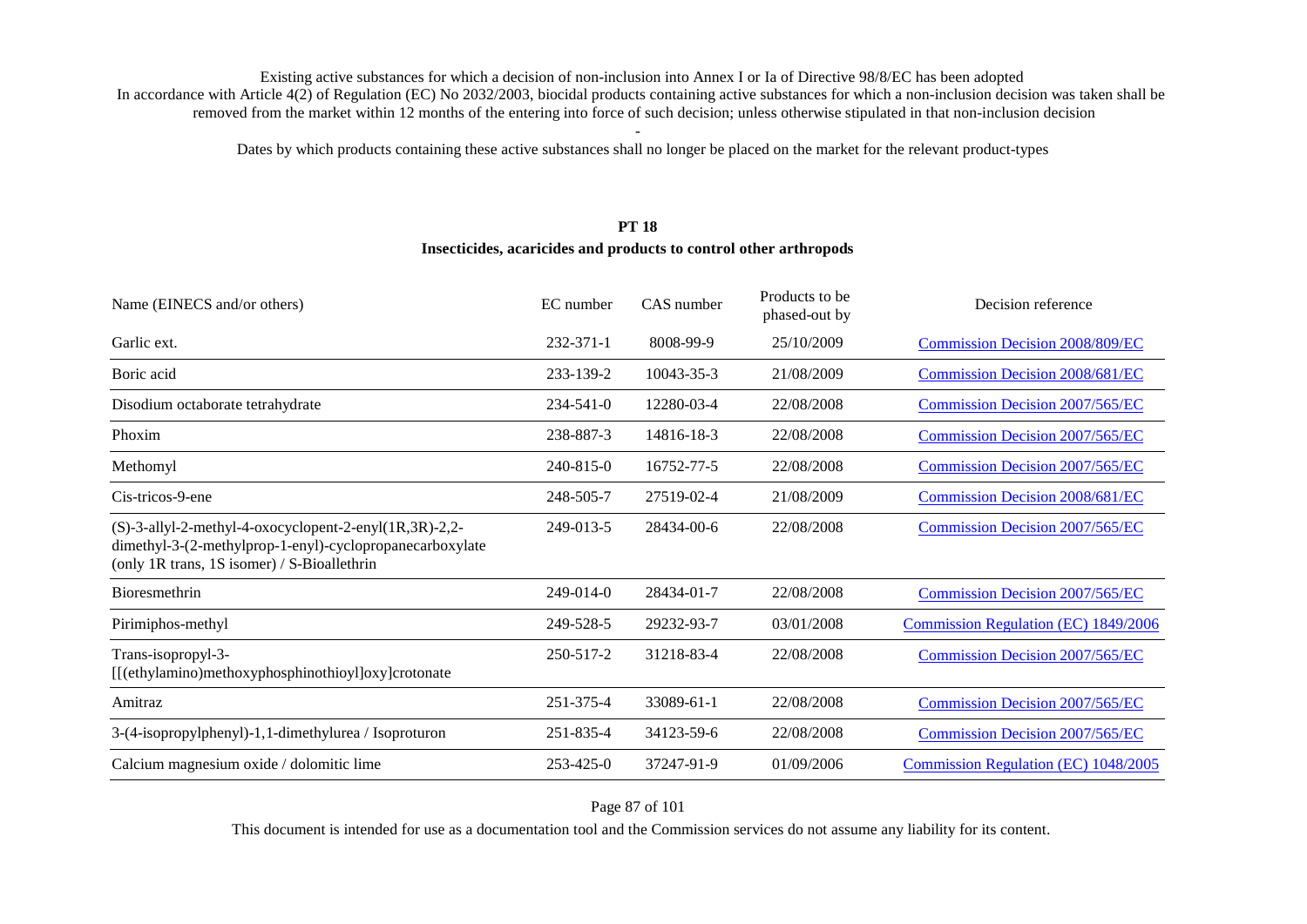Dates by which products containing these active substances shall no longer be placed on the market for the relevant product-types

### **PT 18**

#### **Insecticides, acaricides and products to control other arthropods**

| Name (EINECS and/or others)                                                                                                               | EC number | CAS number  | Products to be<br>phased-out by | Decision reference                          |
|-------------------------------------------------------------------------------------------------------------------------------------------|-----------|-------------|---------------------------------|---------------------------------------------|
| Calcium magnesium tetrahydroxide / calcium magnesium<br>hydroxide / hydrated dolomitic lime                                               | 254-454-1 | 39445-23-3  | 01/09/2006                      | Commission Regulation (EC) 1048/2005        |
| 3-iodo-2-propynyl butylcarbamate                                                                                                          | 259-627-5 | 55406-53-6  | 22/08/2008                      | <b>Commission Decision 2007/565/EC</b>      |
| Quaternary ammonium compounds, benzyl-C12-18-<br>alkyldimethyl, chlorides                                                                 | 269-919-4 | 68391-01-5  | 22/08/2008                      | Commission Decision 2007/565/EC             |
| Quaternary ammonium compounds, benzyl-C12-16-<br>alkyldimethyl, chlorides                                                                 | 270-325-2 | 68424-85-1  | 03/01/2008                      | <b>Commission Regulation (EC) 1849/2006</b> |
| ethyl [2-(4-phenoxyphenoxy)ethyl]carbamate / Fenoxycarb                                                                                   | 276-696-7 | 72490-01-8  | 01/09/2006                      | Commission Regulation (EC) 1048/2005        |
| Quaternary ammonium compounds, benzyl-C12-14-<br>alkyldimethyl, chlorides                                                                 | 287-089-1 | 85409-22-9  | 22/08/2008                      | <b>Commission Decision 2007/565/EC</b>      |
| Quaternary ammonium compounds, C12-14-<br>alkyl[(ethylphenyl)methyl]dimethyl, chlorides                                                   | 287-090-7 | 85409-23-0  | 22/08/2008                      | <b>Commission Decision 2007/565/EC</b>      |
| .alpha.-cyano-4-fluoro-3-phenoxybenzyl<br>[1.alpha.(S*),3.alpha.]-( $\pm$ )-3-(2,2-dichlorovinyl)-2,2-<br>dimethylcyclopropanecarboxylate | 289-244-9 | 86560-93-2  | 22/08/2008                      | <b>Commission Decision 2007/565/EC</b>      |
| Lavender, Lavandula hybrida, ext. / Lavandin oil                                                                                          | 294-470-6 | 91722-69-9  | 22/08/2008                      | <b>Commission Decision 2007/565/EC</b>      |
| Reaction products of: glutamic acid and N-(C12-14-<br>alkyl)propylenediamine                                                              | 403-950-8 | 164907-72-6 | 03/01/2008                      | Commission Regulation (EC) 1849/2006        |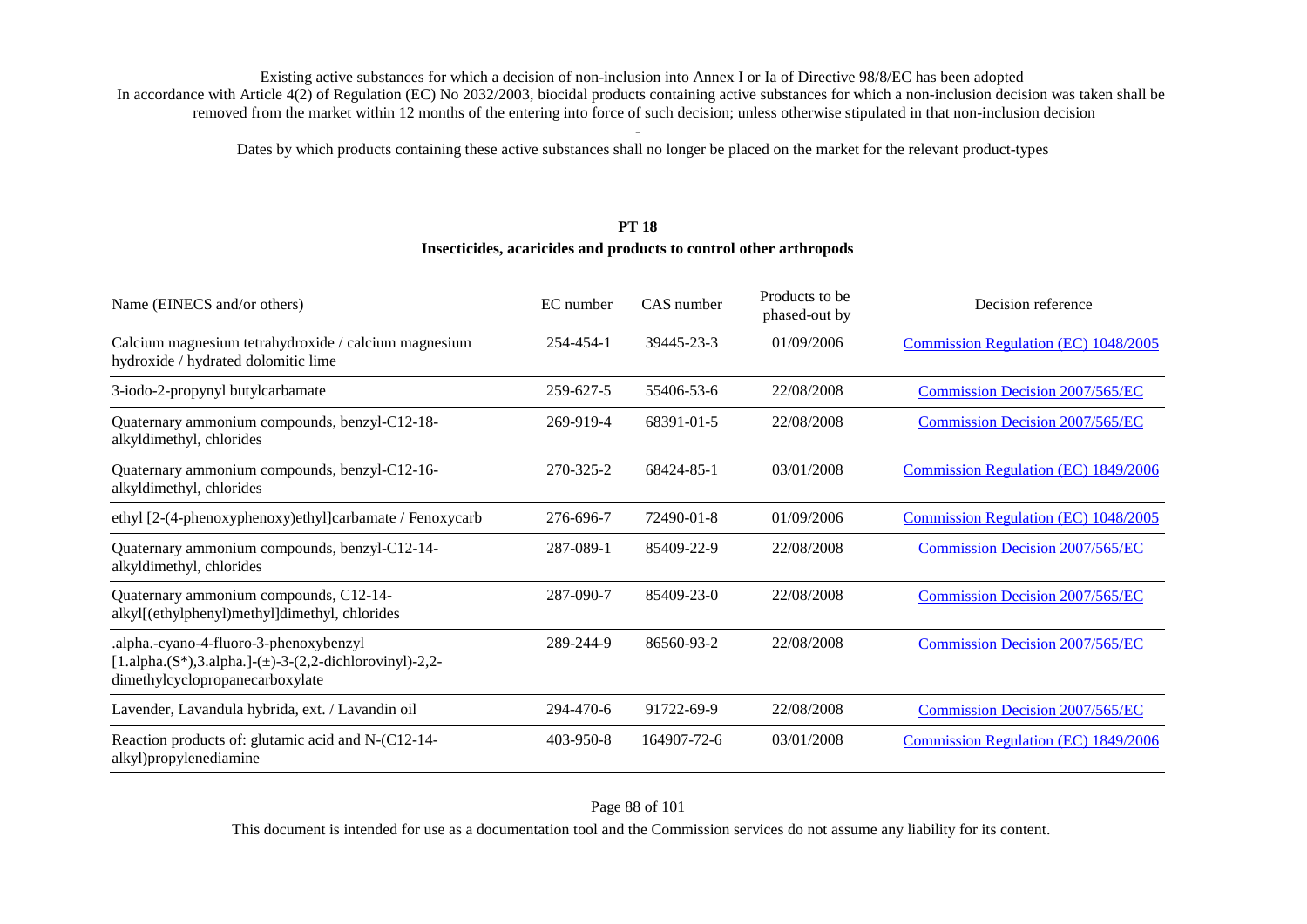Dates by which products containing these active substances shall no longer be placed on the market for the relevant product-types

#### **PT 18**

#### **Insecticides, acaricides and products to control other arthropods**

| Name (EINECS and/or others)                                                                                                                                                                                         | EC number                      | CAS number  | Products to be<br>phased-out by | Decision reference                          |
|---------------------------------------------------------------------------------------------------------------------------------------------------------------------------------------------------------------------|--------------------------------|-------------|---------------------------------|---------------------------------------------|
| 5,5-dimethyl-perhydro-pyrimidin-2-one .alpha.-(4-<br>trifluoromethylstyryl)-.alpha.-(4-<br>trifluoromethyl)cinnamylidenehydrazone / Hydramethylnon                                                                  | 405-090-9                      | 67485-29-4  | 31/05/2010                      | Commission Decision 2009/324/EC             |
| 1-(4-(2-cloro-a,a,a-p-trifluorotolyloxy)-2-fluorophenyl)-3-(2,6-<br>difluorobenzolyl) urea / Flufenoxuron                                                                                                           | 417-680-3                      | 101463-69-8 | 01/08/2012                      | <b>Commission Decision 2012/77/EU</b>       |
| Potassium salts of fatty acids (C15-21)                                                                                                                                                                             | Mixture                        |             | 22/08/2008                      | <b>Commission Decision 2007/565/EC</b>      |
| $(RS)$ -3-Allyl-2-methyl-4-oxocyclopent-2-enyl- $(1R,3R)$ -2,2-<br>dimethyl-3-(2-methylprop-1-enyl)-cyclopropanecarboxylate<br>(mixture of 2 isomers: 1R trans: 1RS only 1:1) / Bioallethrin /<br>d-trans-Allethrin | Plant<br>protection<br>product |             | 21/08/2009                      | Commission Decision 2008/681/EC             |
| S-Cyphenothrin                                                                                                                                                                                                      | Plant<br>protection<br>product |             | 03/01/2008                      | <b>Commission Regulation (EC) 1849/2006</b> |
| S-Hydroprene / Ethyl (S-(E,E))-3,7,11-trimethyldodeca-2,4-<br>dienoate                                                                                                                                              | Plant<br>protection<br>product | 65733-18-8  | 22/08/2008                      | <b>Commission Decision 2007/565/EC</b>      |
| Cyclopropanecarboxylic acid, 3-[(1Z)-2-chloro-3,3,3-trifluoro-<br>1-propenyl]-2,2-dimethyl-, (2-methyl[1,1'-biphenyl]-3-<br>ylmethyl ester, (1R,3R)-rel- / Bifenthrin / Biphenate                                   | Plant<br>protection<br>product | 82657-04-3  | 01/05/2013                      | Commission decision 2012/728/EU             |

This document is intended for use as a documentation tool and the Commission services do not assume any liability for its content.

#### Page 89 of 101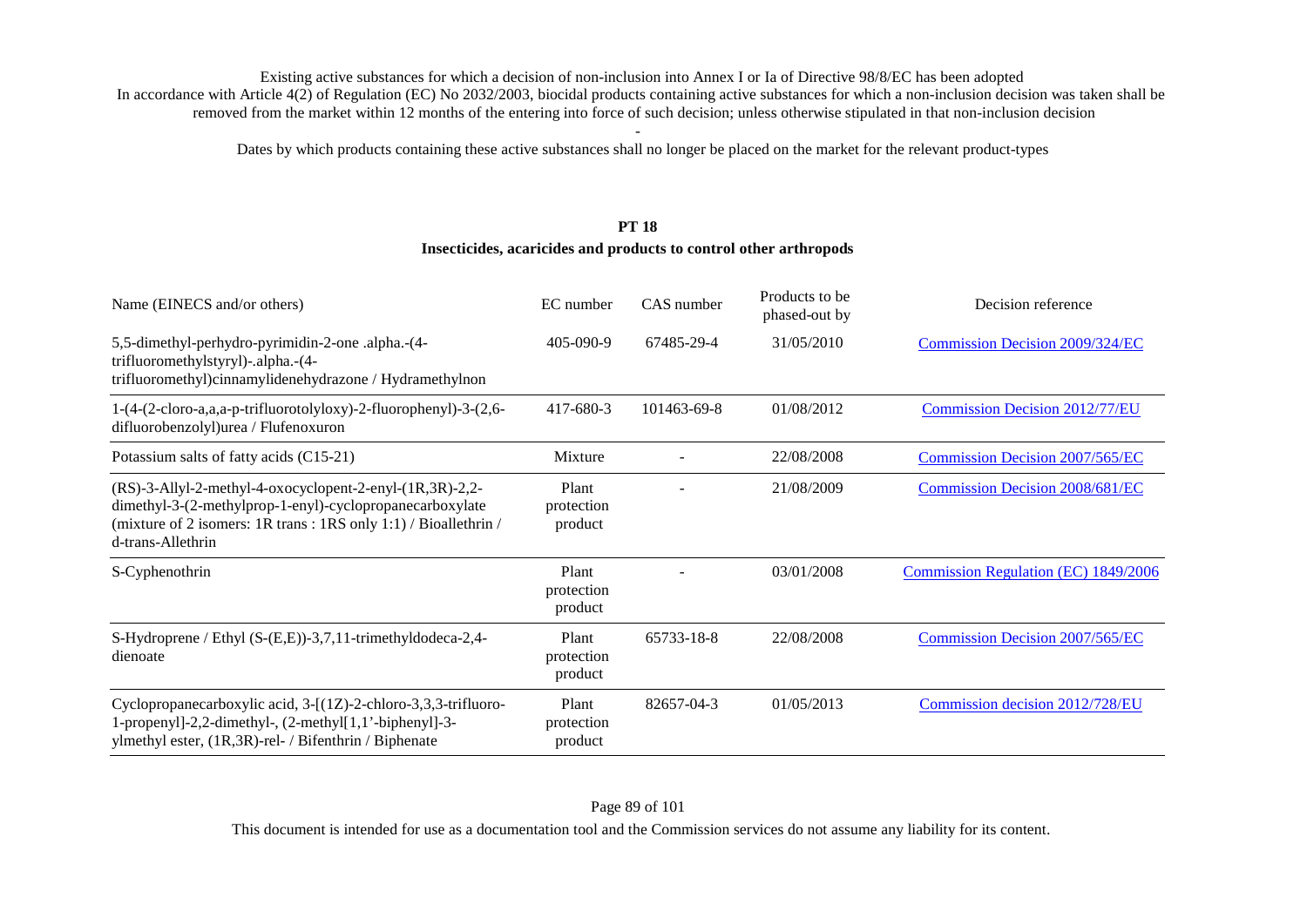Dates by which products containing these active substances shall no longer be placed on the market for the relevant product-types

## **PT 19 Repellents and attractants**

| Name (EINECS and/or others)                                              | EC number       | CAS number     | Products to be<br>phased-out by | Decision reference                          |
|--------------------------------------------------------------------------|-----------------|----------------|---------------------------------|---------------------------------------------|
| 2-(2-butoxyethoxy) ethyl 6-propylpiperonyl ether / Piperonyl<br>butoxide | 200-076-7       | $51-03-6$      | 21/08/2009                      | <b>Commission Decision 2008/681/EC</b>      |
| Ethanol                                                                  | 200-578-6       | $64 - 17 - 5$  | 01/09/2006                      | Commission Regulation (EC) 1048/2005        |
| Propan-2-ol                                                              | 200-661-7       | $67 - 63 - 0$  | 03/01/2008                      | Commission Regulation (EC) 1849/2006        |
| Linalool                                                                 | 201-134-4       | $78-70-6$      | 31/05/2010                      | Commission Decision 2009/324/EC             |
| Anthraquinone                                                            | $201 - 549 - 0$ | $84 - 65 - 1$  | 22/08/2008                      | <b>Commission Decision 2007/565/EC</b>      |
| Naphthalene                                                              | 202-049-5       | $91 - 20 - 3$  | 21/08/2009                      | <b>Commission Decision 2008/681/EC</b>      |
| 1,4-dichlorobenzene                                                      | 203-400-5       | 106-46-7       | 22/08/2008                      | Commission Decision 2007/565/EC             |
| Benzyl benzoate                                                          | 204-402-9       | $120 - 51 - 4$ | 22/08/2008                      | <b>Commission Decision 2007/565/EC</b>      |
| Octanoic acid                                                            | 204-677-5       | 124-07-2       | 22/08/2008                      | <b>Commission Decision 2007/565/EC</b>      |
| Methyl anthranilate                                                      | 205-132-4       | 134-20-3       | 31/05/2010                      | <b>Commission Decision 2009/324/EC</b>      |
| Ziram                                                                    | 205-288-3       | 137-30-4       | 22/08/2008                      | <b>Commission Decision 2007/565/EC</b>      |
| Sodium hydrogencarbonate                                                 | $205 - 633 - 8$ | 144-55-8       | 03/01/2008                      | <b>Commission Regulation (EC) 1849/2006</b> |
| Oct-1-ene-3-ol                                                           | 222-226-0       | 3391-86-4      | 31/05/2010                      | Commission Decision 2009/324/EC             |
| $(R)$ -p-mentha-1,8-diene                                                | 227-813-5       | 5989-27-5      | 22/08/2008                      | <b>Commission Decision 2007/565/EC</b>      |

Page 90 of 101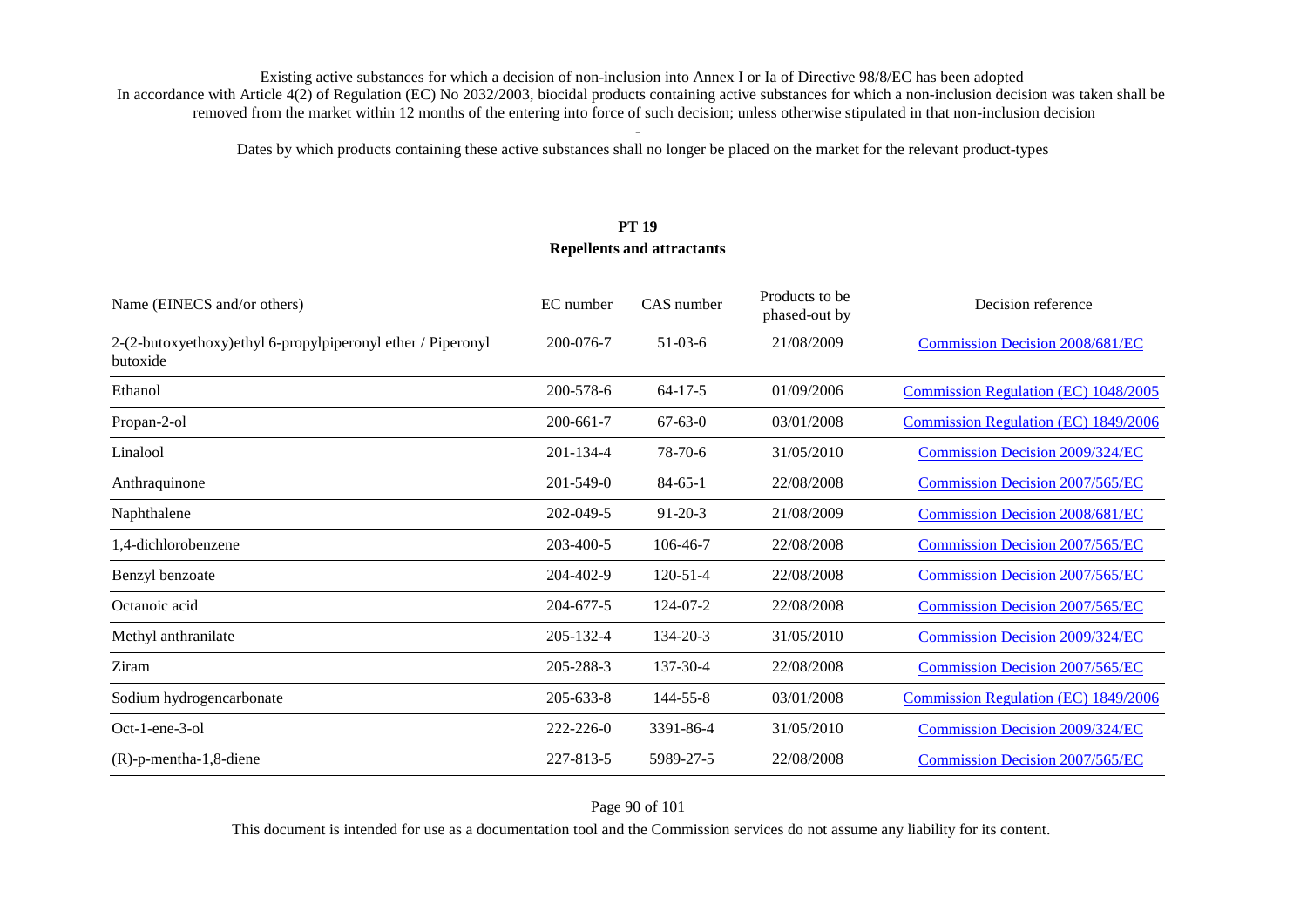Dates by which products containing these active substances shall no longer be placed on the market for the relevant product-types

## **PT 19 Repellents and attractants**

| Name (EINECS and/or others)                                                                | EC number | CAS number      | Products to be<br>phased-out by | Decision reference                     |
|--------------------------------------------------------------------------------------------|-----------|-----------------|---------------------------------|----------------------------------------|
| Silicon dioxide – amorphous                                                                | 231-545-4 | 7631-86-9       | 22/08/2008                      | <b>Commission Decision 2007/565/EC</b> |
| Bone oil / Animal oil                                                                      | 232-294-3 | 8001-85-2       | 22/08/2008                      | Commission Decision 2007/565/EC        |
| Garlic ext.                                                                                | 232-371-1 | 8008-99-9       | 25/10/2009                      | <b>Commission Decision 2008/809/EC</b> |
| Lignin                                                                                     | 232-682-2 | $9005 - 53 - 2$ | 22/08/2008                      | <b>Commission Decision 2007/565/EC</b> |
| m-phenoxybenzyl 3-(2,2-dichlorovinyl)-2,2-<br>dimethylcyclopropanecarboxylate / Permethrin | 258-067-9 | 52645-53-1      | 22/08/2008                      | <b>Commission Decision 2007/565/EC</b> |
| Quaternary ammonium compounds, benzyl-C12-18-<br>alkyldimethyl, chlorides                  | 269-919-4 | 68391-01-5      | 22/08/2008                      | <b>Commission Decision 2007/565/EC</b> |
| Quaternary ammonium compounds, benzyl-C12-16-<br>alkyldimethyl, chlorides                  | 270-325-2 | 68424-85-1      | 03/01/2008                      | Commission Regulation (EC) 1849/2006   |
| Melaleuca alternifolia, ext. / Australian Tea Tree Oil                                     | 285-377-1 | 85085-48-9      | 22/08/2008                      | Commission Decision 2007/565/EC        |
| Quaternary ammonium compounds, benzyl-C12-14-<br>alkyldimethyl, chlorides                  | 287-089-1 | 85409-22-9      | 22/08/2008                      | Commission Decision 2007/565/EC        |
| Quaternary ammonium compounds, C12-14-<br>alkyl[(ethylphenyl)methyl]dimethyl, chlorides    | 287-090-7 | 85409-23-0      | 22/08/2008                      | Commission Decision 2007/565/EC        |
| Chrysanthemum cinerariaefolium, ext.                                                       | 289-699-3 | 89997-63-7      | 22/08/2008                      | <b>Commission Decision 2007/565/EC</b> |
| Juniper, Juniperus mexicana, ext.                                                          | 294-461-7 | 91722-61-1      | 22/08/2008                      | Commission Decision 2007/565/EC        |

Page 91 of 101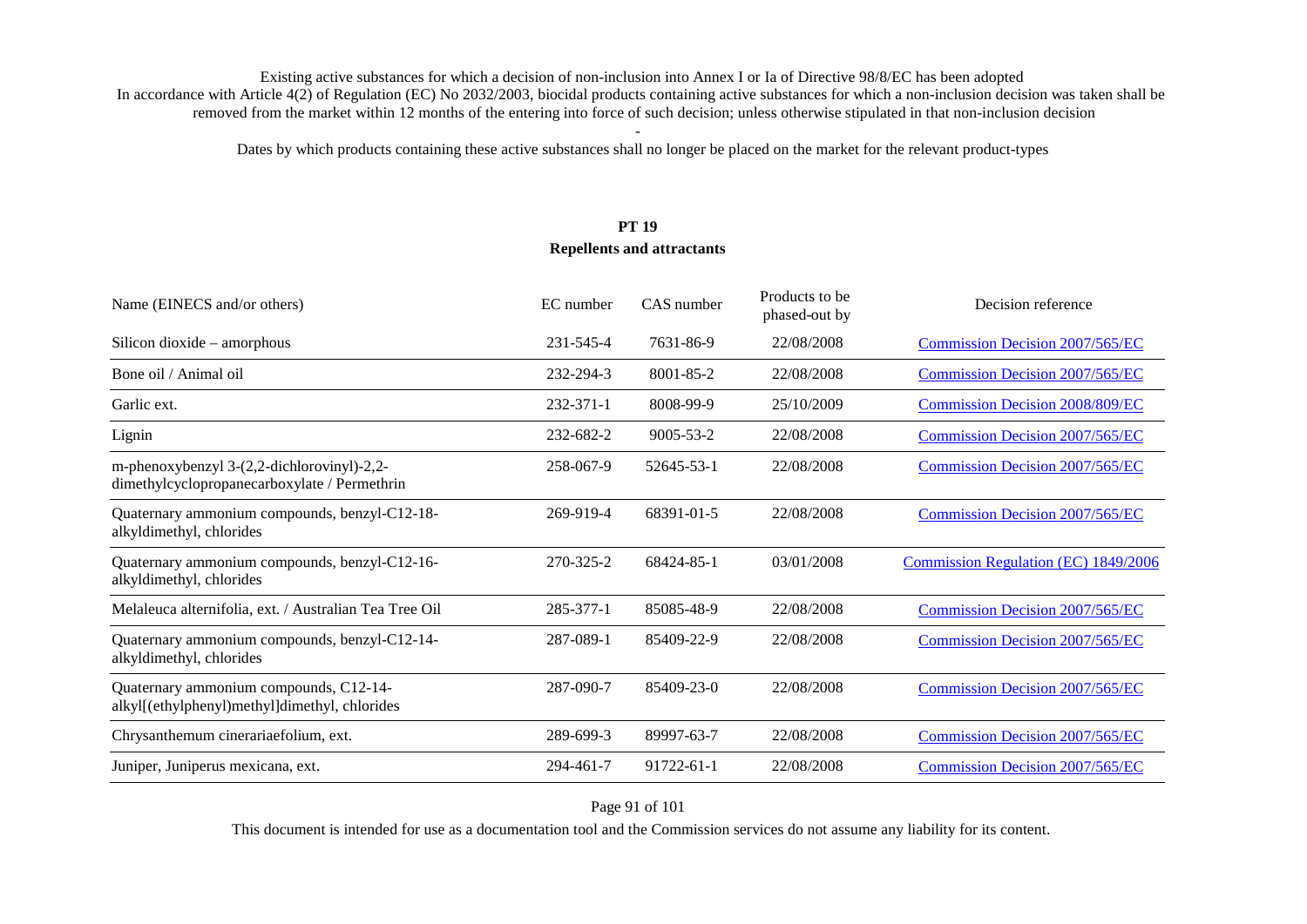Dates by which products containing these active substances shall no longer be placed on the market for the relevant product-types

### **PT 19 Repellents and attractants**

| Name (EINECS and/or others)  | EC number            | CAS number  | Products to be<br>phased-out by | Decision reference                    |
|------------------------------|----------------------|-------------|---------------------------------|---------------------------------------|
| Methyl neodecanamide         | 414-460-9            | 105726-67-8 | 01/02/2013                      | <b>Commission Decision 2012/78/EU</b> |
| (E)-2-Octadecenal            | Not yet<br>allocated | 51534-37-3  | 22/08/2008                      | Commission Decision 2007/565/EC       |
| $(E,Z)$ -2,13-Octadecadienal | Not yet<br>allocated | 99577-57-8  | 22/08/2008                      | Commission Decision 2007/565/EC       |

Page 92 of 101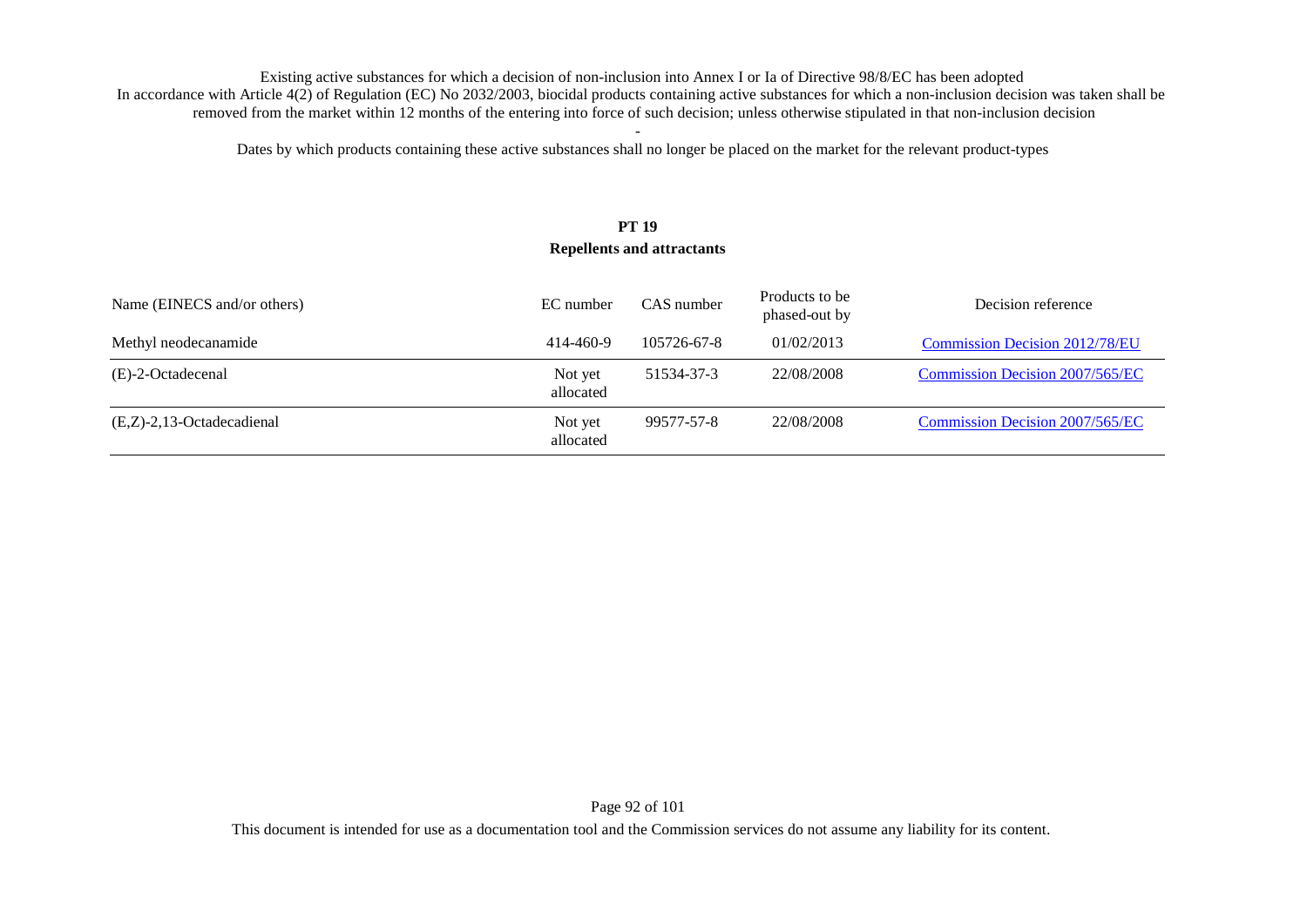Dates by which products containing these active substances shall no longer be placed on the market for the relevant product-types

### **PT 20 Preservatives for food or feedstocks**

| Name (EINECS and/or others) | EC number       | CAS number    | Products to be<br>phased-out by | Decision reference                     |
|-----------------------------|-----------------|---------------|---------------------------------|----------------------------------------|
| Ethanol                     | 200-578-6       | $64 - 17 - 5$ | 01/09/2006                      | Commission Regulation (EC) 1048/2005   |
| Benzoic acid                | 200-618-2       | $65 - 85 - 0$ | 01/11/2011                      | Commission Decision 2010/675/EU        |
| Ethylene oxide              | 200-849-9       | $75 - 21 - 8$ | 09/02/2011                      | <b>Commission Decision 2010/72/EU</b>  |
| $L-(+)$ -lactic acid        | 201-196-2       | 79-33-4       | 09/02/2011                      | <b>Commission Decision 2010/72/EU</b>  |
| Cetylpyridinium chloride    | 204-593-9       | 123-03-5      | 09/02/2011                      | <b>Commission Decision 2010/72/EU</b>  |
| Carbon dioxide              | 204-696-9       | 124-38-9      | 09/02/2011                      | <b>Commission Decision 2010/72/EU</b>  |
| Metam-sodium                | $205 - 293 - 0$ | 137-42-8      | 09/02/2011                      | <b>Commission Decision 2010/72/EU</b>  |
| Thiabendazole               | 205-725-8       | 148-79-8      | 09/02/2011                      | <b>Commission Decision 2010/72/EU</b>  |
| Sodium benzoate             | 208-534-8       | 532-32-1      | 01/11/2011                      | <b>Commission Decision 2010/675/EU</b> |
| Sulphur dioxide             | 231-195-2       | 7446-09-5     | 09/02/2011                      | <b>Commission Decision 2010/72/EU</b>  |
| Calcium dihexa-2,4-dienoate | 231-321-6       | 7492-55-9     | 09/02/2011                      | <b>Commission Decision 2010/72/EU</b>  |
| Silicon dioxide – amorphous | 231-545-4       | 7631-86-9     | 09/02/2011                      | <b>Commission Decision 2010/72/EU</b>  |
| Sodium hydrogensulphite     | 231-548-0       | 7631-90-5     | 09/02/2011                      | <b>Commission Decision 2010/72/EU</b>  |
| Disodium disulphite         | $231 - 673 - 0$ | 7681-57-4     | 09/02/2011                      | <b>Commission Decision 2010/72/EU</b>  |
| Sodium sulphite             | 231-821-4       | 7757-83-7     | 09/02/2011                      | <b>Commission Decision 2010/72/EU</b>  |

Page 93 of 101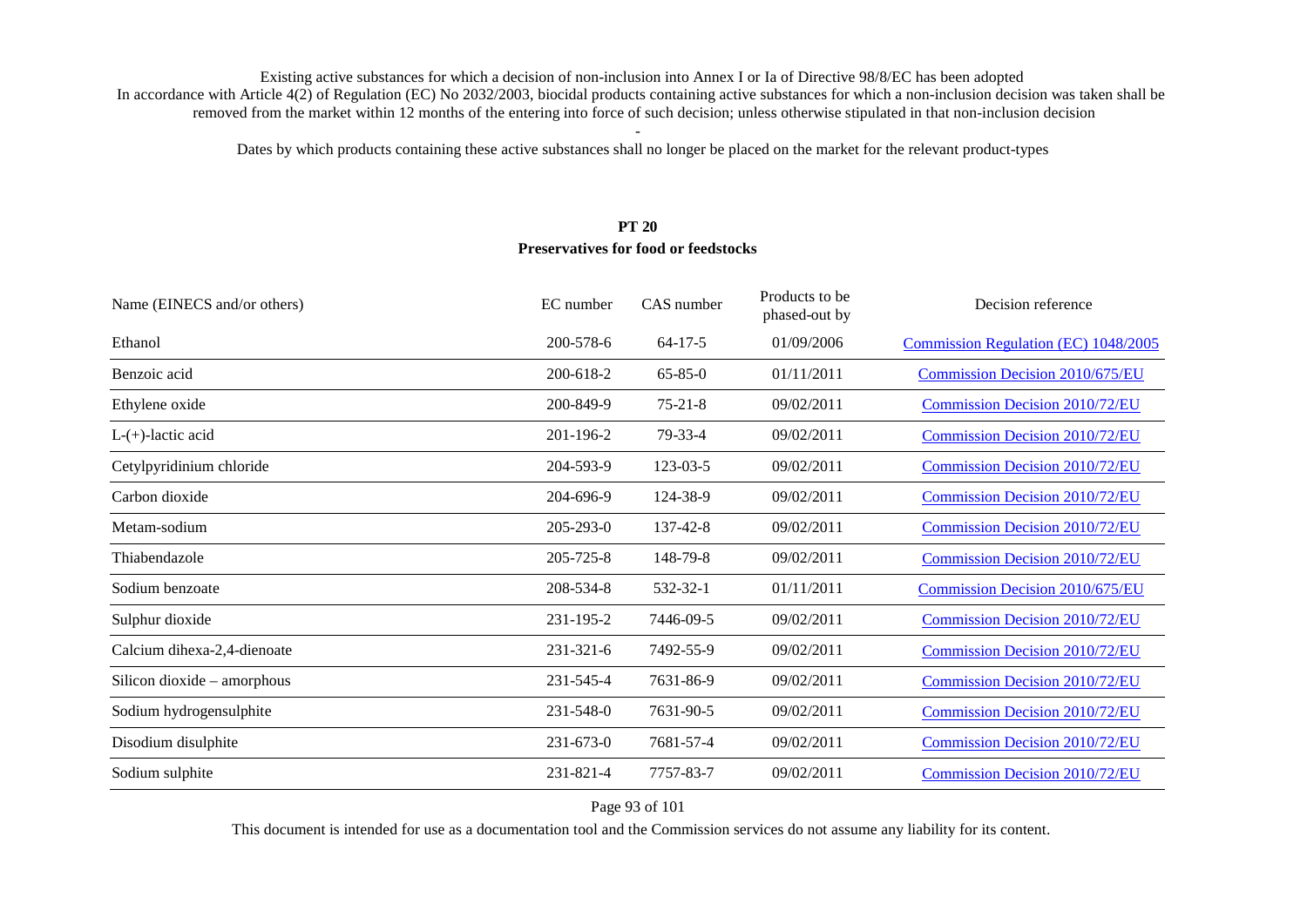Dates by which products containing these active substances shall no longer be placed on the market for the relevant product-types

### **PT 20 Preservatives for food or feedstocks**

| Name (EINECS and/or others)                                                                         | EC number       | CAS number       | Products to be<br>phased-out by | Decision reference                    |
|-----------------------------------------------------------------------------------------------------|-----------------|------------------|---------------------------------|---------------------------------------|
| Sodium chlorite                                                                                     | 231-836-6       | 7758-19-2        | 09/02/2011                      | Commission Decision 2010/72/EU        |
| Chlorine dioxide                                                                                    | $233 - 162 - 8$ | 10049-04-4       | 09/02/2011                      | <b>Commission Decision 2010/72/EU</b> |
| Potassium sulphite                                                                                  | 233-321-1       | 10117-38-1       | 09/02/2011                      | <b>Commission Decision 2010/72/EU</b> |
| Trimagnesium diphosphide                                                                            | 235-023-7       | 12057-74-8       | 01/02/2013                      | Commission Decision 2012/78/EU        |
| Dipotassium disulphite                                                                              | 240-795-3       | 16731-55-8       | 09/02/2011                      | <b>Commission Decision 2010/72/EU</b> |
| Aluminium phosphide                                                                                 | 244-088-0       | 20859-73-8       | 01/02/2013                      | <b>Commission Decision 2012/78/EU</b> |
| 1-[2-(allyloxy)-2-(2,4-dichlorophenyl)ethyl]-1H-imidazole /<br>Imazalil                             | $252 - 615 - 0$ | 35554-44-0       | 09/02/2011                      | Commission Decision 2010/72/EU        |
| 1-[[2-(2,4-dichlorophenyl)-4-propyl-1,3-dioxolan-2-<br>yl]methyl]-1H-1,2,4-triazole / Propiconazole | $262 - 104 - 4$ | $60207 - 90 - 1$ | 09/02/2011                      | <b>Commission Decision 2010/72/EU</b> |
| Oligo(2-(2-ethoxy)ethoxyethylguanidinium chloride)                                                  | Polymer         | 374572-91-5      | 01/02/2013                      | Commission Decision 2012/78/EU        |
| Poly(hexamethylendiamine guanidinium chloride)                                                      | Polymer         | 57028-96-3       | 01/02/2013                      | <b>Commission Decision 2012/78/EU</b> |

This document is intended for use as a documentation tool and the Commission services do not assume any liability for its content.

#### Page 94 of 101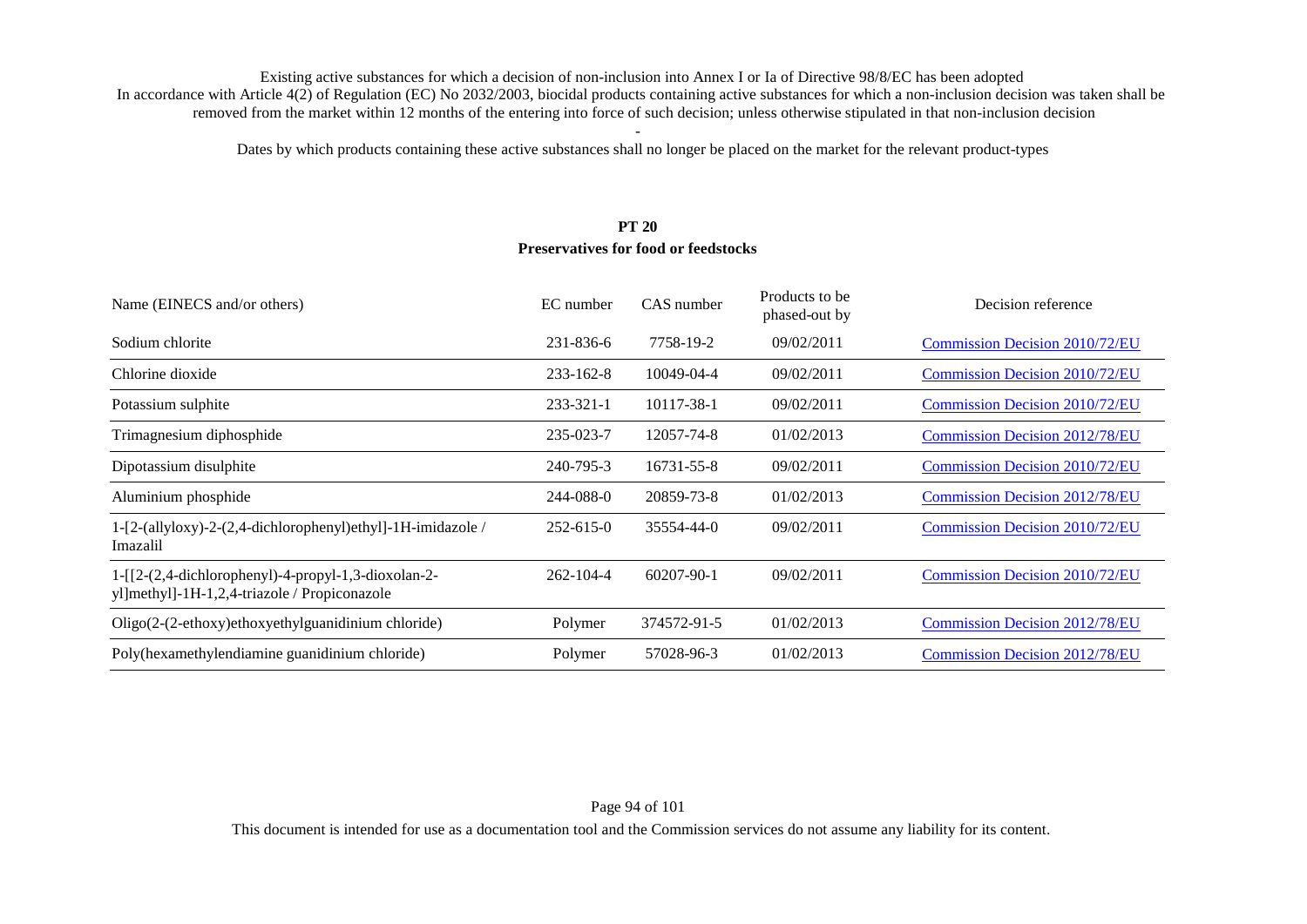Dates by which products containing these active substances shall no longer be placed on the market for the relevant product-types

## **PT 21 Antifouling products**

| Name (EINECS and/or others)                                           | EC number       | CAS number  | Products to be<br>phased-out by | Decision reference                     |
|-----------------------------------------------------------------------|-----------------|-------------|---------------------------------|----------------------------------------|
| Bis[1-cyclohexyl-1,2-di(hydroxy-.kappa.O)diazeniumato(2-)]-<br>copper |                 | 312600-89-8 | 22/08/2008                      | Commission Decision 2007/565/EC        |
| Formaldehyde                                                          | $200 - 001 - 8$ | $50-00-0$   | 03/01/2008                      | Commission Regulation (EC) 1849/2006   |
| Cetylpyridinium chloride                                              | 204-593-9       | 123-03-5    | 01/09/2006                      | Commission Regulation (EC) 1048/2005   |
| Captan                                                                | 205-087-0       | 133-06-2    | 22/08/2008                      | <b>Commission Decision 2007/565/EC</b> |
| N-(trichloromethylthio)phthalimide / Folpet                           | 205-088-6       | 133-07-3    | 22/08/2008                      | Commission Decision 2007/565/EC        |
| Ziram                                                                 | 205-288-3       | 137-30-4    | 22/08/2008                      | <b>Commission Decision 2007/565/EC</b> |
| Thiabendazole                                                         | 205-725-8       | 148-79-8    | 22/08/2008                      | <b>Commission Decision 2007/565/EC</b> |
| Diuron                                                                | 206-354-4       | 330-54-1    | 22/08/2008                      | <b>Commission Decision 2007/565/EC</b> |
| Zinc sulphide                                                         | $215 - 251 - 3$ | 1314-98-3   | 22/08/2008                      | Commission Decision 2007/565/EC        |
| Chlorothalonil                                                        | 217-588-1       | 1897-45-6   | 22/08/2008                      | <b>Commission Decision 2007/565/EC</b> |
| Fluometuron                                                           | 218-500-4       | 2164-17-2   | 22/08/2008                      | <b>Commission Decision 2007/565/EC</b> |
| Prometryn                                                             | 230-711-3       | 7287-19-6   | 22/08/2008                      | Commission Decision 2007/565/EC        |
| Sulphur dioxide                                                       | 231-195-2       | 7446-09-5   | 03/01/2008                      | Commission Regulation (EC) 1849/2006   |
| Iodine                                                                | 231-442-4       | 7553-56-2   | 03/01/2008                      | Commission Regulation (EC) 1849/2006   |

Page 95 of 101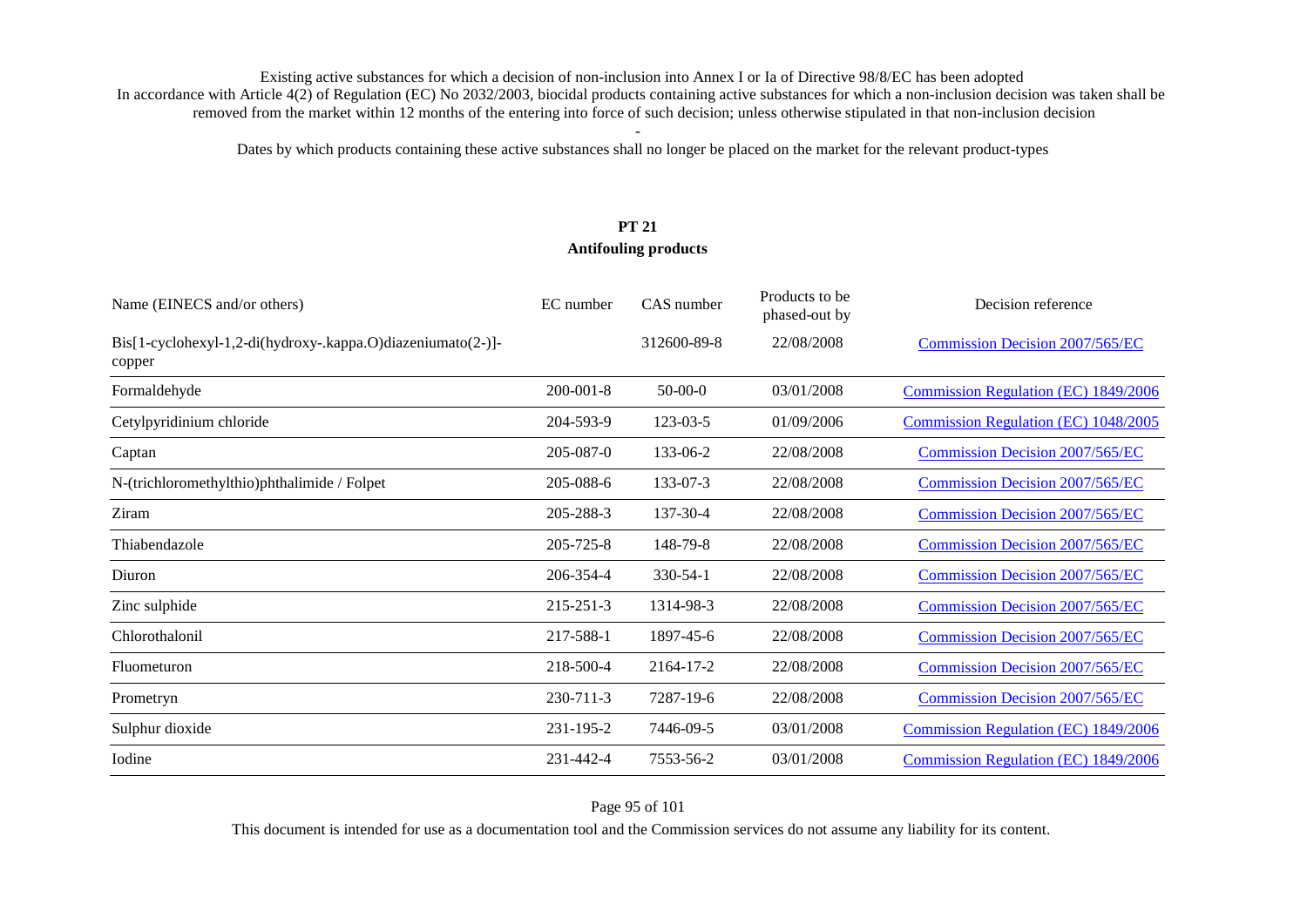Dates by which products containing these active substances shall no longer be placed on the market for the relevant product-types

# **PT 21 Antifouling products**

| Name (EINECS and/or others)                                                              | EC number       | CAS number      | Products to be<br>phased-out by | Decision reference                          |
|------------------------------------------------------------------------------------------|-----------------|-----------------|---------------------------------|---------------------------------------------|
| Sodium hydrogensulphite                                                                  | $231 - 548 - 0$ | 7631-90-5       | 03/01/2008                      | Commission Regulation (EC) 1849/2006        |
| Disodium disulphite                                                                      | $231 - 673 - 0$ | 7681-57-4       | 03/01/2008                      | Commission Regulation (EC) 1849/2006        |
| Sodium sulphite                                                                          | 231-821-4       | 7757-83-7       | 03/01/2008                      | Commission Regulation (EC) 1849/2006        |
| Lignin                                                                                   | 232-682-2       | $9005 - 53 - 2$ | 22/08/2008                      | <b>Commission Decision 2007/565/EC</b>      |
| Potassium sulphite                                                                       | 233-321-1       | 10117-38-1      | 03/01/2008                      | <b>Commission Regulation (EC) 1849/2006</b> |
| Dodecylguanidine monohydrochloride                                                       | 237-030-0       | 13590-97-1      | 22/08/2008                      | <b>Commission Decision 2007/565/EC</b>      |
| Chlorotoluron                                                                            | 239-592-2       | 15545-48-9      | 22/08/2008                      | Commission Decision 2007/565/EC             |
| Dipotassium disulphite                                                                   | 240-795-3       | 16731-55-8      | 03/01/2008                      | Commission Regulation (EC) 1849/2006        |
| (benzothiazol-2-ylthio)methyl thiocyanate                                                | 244-445-0       | 21564-17-0      | 01/09/2006                      | Commission Regulation (EC) 1048/2005        |
| Dimethyloctadecyl[3-(trimethoxysilyl)propyl]ammonium<br>chloride                         | 248-595-8       | 27668-52-6      | 22/08/2008                      | <b>Commission Decision 2007/565/EC</b>      |
| 3-(4-isopropylphenyl)-1,1-dimethylurea / Isoproturon                                     | 251-835-4       | 34123-59-6      | 22/08/2008                      | <b>Commission Decision 2007/565/EC</b>      |
| Cis-4-[3-(p-tert-butylphenyl)-2-methylpropyl]-2,6-<br>dimethylmorpholine / Fenpropimorph | 266-719-9       | 67564-91-4      | 22/08/2008                      | <b>Commission Decision 2007/565/EC</b>      |
| Quaternary ammonium compounds, benzyl-C12-18-<br>alkyldimethyl, chlorides                | 269-919-4       | 68391-01-5      | 22/08/2008                      | Commission Decision 2007/565/EC             |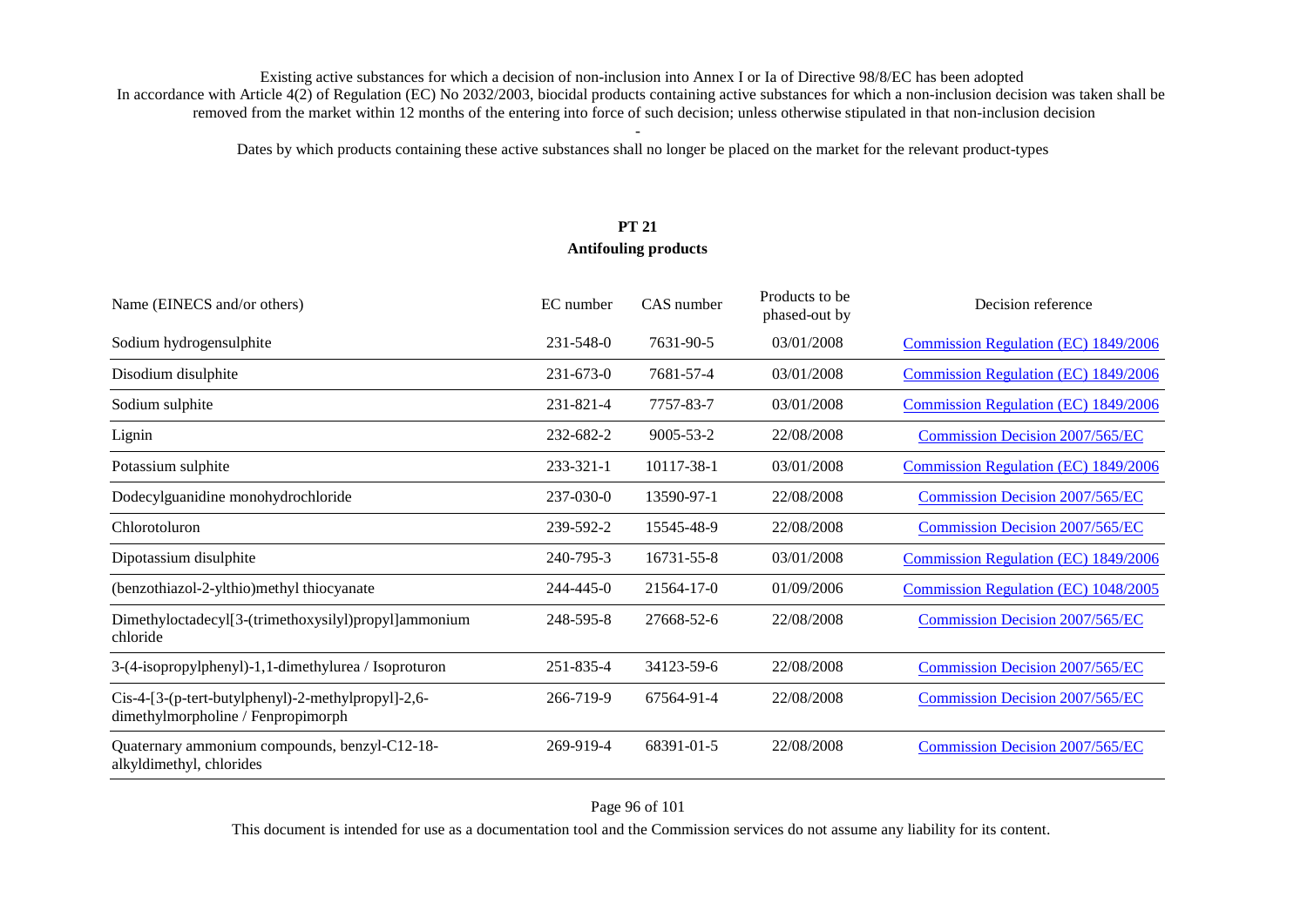Dates by which products containing these active substances shall no longer be placed on the market for the relevant product-types

## **PT 21 Antifouling products**

| Name (EINECS and/or others)                                                                                  | EC number                      | CAS number  | Products to be<br>phased-out by | Decision reference                     |
|--------------------------------------------------------------------------------------------------------------|--------------------------------|-------------|---------------------------------|----------------------------------------|
| Quaternary ammonium compounds, benzyl-C12-16-<br>alkyldimethyl, chlorides                                    | 270-325-2                      | 68424-85-1  | 03/01/2008                      | Commission Regulation (EC) 1849/2006   |
| Quaternary ammonium compounds, benzyl-C12-14-<br>alkyldimethyl, chlorides                                    | 287-089-1                      | 85409-22-9  | 22/08/2008                      | <b>Commission Decision 2007/565/EC</b> |
| Quaternary ammonium compounds, C12-14-<br>alkyl[(ethylphenyl)methyl]dimethyl, chlorides                      | 287-090-7                      | 85409-23-0  | 22/08/2008                      | Commission Decision 2007/565/EC        |
| 3-benzo(b)thien-2-yl-5,6-dihydro-1,4,2-oxathiazine,4-oxide                                                   | 431-030-6                      | 163269-30-5 | 22/08/2008                      | Commission Decision 2007/565/EC        |
| Chloromethyl n-octyl disulfide                                                                               | 432-680-3                      | 180128-56-7 | 22/08/2008                      | <b>Commission Decision 2007/565/EC</b> |
| 4-Bromo-2-(4-chlorophenyl)-1-(ethoxymethyl)-5-<br>(trifluoromethyl)-1H-pyrrole-3-carbonitrile / Chlorfenapyr | Plant<br>protection<br>product | 122453-73-0 | 22/08/2008                      | <b>Commission Decision 2007/565/EC</b> |
| Homopolymer of 2-tert-butylaminoethyl methacrylate<br>(EINECS 223-228-4)                                     | Polymer                        | 26716-20-1  | 03/01/2008                      | Commission Regulation (EC) 1849/2006   |
| Oligo(2-(2-ethoxy)ethoxyethylguanidinium chloride)                                                           | Polymer                        | 374572-91-5 | 03/01/2008                      | Commission Regulation (EC) 1849/2006   |
| Poly(hexamethylendiamine guanidinium chloride)                                                               | Polymer                        | 57028-96-3  | 03/01/2008                      | Commission Regulation (EC) 1849/2006   |

This document is intended for use as a documentation tool and the Commission services do not assume any liability for its content.

#### Page 97 of 101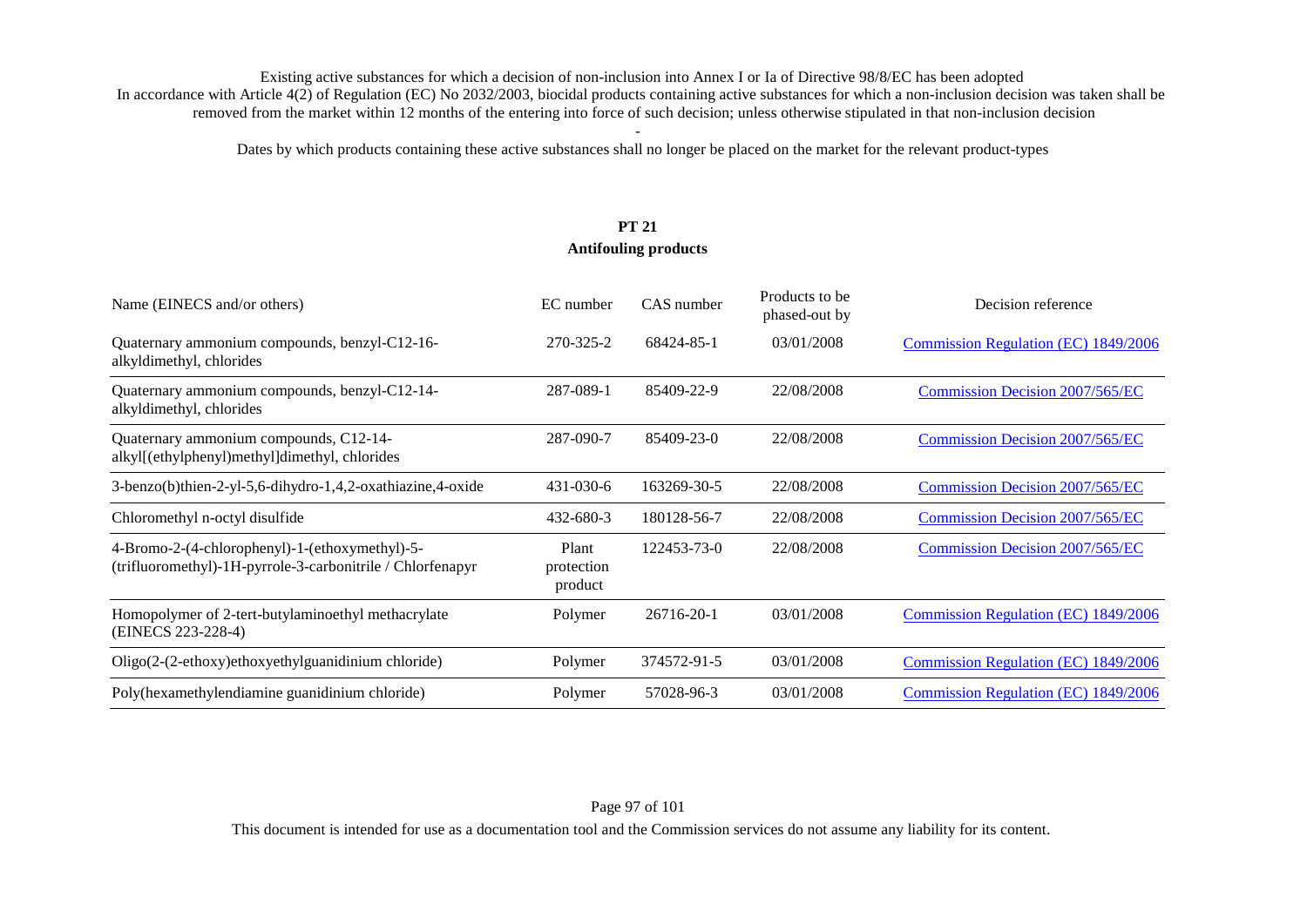Dates by which products containing these active substances shall no longer be placed on the market for the relevant product-types

## **PT 22 Embalming and taxidermist fluids**

| Name (EINECS and/or others)        | EC number       | CAS number     | Products to be<br>phased-out by | Decision reference                     |
|------------------------------------|-----------------|----------------|---------------------------------|----------------------------------------|
| Ethanol                            | 200-578-6       | $64 - 17 - 5$  | 01/09/2006                      | Commission Regulation (EC) 1048/2005   |
| Glutaral                           | 203-856-5       | $111 - 30 - 8$ | 09/02/2011                      | <b>Commission Decision 2010/72/EU</b>  |
| N,N-diethyl-m-toluamide            | 205-149-7       | $134 - 62 - 3$ | 09/02/2011                      | <b>Commission Decision 2010/72/EU</b>  |
| 2-Butanone, peroxide               | 215-661-2       | 1338-23-4      | 01/11/2011                      | <b>Commission Decision 2010/675/EU</b> |
| 1,2-benzisothiazol-3(2H)-one       | 220-120-9       | 2634-33-5      | 09/02/2011                      | <b>Commission Decision 2010/72/EU</b>  |
| 2-methyl-2H-isothiazol-3-one       | 220-239-6       | 2682-20-4      | 09/02/2011                      | <b>Commission Decision 2010/72/EU</b>  |
| Bis(trichloromethyl) sulphone      | 221-310-4       | 3064-70-8      | 09/02/2011                      | Commission Decision 2010/72/EU         |
| Methylene dithiocyanate            | 228-652-3       | 6317-18-6      | 09/02/2011                      | <b>Commission Decision 2010/72/EU</b>  |
| Sulphur dioxide                    | 231-195-2       | 7446-09-5      | 09/02/2011                      | <b>Commission Decision 2010/72/EU</b>  |
| Sodium hydrogensulphite            | 231-548-0       | 7631-90-5      | 09/02/2011                      | <b>Commission Decision 2010/72/EU</b>  |
| Disodium disulphite                | $231 - 673 - 0$ | 7681-57-4      | 09/02/2011                      | <b>Commission Decision 2010/72/EU</b>  |
| Sodium sulphite                    | 231-821-4       | 7757-83-7      | 09/02/2011                      | <b>Commission Decision 2010/72/EU</b>  |
| Boric acid                         | 233-139-2       | 10043-35-3     | 01/02/2013                      | <b>Commission Decision 2012/78/EU</b>  |
| Potassium sulphite                 | $233 - 321 - 1$ | 10117-38-1     | 09/02/2011                      | Commission Decision 2010/72/EU         |
| Dodecylguanidine monohydrochloride | 237-030-0       | 13590-97-1     | 09/02/2011                      | <b>Commission Decision 2010/72/EU</b>  |

Page 98 of 101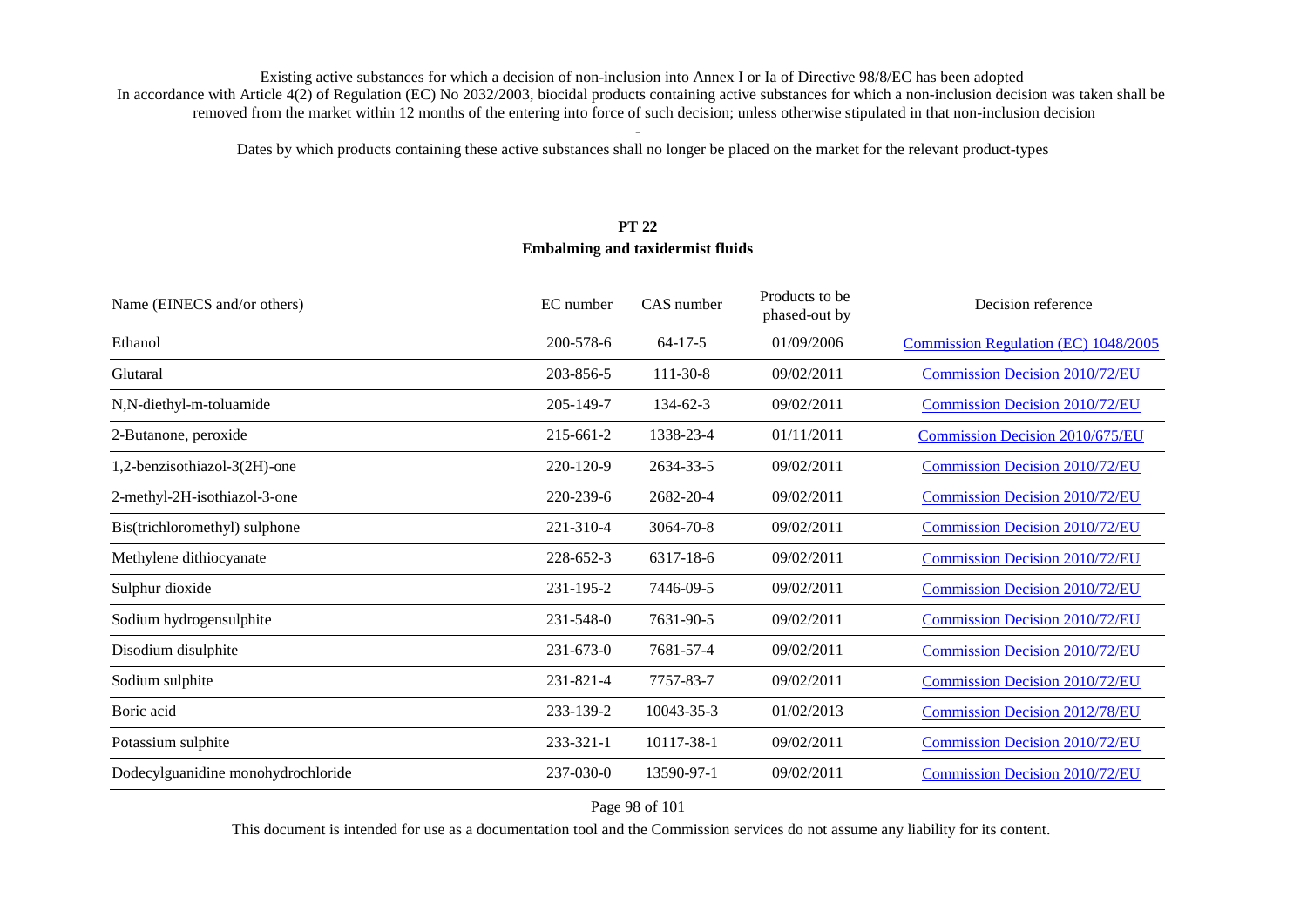Dates by which products containing these active substances shall no longer be placed on the market for the relevant product-types

## **PT 22 Embalming and taxidermist fluids**

| Name (EINECS and/or others)                                                                                                                                                                                                                                | EC number | CAS number     | Products to be<br>phased-out by | Decision reference                    |
|------------------------------------------------------------------------------------------------------------------------------------------------------------------------------------------------------------------------------------------------------------|-----------|----------------|---------------------------------|---------------------------------------|
| Dipotassium disulphite                                                                                                                                                                                                                                     | 240-795-3 | 16731-55-8     | 09/02/2011                      | Commission Decision 2010/72/EU        |
| m-phenoxybenzyl 3-(2,2-dichlorovinyl)-2,2-<br>dimethylcyclopropanecarboxylate / Permethrin                                                                                                                                                                 | 258-067-9 | 52645-53-1     | 09/02/2011                      | <b>Commission Decision 2010/72/EU</b> |
| Quaternary ammonium compounds, di-C8-10-alkyldimethyl,<br>chlorides                                                                                                                                                                                        | 270-331-5 | 68424-95-3     | 09/02/2011                      | <b>Commission Decision 2010/72/EU</b> |
| Monohydro chloride of polymer of N,N"'-1,6-<br>hexanediylbis[N'-cyanoguanidine] (EINECS 240-032-4) and<br>hexamethylenediamine (EINECS 204-679-6) /<br>Polyhexamethylene biguanide (monomer: 1,5-bis(trimethylen)-<br>guanylguanidinium monohydrochloride) | Polymer   | $3-27-8/32289$ | 09/02/2011                      | Commission Decision 2010/72/EU        |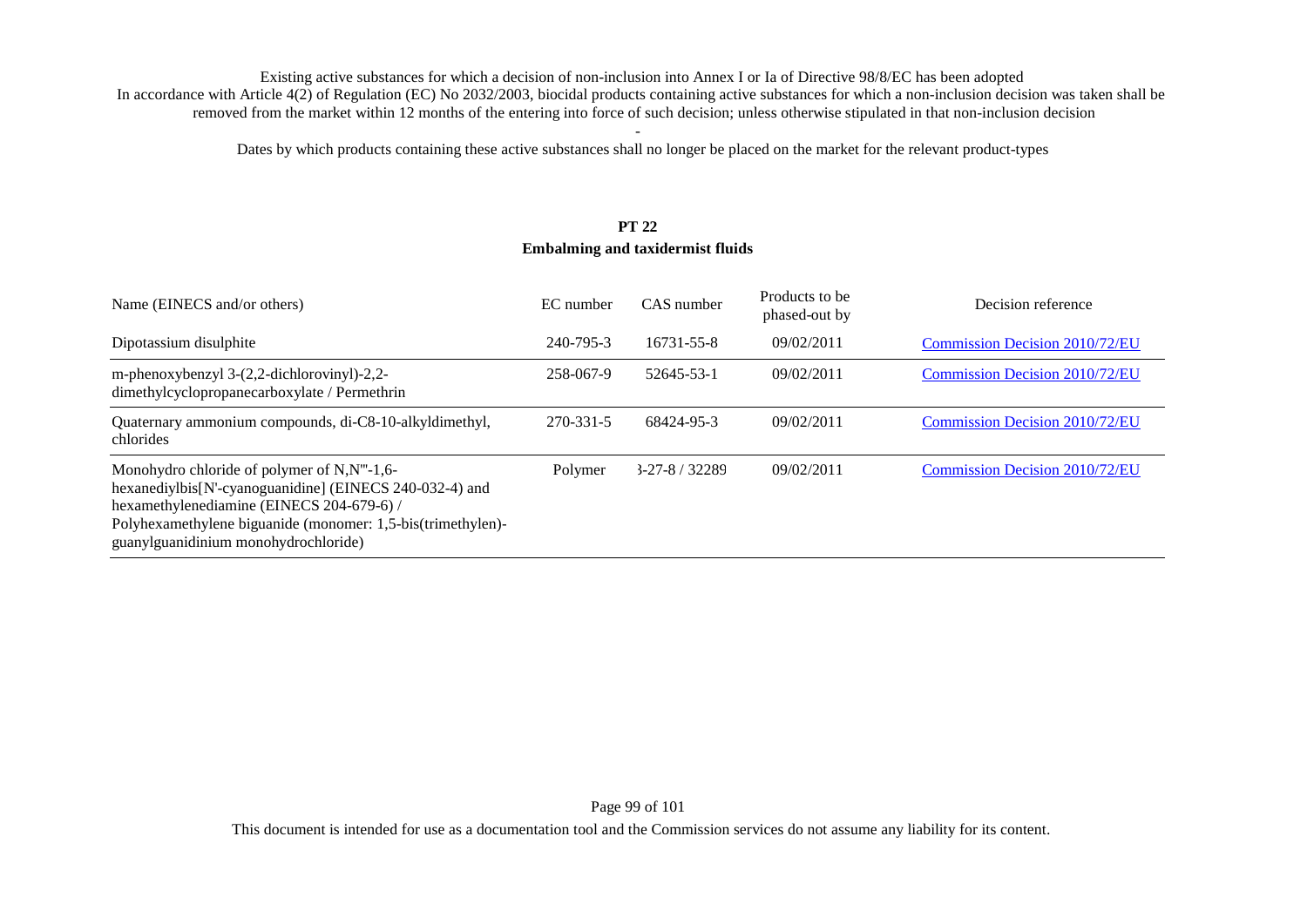Dates by which products containing these active substances shall no longer be placed on the market for the relevant product-types

## **PT 23 Control of other vertebrates**

| Name (EINECS and/or others) | EC number       | CAS number | Products to be<br>phased-out by | Decision reference                    |
|-----------------------------|-----------------|------------|---------------------------------|---------------------------------------|
| Formaldehyde                | $200 - 001 - 8$ | $50-00-0$  | 01/07/2012                      | Commission Decision 2011/391/EU       |
| Trimagnesium diphosphide    | 235-023-7       | 12057-74-8 | 09/02/2011                      | Commission Decision 2010/72/EU        |
| Chloralose                  | 240-016-7       | 15879-93-3 | 01/02/2013                      | <b>Commission Decision 2012/78/EU</b> |

Page 100 of 101